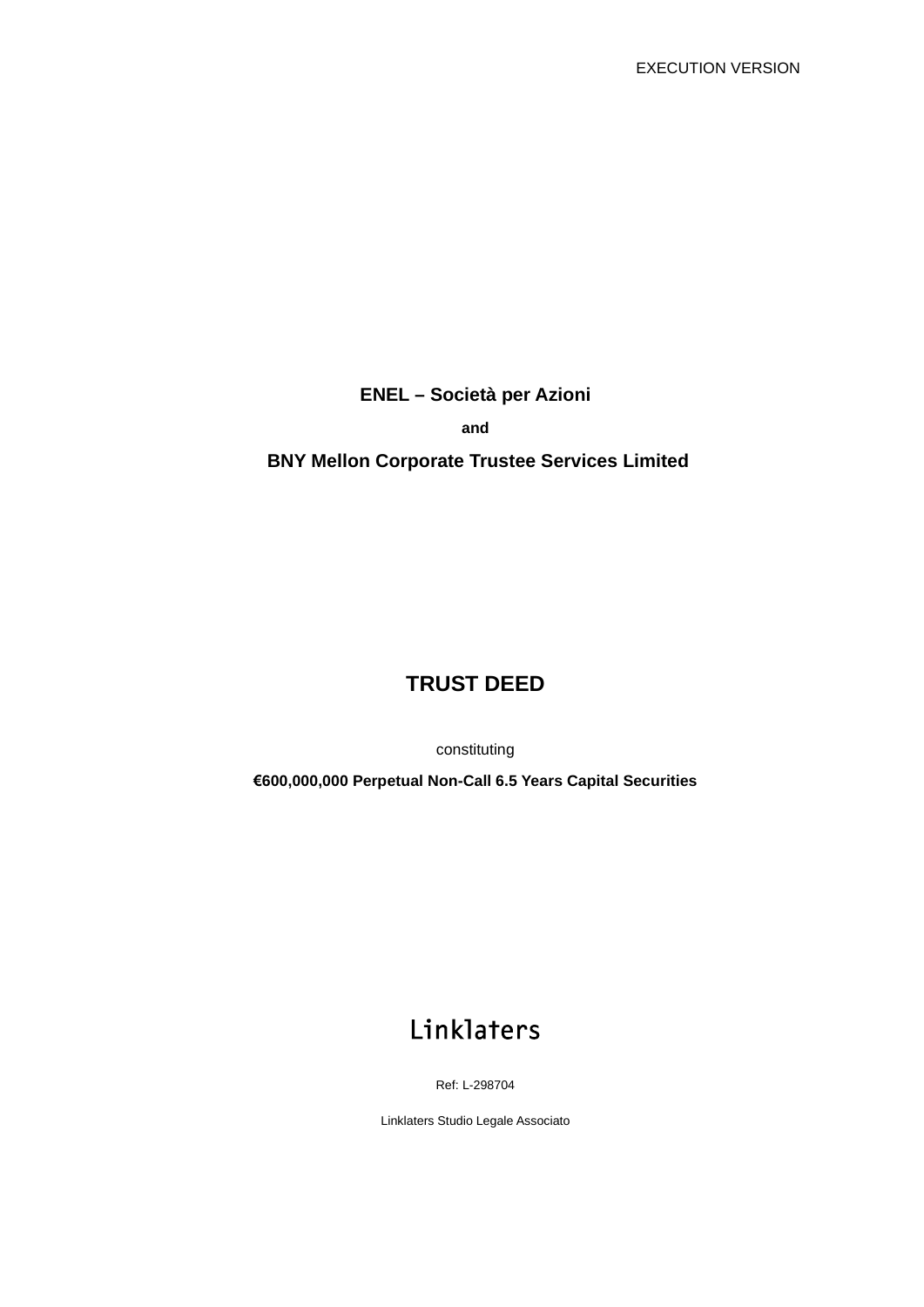|  | <b>Table of Contents</b> |
|--|--------------------------|
|  |                          |

| <b>Contents</b> | Page |
|-----------------|------|
| 1               |      |
| $\mathbf{2}$    |      |
| 3               |      |
| 4               |      |
| 5               |      |
| 6               |      |
| 7               |      |
| 8               |      |
| 9               |      |
| 10              |      |
| 11              |      |
| 12              |      |
| 13              |      |
| 14              |      |
| 15              |      |
| 16              |      |
| 17              |      |
| 18              |      |
| 19              |      |
| 20              |      |
| 21              |      |
| 22              |      |
| 23              |      |
| 24              |      |
| 25              |      |
| 26              |      |
| 27              |      |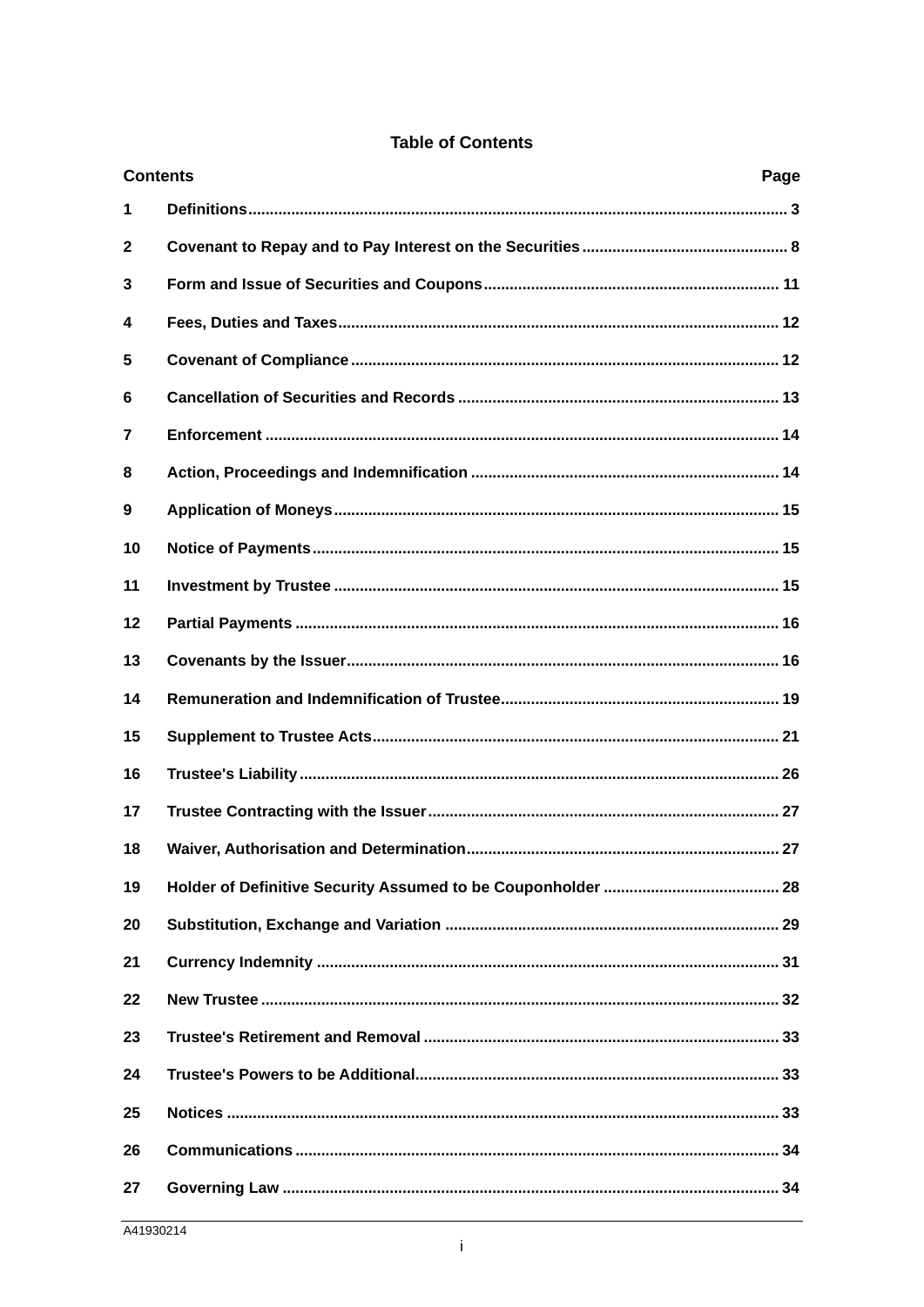| 29 |                                                                                            |  |
|----|--------------------------------------------------------------------------------------------|--|
| 30 |                                                                                            |  |
|    |                                                                                            |  |
|    | Schedule 2 Forms of Definitive Security, Coupon and Talon and Conditions of the Securities |  |
|    |                                                                                            |  |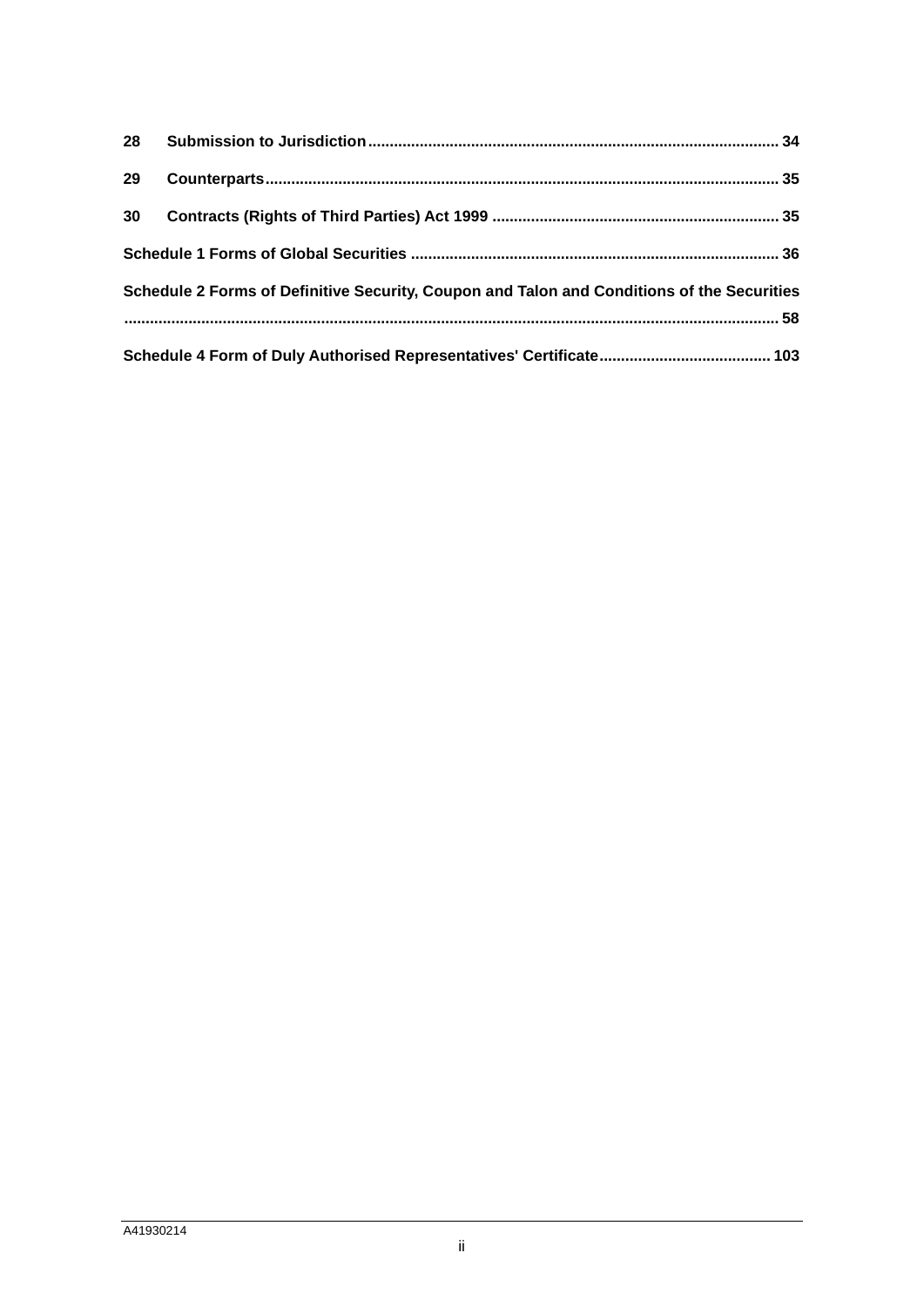**This Trust Deed** is made on 10 September 2020 in London **between**:

- **(1) ENEL Società per Azioni**, a company incorporated with limited liability under the laws of the Republic of Italy, whose registered office is at Viale Regina Margherita 137, 00198 Rome, Italy (the "**Issuer**"); and
- **(2) BNY Mellon Corporate Trustee Services Limited,** a company incorporated under the laws of England, whose registered office is at One Canada Square, London E14 5AL (the "**Trustee**", which expression shall, wherever the context so admits, include such company and all other persons or companies for the time being the trustee or trustees of these presents) as trustee for the Securityholders and Couponholders (each as defined below).

#### **Whereas**:

- (A) By a resolution of the Board of Directors of the Issuer passed on 10 June 2020 and a "*determina*" of the Issuer passed on 2 July 2020, the Issuer has resolved to issue €600,000,000 Perpetual Non-Call 6.5 Years Capital Securities, to be constituted by this Trust Deed.
- (B) The Securities will be in bearer form.
- (C) The Trustee has agreed to act as trustee of these presents for the benefit of the Securityholders and Couponholders upon and subject to the terms and conditions of these presents.

**Now this Trust Deed witnesses and it is agreed and declared** as follows:

# <span id="page-3-0"></span>**1 Definitions**

**1.1** In these presents unless there is anything in the subject or context inconsistent therewith the following expressions shall have the following meanings:

"**Agency Agreement**" means the agreement appointing the initial Paying Agents in relation to the Securities and any other agreement for the time being in force appointing Successor paying agents in relation to the Securities, or in connection with their duties, the terms of which have previously been approved in writing by the Trustee, together with any agreement for the time being in force amending or modifying with the prior written approval of the Trustee any of the aforesaid agreements in relation to the Securities;

"**Agent Bank**" means the bank initially appointed as agent bank in relation to the Securities by the Issuer pursuant to the Agency Agreement or, if applicable, any Successor agent bank in relation to the Securities;

"**Agents**" means the Paying Agents and the Agent Bank appointed in accordance with the Agency Agreement;

"**Appointee**" means any adviser, attorney, manager, agent, delegate, nominee, receiver, custodian or other person appointed and/or employed by the Trustee under these presents;

"**Auditors**" means the independent auditors for the time being of the Issuer or, in the event of their being unable or unwilling promptly to carry out any action requested of them pursuant to the provisions of these presents, such other firm of accountants or such financial advisors as may be nominated or approved by the Trustee for the purposes of these presents;

"**Authorised Persons**" means any person who is designated in writing by the Issuer from time to time to give Instructions to the Trustee under the terms of these presents.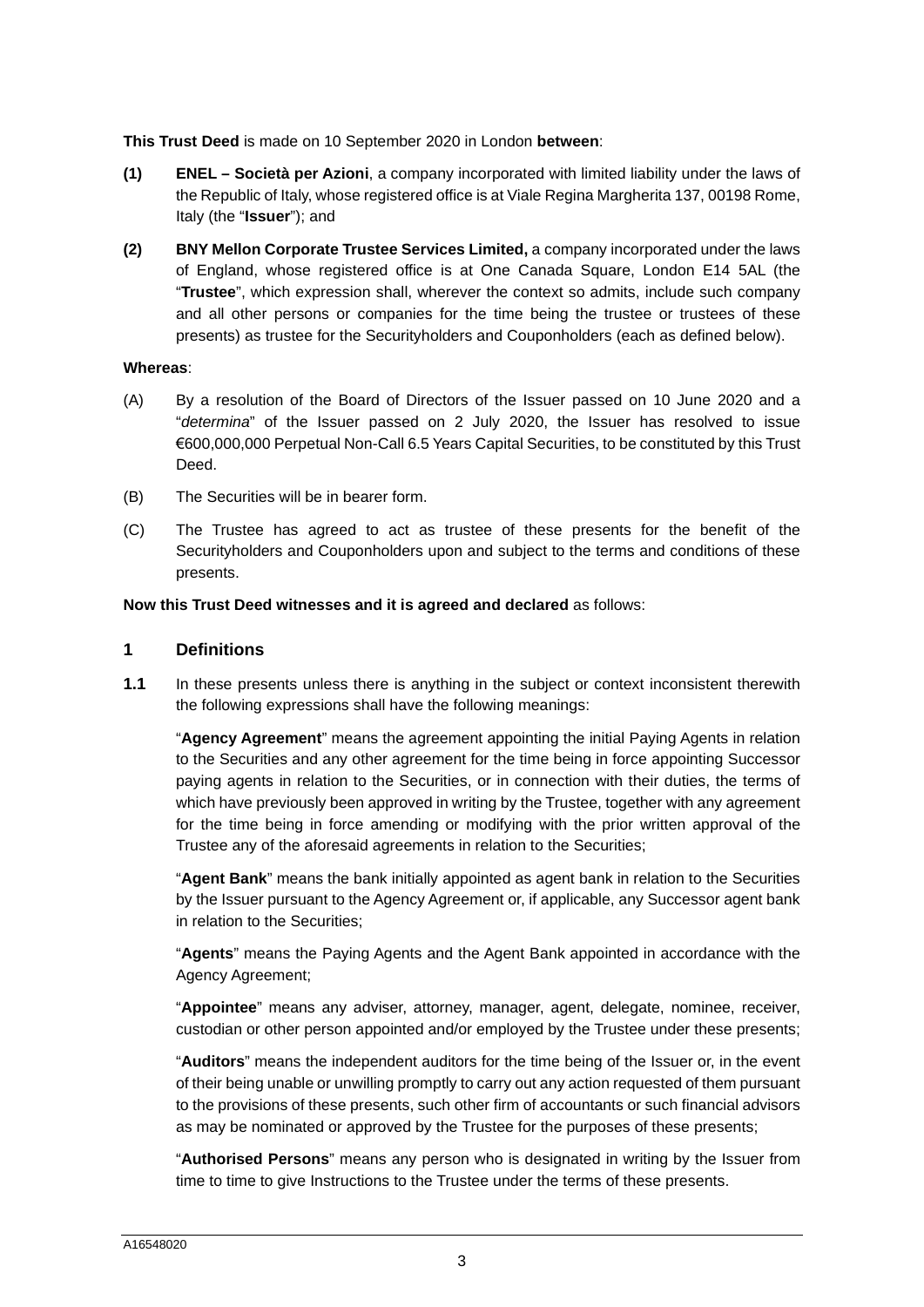"**Clearstream**" means Clearstream Banking, S.A.;

"**Conditions**" means the set of Conditions in the form set out in Part 2 of [Schedule 2](#page-58-0) as the same may from time to time be modified in accordance with these presents and any reference in these presents to a particular specified Condition or paragraph of a Condition shall in relation to the Securities be construed accordingly;

"**Couponholders**" means the several persons who are for the time being holders of the Coupons;

"**Coupons**" means the bearer interest coupons appertaining to the Securities in definitive form or, as the context may require, a specific number thereof and includes any replacements for Coupons issued pursuant to Condition 11 (*Replacement of Securities and Coupons*) and, where the context so permits, the Talons;

"**duly authorised representative**" means any person who (a) is a Director of the Issuer or (b) has been notified by the Issuer in writing to the Trustee as being duly authorised to sign documents and to do other acts and things on behalf of the Issuer for the purposes of this Trust Deed;

"**Euroclear**" means Euroclear Bank SA/NV;

"**Extraordinary Resolution**[" has the meaning set out in paragraph 7 of SCHEDULE 3;](#page-95-0)

"**Global Security**" means the Temporary Global Security and/or the Permanent Global Security, as the context may require;

"**Instructions**" means any written notice, direction or instructions received by the Trustee from an Authorised Person or from a person reasonably believed by the Trustee to be an Authorised Person;

"**Euronext Dublin**" means the Irish Stock Exchange plc trading as Euronext Dublin;

"**Junior Securities**" has the meaning set out in Condition 2 (*Definitions and Interpretation*);

"**Liability**" means any duly documented loss, damage, cost, fee, charge, claim, demand, expense, judgment, action, proceeding or other liability whatsoever (including, without limitation, in respect of taxes, duties, levies, imposts and other charges) and including any value added tax or similar tax charged or chargeable in respect thereof and legal fees and expenses on a full indemnity basis;

"**outstanding**" means, in relation to the Securities, all the Securities issued other than:

- (a) those Securities which have been redeemed pursuant to these presents;
- (b) those Securities in respect of which the date for redemption in accordance with the Conditions has occurred and the redemption moneys (including all interest payable thereon) have been duly paid to the Trustee or to the Principal Paying Agent, as applicable, in the manner provided in the Agency Agreement (and where appropriate notice to that effect has been given to the Securityholders in accordance with Condition 12 (*Notices*)) and remain available for payment against presentation of the relevant Securities and/or Coupons;
- (c) those Securities which have been purchased and cancelled in accordance with Condition 6 (*Redemption and Purchase*);
- (d) those Securities which have become void under Condition 9 (*Prescription*);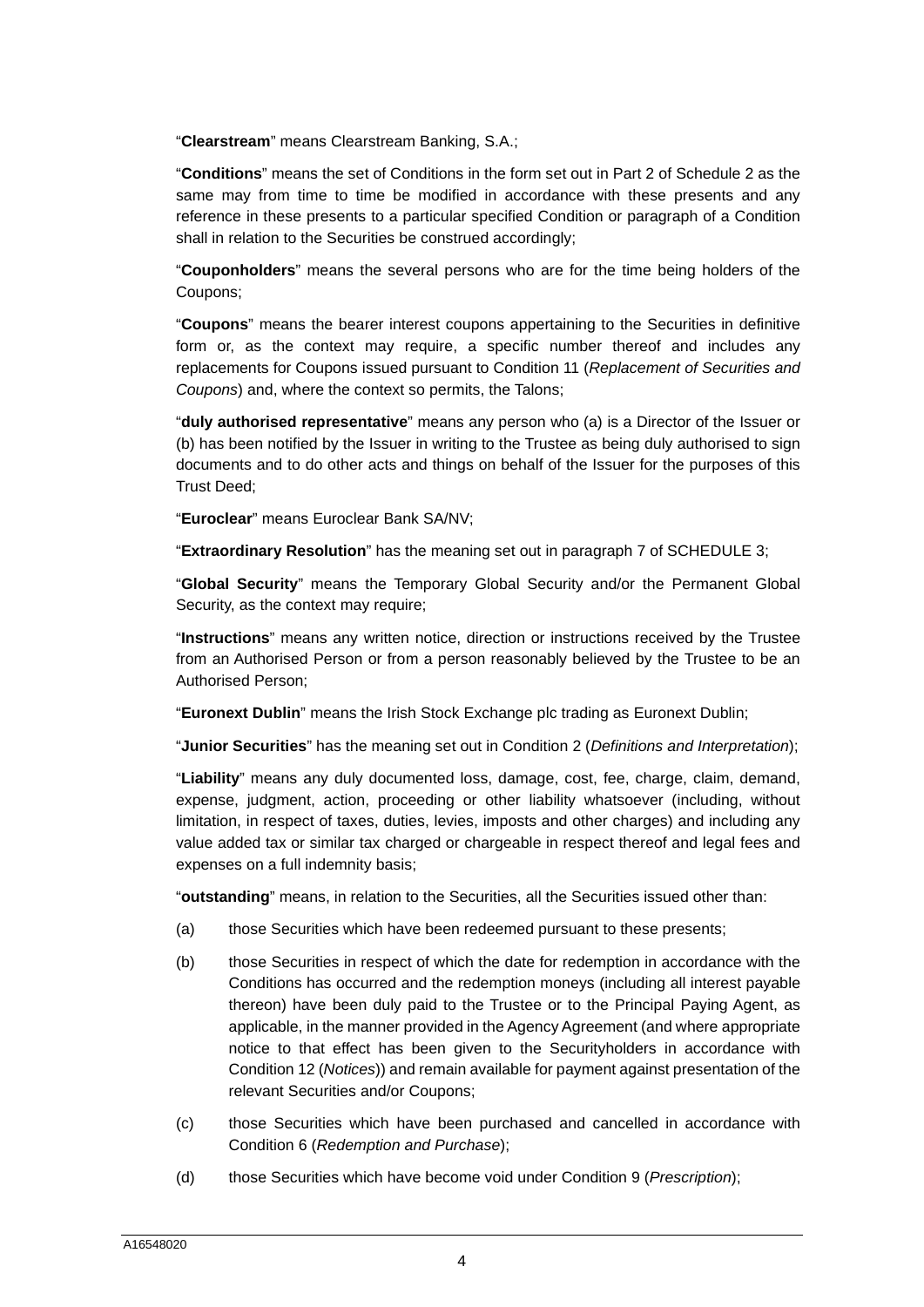- (e) those mutilated or defaced Securities which have been surrendered and cancelled and in respect of which replacements have been issued pursuant to Condition 11 (*Replacement of Securities and Coupons*);
- (f) (for the purpose only of ascertaining the principal amount of the Securities outstanding and without prejudice to the status for any other purpose of the relevant Securities) those Securities which are alleged to have been lost, stolen or destroyed and in respect of which replacements have been issued pursuant to Condition 11 (*Replacement of Securities and Coupons*); and
- (g) any Global Security to the extent that it shall have been exchanged for another Global Security in respect of the Securities or for Securities in definitive form pursuant to its provisions;

provided that for each of the following purposes, namely:

- (i) the right to attend and vote at any meeting of the Securityholders or any of them, an Extraordinary Resolution in writing or an ordinary resolution in writing and any direction or request by the holders of the Securities;
- (ii) the determination of how many and which Securities are for the time being outstanding for the purposes of subclause [8.1,](#page-14-2) Conditions 10 (*Events of Default and Enforcement*) and 13 (*Meeting of Securityholders, Modification, Waiver, Authorisation, Determination and Substitution of the Issuer*) and paragraphs [2](#page-96-0), [7](#page-98-0) and [22](#page-102-0) [of SCHEDULE 3](#page-95-0);
- (iii) any discretion, power or authority (whether contained in these presents or vested by operation of law) which the Trustee is required, expressly or impliedly, to exercise in or by reference to the interests of the Securityholders or any of them; and
- (iv) the determination by the Trustee whether any event, circumstance, matter or thing is, in its opinion, materially prejudicial to the interests of the Securityholders or any of them,

those Securities (if any) which are for the time being held by or on behalf of or for the benefit of the Issuer or any Subsidiary, in each case as beneficial owner, shall (unless and until ceasing to be so held) be deemed not to remain outstanding;

"**Parity Securities**" has the meaning set out in Condition 2 (*Definitions and Interpretation*);

"**Paying Agents**" means the several institutions (including where the context permits the Principal Paying Agent) at their respective specified offices initially appointed as paying agents in relation to the Securities by the Issuer pursuant to the Agency Agreement and/or, if applicable, any Successor paying agents in relation to the Securities;

"**Permanent Global Security**" means the permanent global Security in respect of the Securities to be issued pursuant to Clause [3.3](#page-11-1) in the form or substantially in the form set out in [Schedule 1;](#page-36-0)

"**Principal Paying Agent**" means the institution at its specified office initially appointed as principal paying agent in relation to the Securities by the Issuer pursuant to the Agency Agreement or, if applicable, any Successor principal paying agent in relation to the Securities;

"**Rating Agency**" has the meaning given to it in Condition 2 (*Definitions and Interpretation*);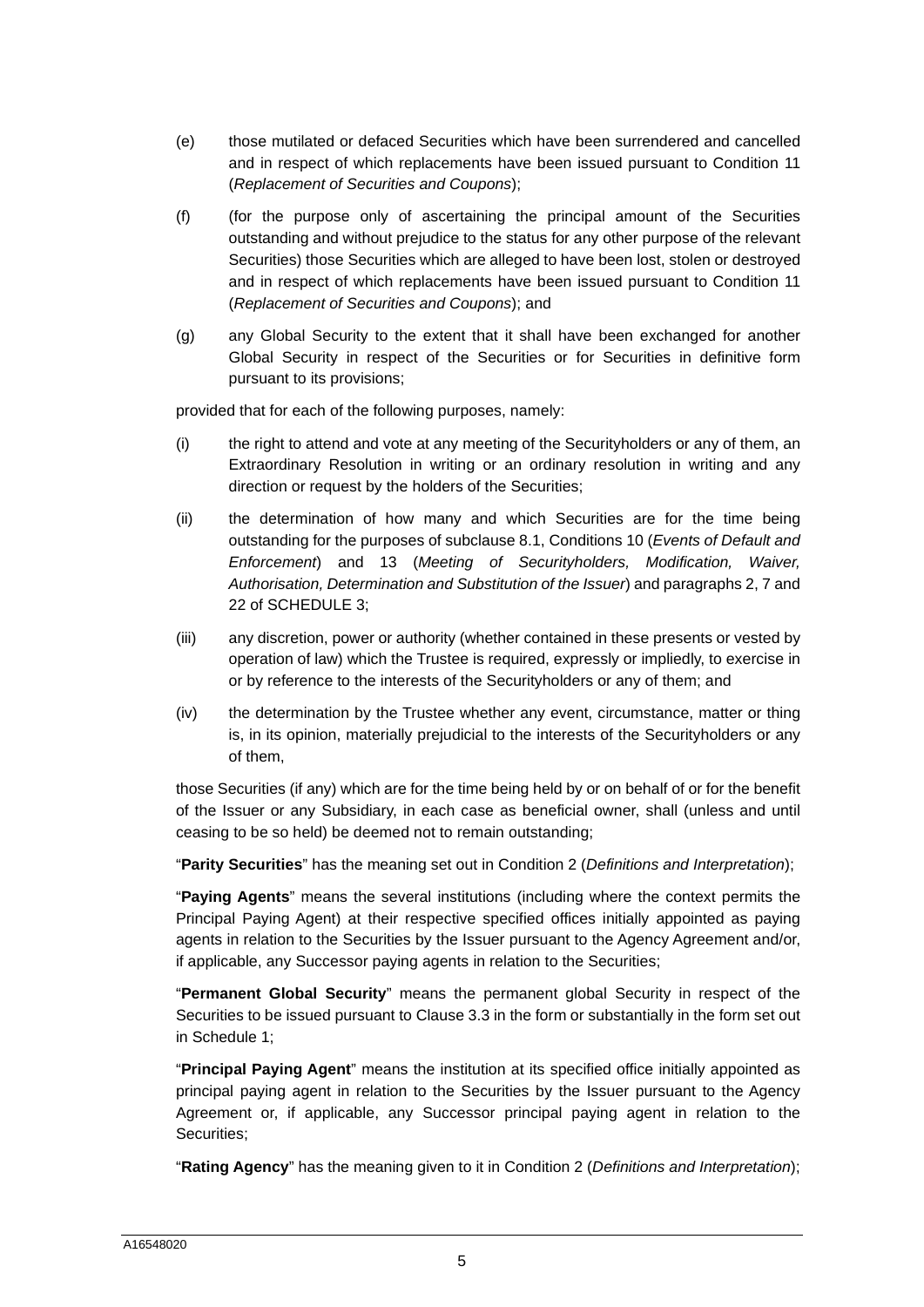"**Relevant Date**" has the meaning set out in Condition 2 (*Definitions and Interpretation*);

"**repay**", "**redeem**" and "**pay**" shall each include both the others and cognate expressions shall be construed accordingly;

"**Securityholders**" means the several persons who are for the time being holders of the Securities save that, for so long as such Securities or any part thereof are represented by a Global Security deposited with a common depositary for Euroclear and Clearstream or, in respect of Securities in definitive form held in an account with Euroclear or Clearstream, each person who is for the time being shown in the records of Euroclear or Clearstream (other than Clearstream, if Clearstream shall be an accountholder of Euroclear, and Euroclear, if Euroclear shall be an accountholder of Clearstream) as the holder of a particular principal amount of the Securities shall be deemed to be the holder of such principal amount of such Securities (and the holder of the relevant Global Security shall be deemed not to be the holder) for all purposes of these presents other than with respect to the payment of principal or interest on such principal amount of such Securities, the rights to which shall be vested, as against the Issuer and the Trustee, solely in such common depositary and for which purpose such common depositary shall be deemed to be the holder of such principal amount of such Securities in accordance with and subject to its terms and the provisions of these presents; and the words "**holder**" and "**holders**" and related expressions shall (where appropriate) be construed accordingly;

"**Securities**" means the Securities in bearer form comprising the said €600,000,000 Perpetual Non-Call 6.5 Years Capital Securities of the Issuer hereby constituted or the principal amount thereof for the time being outstanding or, as the context may require, a specific number thereof and includes any replacements for such Securities issued pursuant to Condition 11 (*Replacement of Securities and Coupons*) and (except for the purposes of Clause [3\)](#page-11-0) the Temporary Global Security and the Permanent Global Security;

"**Subsidiary**" has the meaning given to it in Condition 2 (*Definitions and Interpretation*);

"**Successor**" means, in relation to the Agent Bank, the Principal Paying Agent and the other Paying Agents, any successor to any one or more of them in relation to the Securities which shall become such pursuant to the provisions of these presents and/or the Agency Agreement (as the case may be) and/or such other or further agent bank, principal paying agent and/or paying agents (as the case may be) in relation to the Securities as may (with the prior approval of, and on terms previously approved by, the Trustee in writing) from time to time be appointed as such, and/or, if applicable, such other or further specified offices (in the former case being within the same place as those for which they are substituted) as may from time to time be nominated, in each case by the Issuer, and (except in the case of the initial appointments and specified offices made under and specified in the Conditions and/or the Agency Agreement, as the case may be) notice of whose appointment or, as the case may be, nomination has been given to the Securityholders pursuant to subclause [13](#page-16-1)[\(m\)](#page-18-0) in accordance with Condition 12 (*Notices)*;

"**Talons**" means the talons appertaining to, and exchangeable in accordance with the provisions therein contained for further Coupons appertaining to, the Securities in definitive form and includes any replacements for Talons issued pursuant to Condition 11 (*Replacement of Securities and Coupons*);

"**Temporary Global Security**" means the temporary global security in respect of the Securities to be issued pursuant to Clause [3.1](#page-11-2) in the form or substantially in the form set out in [Schedule 1;](#page-36-0)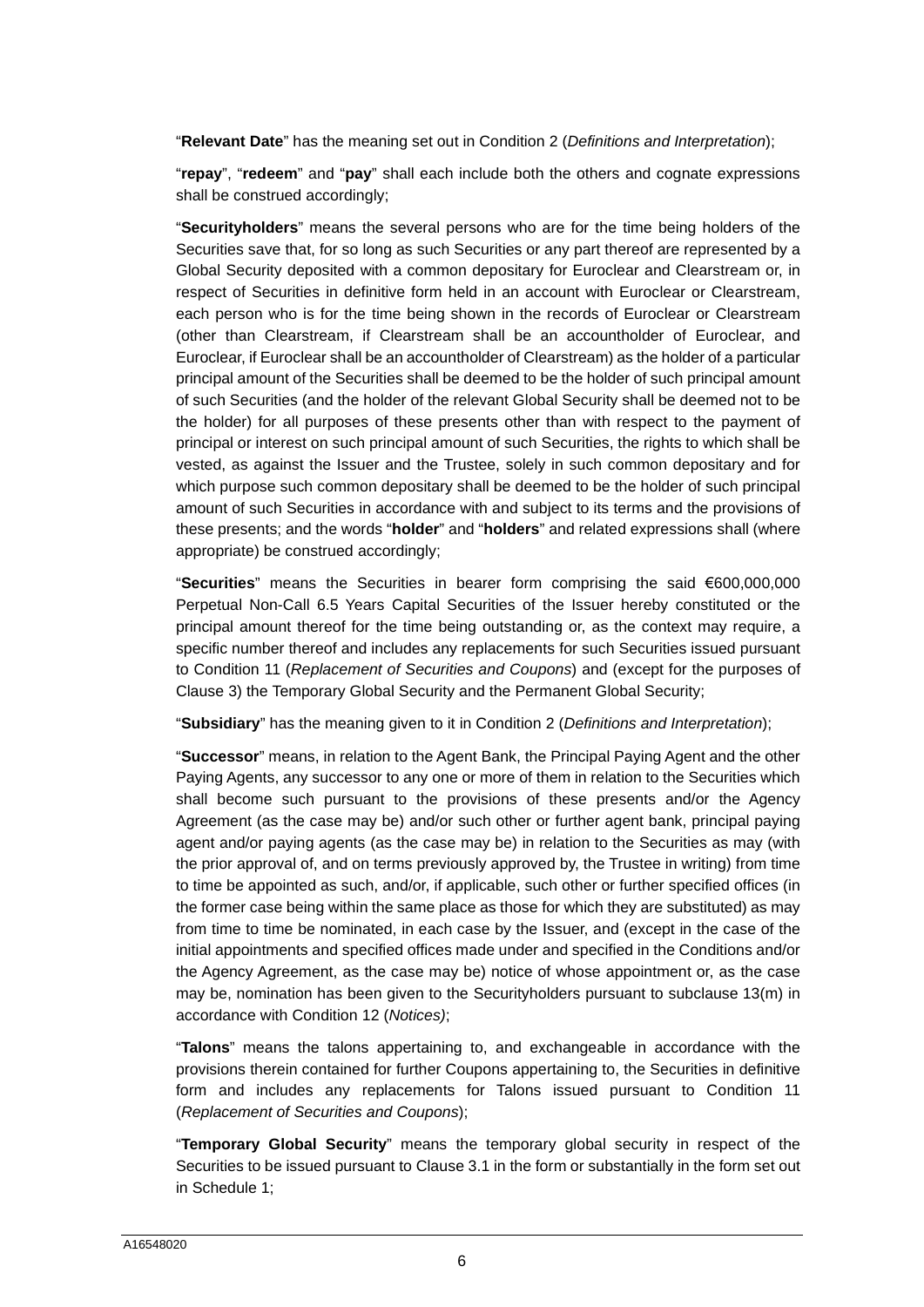"**The Bank of New York Mellon Group**" means The Bank of New York Mellon and any company or entity of which The Bank of New York Mellon is directly or indirectly a shareholder or owner. For the purposes of these presents, each branch of The Bank of New York Mellon shall be a separate member of The Bank of New York Mellon Group;

"**these presents**" means this Trust Deed and the Schedules and any trust deed supplemental hereto and the Schedules (if any) thereto and the Securities, the Coupons and the Conditions, all as from time to time modified in accordance with the provisions herein or therein contained;

"**Transaction Documents**" means the Trust Deed, the Agency Agreement and the Conditions;

"**Trust Corporation**" means a corporation entitled by rules made under the Public Trustee Act 1906 or entitled pursuant to any other comparable legislation applicable to a trustee in any other jurisdiction to carry out the functions of a custodian trustee; and

"**Trustee Acts**" means the Trustee Act 1925 and the Trustee Act 2000.

#### **1.2 Construction of Certain references**:

- (a) Words denoting the singular shall include the plural and *vice versa*.
- (b) Words denoting one gender only shall include the other genders.
- (c) Words denoting persons only shall include firms and corporations and *vice versa*.
- (d) Words and terms defined in the Conditions and not otherwise defined in this Trust Deed shall have the same meanings when used in this Trust Deed.
- (e) All references in these presents to principal and/or premium and/or interest in respect of the Securities or to any moneys payable by the Issuer under these presents shall be deemed to include, in the case of amounts of principal and/or premium payable, a reference to any specific redemption price (as defined in the relevant Conditions) and, in any case, a reference to any additional amounts which may be payable under Condition 8 (*Taxation*) or, if applicable, under any undertaking or covenant given pursuant to subclause [20.1](#page-29-1)[\(b\)](#page-29-2)[\(i\)](#page-29-3).
- (f) All references in these presents to "**euro**" or the sign "**€**" shall be construed as references to the currency introduced at the start of the third stage of European economic and monetary union pursuant to the Treaty on the Functioning of the European Union, as amended.
- (g) All references in these presents to any statute or any provision of any statute shall be deemed also to refer to any statutory modification or re-enactment thereof or any statutory instrument, order or regulation made thereunder or under any such modification or re-enactment.
- (h) All references in these presents to guarantees or to an obligation being guaranteed shall be deemed to include respectively references to indemnities or to an indemnity being given in respect thereof.
- (i) All references in these presents to any action, remedy or method of proceeding for the enforcement of the rights of creditors shall be deemed to include, in respect of any jurisdiction other than England, references to such action, remedy or method of proceeding for the enforcement of the rights of creditors available or appropriate in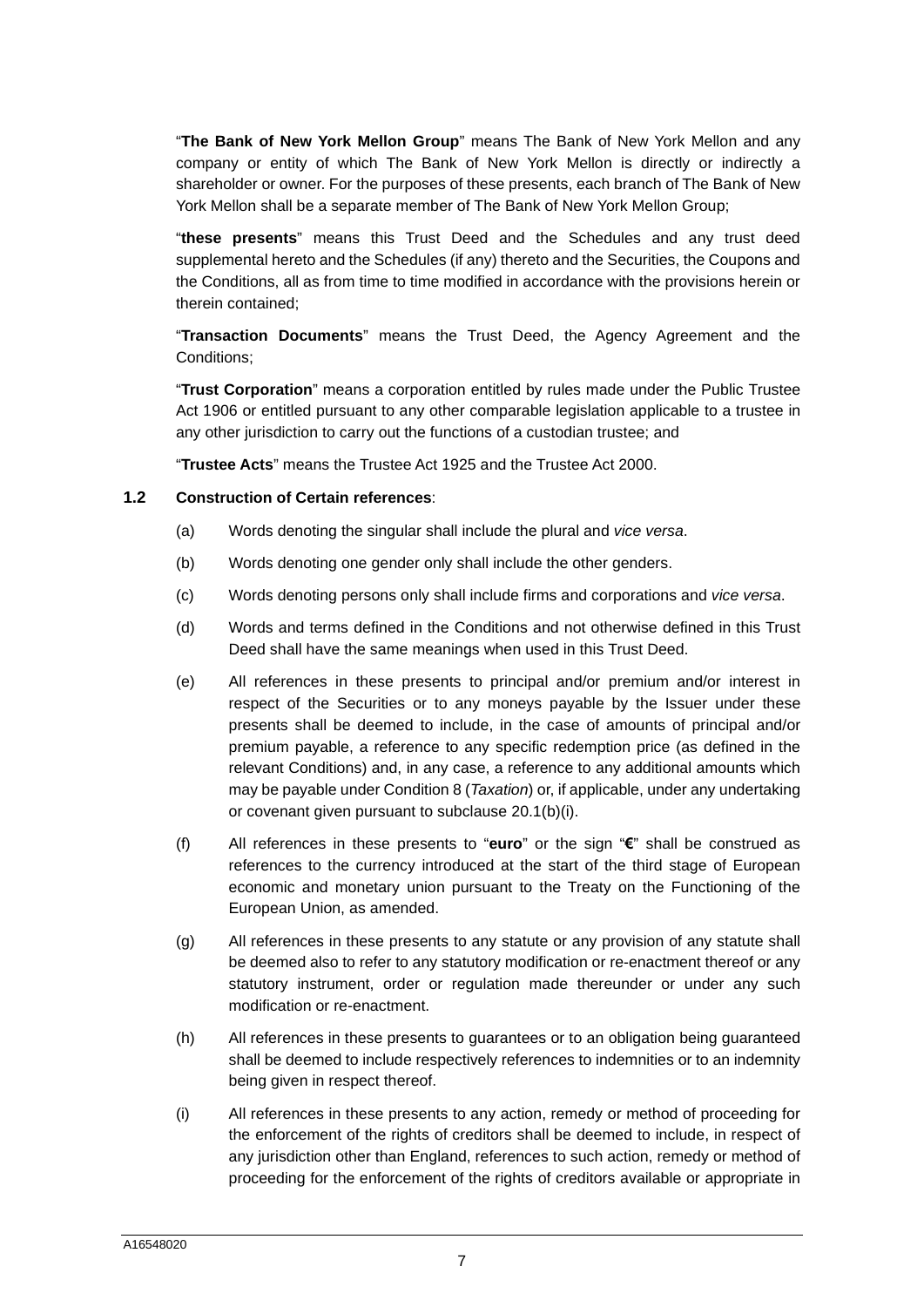such jurisdiction as shall most nearly approximate to such action, remedy or method of proceeding described or referred to in these presents.

- (j) All references in these presents to taking proceedings against the Issuer shall be deemed to include references to proving in the winding up of the Issuer.
- (k) All references in these presents to Euroclear and/or Clearstream shall be deemed to include references to any other clearing system as is approved by the Issuer.
- (l) Unless the context otherwise requires words or expressions used in these presents shall bear the same meanings as in the Companies Act 2006.
- (m) In this Trust Deed references to Schedules, clauses, subclauses, paragraphs and subparagraphs shall be construed as references to the Schedules to this Trust Deed and to the clauses, subclauses, paragraphs and subparagraphs of this Trust Deed respectively.
- (n) All references in these presents and the Securities involving compliance by the Trustee with a test of reasonableness shall be deemed to include a reference to a requirement that such reasonableness shall be determined having due regard to the interests of the holders of the Securities.
- (o) In these presents tables of contents and clause headings are included for ease of reference and shall not affect the construction of these presents.
- (v) All references in these presents to Securities being "**listed**" or "**having a listing**" shall, in relation to Euronext Dublin, be construed to mean that such Securities have been admitted to the official list and to trading on Euronext Dublin's regulated market for listed securities and all references in these presents to "**listing**" or "**listed**" shall include references to "**quotation**" and "**quoted**", respectively.

#### <span id="page-8-0"></span>**2 Covenant to Repay and to Pay Interest on the Securities**

- **2.1** The aggregate principal amount of the Securities is limited to €600,000,000.
- <span id="page-8-2"></span><span id="page-8-1"></span>**2.2** The Issuer covenants with the Trustee that it will, in accordance with these presents, on the due date fixed for redemption of the Securities provided for in the Conditions, or on such earlier date as the same or any part thereof may become due and repayable thereunder, pay or procure to be paid unconditionally to or to the order of the Trustee in euro in immediately available funds the principal amount of the Securities repayable on that date together with any applicable premium and shall in the meantime and until such date (both before and after any judgment or other order of a court of competent jurisdiction) pay or procure to be paid unconditionally to or to the order of the Trustee as aforesaid interest (which shall accrue from day to day) on the principal amount of the Securities at rates calculated from time to time in accordance with Condition 4 (*Interest and Interest Deferral*) and on the dates provided for in the Conditions PROVIDED THAT:
	- (a) every payment of principal, premium (if any) or interest in respect of the Securities to or to the account of the Principal Paying Agent in the manner provided in the Agency Agreement shall operate in satisfaction *pro tanto* of the relative covenant by the Issuer in this clause except to the extent that there is default in the subsequent payment thereof in accordance with the Conditions to the Securityholders or Couponholders (as the case may be);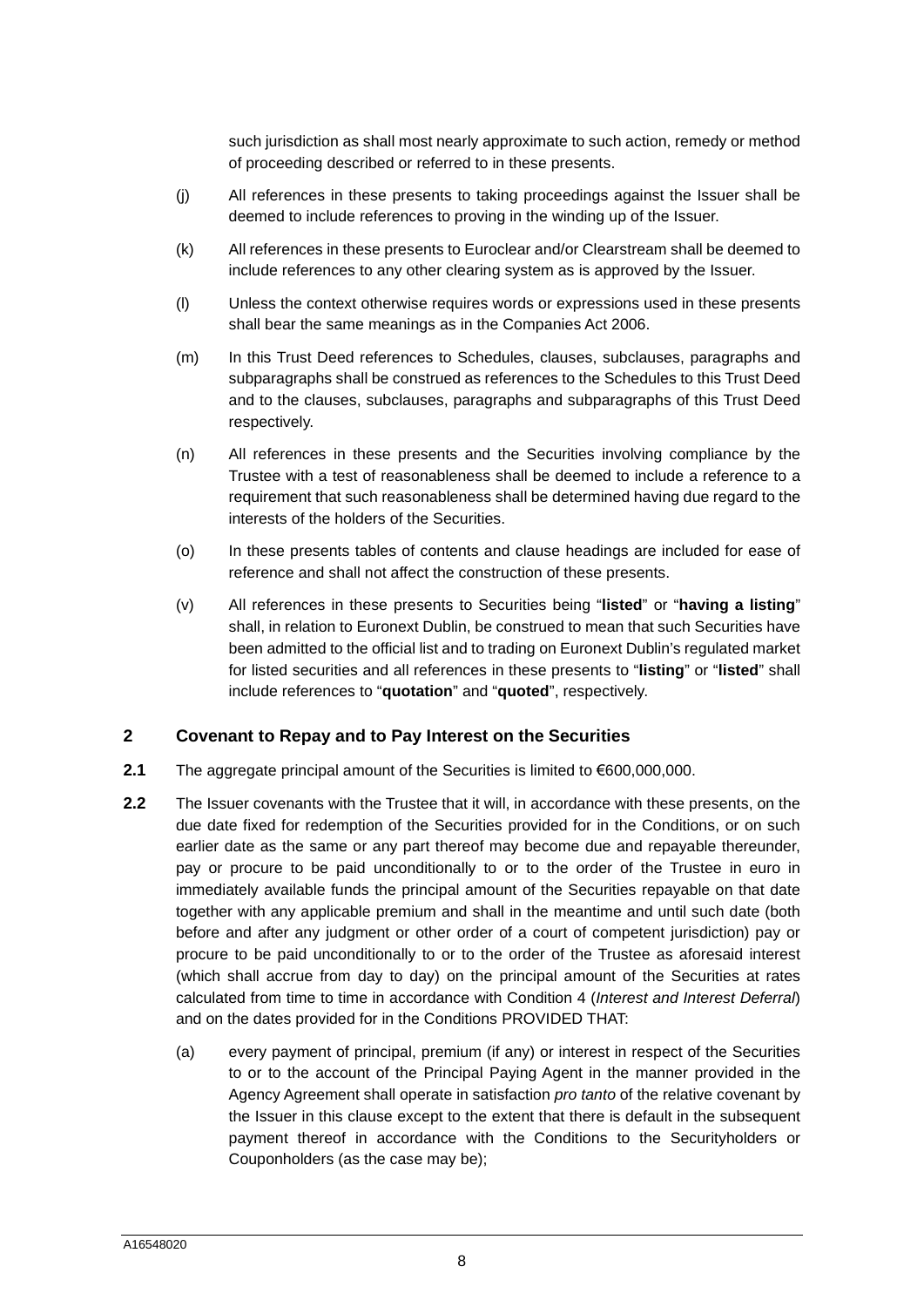- <span id="page-9-1"></span><span id="page-9-0"></span>(b) in any case where payment of principal or premium (if any) is not made to the Trustee or the Principal Paying Agent on or before the due date, interest shall continue to accrue on the principal amount of the Securities and shall accrue on such premium (both before and after any judgment or other order of a court of competent jurisdiction) at the rate aforesaid up to and including the date which the Trustee determines to be the date on and after which payment is to be made to the Securityholders in respect thereof as stated in a notice given to the Securityholders in accordance with Condition 12 (*Notices*) (such date to be not later than 30 days after the day on which the whole of such principal amount and premium (if any), together with an amount equal to the interest which has accrued and is to accrue pursuant to this provision up to and including that date, has been received by the Trustee or the Principal Paying Agent); and
- <span id="page-9-2"></span>(c) in any case where payment of the whole or any part of the principal amount of or premium (if any) on any Security is improperly withheld or refused upon due presentation thereof (other than in circumstances contemplated by proviso [\(b\)](#page-9-0)  above) interest shall accrue on that principal amount or premium payment of which has been so withheld or refused (both before and after any judgment or other order of a court of competent jurisdiction) at the rate aforesaid from and including the date of such withholding or refusal up to and including the date on which, upon further presentation of the relevant Security, payment of the full amount (including interest as aforesaid) in euro payable in respect of such Security is made or (if earlier) the seventh day after notice is given to the relevant Securityholder (in accordance with Condition 12 (*Notices*)) that the full amount (including interest as aforesaid) in euros payable in respect of such Security is available for payment, provided that, upon further presentation thereof being duly made, such payment is made.

The Trustee will hold the benefit of this covenant on trust for the Securityholders and the Couponholders and itself in accordance with these presents.

#### **2.3 Trustee's Requirements Regarding Paying Agents**

<span id="page-9-3"></span>At any time after an Event of Default shall have occurred or if there is failure to make payment of any amount in respect of any Security when due or the Trustee shall have received any money which it proposes to pay under clause [9](#page-15-0) to the Securityholders and/or Couponholders, the Trustee may:

- <span id="page-9-4"></span>(a) by notice in writing to the Issuer, the Principal Paying Agent and the other Paying Agents require the Principal Paying Agent and the other Paying Agents pursuant to the Agency Agreement:
	- (i) to act thereafter as Principal Paying Agent and Paying Agents respectively of the Trustee in relation to payments to be made by or on behalf of the Trustee under the provisions of these presents *mutatis mutandis* on the terms provided in the Agency Agreement (save that the Trustee's liability under any provisions thereof for the indemnification, remuneration and payment of out-of-pocket expenses of the Paying Agents shall be limited to the amounts for the time being held by the Trustee on the trusts of these presents relating to the Securities and available for such purpose) and thereafter to hold all Securities and Coupons and all sums, documents and records held by them in respect of Securities and Coupons on behalf of the Trustee; or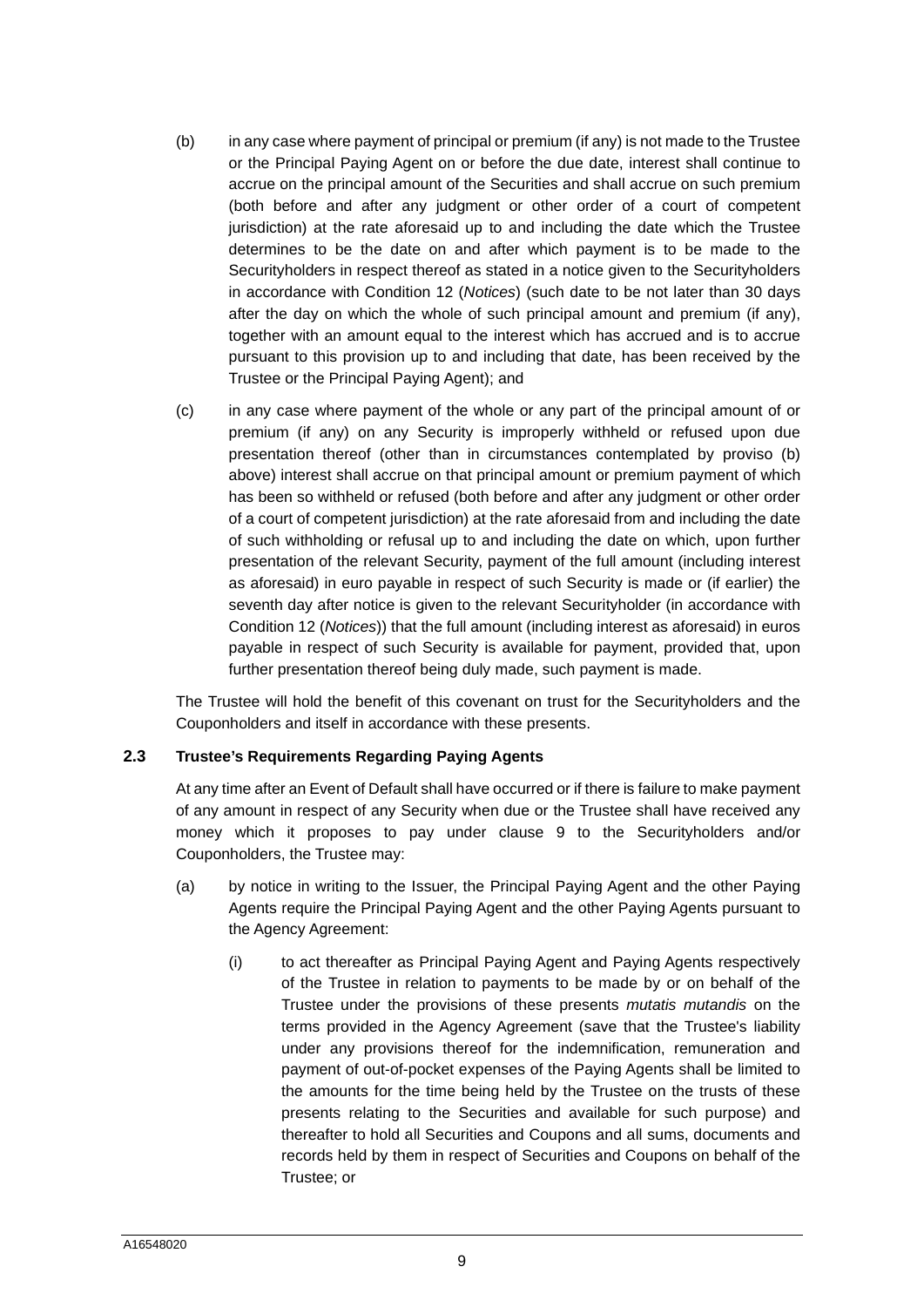- (ii) to deliver up all Securities and Coupons and all sums, documents and records held by them in respect of Securities and Coupons to the Trustee or as the Trustee shall direct in such notice provided that such notice shall be deemed not to apply to any documents or records which the relevant Paying Agent is obliged not to release by any law or regulation; and/or
- (b) by notice in writing to the Issuer require it to make all subsequent payments in respect of the Securities and Coupons to or to the order of the Trustee and not to the Principal Paying Agent; with effect from the issue of any such notice to the Issuer and until such notice is withdrawn proviso [\(a\)](#page-8-1) to subclause [2.2](#page-8-2) of this clause relating to the Securities shall cease to have effect.

<span id="page-10-0"></span>For the avoidance of doubt, a Deferred Interest Payment shall not cause payment of the relevant interest to become due for the purposes of this Clause.

#### **2.4 Further Issues**

- <span id="page-10-1"></span>(a) The Issuer shall be at liberty from time to time (but subject always to the provisions of these presents) without the consent of the Securityholders or Couponholders to create and issue further securities or bonds (whether in bearer or registered form) either (i) ranking *pari passu* in all respects (or in all respects save for the first payment of interest thereon), and so that the same shall be consolidated and form a single series, with the Securities and/or the further securities or bonds of any series or (ii) upon such terms as to ranking, interest, conversion, redemption and otherwise as the Issuer may at the time of issue thereof determine.
- (b) Any further securities or bonds which are to be created and issued pursuant to the provisions of paragraph [2.4](#page-10-0)[\(a\)](#page-10-1) above so as to form a single series with the Securities and/or the further securities or bonds of any series shall be constituted by a trust deed supplemental to this Trust Deed and any other further securities or bonds which are to be created and issued pursuant to the provisions of paragraph [2.4](#page-10-0)[\(a\)](#page-10-1) above may (subject to the consent of the Trustee) be constituted by a trust deed supplemental to this Trust Deed. In any such case the Issuer shall prior to the issue of any further securities or bonds to be so constituted execute and deliver to the Trustee a trust deed supplemental to this Trust Deed (in relation to which all applicable stamp duties or other documentation fees, duties or taxes have been paid and, if applicable, duly stamped or denoted accordingly) containing a covenant by the Issuer in the form mutatis mutandis of subclause [2.2](#page-8-2) in relation to the principal, premium (if any) and interest in respect of such further securities or bonds and such other provisions (whether or not corresponding to any of the provisions contained in this Trust Deed) as the Trustee shall require including making such consequential modifications to this Trust Deed as the Trustee shall require in order to give effect to such issue of further securities or bonds.
- (c) A memorandum of every such supplemental trust deed shall be endorsed by the Trustee on this Trust Deed and by the Issuer on its duplicate of this Trust Deed.
- (d) Whenever it is proposed to create and issue any further securities or bonds the Issuer shall give to the Trustee not less than 14 days' notice in writing of its intention so to do stating the amount of further securities or bonds proposed to be created and issued.

#### **2.5 Subordination**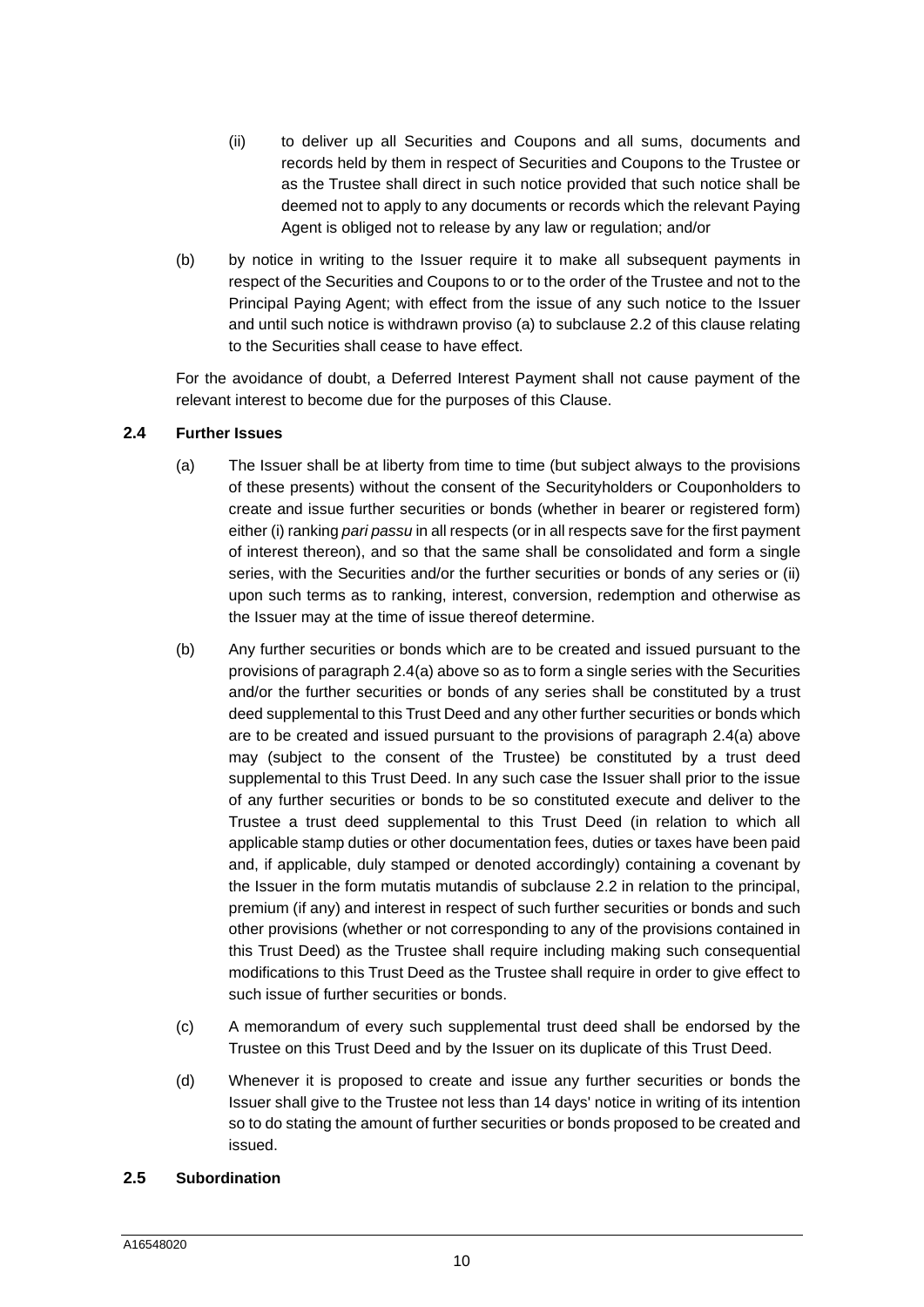- <span id="page-11-3"></span>(a) Notwithstanding the covenant of the Issuer given in Clause [2.2](#page-8-2), the rights and claims of the Securityholders and Couponholders against the Issuer under the Securities in respect of the sums due and payable on redemption and any payment of interest and any other sum payable in respect of or arising under the Securities and this Trust Deed are (other than in respect of the claims of holders of any Junior Securities or Parity Securities) subordinated to the claims of holders of all other payment obligations of the Issuer, present and future, whether subordinated or unsubordinated, in the event of a winding-up, insolvency, dissolution or liquidation of the Issuer.
- (b) The provisions of paragraph [\(a\)](#page-11-3) above and Condition 3.2 apply only to the principal, premium and interest and any other amounts payable in respect of the Securities and Coupons and nothing in that paragraph or Condition 3.2 shall affect or prejudice the payment of the costs, charges, expenses, liabilities or remuneration of the Trustee or the Agents or the rights and remedies of the Trustee or the Agents in respect thereof.

#### **2.6 Set-off**

To the extent and in the manner permitted by applicable law, no Securityholder or Couponholder may exercise, claim or plead any right of set-off, counterclaim, compensation or retention in respect of any amount owed to it by the Issuer in respect of, or arising from, the Securities or the Coupons and each Securityholder and Couponholder will, by virtue of his holding of any Security or Coupon, be deemed to have waived all such rights of set-off, counterclaim, compensation or retention. The Issuer may not set off any claims it may have against the Securityholders against any of its obligations under the Securities or Coupons.

# <span id="page-11-0"></span>**3 Form and Issue of Securities and Coupons**

- <span id="page-11-2"></span>**3.1** The Securities shall be represented initially by the Temporary Global Security which the Issuer shall issue to a common depositary for both Euroclear and Clearstream on terms that such common depositary shall hold the same for the account of the persons who would otherwise be entitled to receive the Securities in definitive form ("**Definitive Securities**") and the successors in title to such persons as appearing in the records of Euroclear and Clearstream for the time being.
- <span id="page-11-4"></span>**3.2** The Temporary Global Security shall be printed or typed in the form or substantially in the form set out in [Schedule 1](#page-36-0) and may be a facsimile. The Temporary Global Security shall be in the aggregate principal amount of €600,000,000 and shall be signed manually or in facsimile by a duly authorised representative on behalf of the Issuer and shall be authenticated by or on behalf of the Principal Paying Agent manually or in facsimile or electronically. The Temporary Global Security so executed and authenticated shall be a binding and valid obligation of the Issuer and title thereto shall pass by delivery.
- <span id="page-11-1"></span>**3.3** The Issuer shall issue the Permanent Global Security in exchange for the Temporary Global Security in accordance with the provisions thereof. The Permanent Global Security shall be printed or typed in the form or substantially in the form set out in [Schedule 1](#page-36-0) and may be a facsimile. The Permanent Global Security shall be in the aggregate principal amount of up to €600,000,000 and shall be signed manually or in facsimile by a duly authorised representative on behalf of the Issuer and shall be authenticated by or on behalf of the Principal Paying Agent manually or in facsimile or electronically. The Permanent Global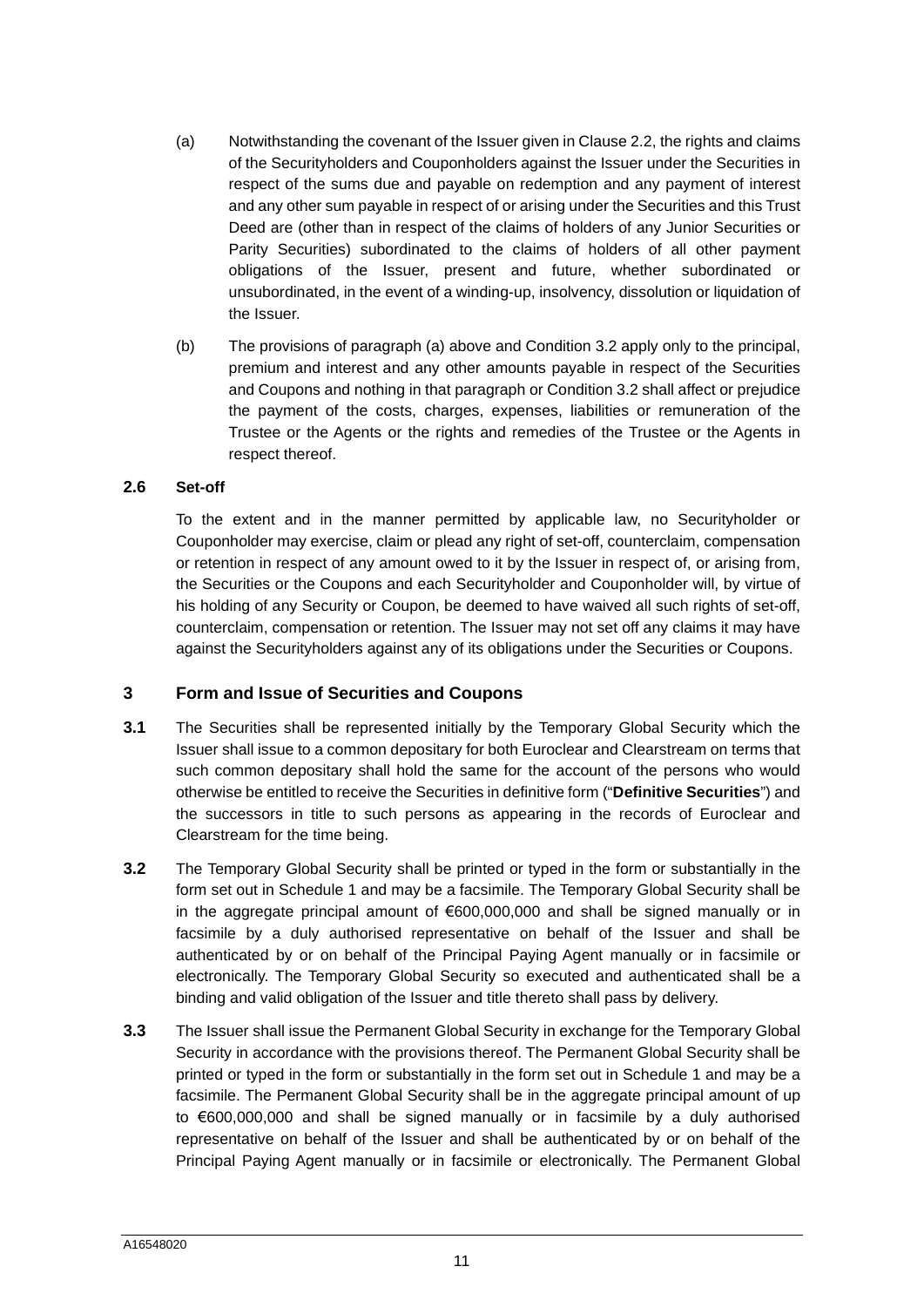Security so executed and authenticated shall be a binding and valid obligation of the Issuer and title thereto shall pass by delivery.

- **3.4** The Issuer shall issue the Definitive Securities (together with the unmatured Coupons attached) in exchange for the Permanent Global Security in accordance with the provisions thereof.
- **3.5** The Definitive Securities and the Coupons shall be to bearer in the respective forms or substantially in the respective forms set out in [Schedule 2](#page-58-0) and the Definitive Securities shall be issued in the denominations of €100,000 and integral multiples of €1,000 in excess thereof, each (serially numbered) and shall be endorsed with the Conditions. Title to the Definitive Securities and the Coupons shall pass by delivery.
- <span id="page-12-2"></span>**3.6** The Definitive Securities shall be signed manually or in facsimile by a duly authorised representative on behalf of the Issuer and shall be authenticated by or on behalf of the Principal Paying Agent manually or in facsimile or electronically. The Coupons shall not be signed or authenticated.
- **3.7** The Issuer may use the facsimile signature of any person who at the date such signature is affixed is a duly authorised representative as referred to in subclauses [3.2,](#page-11-4) [3.3](#page-11-1) and [3.6](#page-12-2) above notwithstanding that at the time of issue of the Temporary Global Security, the Permanent Global Security or any of the Definitive Securities, as the case may be, he may have ceased for any reason to be so authorised or to be the holder of such office. The Definitive Securities so signed and authenticated, and the Coupons, upon execution and authentication of the relevant Definitive Securities, shall be binding and valid obligations of the Issuer.

# **4 Fees, Duties and Taxes**

<span id="page-12-0"></span>The Issuer will pay any stamp, issue, registration, documentary and other fees, duties and taxes (if any), including interest and penalties, payable in any jurisdiction on or in connection with (a) the execution, delivery and performance of these presents, (b) the constitution and issue of the Securities and the Coupons and (c) any action properly taken by or on behalf of the Trustee or (where permitted under these presents so to do) any Securityholder or Couponholder to enforce, or to resolve any doubt concerning, or for any other purpose in relation to, these presents. The Issuer will indemnify the Trustee, the Securityholders and the Couponholders, on an after tax basis, from and against all stamp, issue, documentary or other taxes paid by any of them in any jurisdiction in connection with any action properly taken by or on behalf of the Trustee or, as they case may be, the Securityholders or the Couponholders to enforce the Issuer's obligations under these presents, the Securities or the Coupons. For the avoidance of doubt, it is excluded any tax which may be imposed on or calculated by reference to the net income of the Trustee or of any Securityholder or Couponholder in their jurisdiction of tax residence or in the jurisdiction where they have a permanent establishment to which such net income is attributable, such as, by way of example, IRES (*Imposta sul reddito delle società*) or IRAP (*Imposta regionale sulle attività produttive*) for the Republic of Italy;

# **5 Covenant of Compliance**

<span id="page-12-1"></span>The Issuer covenants with the Trustee that it will comply with and perform and observe all the provisions of these presents which are expressed to be binding on it. The Conditions shall be binding on the Issuer, the Securityholders and the Couponholders. The Trustee shall be entitled to enforce the obligations of the Issuer under the Securities and the Coupons as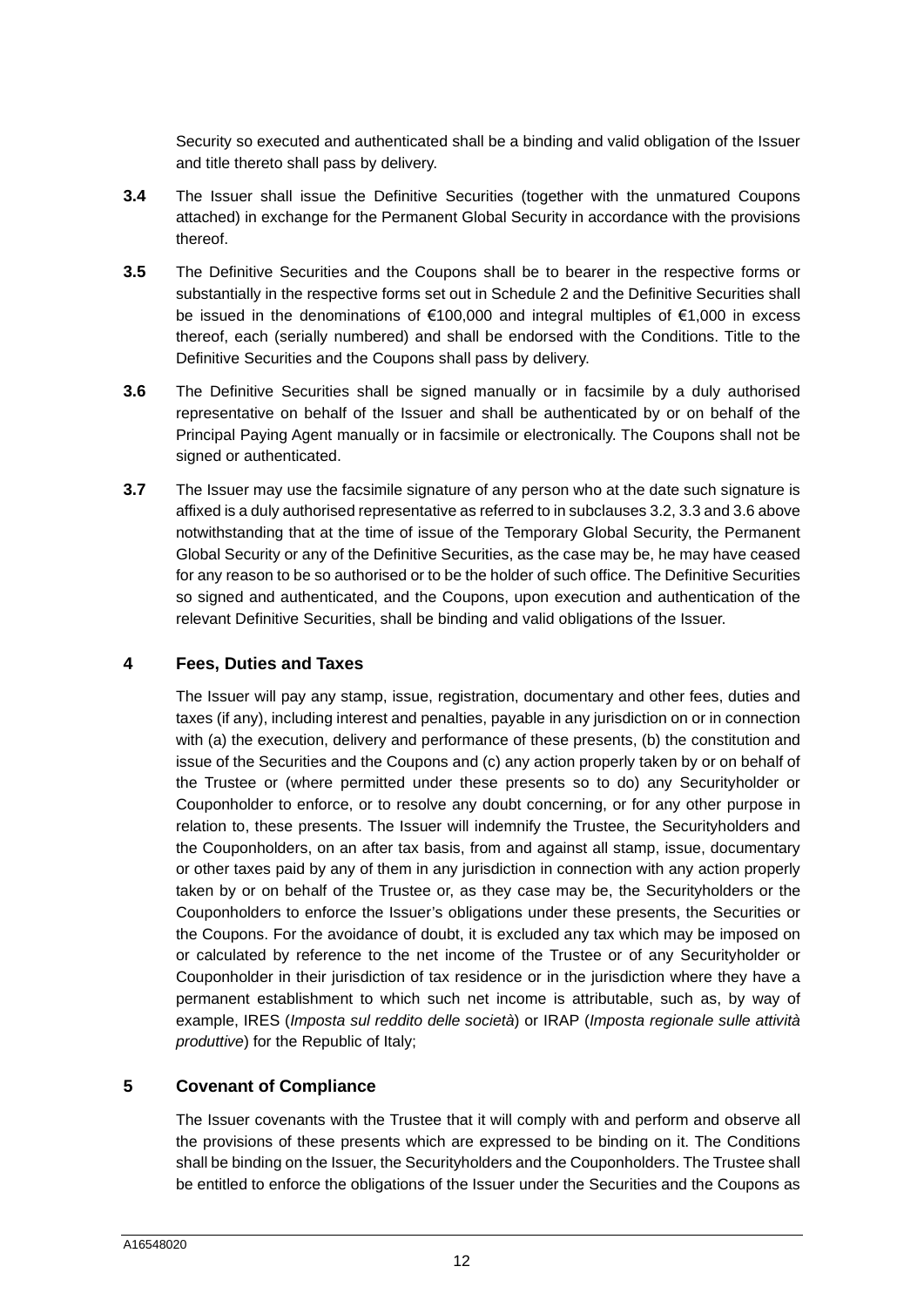if the same were set out in this Trust Deed, which shall be read and construed as one document with the Securities and the Coupons. The Trustee will hold the benefit of this covenant upon trust for itself and the Securityholders and the Couponholders according to its and their respective interests.

# <span id="page-13-0"></span>**6 Cancellation of Securities and Records**

- **6.1** The Issuer shall procure that all Securities (a) redeemed or (b) purchased and surrendered for cancellation by or on behalf of the Issuer or any Subsidiary or (c) which, being mutilated or defaced, have been surrendered and replaced pursuant to Condition 11 (*Replacement of Securities and Coupons)* or (d) exchanged as provided in these presents (together in each case with all unmatured Coupons attached thereto or delivered therewith) and all Coupons paid in accordance with the Conditions or which, being mutilated or defaced, have been surrendered and replaced pursuant to Condition 11 (*Replacement of Securities and Coupons*) and all Talons exchanged in accordance with the Conditions for further Coupons shall forthwith be cancelled by or on behalf of the Issuer and a certificate stating:
	- (a) the aggregate principal amount of Securities which have been redeemed and the aggregate amounts in respect of Coupons which have been paid;
	- (b) the serial numbers of such Securities in definitive form;
	- (c) the total numbers (where applicable, of each denomination) by maturity date of such Coupons;
	- (d) the aggregate amount of interest paid (and the due dates of such payments) on Global Securities;
	- (e) the aggregate principal amount of Securities (if any) which have been purchased by or on behalf of the Issuer or any Subsidiary and cancelled and the serial numbers of such Securities in definitive form and the total number (where applicable, of each denomination) by maturity date of the Coupons attached thereto or surrendered therewith;
	- (f) the aggregate principal amounts of Securities and the aggregate amounts in respect of Coupons which have been so exchanged or surrendered and replaced and the serial numbers of such Securities in definitive form and the total number (where applicable, of each denomination) by maturity date of such Coupons; and
	- (g) the total number (where applicable, of each denomination) by maturity date of Talons which have been exchanged for further Coupons,

shall be given to the Trustee by or on behalf of the Issuer as soon as possible and in any event within four months after the date of any such redemption, purchase, payment, exchange or replacement (as the case may be) (or if the Principal Paying Agent fails to provide the Issuer with a corresponding certificate within four months of such date, as soon as practicable after the Issuer has received such certificate from the Principal Paying Agent). The Trustee may accept such certificate as conclusive evidence of redemption, purchase, exchange or replacement *pro tanto* of the Securities or payment of interest thereon or exchange of the Talons respectively and of cancellation of the relative Securities and Coupons.

**6.2** The Issuer shall use reasonable efforts to procure (a) that the Principal Paying Agent shall keep a full and complete record of all Securities and Coupons (other than serial numbers of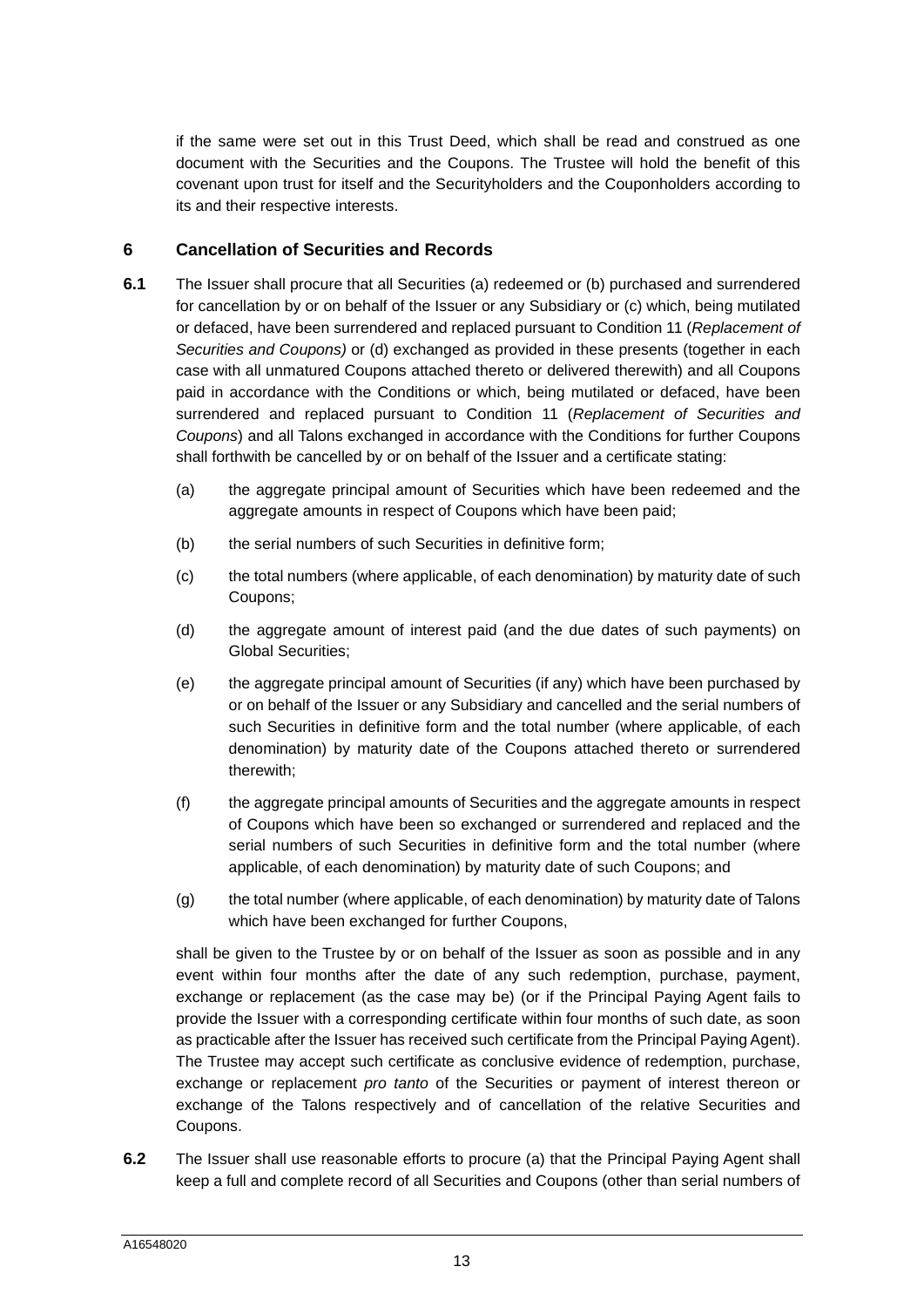Coupons) and of their redemption, cancellation, payment or exchange (as the case may be) and of all replacement Securities or coupons or talons issued in substitution for lost, stolen, mutilated, defaced or destroyed Securities or Coupons and (b) that such records shall be made available to the Trustee (if so requested by the Trustee) at all reasonable times during normal business hours.

# <span id="page-14-0"></span>**7 Enforcement**

- <span id="page-14-3"></span>**7.1** Subject as provided in subclause [8.1](#page-14-2) below, the Trustee may, at its discretion and without further notice, take such proceedings and/or other steps or action (including lodging an appeal in any proceedings) as it may think fit against or in relation to the Issuer to enforce its obligations under these presents or otherwise, but in no event shall the Issuer, by virtue of the initiation of any such proceedings, be obliged to pay any sum or sums sooner than the same would otherwise have been payable by it.
- **7.2** Proof that as regards any specified Security or Coupon the Issuer has made default in paying any amount due in respect of such Security or Coupon shall (unless the contrary be proved) be sufficient evidence that the same default has been made as regards all other Securities or Coupons (as the case may be) in respect of which the relevant amount is due and payable.
- **7.3** References in provisos [\(b\)](#page-9-1) and [\(c\)](#page-9-2) to subclause [2.2](#page-8-2) to "the rate aforesaid" shall, in the event of any Securities having become due and repayable, with effect from the expiry of the interest period during which such Securities become due and repayable, be construed as references to a rate of interest calculated *mutatis mutandis* in accordance with the Conditions and notices thereof shall be published in accordance with the Conditions unless the Trustee otherwise agrees.

# <span id="page-14-1"></span>**8 Action, Proceedings and Indemnification**

- <span id="page-14-2"></span>**8.1** The Trustee shall not be bound to take any action in relation to these presents (including but not limited to the taking of any proceedings and/or other steps or action mentioned in subclause [7.1\)](#page-14-3) unless respectively directed or requested to do so (a) by an Extraordinary Resolution or (b) in writing by the holders of at least one-quarter in principal amount of the Securities then outstanding and in either case then only if it shall be indemnified and/or secured and/or pre-funded to its satisfaction against all Liabilities to which it may render itself liable or which it may incur by so doing.
- **8.2** Only the Trustee may enforce the provisions of these presents. No Securityholder or Couponholder shall be entitled to (i) take any steps, proceedings and/or other action against the Issuer to enforce the performance of any of the provisions of these presents or (ii) take any other proceedings (including lodging an appeal in any proceedings) in respect of or concerning the Issuer, in each case unless the Trustee having become bound as aforesaid to take any such action, steps or proceedings fails to do so within a reasonable period and such failure is continuing, in which case the Securityholder or Couponholder shall have only such rights against the Issuer as those which the Trustee would have been entitled to exercise pursuant to these presents.
- **8.3** No remedy against the Issuer, other than as referred to in these presents, shall be available to the Trustee, the Securityholders and the Couponholders, whether for the recovery of amounts due in respect of the Securities or under these presents or in respect of any breach by the Issuer of any of its other obligations under or in respect of the Securities and the Coupons and these presents.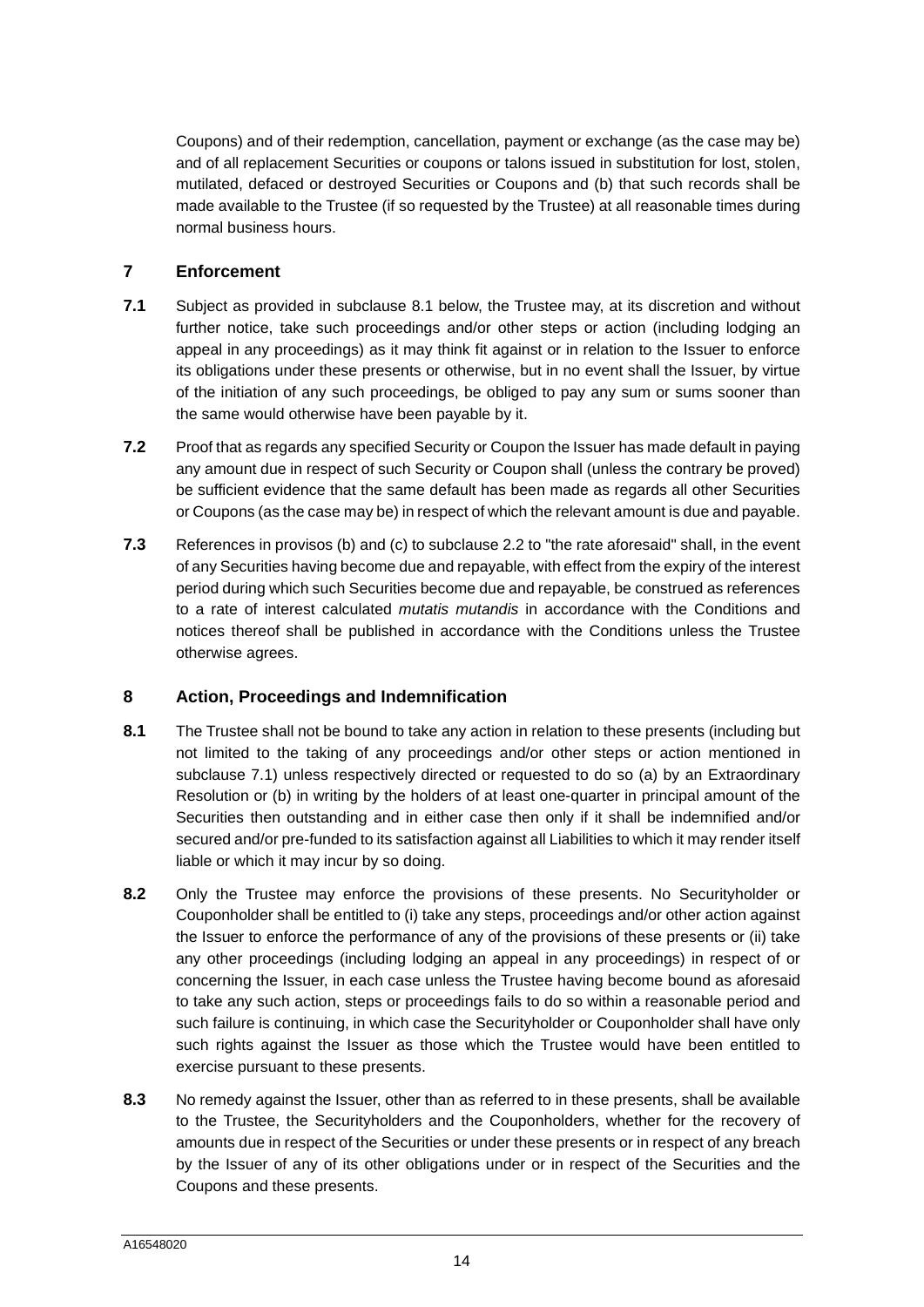# **9 Application of Moneys**

<span id="page-15-0"></span>All moneys received by the Trustee under these presents shall be held by the Trustee upon trust to apply them (subject to clause [11](#page-15-2)):

- (a) *First,* in payment or satisfaction of all amounts then due and unpaid under clause [14](#page-19-0)  to the Trustee and thereafter to any Appointee;
- (b) *Secondly*, in or towards retention of an amount which the Trustee properly considers necessary to pay any amounts that it considers will thereafter become due to be paid under clause [14](#page-19-0) to it or any Appointee, to the extent it considers that moneys received by it thereafter under these presents may be insufficient and/or may not be received to enable it to pay such amounts in a timely manner;
- (c) *Thirdly*, in payment or satisfaction of all amounts then due and unpaid to the Agents under the Agency Agreement (including, without limitation, Clauses 17 and 18 of the Agency Agreement);
- (d) *Fourthly*, in or towards reimbursement *pari passu* and rateably of any amounts paid by any Indemnifying Parties as contemplated by clause [14.7,](#page-20-0) together with interest thereon as provided in clause [14.8](#page-20-1);
- (e) *Fifthly,* in or towards payment *pari passu* and rateably of all principal, premium (if any) and interest then due and unpaid in respect of the Securities; and
- (f) *Sixthly*, in payment of the balance (if any) to the Issuer (without prejudice to, or liability in respect of, any question as to how such payment to the Issuer shall be dealt with as between the Issuer and any other person),

provided always that any payment required to be made by the Trustee pursuant to these presents shall only be made subject to any applicable laws and regulations.

Without prejudice to this clause [9,](#page-15-0) if the Trustee holds any moneys which represent principal, premium (if any) or interest in respect of Securities which have become void or in respect of which claims have been prescribed under Condition 9 (*Prescription*), the Trustee will hold such moneys on the above trusts.

#### **10 Notice of Payments**

<span id="page-15-1"></span>The Trustee shall give notice to the Securityholders in accordance with Condition 12 (*Notices*) of the day fixed for any payment to them under clause [9.](#page-15-0) Such payment may be made in accordance with Condition 5 (*Payments and Exchanges of Talons*) and any payment so made shall be a good discharge to the Trustee.

#### <span id="page-15-2"></span>**11 Investment by Trustee**

**11.1** If the amount of the moneys at any time available for payment in respect of the Securities under Clause [9](#page-15-0) is less than 10 per cent. of the principal amount outstanding of the Securities, the Trustee may at its discretion and pending payment deposit moneys at any time available for the payment of principal, premium (if any) and interest on the Securities in some or one of the investments hereinafter authorised for such periods as it may consider expedient with power from time to time at the like discretion to vary such deposits and to accumulate such deposits and the resulting interest and other income derived therefrom. The accumulated deposits shall be applied under clause [9.](#page-15-0) All interest and other income deriving from such investments shall be applied first in payment or satisfaction of all amounts then due and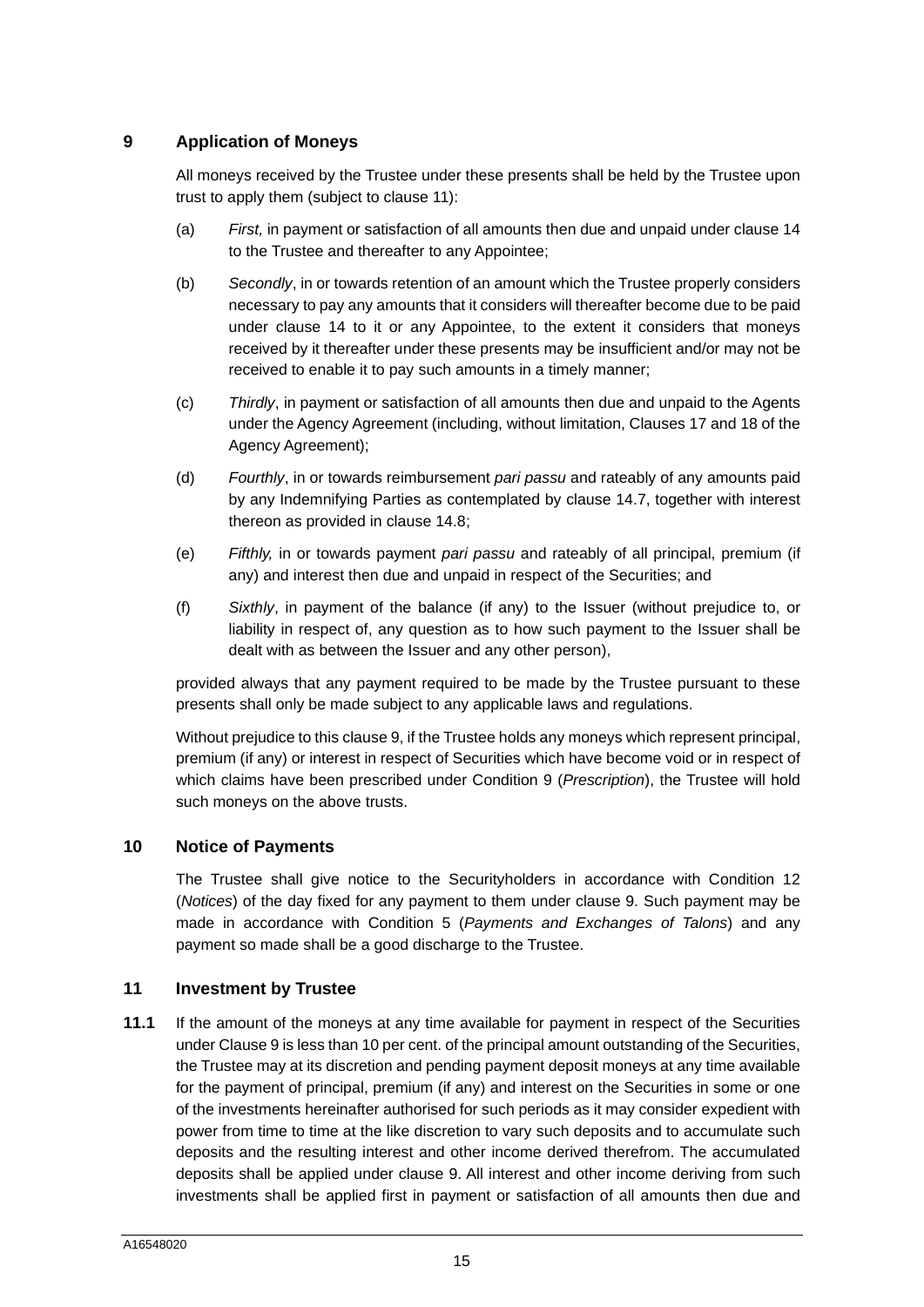unpaid under clause [14](#page-19-0) to the Trustee and/or any Appointee and otherwise held for the benefit of and paid to the Securityholders or the holders of the related Coupons, as the case may be.

**11.2** Any moneys which under the trusts of these presents ought to or may be deposited by the Trustee in the name or under the control of the Trustee by placing the same on deposit in the name or under the control of the Trustee at such bank or other financial institution and in such currency as the Trustee may think fit. If that bank or institution is the Trustee or a subsidiary, holding or associated company of the Trustee, it need only account for an amount of interest equal to the standard amount of interest which would, at then current rates, be payable by it on such a deposit to an independent customer. The Trustee may at any time vary any such deposits or convert any moneys so deposited into any other currency and shall not be responsible for any loss resulting from any such deposits, whether due to depreciation in value, fluctuations in exchange rates or otherwise.

# **12 Partial Payments**

<span id="page-16-0"></span>Upon any payment under clause [9](#page-15-0) (other than payment in full against surrender of a Security or Coupon) the Security or Coupon in respect of which such payment is made shall be produced to the Trustee or the Paying Agent by or through whom such payment is made and the Trustee shall or shall cause such Paying Agent to enface thereon a memorandum of the amount and the date of payment but the Trustee may in any particular case dispense with such production and enfacement upon such indemnity being given as it shall think sufficient.

#### **13 Covenants by the Issuer**

<span id="page-16-1"></span>So long as any of the Securities remains outstanding (or, in the case of paragraphs [\(h\),](#page-17-0) [\(i\)](#page-17-1), [\(m\)](#page-18-1), [\(n\)](#page-18-2) and [\(o\)](#page-18-3), so long as any of the Securities or Coupons remains liable to prescription) the Issuer covenants with the Trustee that it shall:

- (a) so far as permitted by applicable law, give or procure to be given to the Trustee such information as it reasonably requires to perform its functions;
- (b) give or procure to be given to the Trustees on request from the Trustee, such opinions, certificates and information as it shall reasonably require and in such form as it shall reasonably require (including without limitation the procurement by the Issuer of all such certificates called for by the Trustee pursuant to subclause [15](#page-21-0)[\(c\)\)](#page-21-1) for the purpose of the discharge or exercise of the duties, trusts, powers, authorities and discretions vested in it under these presents or by operation of law;
- (c) cause to be prepared and certified by the Auditors in respect of each financial accounting period accounts in such form as will comply with all relevant legal requirements and all requirements for the time being of Euronext Dublin;
- (d) at all times keep proper books of account and, following the occurrence of an Event of Default, allow the Trustee and any person appointed by the Trustee to whom the Issuer shall have no reasonable objection, free access to such books of account at all reasonable times during normal business hours;
- (e) send to the Trustee (in addition to any copies to which it may be entitled as a holder of any securities of the Issuer) two copies in English of every balance sheet, profit and loss account, report, circular and notice of general meeting issued or sent to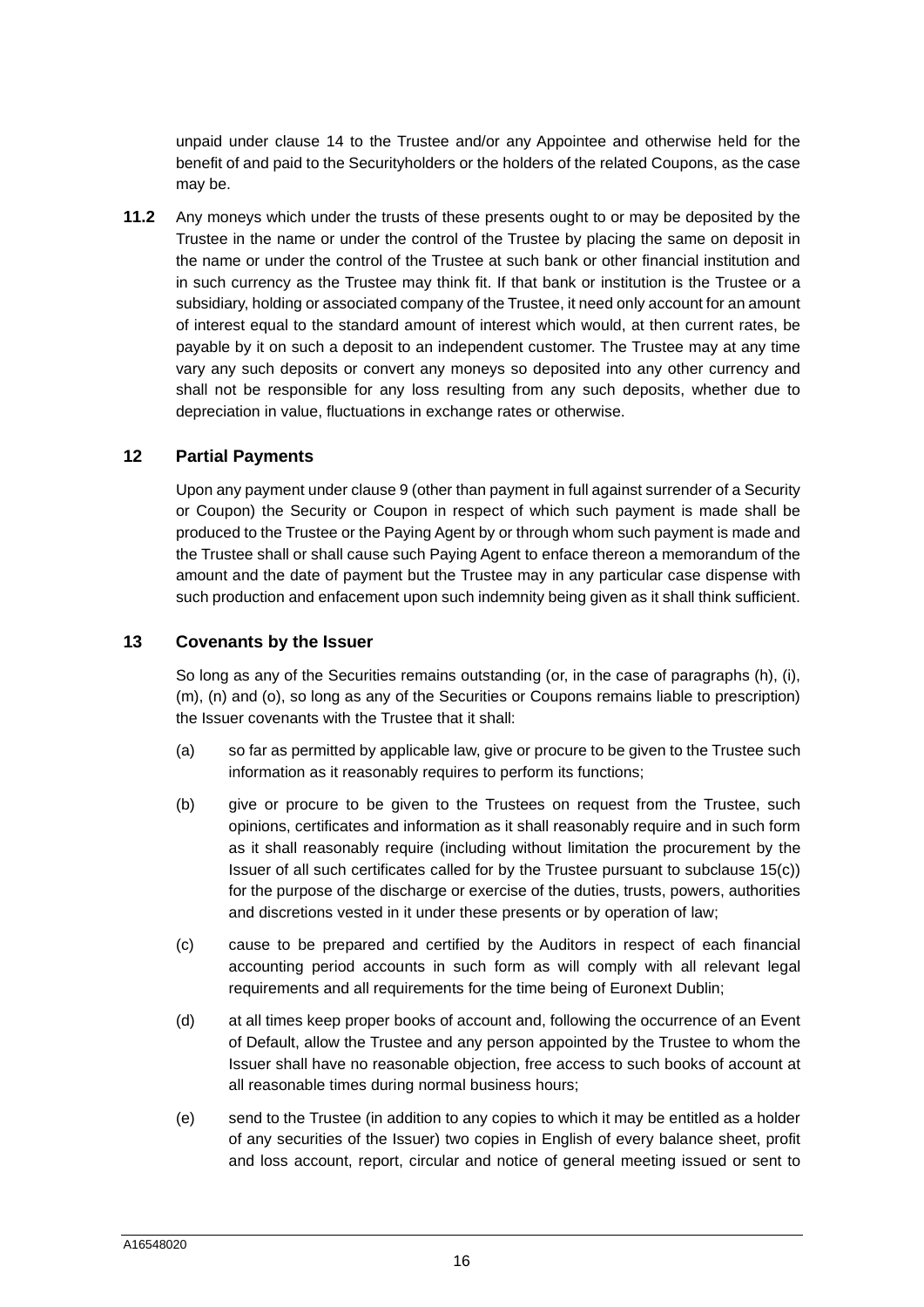holders of its publicly held securities as soon as practicable after the issue or publication thereof;

- (f) immediately after becoming aware thereof, give notice in writing to the Trustee of the occurrence of any Event of Default or the breach of any other provision of these presents and of the occurrence of any Accounting Event, Mandatory Arrears of Interest Settlement Event, Rating Methodology Event, Substantial Repurchase Event, Withholding Tax Event or Tax Deductibility Event;
- (g) give to the Trustee (i) within seven days after demand by the Trustee therefor and (ii) (without the necessity for any such demand) promptly after the publication of its audited accounts in respect of each financial year commencing with the financial year ending 31 December 2020 and in any event not later than 180 days after the end of each such financial year a certificate in or substantially in the form set out in [Schedule 4](#page-103-0) signed by two duly authorised representatives to the effect that, as at a date not more than seven days before delivering such certificate (the "**certification date**"), there did not exist and had not existed or happened since the certification date of the previous certificate (or in the case of the first such certificate the date hereof) any Event of Default, breach of any other provision of these presents, Accounting Event, Mandatory Arrears of Interest Settlement Event, Rating Methodology Event, Substantial Repurchase Event, Withholding Tax Event or Tax Deductibility Event (or if such exists or existed specifying the same and what action it proposes to take in connection therewith) and that during the period from and including the certification date of the last such certificate (or in the case of the first such certificate the date hereof) to and including the certification date of such certificate the Issuer has complied in all respects with all its obligations contained in these presents or (if such is not the case) specifying the respects in which it has not complied and what action it proposes to take in connection therewith;
- <span id="page-17-0"></span>(h) so far as permitted by law, at all times execute all such further documents, and do all such acts and things as may in the opinion of the Trustee be necessary at any time or times to give effect to these presents;
- <span id="page-17-1"></span>(i) at all times maintain an Agent Bank and Paying Agents in accordance with the Conditions;
- (j) use all reasonable endeavours to procure the Principal Paying Agent to notify the Trustee forthwith in the event that the Principal Paying Agent does not, on or before the due date for any payment in respect of the Securities or any of them or any of the Coupons, receive unconditionally pursuant to the Agency Agreement payment of the full amount in the requisite currency of the moneys payable on such due date on all such Securities or Coupons as the case may be;
- (k) in the event of the unconditional payment to the Principal Paying Agent or the Trustee of any sum due in respect of the Securities or any of them or any of the Coupons being made after the due date for payment thereof forthwith give or procure to be given notice to the relevant Securityholders in accordance with Condition 12 (*Notices*) that such payment has been made;
- (l) use reasonable endeavours to maintain the quotation or listing of the Securities on Euronext Dublin or, if it is unable to do so having used reasonable endeavours, use reasonable endeavours to obtain and maintain a quotation or listing of the Securities on such other stock exchange or exchanges or securities market or markets as the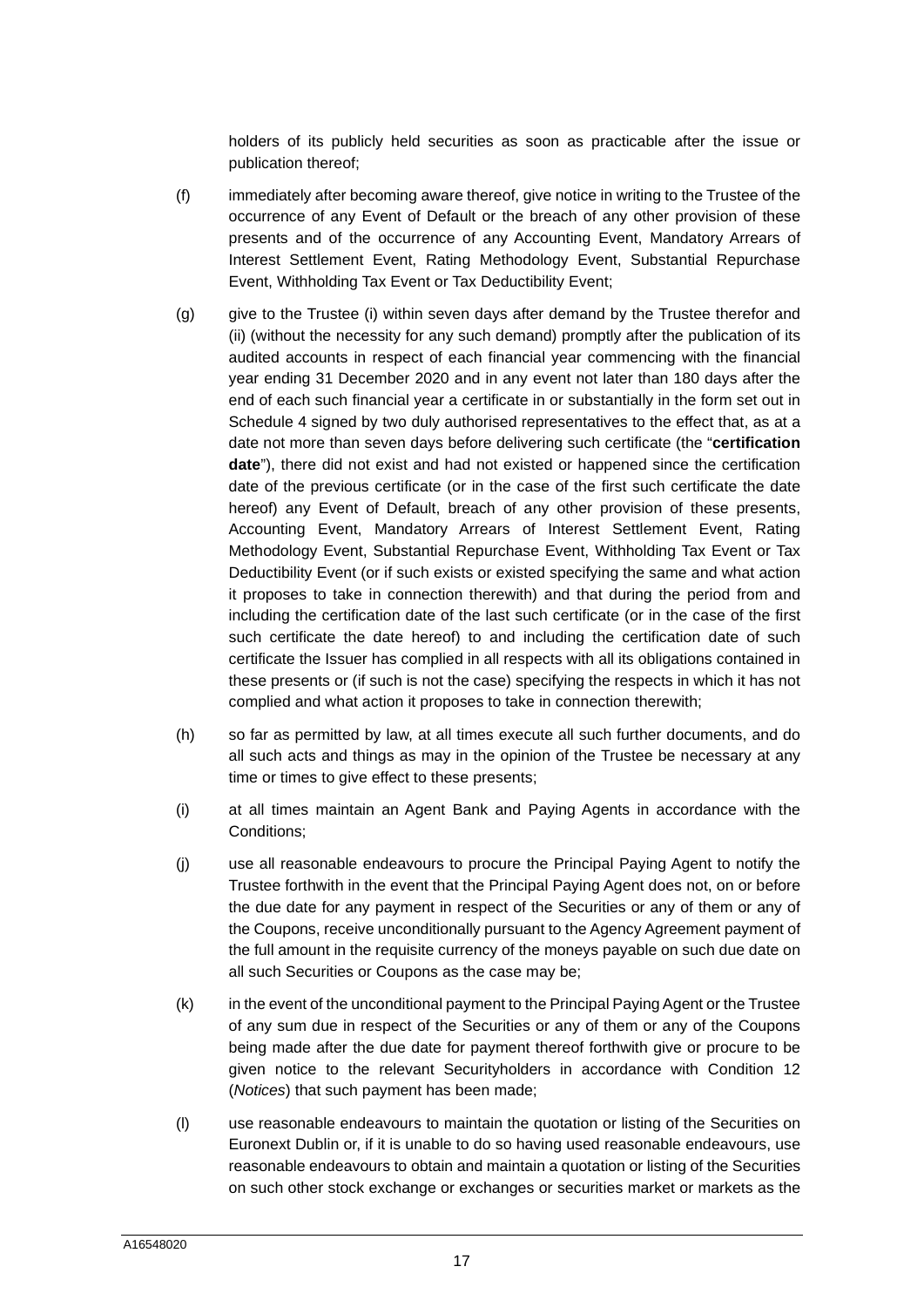Issuer may (with the prior written approval of the Trustee) decide and shall also upon obtaining a quotation or listing of the Securities on such other stock exchange or exchanges or securities market or markets enter into a trust deed supplemental to this Trust Deed to effect such consequential amendments to these presents as the Trustee may require or as shall be requisite to comply with the requirements of any such stock exchange or securities market;

- <span id="page-18-1"></span><span id="page-18-0"></span>(m) give not less than 30 days' notice to the Trustee and not less than 14 days' notice to the Securityholders in accordance with Condition 12 (*Notices*) of any appointment, resignation or removal of any Agent Bank or Paying Agent (other than the appointment of the initial Agent Bank and Paying Agents) after having obtained the prior written approval of the Trustee thereto or any change of any Paying Agent's specified office; PROVIDED ALWAYS THAT so long as any of the Securities remain outstanding in the case of the termination of the appointment of the Agent Bank or so long as any of the Securities or Coupons remain liable to prescription in the case of the termination of the appointment of the Principal Paying Agent no such termination shall take effect until a new Agent Bank or Principal Paying Agent (as the case may be) has been appointed on terms previously approved in writing by the Trustee;
- <span id="page-18-2"></span>(n) send to the Trustee for its written approval at least five Business Days in advance of the proposed publication date, and promptly after publication give to the Trustee two copies of, the form of every notice given to the Securityholders in accordance with Condition 12 (*Notices*) (such approval, unless so expressed, not to constitute approval for the purposes of Section 21 of the Financial Services and Markets Act 2000 of the United Kingdom (the "**FSMA**") of a communication within the meaning of Section 21 of the FSMA);
- <span id="page-18-3"></span>(o) comply with and perform in all material respects all its obligations under the Agency Agreement and use reasonable endeavours to procure that the Agent Bank and the Paying Agents comply with and perform in all material respects all their respective obligations thereunder and (in the case of the Paying Agents) any notice given by the Trustee pursuant to Clause [2.3](#page-9-3)[\(a\)](#page-9-4) and not make any amendment or modification to such Agreement without the prior written approval of the Trustee;
- <span id="page-18-4"></span>(p) in order to enable the Trustee to ascertain the principal amount of Securities for the time being outstanding for any of the purposes referred to in the proviso to the definition of "**outstanding**" in Clause [1,](#page-3-0) deliver to the Trustee as soon as practicable (but in any event, within 2 (two) Business Days) upon being so requested in writing by the Trustee a certificate in writing signed by two duly authorised representatives of the Issuer setting out the total number and aggregate principal amount of Securities which:
	- (i) up to and including the date of such certificate have been purchased by the Issuer or any Subsidiary and cancelled; and
	- (ii) are at the date of such certificate held by, for the benefit of, or on behalf of, the Issuer or any Subsidiary in each case as beneficial owner;
- (q) use reasonable endeavours to procure that each of the Paying Agents makes available for inspection by Securityholders and Couponholders at its specified office or electronically copies of these presents and the Agency Agreement;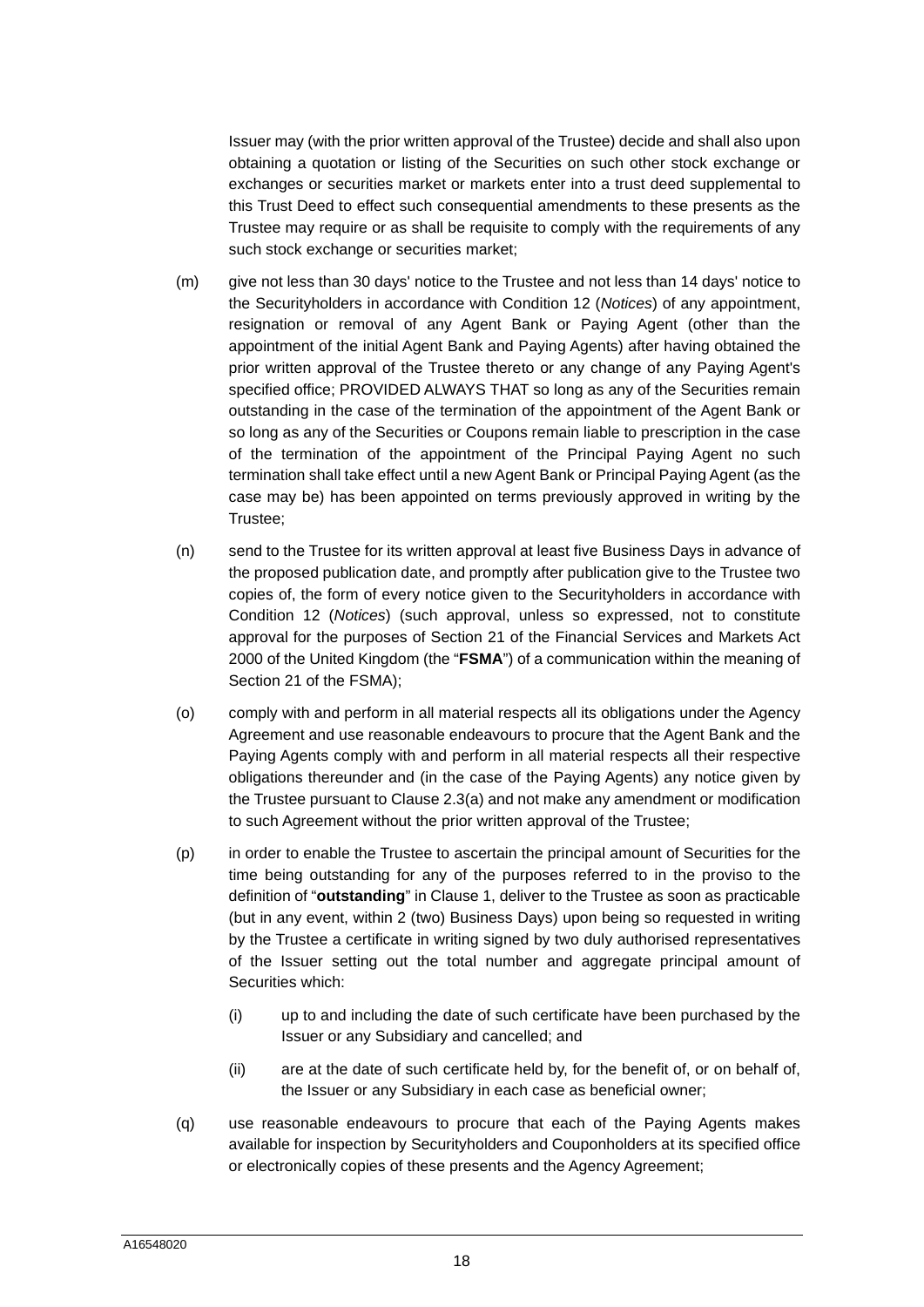- (r) if so requested by the Trustee (acting reasonably), prior to, or at the time of, making any modification or amendment or supplement to these presents, procure the delivery of a legal opinion(s) as to English and any other relevant law as agreed between the Issuer and the Trustee, addressed to the Trustee, dated the date of such modification or amendment or supplement, as the case may be, and in a form and with content acceptable to the Trustee from legal advisers reasonably acceptable to the Trustee;
- (s) use reasonable endeavours to procure that Euroclear and/or Clearstream (as the case may be) issues(s) any record, certificate or other document requested by the Trustee under clause [15](#page-21-0)[\(s\)](#page-24-0) as soon as practicable after such request;
- (t) not consolidate or merge with another company or firm or sell or lease all or substantially all of its assets to another company unless (i) if the Issuer merges out of existence or sells or leases all or substantially all of its assets, the other company assumes all the then-existing obligations of the Issuer (including, without limitation, all obligations under the Securities and this Trust Deed), either by law or contractual arrangements and (ii) the conditions set out in Clause [20.1](#page-29-1)[\(b\)](#page-29-2) are complied with;
- (u) give prior written notice to the Trustee of the proposed redemption of Securities prior to the giving of any notice of redemption in respect of such Securities pursuant to Condition 12 (*Notices*);
- (v) notify the Trustee in the event that it determines that any payment to be made by it under the Securities is a payment which could be subject to FATCA Withholding if such payment were made to a recipient that is generally unable to receive payments free from FATCA Withholding, and the extent to which the relevant payment is so treated, provided, however, that the Issuer's obligation under this Clause 13(v) shall apply only to the extent that such payments are so treated by virtue of characteristics of the Issuer, the Securities, or both. For the purposes of this Clause 13(v), "FATCA Withholding" means any withholding or deduction required pursuant to an agreement described in section 1471(b) of the U.S. Internal Revenue Code of 1986, as amended (the "Code"), or otherwise imposed pursuant to sections 1471 through 1474 of the Code, any regulations or agreements thereunder, any official interpretations thereof, or any law implementing an intergovernmental approach thereto.

# <span id="page-19-0"></span>**14 Remuneration and Indemnification of Trustee**

- <span id="page-19-1"></span>**14.1** The Issuer shall pay to the Trustee remuneration for its services as trustee as from the date of this Trust Deed, such remuneration to be at such rate and to be paid annually in advance and as may from time to time be agreed separately in writing between the Issuer and the Trustee. Such remuneration shall accrue from day to day and be payable (in priority to payments to the Securityholders and Couponholders) for so long as any Security remains outstanding PROVIDED THAT if moneys due in respect of any Security in respect thereof is improperly withheld or refused, remuneration will commence again to accrue until payment to such Securityholder or Couponholder is duly made.
- <span id="page-19-2"></span>**14.2** In the event of the occurrence of an Event of Default, breach of any other provision of these presents, Accounting Event, Rating Methodology Event, Withholding Tax Event or Tax Deductibility Event, the Issuer hereby agrees that the Trustee shall be entitled to be paid additional remuneration calculated at its normal hourly rates in force from time to time. In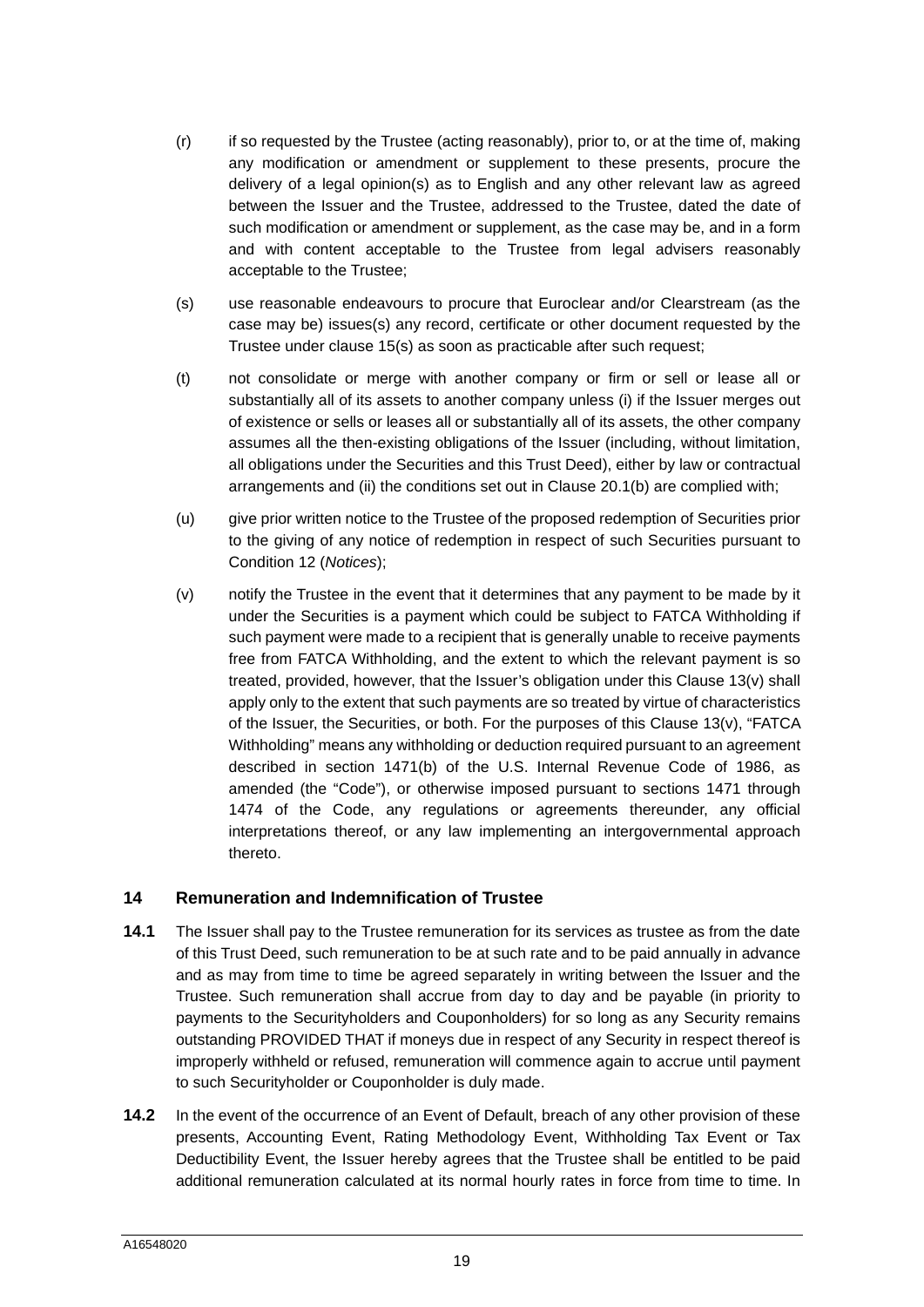any other case, if the Trustee considers it expedient or necessary or is requested by the Issuer to undertake duties which the Trustee and the Issuer agree to be of an exceptional nature or otherwise outside the scope of the normal duties of the Trustee under these presents the Issuer shall pay to the Trustee such additional remuneration as shall be agreed in writing between them (and which will be calculated by reference to the Trustee's normal hourly rates from time to time).

- **14.3** The Issuer shall in addition pay to the Trustee an amount equal to the amount of any value added tax or similar tax chargeable in respect of its remuneration under these presents properly payable by the Trustee or a member of its group.
- **14.4** In the event of the Trustee and the Issuer failing to agree:
	- (a) (in a case to which subclause [14.1](#page-19-1) above applies) upon the amount of the remuneration; or
	- (b) (in a case to which subclause [14.2](#page-19-2) above applies) upon whether such duties shall be of an exceptional nature or otherwise outside the scope of the normal duties of the Trustee under these presents, or upon such additional remuneration,

such matters shall be determined by a financial institution (acting as an expert and not as an arbitrator) selected by the Trustee and approved by the Issuer or, failing such approval, nominated (on the application of the Trustee) by the President for the time being of The Law Society of England and Wales (the expenses involved in such nomination and the fees of such financial institution being payable by the Issuer) and the determination of any such financial institution shall be final and binding upon the Trustee and the Issuer.

- <span id="page-20-2"></span>**14.5** Without prejudice to the right of indemnity by law given to trustees, the Issuer shall indemnify the Trustee and its officers, employees and directors and every Appointee and keep it or him indemnified for all amounts properly paid, or losses properly incurred and duly documented, in respect of all Liabilities to which it or he may be or become subject or which may be properly incurred by it or him in the preparation and execution or purported execution of any of its or his trusts, powers, authorities and discretions under these presents or its or his functions under any such appointment or in respect of any other matter or thing done or omitted in any way relating to these presents or any such appointment, save in relation to any Liabilities incurred as a direct result of the Trustee's gross negligence, wilful misconduct or fraud. The Contracts (Rights of Third Parties) Act 1999 shall apply to this Clause [14.5](#page-20-2).
- <span id="page-20-3"></span>**14.6** The Issuer shall also pay or discharge all Liabilities incurred by the Trustee in relation to the preparation and execution of, the exercise of its powers and the performance of its duties under, and in any other manner relating to, these presents, including but not limited to (a) properly incurred travelling expenses and (b) any stamp, issue, registration, documentary and other taxes or duties paid or payable by the Trustee in connection with any action properly taken or contemplated by or on behalf of the Trustee for enforcing or resolving any doubt concerning, or for any other purpose in relation to, these presents, in each case duly documented.
- <span id="page-20-0"></span>**14.7** Where any amount which would otherwise be payable by the Issuer under clause [14.5](#page-20-2) or clause [14.6](#page-20-3) has instead been paid by any person or persons other than the Issuer (each, an "**Indemnifying Party**"), the Issuer shall pay to or to the order of the Trustee an equal amount for the purpose of enabling the Trustee to reimburse the Indemnifying Parties.
- <span id="page-20-1"></span>**14.8** All amounts payable pursuant to subclauses [14.5](#page-20-2) and [14.6](#page-20-3) shall be payable by the Issuer on the date specified in a written demand by the Trustee and in the case of payments actually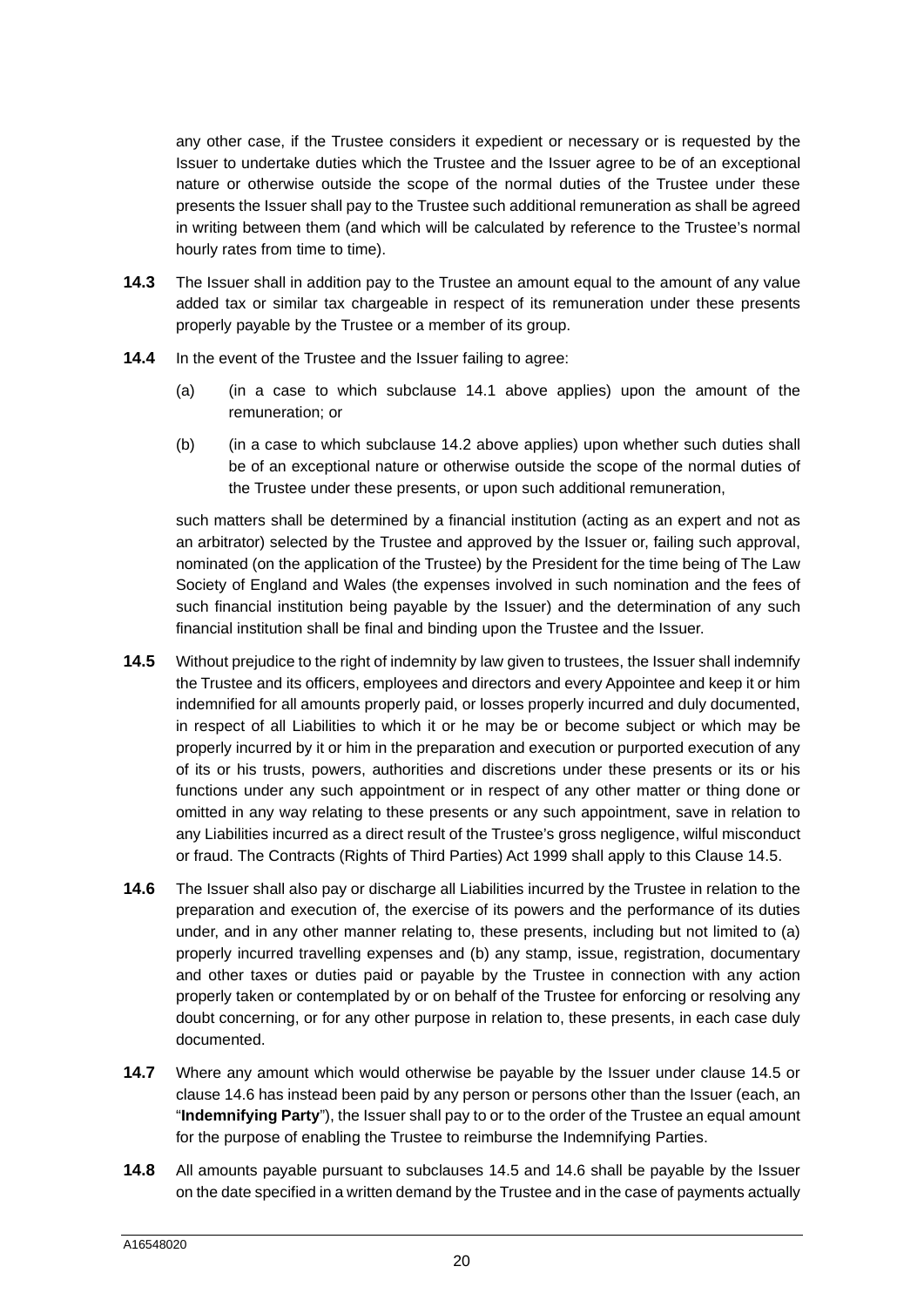made by the Trustee prior to such demand shall (if not paid within three days after such demand and the Trustee so requires) carry interest at a rate equal to the Trustee's cost of borrowing from the date such demand is made, and in all other cases shall (if not paid within 30 days after the date of such demand or, if such demand specifies that payment is to be made on an earlier date, on such earlier date) carry interest at such rate from such thirtieth day of such other date specified in such demand. All remuneration payable to the Trustee shall carry interest at such rate from the due date therefor. A certificate from the Trustee as to the Trustee's cost of borrowing on any particular date or during any particular period shall be conclusive and binding on the Issuer.

- **14.9** The Issuer hereby further undertakes to the Trustee that all monies payable to the Trustee under this clause shall be made without set-off, counterclaim, deduction or withholding unless compelled by law in which event the Issuer will pay such additional amounts as will result in the receipt by the Trustee of the amounts which would otherwise have been payable by the Issuer to the Trustee under this clause in the absence of any such set-off, counterclaim, deduction or withholding.
- <span id="page-21-2"></span>**14.10** Unless otherwise specifically stated in any discharge of these presents the provisions of clauses [14.5](#page-20-2) to [14.10](#page-21-2) shall continue in full force and effect notwithstanding such discharge and shall survive the resignation or removal of the Trustee.

# **15 Supplement to Trustee Acts**

<span id="page-21-0"></span>Section 1 of the Trustee Act 2000 shall not apply to the duties of the Trustee in relation to the trusts constituted by these presents. Where there are any inconsistencies between the Trustee Acts and the provisions of these presents, the provisions of these presents shall, to the extent allowed by law, prevail and, in the case of any such inconsistency with the Trustee Act 2000, the provisions of these presents shall constitute a restriction or exclusion for the purposes of that Act. The Trustee shall have all the powers conferred upon trustees by the Trustee Acts and by way of supplement thereto it is expressly declared as follows:

- (a) The Trustee may in relation to these presents act on the advice or opinion of or any information (whether addressed to the Trustee or not) obtained from any lawyer, valuer, accountant, surveyor, banker, broker, auctioneer or other expert whether obtained by the Issuer, the Trustee or otherwise and shall not be responsible for any Liability occasioned by so acting.
- (b) Any such advice, opinion or information may be sent or obtained by letter, facsimile transmission, or electronic mail and the Trustee shall not be liable for acting or relying on any advice, opinion or information purporting to be conveyed by any such letter, facsimile transmission or electronic mail even if the same contains some error or is not authentic.
- <span id="page-21-1"></span>(c) The Trustee may call for and shall be at liberty to accept as sufficient evidence of any fact or matter or the expediency of any transaction or thing a certificate signed by any two duly authorised representatives of the Issuer or by authorised representatives of any other party and the Trustee shall not be bound in any such case to call for further evidence or be responsible for any Liability that may be occasioned by it or any other person acting on such certificate.
- (d) The Trustee shall be at liberty to hold or to place these presents and any other documents relating thereto or to deposit them with any banker or banking company or company whose business includes undertaking the safe custody of documents or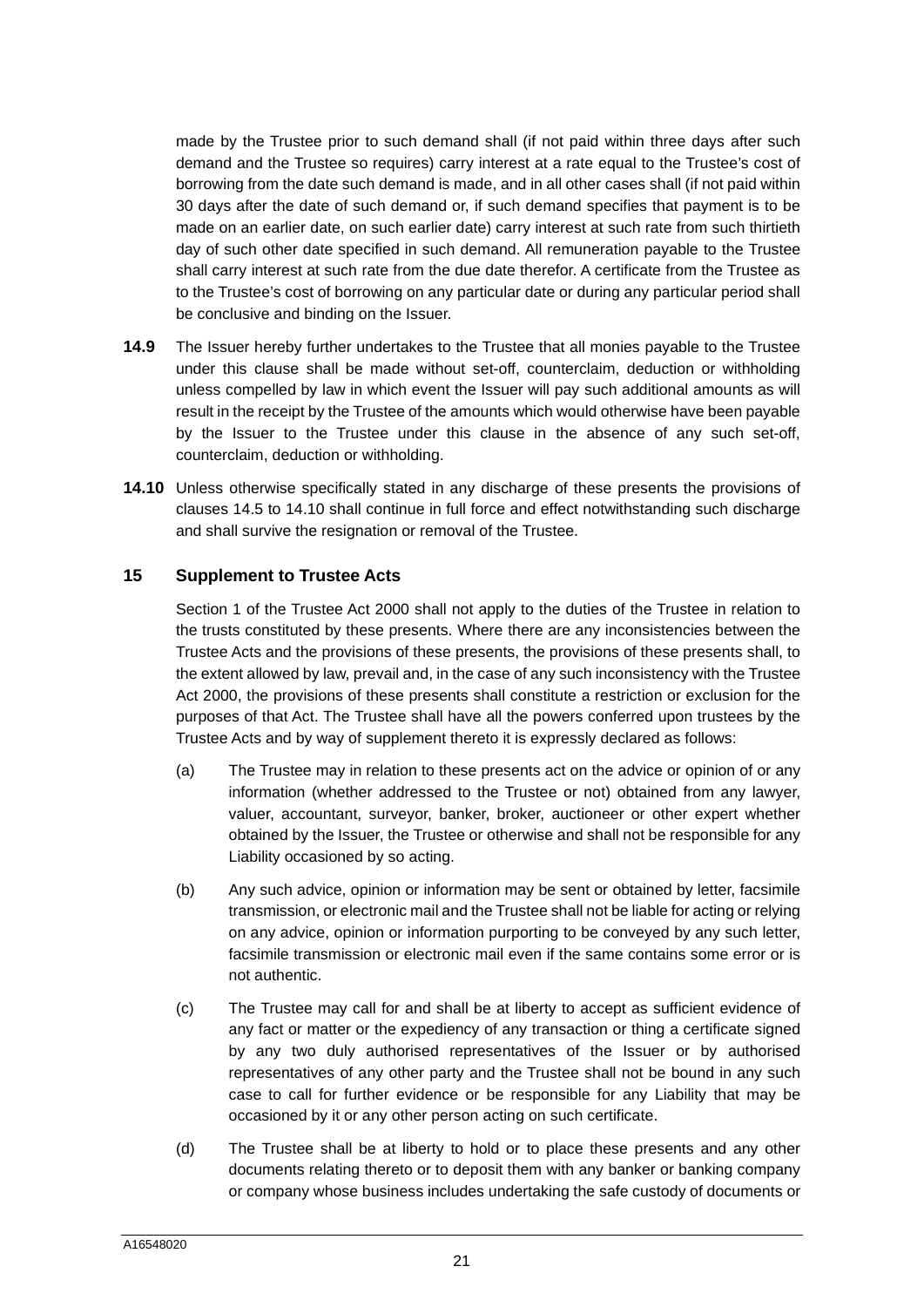lawyer or firm of lawyers considered by the Trustee to be of good repute and the Trustee shall not be responsible for or required to insure against any Liability incurred in connection with any such holding or deposit and may pay all sums required to be paid on account of or in respect of any such deposit.

- (e) The Trustee shall not be responsible for the receipt or application of the proceeds of the issue of any of the Securities by the Issuer, the exchange of any Global Security for another Global Security or definitive Securities or the delivery of any Global Security or definitive Securities to the person(s) entitled to it or them.
- (f) The Trustee shall not be bound to give notice to any person of the execution of any documents comprised or referred to in these presents or to take any steps to ascertain whether any Event of Default, breach or any other provision of these presents, Accounting Event, Mandatory Arrears of Interest Settlement Event, Rating Methodology Event, Substantial Repurchase Event, Withholding Tax Event or Tax Deductibility Event has occurred and, until it shall have actual knowledge or express written notice pursuant to these presents to the contrary, the Trustee shall be entitled to assume that no Event of Default, breach of any other provision of these presents, Accounting Event, Mandatory Arrears of Interest Settlement Event, Rating Methodology Event, Substantial Repurchase Event, Withholding Tax Event or Tax Deductibility Event has occurred and that the Issuer is at all times observing and performing all its obligations under these presents and the Trustee shall not be liable for a breach by any other party to a transaction document or the occurrence of any such event.
- (g) Save as expressly otherwise provided in these presents, the Trustee shall have absolute and uncontrolled discretion as to the exercise or non-exercise of its trusts, powers, authorities and discretions under these presents (the exercise or nonexercise of which as between the Trustee and the Securityholders and Couponholders shall be conclusive and binding on the Securityholders and Couponholders) and shall not be responsible for any Liability which may result from their exercise or non-exercise and in particular the Trustee shall not be bound to act at the request or direction of the Securityholders or otherwise under any provision of these presents or to take at such request or direction or otherwise any other action under any provision of these presents, without prejudice to the generality of subclause [8.1](#page-14-2), unless it shall first be indemnified and/or secured and/or pre-funded to its satisfaction against all Liabilities to which it may render itself liable or which it may incur by so doing.
- (h) The Trustee shall not be liable to any person by reason of having acted upon any Extraordinary Resolution or ordinary resolution in writing or any Extraordinary Resolution or other resolution purporting to have been passed at any meeting of Securityholders in respect whereof minutes have been made and signed or passed [otherwise in accordance with SCHEDULE 3 or any direction or request of](#page-95-0)  Securityholders even though subsequent to its acting it may be found that there was some defect in the constitution of the meeting (including, but without limitation, the exercise by the Trustee of any of its rights under paragraphs 2, 4, 10, 14, 17, 18, and 23 of Schedule 3 of this Deed) or the passing of the resolution or (in the case of an Extraordinary Resolution in writing or an ordinary resolution in writing or a direction or a request) it was not signed by the requisite number of Securityholders or that for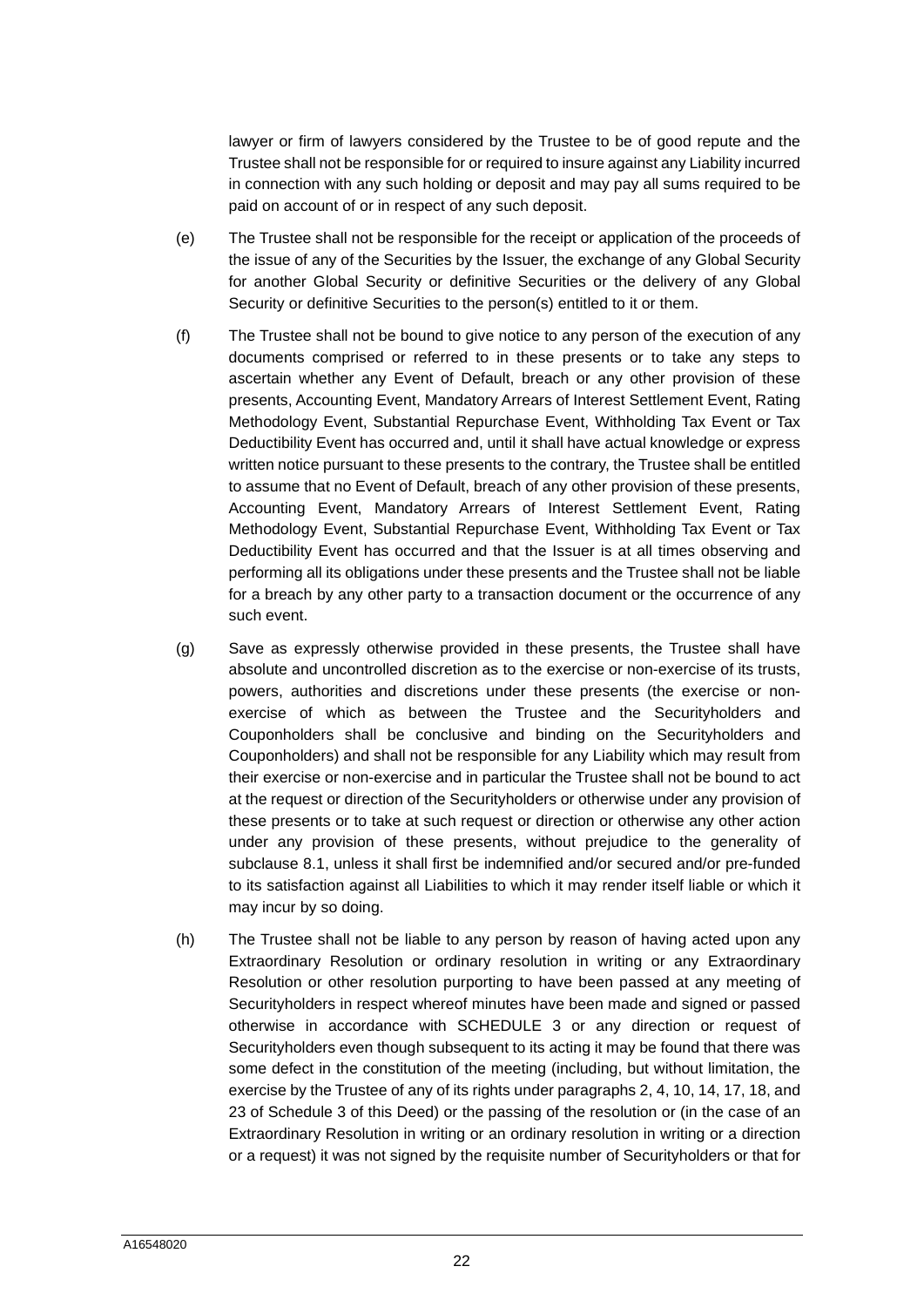any reason the resolution, direction or request was not valid or binding upon such Securityholders and the relative Couponholders.

- (i) The Trustee shall not be liable to any person by reason of having accepted as valid or not having rejected any Security or Coupon purporting to be such and subsequently found to be forged or not authentic.
- (j) Any consent or approval given by the Trustee for the purposes of these presents may be given on such terms and subject to such conditions (if any) as the Trustee thinks fit and notwithstanding anything to the contrary in these presents may be given retrospectively. The Trustee may give any consent or approval, exercise any power, authority or discretion or take any similar action (whether or not such consent, approval, power, authority, discretion or action is specifically referred to in these presents) if it is satisfied that the interests of the Securityholders will not be materially prejudiced thereby. For the avoidance of doubt, the Trustee shall not have any duty to the Securityholders in relation to such matters other than that which is contained in the preceding sentence.
- (k) The Trustee shall not (unless and to the extent ordered so to do by a court of competent jurisdiction) be required to disclose to any Securityholder or Couponholder any information (including, without limitation, information of a confidential, financial or price sensitive nature) made available to the Trustee by the Issuer or any other person in connection with these presents and no Securityholder or Couponholder shall be entitled to take any action to obtain from the Trustee any such information.
- (l) Where it is necessary or desirable for any purpose in connection with these presents to convert any sum from one currency to another it shall (unless otherwise provided by these presents or required by law) be converted at such rate or rates, in accordance with such method and as at such date for the determination of such rate of exchange, as may be agreed by the Trustee in consultation with the Issuer and any rate, method and date so agreed shall be binding on the Issuer, the Securityholders and the Couponholders.
- (m) The Trustee as between itself and the Securityholders and Couponholders may determine all questions and doubts arising in relation to any of the provisions of these presents. Every such determination, whether or not relating in whole or in part to the acts or proceedings of the Trustee, shall be conclusive and shall bind the Trustee and the Securityholders and Couponholders.
- (n) In connection with the exercise by it of any of its trusts, powers, authorities and discretions under these presents (including, without limitation, any modification, waiver, authorisation, determination or substitution), the Trustee shall have regard to the general interests of the Securityholders as a class and shall not have regard to any interests arising from circumstances particular to individual Securityholders or Couponholders (whatever their number) and, in particular but without limitation, shall not have regard to the consequences of any such exercise for individual Securityholders or Couponholders (whatever their number) resulting from their being for any purpose domiciled or resident in, or otherwise connected with, or subject to the jurisdiction of, any particular territory or any political sub-division thereof and the Trustee shall not be entitled to require, nor shall any Securityholder or Couponholder be entitled to claim, from the Issuer, the Trustee or any other person any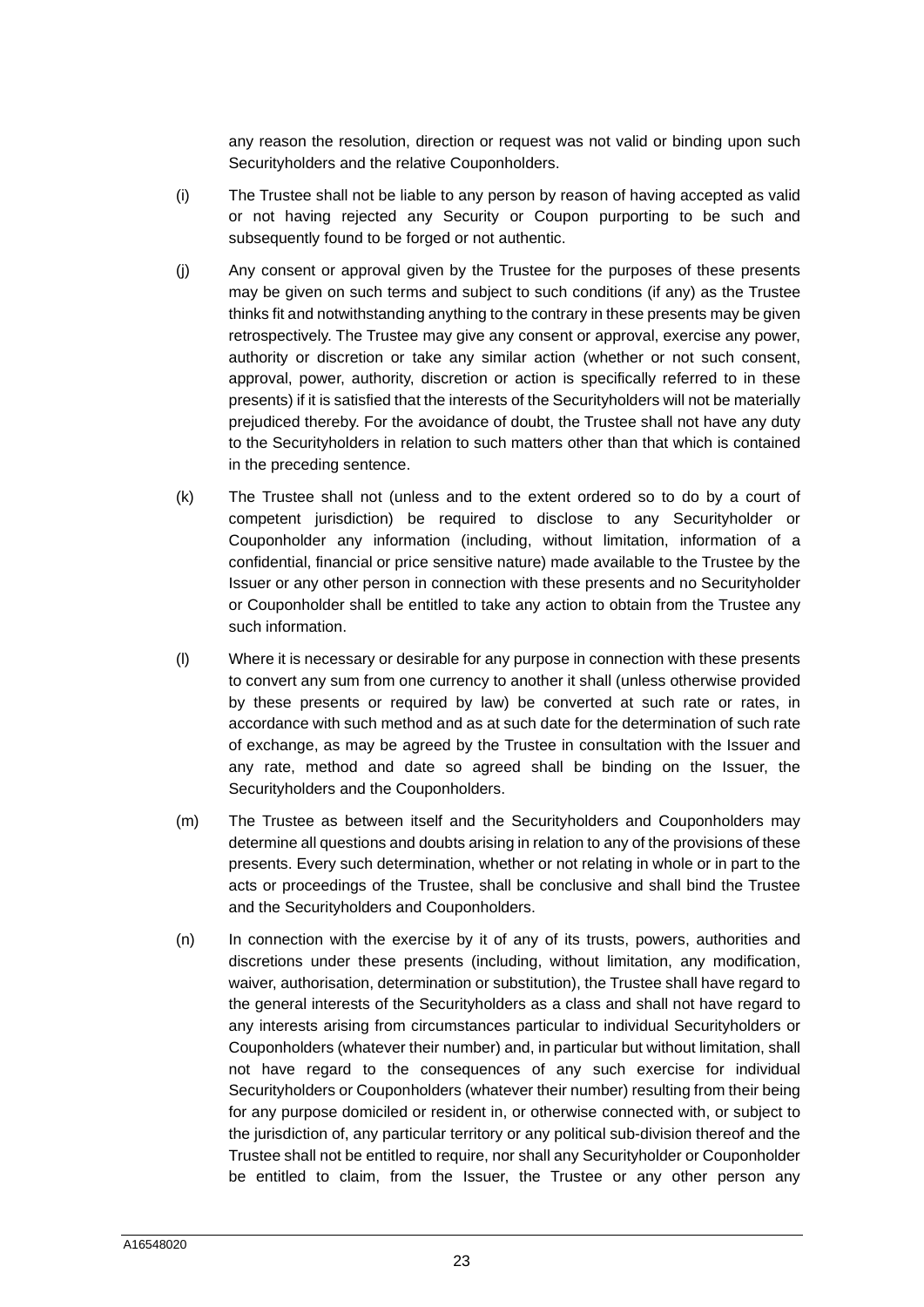indemnification or payment in respect of any tax consequence of any such exercise upon individual Securityholders or Couponholders except to the extent already provided for in Condition 8 (*Taxation*) and/or any undertaking given in addition thereto or in substitution therefor under these presents.

- (o) The Trustee may whenever it thinks fit delegate by power of attorney or otherwise to any person or persons or fluctuating body of persons (whether being a joint trustee of these presents or not) all or any of its trusts, powers, authorities and discretions vested in the Trustee by these presents. Such delegation may be made upon such terms (including power to sub-delegate) and subject to such conditions and regulations as the Trustee may in the interests of the Securityholders think fit and following notification to the Issuer (to the extent such notification is reasonably practicable in the circumstances). If the Trustee has exercised reasonable care in the selection of a delegate or sub-delegate, the Trustee shall not be under any obligation to supervise the proceedings or acts of any such delegate or sub-delegate or be in any way responsible for any Liability incurred by reason of any misconduct, omission or default on the part of any such delegate or sub-delegate. The Trustee shall within a reasonable time after any such delegation or any renewal, extension or termination thereof give notice thereof to the Issuer.
- (p) The Trustee may in the conduct of the trusts of these presents instead of acting personally employ and pay an agent (whether being a lawyer or other professional person) to transact or conduct, or concur in transacting or conducting, any business and to do, or concur in doing, all acts required to be done in connection with these presents (including the receipt and payment of money). If the Trustee has exercised reasonable care in the selection of the agent, the Trustee shall not be in any way responsible for any Liability incurred by reason of any misconduct, omission or default on the part of any such agent or be bound to supervise the proceedings or acts of any such agent.
- (q) The Trustee may appoint and pay any person to act as a custodian or nominee on any terms in relation to such assets of the trusts constituted by these presents as the Trustee may determine, including for the purpose of depositing with a custodian these presents or any document relating to the trusts constituted by these presents and if the Trustee has exercised reasonable care in the selection of the custodian or nominee, the Trustee shall not be responsible for any Liability incurred by reason of the misconduct, omission or default on the part of any person appointed by it hereunder or be bound to supervise the proceedings or acts of such person; the Trustee is not obliged to appoint a custodian if the Trustee invests in securities payable to bearer.
- (r) The Trustee shall not be responsible for the execution, delivery, legality, effectiveness, adequacy, genuineness, validity, performance by the Issuer, enforceability or admissibility in evidence of these presents or any other document relating or expressed to be supplemental thereto and shall not be liable for any failure to obtain any licence, consent or other authority for the execution, delivery, legality, effectiveness, adequacy, genuineness, validity, performance, enforceability or admissibility in evidence of these presents or any other document relating or expressed to be supplemental thereto.
- <span id="page-24-0"></span>(s) The Trustee may call for any certificate or other document to be issued by Euroclear or Clearstream as to the principal amount of Securities represented by a Global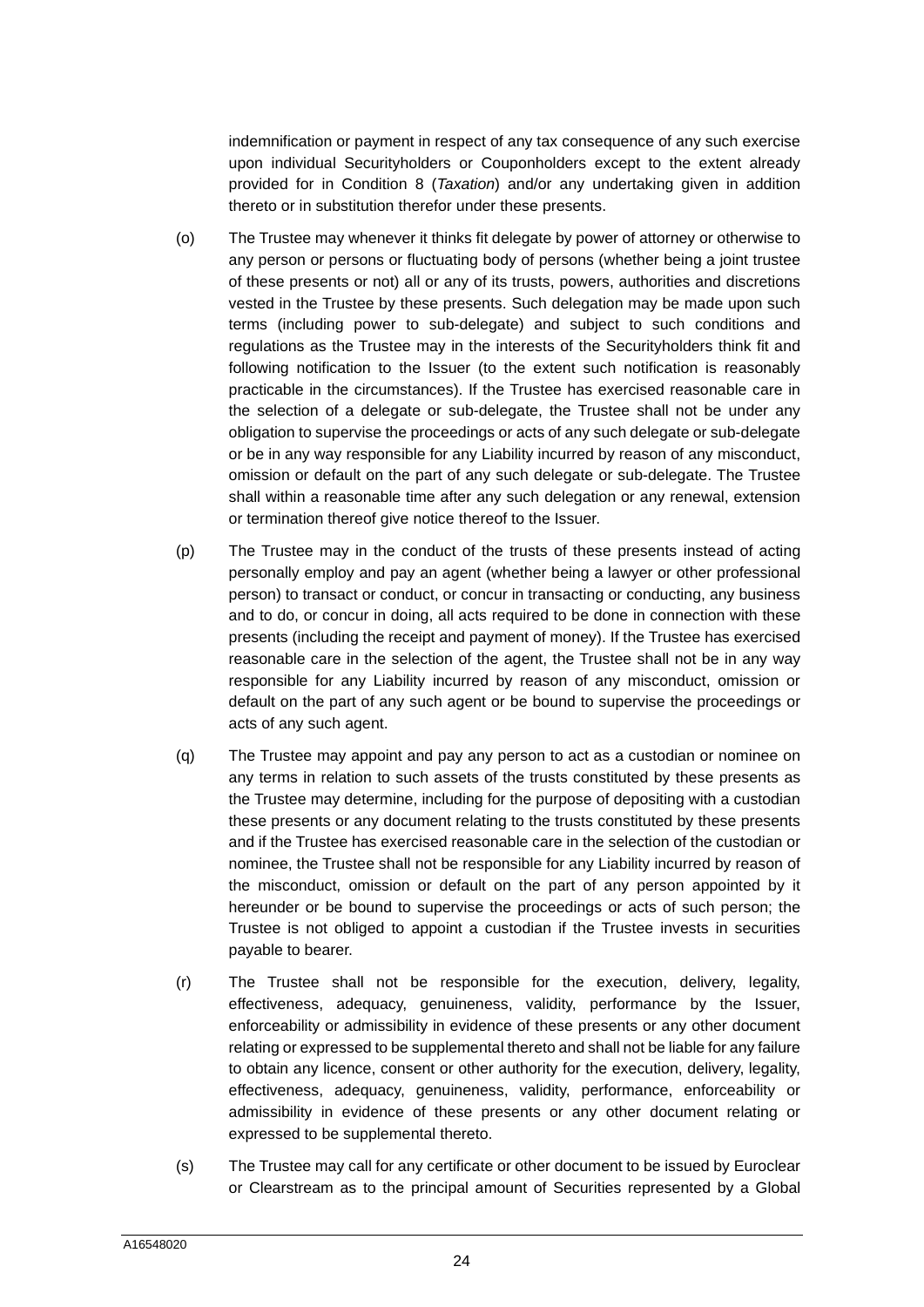Security standing to the account of any person. Any such certificate or other document shall be conclusive and binding for all purposes. Any such certificate or other document may comprise any form of statement or print out of electronic records provided by the relevant clearing system (including Euroclear's EUCLID or Clearstream's Creation Online system) in accordance with its usual procedures and in which the holder of a particular principal amount of Securities is clearly identified together with the amount of such holding. The Trustee shall not be liable to any person by reason of having accepted as valid or not having rejected any certificate or other document to such effect purporting to be issued by Euroclear or Clearstream and subsequently found to be forged or not authentic.

- (t) The Trustee shall not be responsible to any person for failing to request, require or receive any legal opinion relating to the Securities or for checking or commenting upon the content of any such legal opinion and shall not be responsible for any Liability incurred thereby.
- (u) Subject to the requirements, if any, of Euronext Dublin, any corporation into which the Trustee shall be merged or with which it shall be consolidated or any company resulting from any such merger or consolidation shall be a party hereto and shall be the Trustee under these presents without executing or filing any paper or document or any further act on the part of the parties thereto. The Trustee shall promptly notify the Issuer of any such merger or consolidation.
- (v) The Trustee shall not be bound to take any action, step or proceeding in connection with these presents or any obligations arising pursuant thereto, including, without prejudice to the generality of the foregoing, forming any opinion or employing any financial adviser, where it is not reasonably satisfied that the Issuer will be able to indemnify and/or secure and/or prefund it against all Liabilities which may be incurred in connection with such action and may demand prior to taking any such action that there be paid to it in advance such sums as it reasonably considers (without prejudice to any further demand) shall be sufficient so to indemnify and/or secure and/or prefund it and on such demand being made the Issuer shall be obliged to make payment of all such sums in full.
- (w) No provision of these presents shall require the Trustee to do anything which may (i) be illegal or contrary to applicable law or regulation or contrary to internal policies relating to "know your customer" requirements and anti-money laundering; or (ii) cause it to expend or risk its own funds or otherwise incur any Liability in the performance of any of its duties or in the exercise of any of its rights, powers or discretions, if it shall have reasonable grounds for believing that repayment of such funds or adequate indemnity and/or security and/or prefunding against such risk or Liability is not assured to it.
- (x) Unless notified to the contrary, the Trustee shall be entitled to assume without enquiry (other than requesting a certificate pursuant to subclause [13](#page-16-1)[\(p\)](#page-18-4)) that no Securities are held by, for the benefit of, or on behalf of, the Issuer or any Subsidiary.
- (y) The Trustee shall have no responsibility whatsoever to the Issuer, any Securityholder or Couponholder or any other person for the maintenance of or failure to maintain any rating of any of the Securities by any rating agency.
- (z) Any certificate, advice, opinion or report of the Auditors or any other expert or professional adviser called for by or provided to the Trustee (whether or not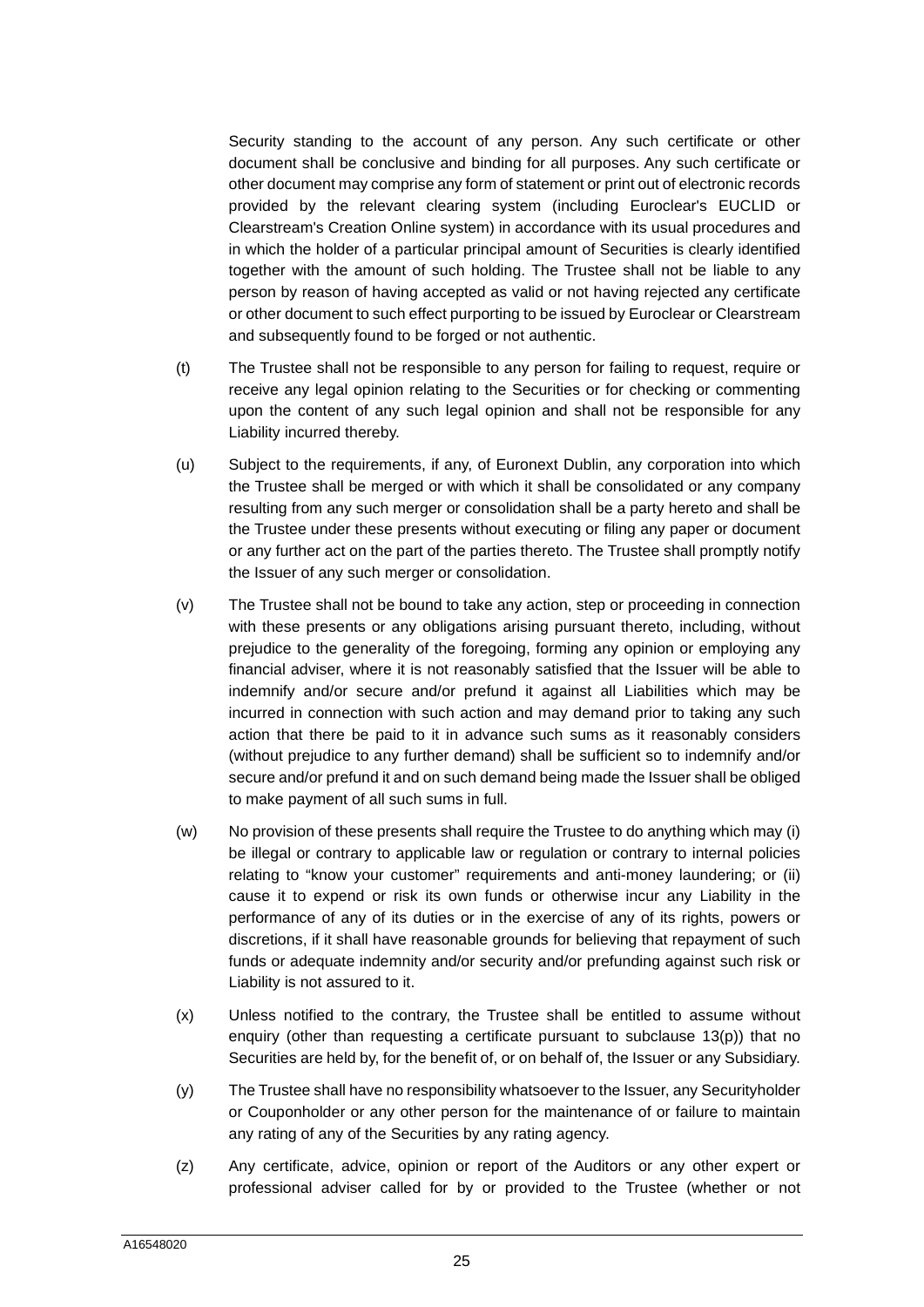addressed to the Trustee) in accordance with or for the purposes of these presents may be relied upon by the Trustee as sufficient evidence of the facts stated therein notwithstanding that such certificate, advice, opinion or report and/or any engagement letter or other document entered into by the Trustee or any other person in connection therewith contains a monetary or other limit on the liability of the Auditors or such other expert or professional adviser in respect thereof and notwithstanding that the scope and/or basis of such certificate, advice, opinion or report may be limited by any engagement or similar letter or by the terms of the certificate, advice, opinion or report itself.

- (aa) The Trustee shall not be responsible for, or for investigating any matter which is the subject of, any recital, statement, representation, warranty or covenant of any person contained in these presents, or any other agreement or document relating to the transactions contemplated in these presents or under such other agreement or document.
- (bb) The Trustee shall be entitled to require that any indemnity or security or prefunding given to it by the Securityholders or any of them be given on a joint and several basis and be supported by evidence satisfactory to it as to the financial standing and creditworthiness of each counterparty and/or as to the value of the security and an opinion as to the capacity, power and authority of each counterparty and/or the validity and effectiveness of the security.
- (cc) The Trustee shall be entitled to assume, without further investigation or inquiry, for the purpose of exercising or performing any right, power, trust, authority, duty or discretion under or in relation to these presents or any other Transaction Document (including, without limitation, any consent, approval, modification, waiver, authorisation or determination), that such exercise will not be materially prejudicial to the interest of the Securityholders or Couponholders, if each of the Rating Agencies then rating the outstanding Securities has confirmed in writing (whether or not such confirmation is addressed to, or provides that it may be relied upon by, the Trustee and irrespective of the method by which such confirmation is conveyed) that the then current rating by it of the outstanding Securities would not be adversely affected or withdrawn in connection therewith.
- (dd) The Trustee shall be entitled to request and rely upon any information or report provided by any Rating Agency whether addressed to the Trustee or any other person.
- (ee) In the event that a Securityholder's Representative is appointed pursuant to Schedule 3 and is an entity other than the Trustee, the Trustee shall have no responsibility for monitoring or supervising such Securityholders' Representative nor shall the Trustee be liable for the acts or omissions (howsoever cause) of such Securityholder's Representative.

# <span id="page-26-0"></span>**16 Trustee's Liability**

**16.1** If the Trustee has failed to show the degree of care and diligence required of it as trustee having regard to the provisions of these presents conferring on it any trusts, powers, authorities or discretions, nothing in these presents shall exempt the Trustee from or indemnify it against any liability that would otherwise attach to it in respect of any negligence, wilful misconduct or fraud of which it may be found guilty.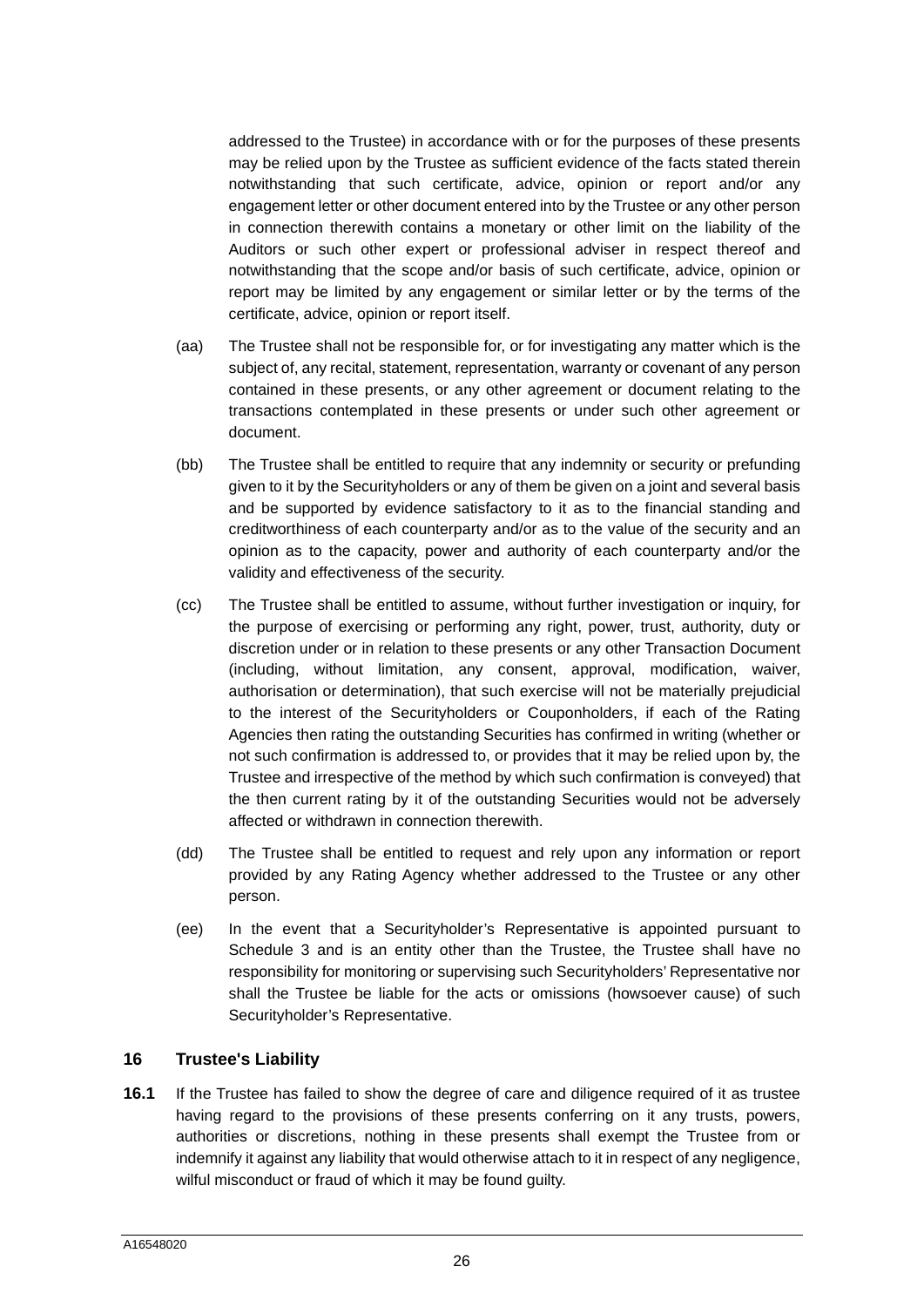**16.2** Notwithstanding any provision of these presents to the contrary, the Trustee shall not in any event be liable for special, indirect, punitive or consequential loss or damage of any kind whatsoever or for lost profits, business, goodwill or opportunity, whether or not foreseeable, even if the Trustee has been advised of the likelihood of such loss or damage and regardless of whether the claim for loss or damage is made in negligence, for breach of contract or otherwise.

# **17 Trustee Contracting with the Issuer**

<span id="page-27-0"></span>Neither the Trustee nor any director or officer or holding company, Subsidiary or associated company of a corporation acting as a trustee under these presents shall by reason of its or his fiduciary position be in any way precluded from:

- <span id="page-27-2"></span>(a) entering into or being interested in any contract or financial or other transaction or arrangement with the Issuer or any person or body corporate associated with the Issuer (including without limitation any contract, transaction or arrangement of a banking or insurance nature or any contract, transaction or arrangement in relation to the making of loans or the provision of financial facilities or financial advice to, or the purchase, placing or underwriting of or the subscribing or procuring subscriptions for or otherwise acquiring, holding or dealing with, or acting as paying agent in respect of, the Securities or any other securities, bonds, stocks, shares, debenture stock, debentures or other securities of, the Issuer or any person or body corporate associated as aforesaid); or
- <span id="page-27-3"></span>(b) accepting or holding the trusteeship of any other trust deed constituting or securing any other securities issued by or relating to the Issuer or any such person or body corporate so associated or any other office of profit under the Issuer or any such person or body corporate so associated,

and shall be entitled to exercise and enforce its rights, comply with its obligations and perform its duties under or in relation to any such contract, transaction or arrangement as is referred to in [\(a\)](#page-27-2) above or, as the case may be, any such trusteeship or office of profit as is referred to in [\(b\)](#page-27-3) above without regard to the interests of the Securityholders and notwithstanding that the same may be contrary or prejudicial to the interests of the Securityholders and shall not be responsible for any Liability occasioned to the Securityholders thereby and shall be entitled to retain and shall not be in any way liable to account for any profit made or share of brokerage or commission or remuneration or other amount or benefit received thereby or in connection therewith.

Where any holding company, subsidiary or associated company of the Trustee or any director or officer of the Trustee acting other than in his capacity as such a director or officer has any information, the Trustee shall not thereby be deemed also to have knowledge of such information and, unless it shall have actual knowledge of such information, shall not be responsible for any loss suffered by Securityholders resulting from the Trustee's failing to take such information into account in acting or refraining from acting under or in relation to these presents.

# <span id="page-27-1"></span>**18 Waiver, Authorisation and Determination**

<span id="page-27-4"></span>**18.1** The Trustee may without the consent or sanction of the Securityholders and without prejudice to its rights in respect of any subsequent breach or Event of Default from time to time and at any time, but only if and in so far as in its opinion the interests of the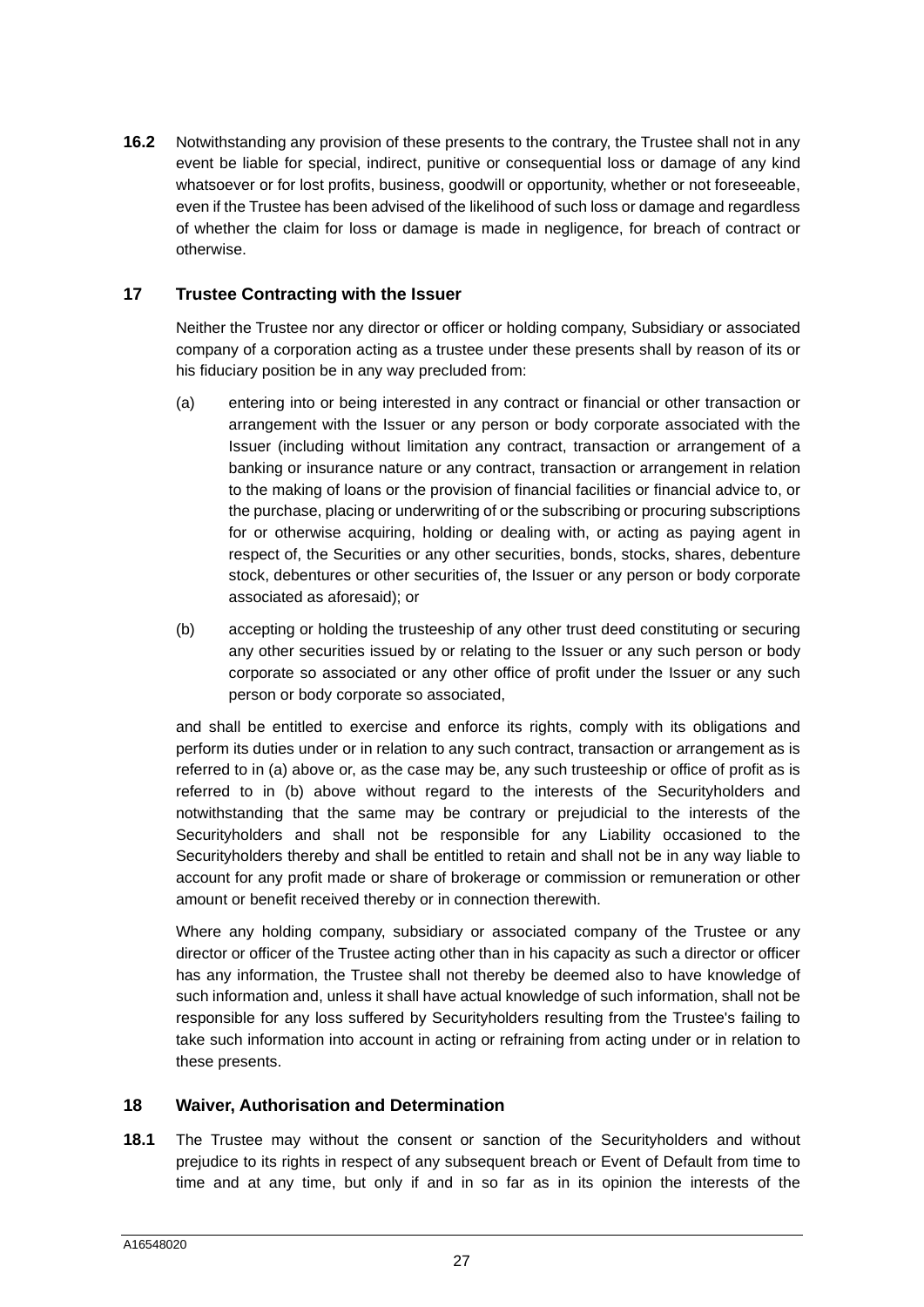Securityholders shall not be materially prejudiced thereby, waive or authorise any breach or proposed breach by the Issuer of any of the covenants or provisions contained in these presents or determine that any Event of Default shall not be treated as such for the purposes of these presents PROVIDED ALWAYS THAT any duly documented cost and expense properly incurred by the Trustee in relation to any proposed modification should be included in the Trustee's fees and expenses, and the Trustee shall not exercise any powers conferred on it by this clause in contravention of any express direction given by Extraordinary Resolution or by a request under Condition 10.3 (*Enforcement by the Trustee*) to the Trustee but so that no such direction or request shall affect any waiver, authorisation or determination previously given or made. Any such waiver, authorisation or determination may be given or made on such terms and subject to such conditions (if any) as the Trustee may determine, shall be binding on the Securityholders and the Couponholders and, if, but only if, the Trustee shall so require, shall be notified by the Issuer to the Securityholders in accordance with Condition 12 (*Notices*) as soon as practicable thereafter.

#### **18.2 Modification**

<span id="page-28-1"></span>The Trustee may without the consent or sanction of the Securityholders or Couponholders at any time and from time to time agree to any modification (a) to this Trust Deed or any of the provisions of the Securities or the Agency Agreement, if the Trustee is of the opinion that such modification is not materially prejudicial to the interests of the Securityholders provided that such power does not extend to any such modification as is mentioned in the proviso to paragraph 7 of Schedule 3; or (b) to this Trust Deed or any of the provisions of the Securities or the Agency Agreement if in the opinion of the Trustee such modification is of a formal, minor or technical nature or to correct a manifest error, PROVIDED THAT any duly documented cost and expense properly incurred by the Trustee in relation to any proposed modification should be included in the Trustee's fees and expenses. Any such modification may be made on such terms and subject to such conditions (if any) as the Trustee may determine, shall be binding upon the Securityholders and the Couponholders and, unless the Trustee agrees otherwise, shall be notified by the Issuer to the Securityholders in accordance with Condition 12 (*Notices*) as soon as practicable thereafter.

#### **18.3 Breach**

Any breach of or failure to comply with any such terms and conditions as are referred to in subclauses [18.1](#page-27-4) and [18.2](#page-28-1) shall constitute a default by the Issuer in the performance or observance of a covenant or provision binding on it under or pursuant to these presents.

# <span id="page-28-0"></span>**19 Holder of Definitive Security Assumed to be Couponholder**

**19.1** Wherever in these presents the Trustee is required or entitled to exercise a power, trust, authority or discretion under these presents, except as ordered by a court of competent jurisdiction or as required by applicable law, the Trustee shall, notwithstanding that it may have notice to the contrary, assume that each Securityholder is the holder of all Coupons appertaining to each Security in definitive form of which he is the holder.

#### **19.2 Notice to Couponholders**

Neither the Trustee nor the Issuer shall be required to give any notice to the Couponholders for any purpose under these presents and the Couponholders shall be deemed for all purposes to have notice of the contents of any notice given to the Securityholders in accordance with Condition 12 (*Notices*).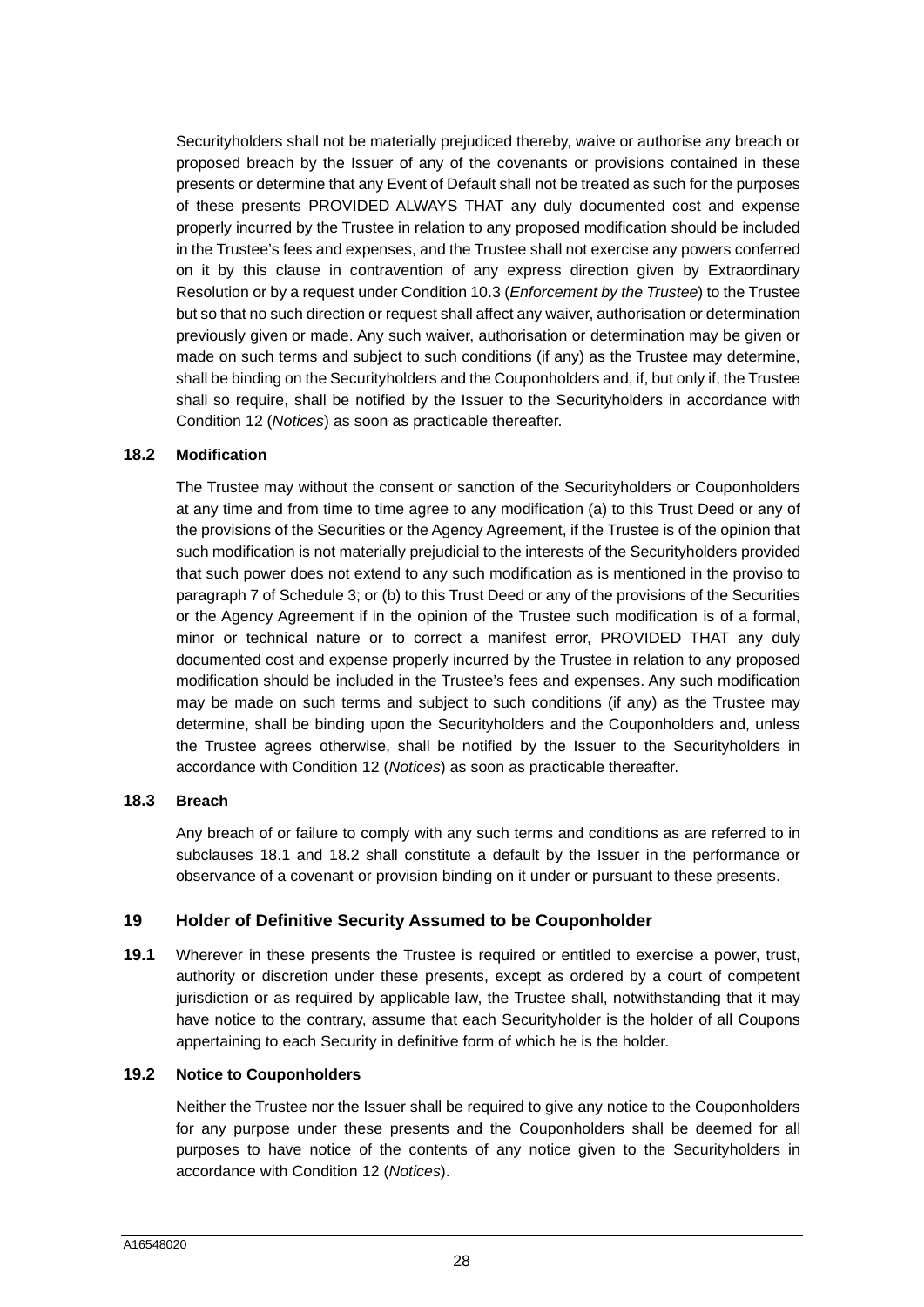#### **19.3 Entitlement to Treat Holder as Absolute Owner**

The Issuer, the Trustee and the Paying Agents may (to the fullest extent permitted by applicable laws) deem and treat the holder of any Security or of a particular principal amount of the Securities and the holder of any Coupon as the absolute owner of such Security, principal amount or Coupon, as the case may be, for all purposes (whether or not such Security, principal amount or Coupon shall be overdue and notwithstanding any notice of ownership thereof or of trust or other interest with regard thereto, any notice of loss or theft thereof or any writing thereon), and the Issuer, the Trustee and the Paying Agents shall not be affected by any notice to the contrary. All payments made to any such holder shall be valid and, to the extent of the sums so paid, effective to satisfy and discharge the liability for the moneys payable in respect of such Security, principal amount or Coupon, as the case may be.

# <span id="page-29-0"></span>**20 Substitution, Exchange and Variation**

#### **20.1 Substitution of the Issuer by a successor in business**

- <span id="page-29-4"></span><span id="page-29-1"></span>(a) The Trustee may without the consent of the Securityholders or Couponholders at any time agree with the Issuer to the substitution in place of the Issuer (or of the previous substitute under this clause) as the principal debtor under these presents and the Securities and Coupons of another company, being any entity that will succeed to, or to which the Issuer (or the previous substitute under this clause) will transfer, all or substantially all of its assets and business by operation of law, contract or otherwise (such substitute company being hereinafter called the "**New Company**") provided that a trust deed is executed or some other form of undertaking is given by the New Company in form and manner satisfactory to the Trustee, agreeing to be bound by the provisions of these presents and the Agency Agreement with any consequential amendments which the Trustee may deem appropriate as fully as if the New Company had been named in these presents as the principal debtor in place of the Issuer (or of the previous substitute under the clause).
- <span id="page-29-3"></span><span id="page-29-2"></span>(b) The following further conditions shall apply to [\(a\)](#page-29-4) above:
	- (i) the Issuer and the New Company shall comply with such other reasonable requirements as the Trustee may direct in the interests of the Securityholders;
	- (ii) the Issuer delivers to the Trustee a Rating Agency Confirmation (as defined in the Conditions) from each Rating Agency which then rates the Securities, confirming that the substitution for the Issuer of a New Company in accordance with this Clause [20](#page-29-0) will not result in a downgrade or withdrawal of, or other adverse effect on, the then current rating of the Securities by such Rating Agency;
	- (iii) the Issuer delivers to the Trustee such legal opinions and with such form and content as the Trustee may reasonably require;
	- (iv) the Trustee is satisfied that such substitution does not result in the substituted issuer having an entitlement, as at the date on which such substitution becomes effective, to redeem the Securities pursuant to Conditions 6.3, 6.4, 6.5 or 6.6; and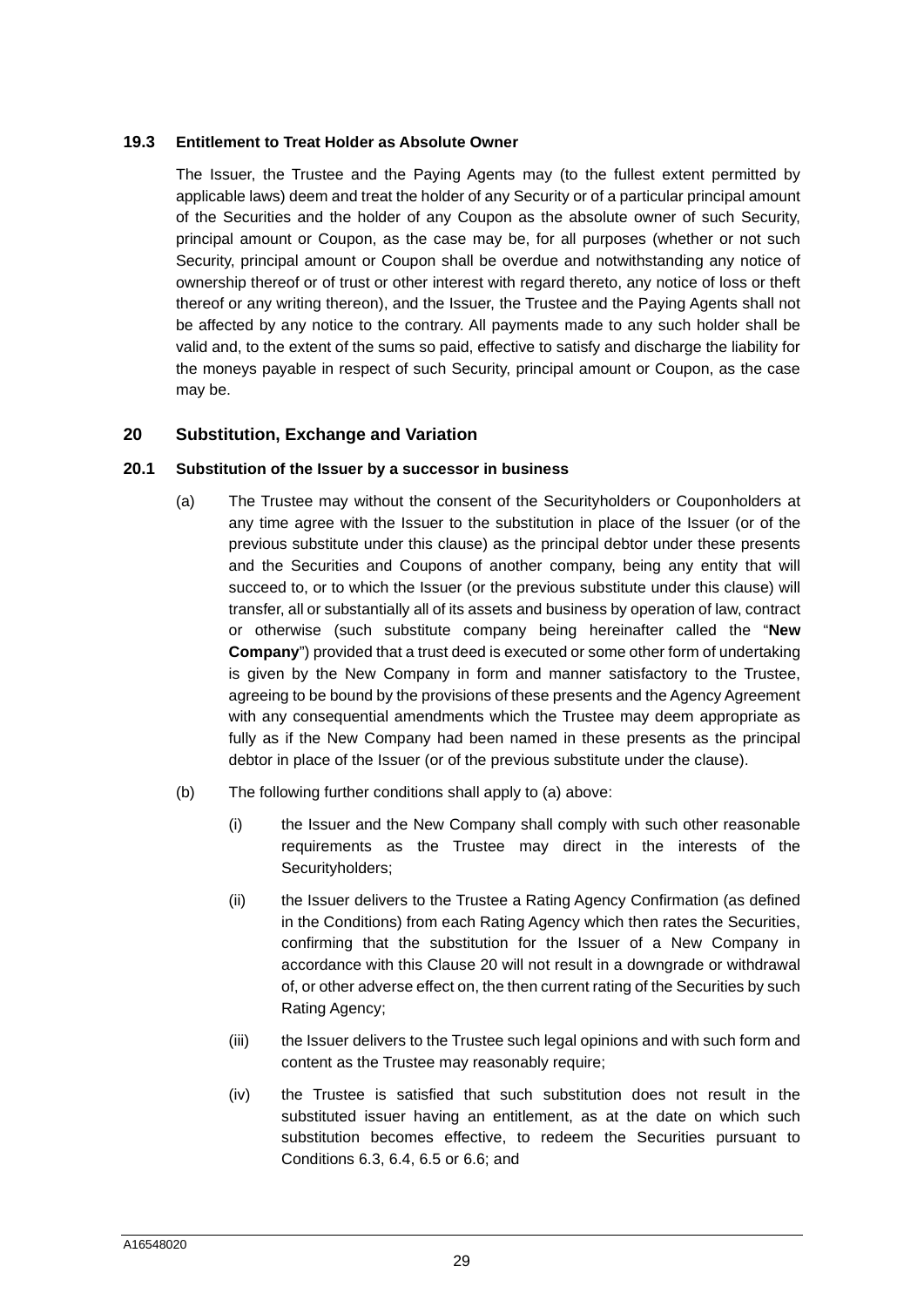- (v) if a duly authorised representative of the New Company (or other officers acceptable to the Trustee) shall certify that the New Company is solvent both at the time at which the relevant transaction is proposed to be effected and immediately thereafter (which certificate the Trustee may rely upon absolutely) the Trustee shall not be under any duty to have regard to the financial condition, profits or prospects of the New Company or to compare the same with those of the Issuer or the previous substitute under this Clause as applicable.
- (c) Any such trust deed or undertaking shall, if so expressed, operate to release the Issuer or the previous substitute as aforesaid from all of its obligations as principal debtor under these presents not accrued at the date of such trust deed or undertaking. Not later than 5 days after the execution of such documents and compliance with such requirements, the New Company shall give notice thereof in a form previously approved by the Trustee to the Securityholders in the manner provided in Condition 12 (*Notices*). Upon the execution of such documents and compliance with such requirements, the New Company shall be deemed to be named in these presents as the principal debtor in place of the Issuer (or in place of the previous substitute under this clause) and these presents shall be deemed to be modified in such manner as shall be necessary to give effect to the above provisions and, without limitation, references in these presents to the Issuer shall, unless the context otherwise requires, be deemed to be or include references to the New Company.

# **20.2 Exchange or Variation upon a Withholding Tax Event, Tax Deductibility Event, Rating Methodology Event or Accounting Event and Preconditions to such Exchange or Variation**

- **20.2.1** If the Issuer determines that a Withholding Tax Event, Tax Deductibility Event, Rating Methodology Event or an Accounting Event has occurred and has provided the Trustee with the relevant certificate and opinion or, in the case of Condition 6.5 only, the Rating Agency Confirmation pursuant to Conditions 6.3, 6.4, 6.5 or 6.6 (as applicable), then the Issuer may, subject to Clause 20.2.2 below (without any requirement for the consent or approval of the Securityholders or Couponholders), subject to its having satisfied the Trustee immediately prior to the giving of any notice referred to herein that the provisions of Condition 7 (*Exchange or Variation upon a*  Withholding Tax Event, Tax Deductibility Event, Rating Methodology Event or *Accounting Event and Preconditions to such Exchange or Variation*) have been complied with, having given not less than 30 nor more than 60 days' notice to the Trustee, the Principal Paying Agent and, in accordance with Condition 12 (*Notices*), to the Securityholders (which notice shall be irrevocable), as an alternative to an early redemption of the Securities at any time:
	- (i) exchange the Securities (the "**Exchanged Securities**"), or
	- (ii) vary the terms of the Securities (the "**Varied Securities**"),

each on the terms set out in, and subject to, Condition 7 (*Exchange or Variation upon a Withholding Tax Event, Tax Deductibility Event, Rating Methodology Event or Accounting Event and Preconditions to such Exchange or Variation*).

**20.2.2** The following further conditions shall apply to Clause 20.2.1 above: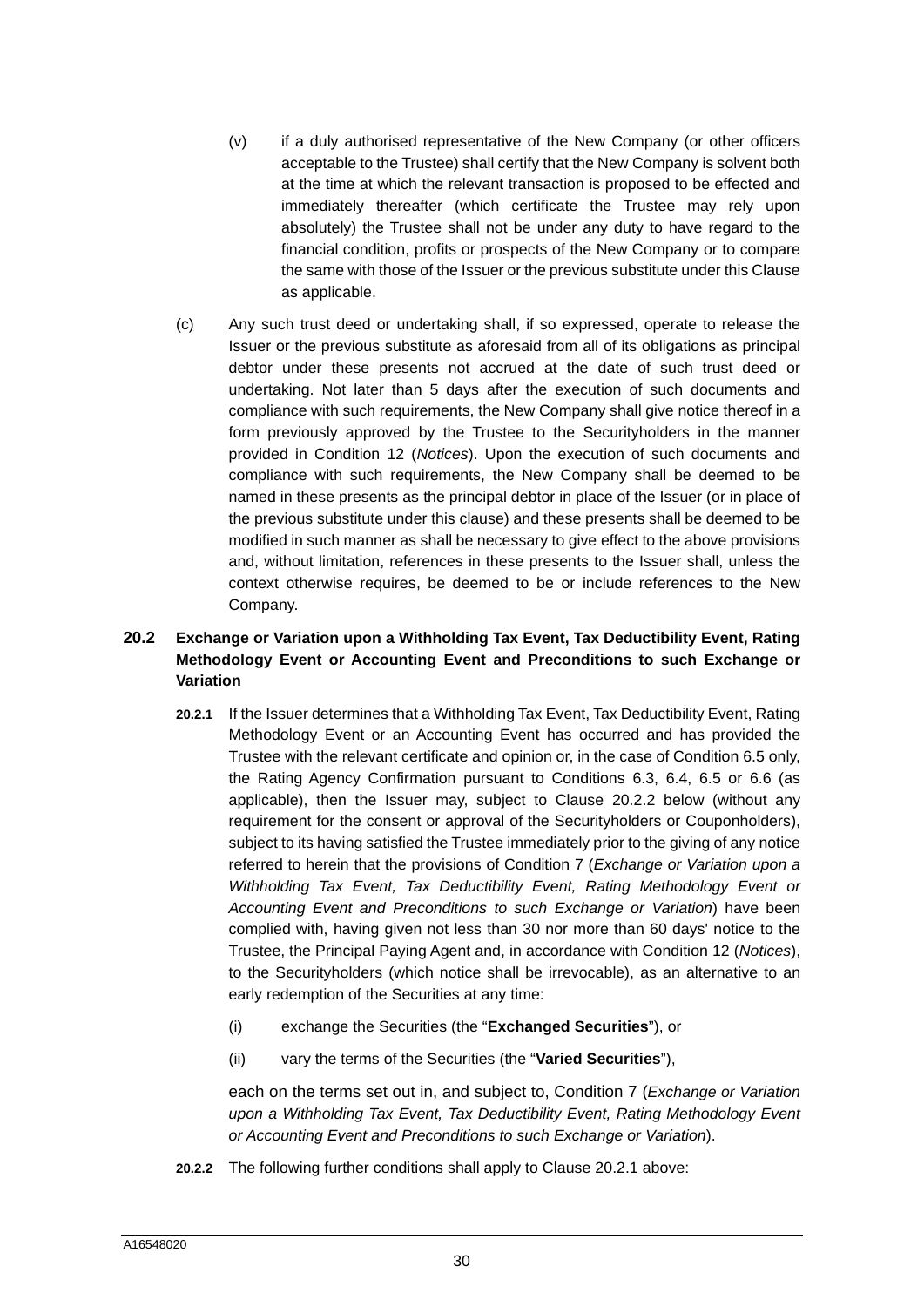- (i) each of the Conditions set out in Condition 7.2 is satisfied;
- (ii) a trust deed and an agency agreement shall be executed in respect of the Exchanged Securities or Varied Securities in substantially the same form as this Trust Deed and the Agency Agreement and in a form and substance satisfactory to the Trustee;
- (iii) legal opinions addressed to the Trustee and in a form and substance satisfactory to the Trustee (copies of which shall be made available to the Securityholders at the specified offices of the Trustee during usual office hours) shall be issued from one or more international law firms of good reputation selected by the Issuer and confirming  $(x)$  that the Issuer has capacity to assume all rights, duties and obligations under the Exchanged Securities or Varied Securities (as the case may be) and has obtained all necessary corporate or governmental authorisation to assume all such rights and obligations and (y) the legality, validity and enforceability of the Exchanged Securities or Varied Securities; and
- (iv) the Issuer shall comply with such other reasonable requirements as the Trustee may direct in the interests of the Securityholders.

Not later than 5 days after the execution of such documents and compliance with such requirements, the Issuer shall give notice thereof in a form previously approved by the Trustee to the Securityholders in the manner provided in Condition 12 (*Notices*).

The Trustee may rely absolutely upon and shall be entitled to accept any certificates and any opinions delivered pursuant to Condition 7 or to this Clause 20 without any liability to any person for so doing and without any further inquiry as sufficient evidence of the satisfaction of the criteria set out herein or therein, in which event it shall be conclusive and binding on the Securityholders and the Couponholders.

# **21 Currency Indemnity**

<span id="page-31-0"></span>The Issuer shall indemnify the Trustee, every Appointee, the Securityholders and the Couponholders and keep them indemnified against:

- (a) any Liability incurred by any of them arising from the non-payment by the Issuer of any amount due to the Trustee or the Securityholders or Couponholders under these presents by reason of any variation in the rates of exchange between those used for the purposes of calculating the amount due under a judgment or order in respect thereof and those prevailing at the date of actual payment by the Issuer; and
- (b) any deficiency arising or resulting from any variation in rates of exchange between (i) the date as of which the local currency equivalent of the amounts due or contingently due under these presents (other than this clause) is calculated for the purposes of any bankruptcy, insolvency or liquidation of the Issuer and (ii) the final date for ascertaining the amount of claims in such bankruptcy, insolvency or liquidation. The amount of such deficiency shall be deemed not to be reduced by any variation in rates of exchange occurring between the said final date and the date of any distribution of assets in connection with any such bankruptcy, insolvency or liquidation.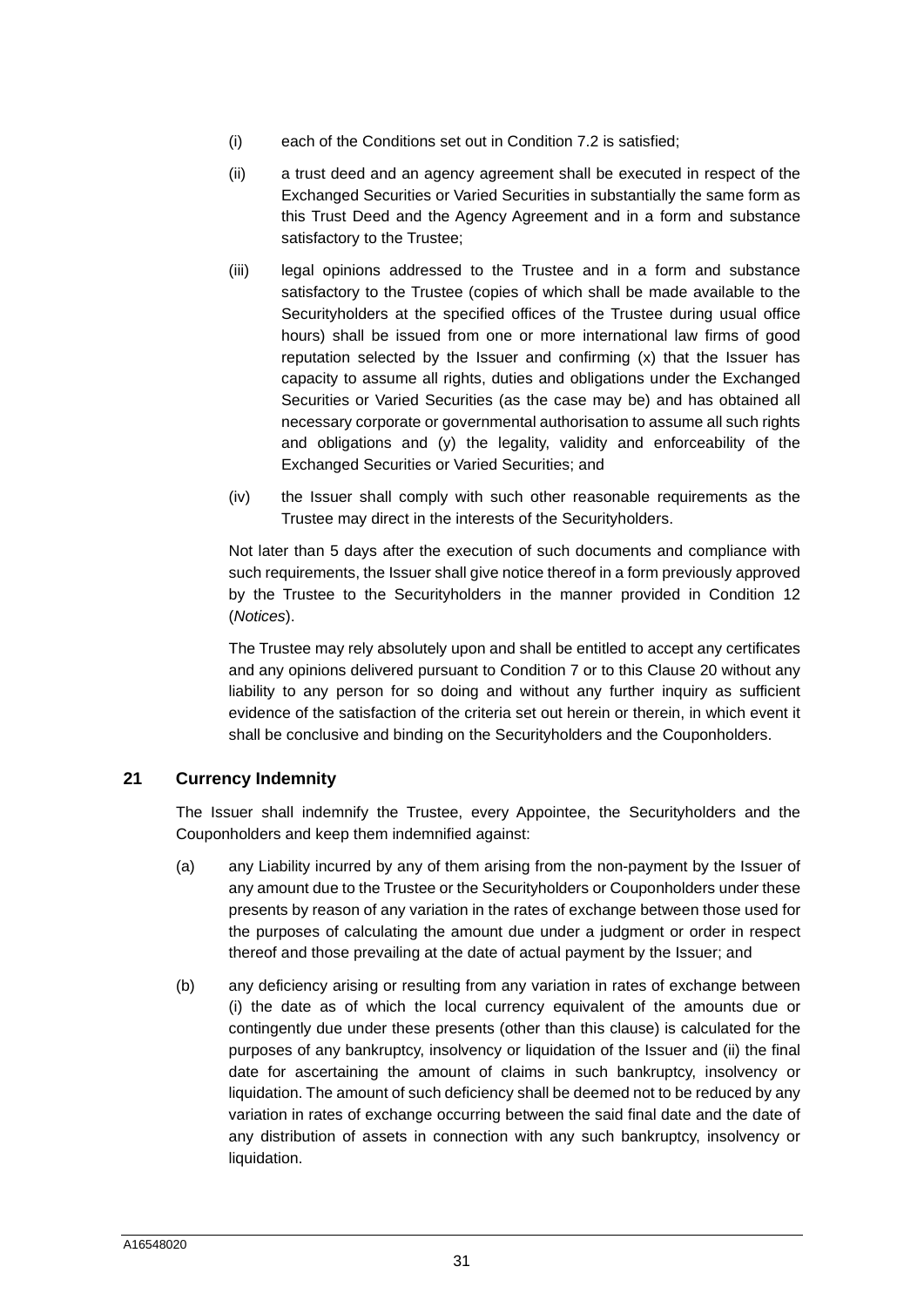The above indemnity shall constitute an obligation of the Issuer separate and independent from its obligations under the other provisions of these presents and shall apply irrespective of any indulgence granted by the Trustee or the Securityholders or the Couponholders from time to time and shall continue in full force and effect notwithstanding the judgment or filing of any proof or proofs in any bankruptcy, insolvency or liquidation of the Issuer for a liquidated sum or sums in respect of amounts due under these presents (other than this clause). Any such deficiency as aforesaid shall be deemed to constitute a loss suffered by the Securityholders and Couponholders and no proof or evidence of any actual loss shall be required by the Issuer or its liquidator or liquidators.

# <span id="page-32-0"></span>**22 New Trustee**

<span id="page-32-1"></span>**22.1** The power to appoint a new trustee of these presents shall, subject as hereinafter provided, be vested in the Issuer but no person shall be appointed who shall not previously have been approved by an Extraordinary Resolution. One or more persons may hold office as trustee or trustees of these presents but such trustee or trustees shall be or include a Trust Corporation. Whenever there shall be more than two trustees of these presents the majority of such trustees shall be competent to execute and exercise all the duties, powers, trusts, authorities and discretions vested in the Trustee by these presents provided that a Trust Corporation shall be included in such majority. Any appointment of a new trustee of these presents shall as soon as practicable thereafter be notified by the Issuer to the Principal Paying Agent and the Securityholders.

#### **22.2 Separate and Co-Trustees**

<span id="page-32-2"></span>Notwithstanding the provisions of subclause [22.1](#page-32-1) above, the Trustee may, upon giving prior notice to the Issuer (but without the consent of the Issuer, the Securityholders or the Couponholders), appoint any person established or resident in any jurisdiction (whether a Trust Corporation or not) to act either as a separate trustee or as a co-trustee jointly with the Trustee:

- (a) if the Trustee considers such appointment to be in the interests of the Securityholders;
- (b) for the purposes of conforming to any legal requirements, restrictions or conditions in any jurisdiction in which any particular act or acts is or are to be performed; or
- (c) for the purposes of obtaining a judgment in any jurisdiction or the enforcement in any jurisdiction of either a judgment already obtained or any of the provisions of these presents against the Issuer.

The Issuer irrevocably appoints the Trustee to be its attorney in its name and on its behalf to execute any such instrument of appointment. Such a person shall (subject always to the provisions of these presents) have such trusts, powers, authorities and discretions (not exceeding those conferred on the Trustee by these presents) and such duties and obligations as shall be conferred or imposed by the instrument of appointment. The Trustee shall have power in like manner to remove any such person. Such reasonable remuneration as the Trustee may pay to any such person, together with any attributable Liabilities incurred by it in performing its function as such separate trustee or co-trustee, shall for the purposes of these presents be treated as Liabilities incurred by the Trustee.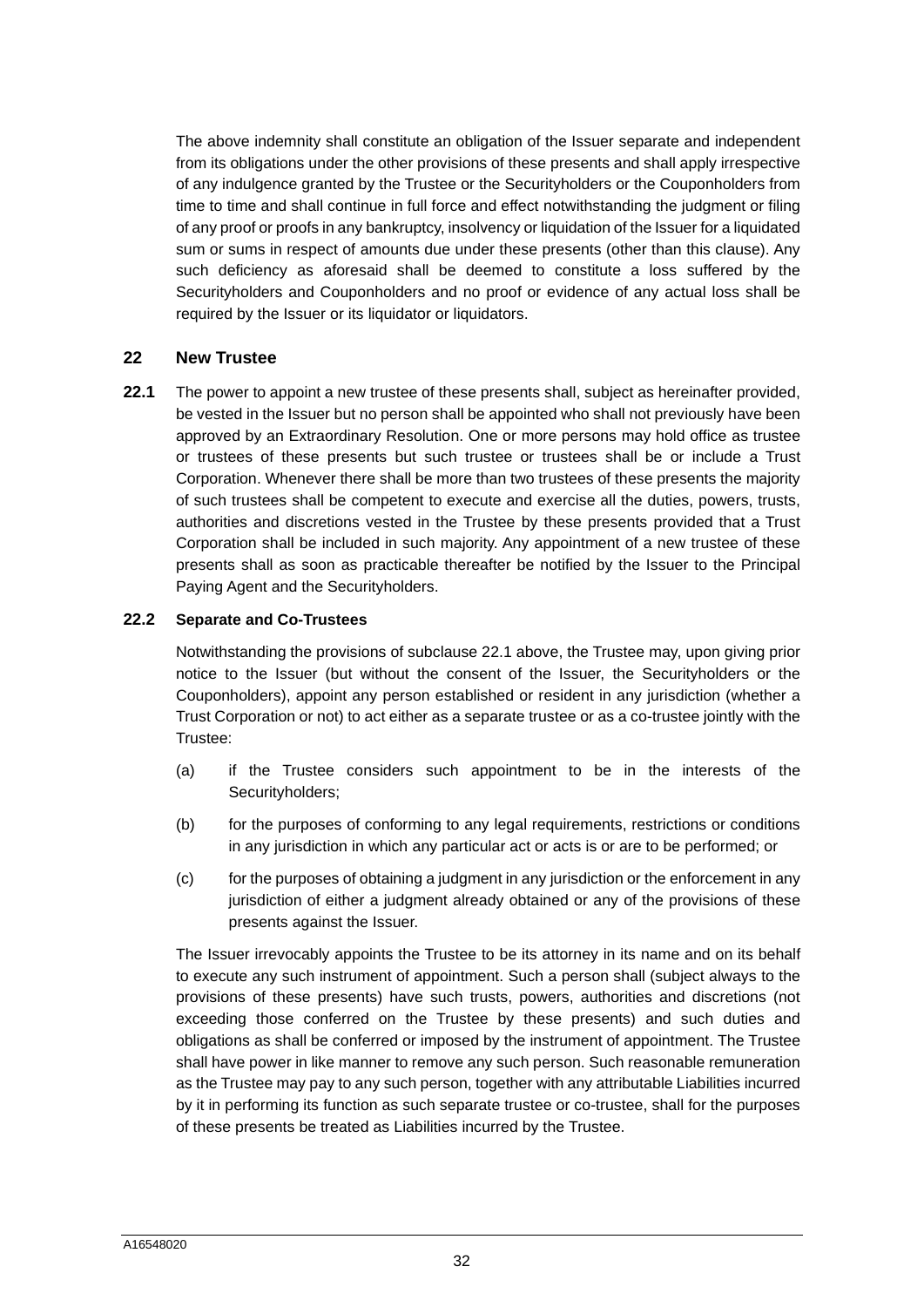# **23 Trustee's Retirement and Removal**

<span id="page-33-0"></span>A trustee of these presents may retire at any time on giving not less than three months' prior written notice to the Issuer without giving any reason and without being responsible for any Liabilities incurred by reason of such retirement. The Securityholders may by Extraordinary Resolution remove any trustee or trustees for the time being of these presents. The Issuer undertakes that in the event of the only trustee of these presents which is a Trust Corporation (for the avoidance of doubt, disregarding for this purpose any separate or co-trustee appointed under subclause [22.2](#page-32-2)) giving notice under this clause or being removed by Extraordinary Resolution it will use all reasonable endeavours to procure that a new trustee of these presents being a Trust Corporation is appointed as soon as reasonably practicable thereafter. The retirement or removal of any such trustee shall not become effective until a successor trustee being a Trust Corporation is appointed. If, in such circumstances, no appointment of such a new trustee has become effective within three months of the date of such notice or Extraordinary Resolution, the Trustee shall be entitled to appoint a Trust Corporation as trustee of these presents, but no such appointment shall take effect unless previously approved by an Extraordinary Resolution.

# **24 Trustee's Powers to be Additional**

<span id="page-33-1"></span>The powers conferred upon the Trustee by these presents shall be in addition to any powers which may from time to time be vested in the Trustee by the general law or as a holder of any of the Securities or Coupons.

#### **25 Notices**

<span id="page-33-2"></span>Any notice or demand to the Issuer or the Trustee to be given, made or served for any purposes under these presents shall be given, made or served by sending the same by electronic mail, by pre-paid post (first class if inland, first class airmail if overseas) or facsimile transmission or by delivering it by hand as follows:

| to ENEL – Società per Azioni: Viale Regina Margherita 137 |                             | 00198 Rome<br>Italy                                  |                                                                                                                                                 |
|-----------------------------------------------------------|-----------------------------|------------------------------------------------------|-------------------------------------------------------------------------------------------------------------------------------------------------|
|                                                           |                             | Telephone:                                           | +39 06 83057799                                                                                                                                 |
|                                                           |                             | Email:                                               | capital.markets@enel.com<br>nicole.dellavedova@enel.com<br>leonardo.vagaggini@enel.com<br>giovanni.niero@enel.com<br>laura.mantellassi@enel.com |
|                                                           |                             |                                                      | Facsimile No. +39 06 8305 7100                                                                                                                  |
|                                                           |                             | Attention:                                           | Nicole Della Vedova, Laura Mantellassi,<br>Leonardo Vagaggini, Giovanni Niero                                                                   |
| to the Trustee:                                           |                             | <b>BNY Mellon Corporate Trustee Services Limited</b> |                                                                                                                                                 |
|                                                           | Attention:<br>Facsimile No. |                                                      | Trustee Administration Manager ENEL<br>+44 20 7964 2509                                                                                         |
|                                                           | Email:                      |                                                      | Trustee.Admin@bnymellon.com                                                                                                                     |

or to such other address, e-mail address or facsimile number as shall have been notified (in accordance with this clause) to the other party hereto. Any notice or demand sent by post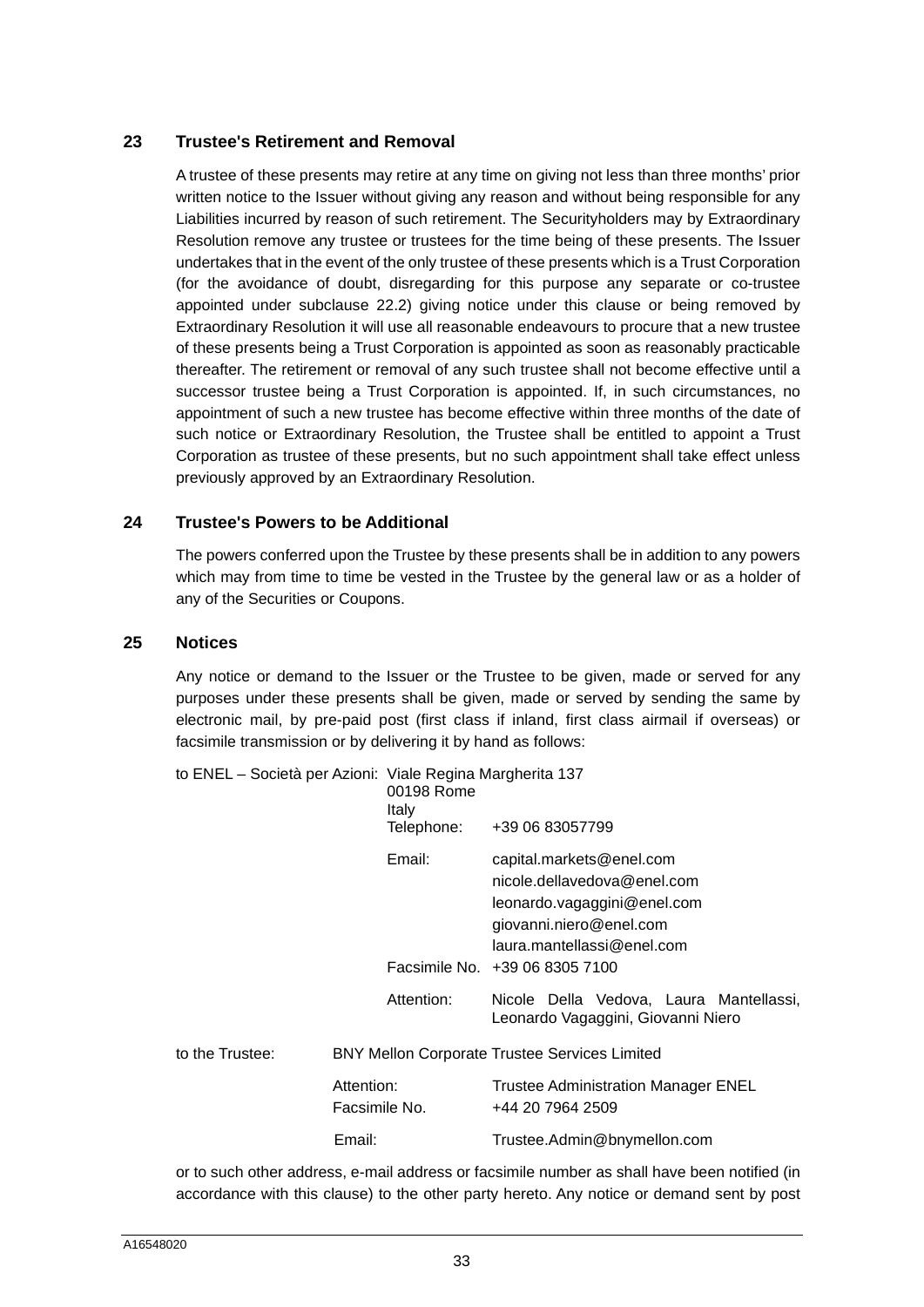as aforesaid shall be deemed to have been given, made or served when delivered or, in the case of electronic mail, on the day of sending (provided no failed delivery message is received). Any notice or demand sent by facsimile transmission as aforesaid shall be deemed to have been given, made or served at the time of despatch provided that in the case of a notice or demand given by facsimile transmission a confirmation of transmission is received by the sending party and such notice or demand shall forthwith be confirmed by post. The failure of the addressee to receive such confirmation shall not invalidate the relevant notice or demand given by facsimile transmission.

# <span id="page-34-0"></span>**26 Communications**

**26.1** The parties hereto accept that some permitted methods of communication are not secure, such as, but without limitation, by facsimile or email or communications delivered through BNY Mellon Connect, CIDD, Nexen or any alternative electronic platform used to submit instructions or other communications and the Trustee or any other entity of The Bank of New York Mellon Group shall incur no liability for receiving Instructions or other communications believed by it to have been sent or given by an Authorised Person or an appropriate party to the transaction (or authorised representative thereof) or for transmitting data to the Issuer via any such non-secure method. The Issuer or authorised officer of the Issuer shall use all reasonable endeavours to ensure that Instructions transmitted to the Trustee or any other entity of The Bank of New York Mellon Group pursuant to this Deed are complete and correct. Any Instructions shall be conclusively deemed to be valid Instructions from the Issuer or authorised officer of the Issuer to the Trustee or any other entity of The Bank of New York Mellon Group for the purposes of this Deed.

# **27 Governing Law**

<span id="page-34-1"></span>These presents and any non-contractual obligations arising out of or in connection with them [\(other than the subordination provisions set out in Conditions 3.1 and 3.2 and SCHEDULE](#page-95-0)  3 which is governed by and shall be construed in accordance with Italian law) are governed by, and shall be construed in accordance with, English law.

#### <span id="page-34-2"></span>**28 Submission to Jurisdiction**

- **28.1** The Parties agree that the courts of England are to have exclusive jurisdiction to settle any dispute which may arise out of or in connection with these presents (including a dispute relating to any non-contractual obligations arising out of or in connection with these presents) (the "**Proceedings**") and accordingly submit to the exclusive jurisdiction of the English courts. The Parties waive any objection to the courts of England on the grounds that they are an inconvenient or inappropriate forum.
- **28.2** The Issuer irrevocably and unconditionally appoints Law Debenture Corporate Services Limited at its registered office at 100 Wood Street, London EC2V 7EX and in the event of its ceasing so to act will appoint such other person as the Trustee may approve and as the Issuer may nominate in writing to the Trustee for the purpose to accept service of process on its behalf in England in respect of any Proceedings. The Issuer:
	- (a) agrees to procure that, so long as any of the Securities remains liable to prescription, there shall be in force an appointment of such a person approved by the Trustee with an office in London with authority to accept service as aforesaid;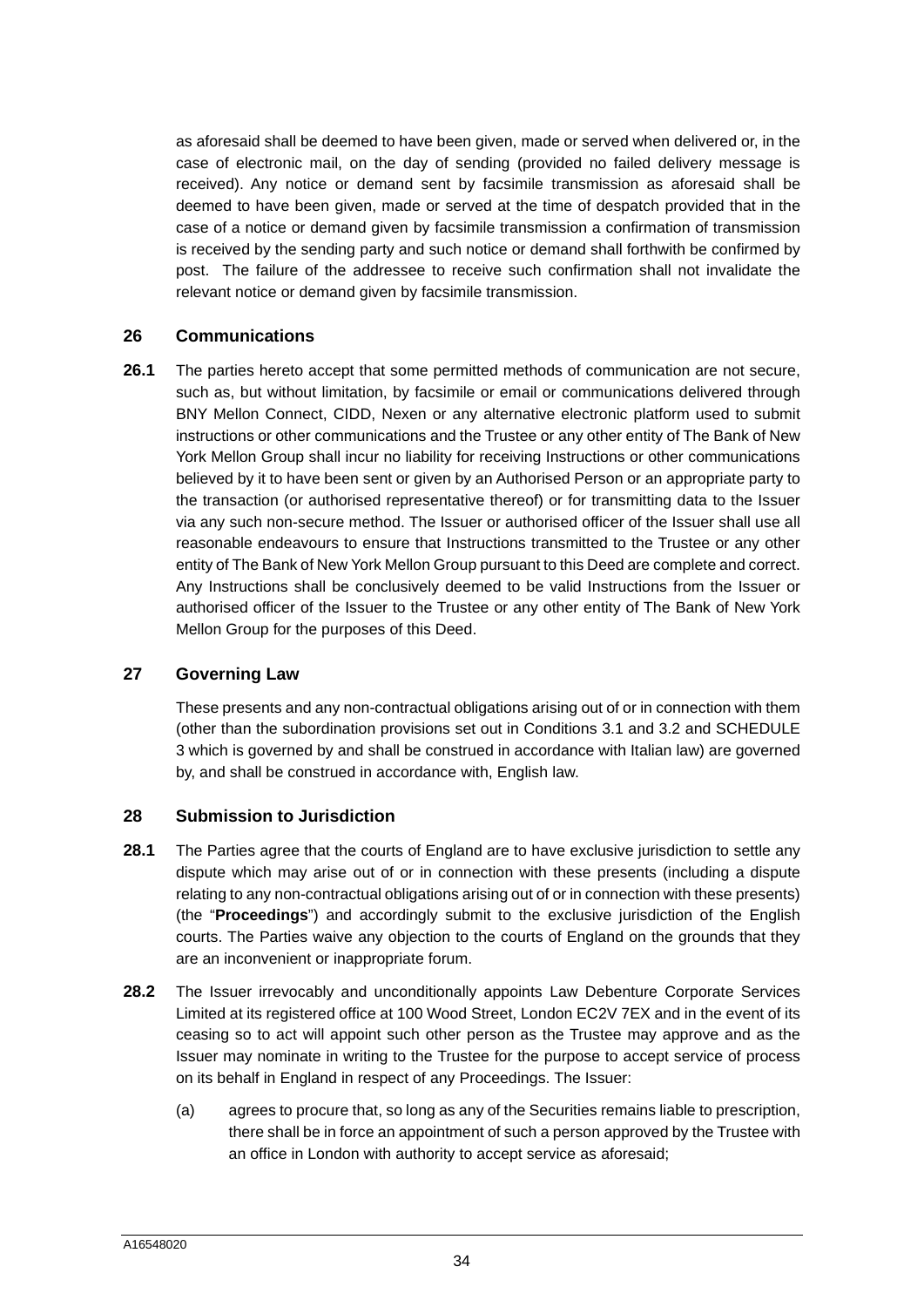- (b) agrees that failure by any such person to give notice of such service of process to the Issuer shall not impair the validity of such service or of any judgment based thereon;
- (c) consents to the service of process in respect of any Proceedings by the airmailing of copies, postage prepaid, to the Issuer in accordance with clause [25](#page-33-2); and
- (d) agrees that nothing in these presents shall affect the right to serve process in any other manner permitted by law.

#### **29 Counterparts**

<span id="page-35-0"></span>This Trust Deed and any trust deed supplemental hereto may be executed and delivered in any number of counterparts, all of which, taken together, shall constitute one and the same deed and any party to this Trust Deed or any trust deed supplemental hereto may enter into the same by executing and delivering a counterpart.

#### **30 Contracts (Rights of Third Parties) Act 1999**

<span id="page-35-1"></span>Except as provided herein, a person who is not a party to these presents has no rights under the Contracts (Rights of Third Parties) Act 1999 to enforce any term of these presents, but this does not affect any right or remedy of a third party which exists or is available apart from that Act.

**In witness** whereof this Trust Deed has been executed as a deed by the Issuer and the Trustee and delivered on the date first stated on page 1.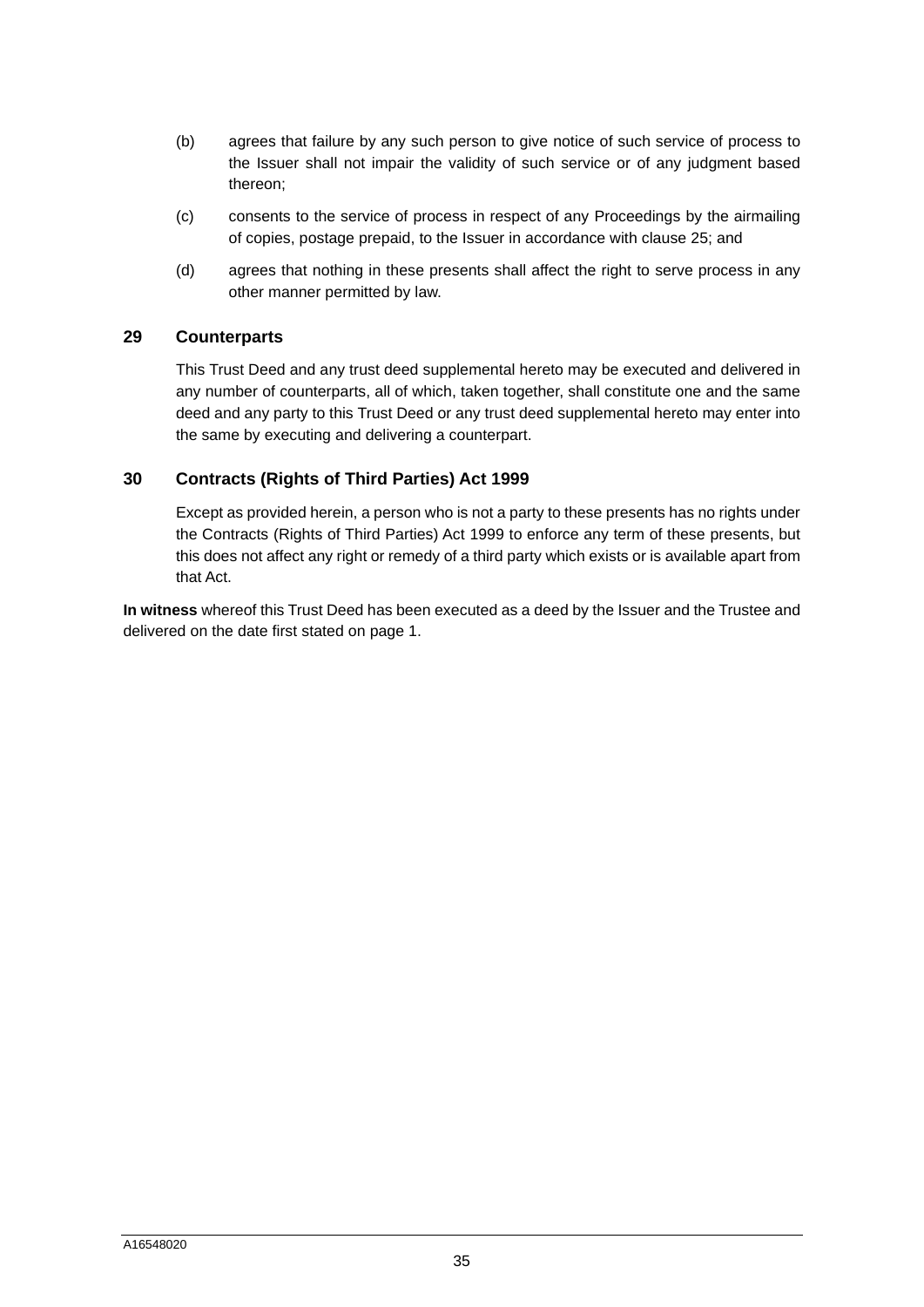## **Schedule 1 Forms of Global Securities**

## **Part 1 Form of Temporary Global Security**

### **ENEL – Società per Azioni**

(incorporated with limited liability under the laws of the Republic of Italy)

### **TEMPORARY GLOBAL SECURITY**

#### representing **€600,000,000 Perpetual Non-Call 6.5 Years Capital Securities**  (**ISIN: XS2228373671**)

This Security is a temporary Global Security without interest coupons in respect of a duly authorised issue of Securities of ENEL – Società per Azioni (the "**Issuer**"), designated as specified in the title hereof (the Securities), limited to the aggregate principal amount of six hundred million euros (€600,000,000) and constituted by a Trust Deed dated 10 September 2020 (the "**Trust Deed**") between the Issuer and BNY Mellon Corporate Trustee Services Limited as trustee (the trustee for the time being thereof being herein called the "**Trustee**"). References herein to the Conditions (or to [any particular numbered Condition\) shall be to the Conditions \(or that particular one of them\) set out](#page-67-0)  in Part 2 of Schedule 2 to the Trust Deed, and endorsed hereon. The aggregate principal amount from time to time of this temporary Global Security shall be six hundred million euros (€600,000,000) or, if less, that amount as shall be shown by the latest entry duly made in the Schedule hereto.

### **1 Promise to pay**

Subject as provided in this temporary Global Security the Issuer promises to pay to the bearer the principal amount of this temporary Global Security (being at the date hereof six hundred million euros (€600,000,000) on the date fixed for redemption of the Securities provided for in the Conditions (or on such earlier date as the said principal amount may become repayable in accordance with the Conditions or the Trust Deed) and to pay interest annually in arrear on each Interest Payment Date on the principal amount from time to time of this temporary Global Security at rates determined in accordance with the Conditions together with such premium and other amounts (if any) as may be payable, all subject to and in accordance with the Conditions and the provisions of the Trust Deed.

### **2 Exchange for Permanent Global Security and purchases**

This temporary Global Security is exchangeable in whole or in part upon the request of the bearer for a further global Security in respect of up to €600,000,000 aggregate principal amount of the Securities (the "**Permanent Global Security**") only on and subject to the terms and conditions set out below.

On and after 20 October 2020 (the "**Exchange Date**") this temporary Global Security may be exchanged in whole or in part at the specified office of the Principal Paying Agent (or such other place as the Trustee may agree) for the Permanent Global Security and the Issuer shall procure that the Principal Paying Agent shall issue and deliver, in full or partial exchange for this temporary Global Security, the Permanent Global Security (or, as the case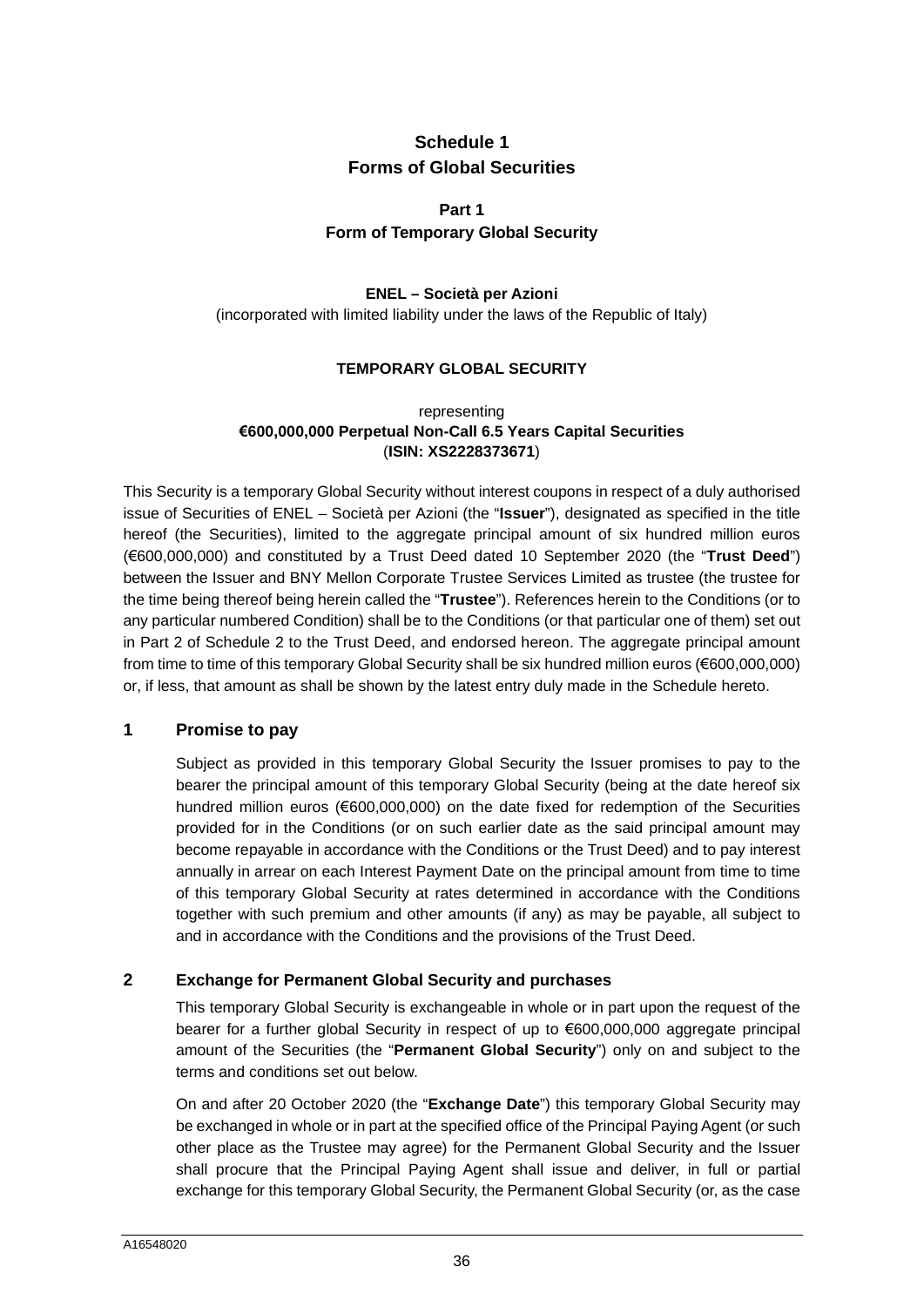may be, endorse the Permanent Global Security) in an aggregate principal amount equal to the principal amount of this temporary Global Security submitted for exchange provided that the Permanent Global Security shall be issued and delivered (or, as the case may be, endorsed) only if and to the extent that there shall have been presented to the Issuer a certificate from Euroclear Bank SA/NV ("**Euroclear**") or from Clearstream Banking, S.A. ("**Clearstream**") to the effect that it has received from or in respect of a person entitled to a particular principal amount of the Securities represented by this temporary Global Security (as shown by its records) a certificate of non-US beneficial ownership in the form required by it.

Any person who would, but for the provisions of this temporary Global Security, the Permanent Global Security and the Trust Deed, otherwise be entitled to receive a definitive Security or definitive Securities shall not be entitled to require the exchange of an appropriate part of this temporary Global Security for a like part of the Permanent Global Security unless and until he shall have delivered or caused to be delivered to Euroclear or Clearstream a certificate of non-US beneficial ownership in the form required by it.

Upon (a) any exchange of a part of this temporary Global Security for a like part of the Permanent Global Security or (b) the purchase by or on behalf of the Issuer or any Subsidiary of the Issuer and cancellation of a part of this temporary Global Security in accordance with the Conditions, the portion of the principal amount hereof so exchanged or so purchased and cancelled shall be endorsed by or on behalf of the Principal Paying Agent on behalf of the Issuer on [Part II](#page-43-0) of the Schedule hereto, whereupon the principal amount hereof shall be reduced for all purposes by the amount so exchanged or so purchased and cancelled and, in each case, endorsed.

#### **3 Payments**

Until the entire principal amount of this temporary Global Security has been extinguished, this temporary Global Security shall in all respects be entitled to the same benefits as the definitive Securities for the time being represented hereby and shall be entitled to the benefit of and be bound by the Trust Deed, except that the holder of this temporary Global Security shall not (unless upon due presentation of this temporary Global Security for exchange, issue and delivery (or, as the case may be, endorsement) of the Permanent Global Security is improperly withheld or refused and such withholding or refusal is continuing at the relevant payment date) be entitled (a) to receive any payment of interest on this temporary Global Security except (subject to (b) below) upon certification as hereinafter provided or (b) on and after the Exchange Date, to receive any payment on this temporary Global Security. Upon any payment of principal, premium or interest on this temporary Global Security the amount so paid shall be endorsed by or on behalf of the Principal Paying Agent on behalf of the Issuer on [Part I](#page-42-0) of the Schedule hereto.

Payments of interest in respect of Securities for the time being represented by this temporary Global Security shall be made to the bearer only upon presentation to the Issuer of a certificate from Euroclear or from Clearstream to the effect that it has received from or in respect of a person entitled to a particular principal amount of the Securities represented by this temporary Global Security (as shown by its records) a certificate of non-US beneficial ownership in the form required by it. Any person who would, but for the provisions of this temporary Global Security and of the Trust Deed, otherwise be beneficially entitled to a payment of interest on this temporary Global Security shall not be entitled to require such payment unless and until he shall have delivered or caused to be delivered to Euroclear or Clearstream a certificate of non-US beneficial ownership in the form required by it.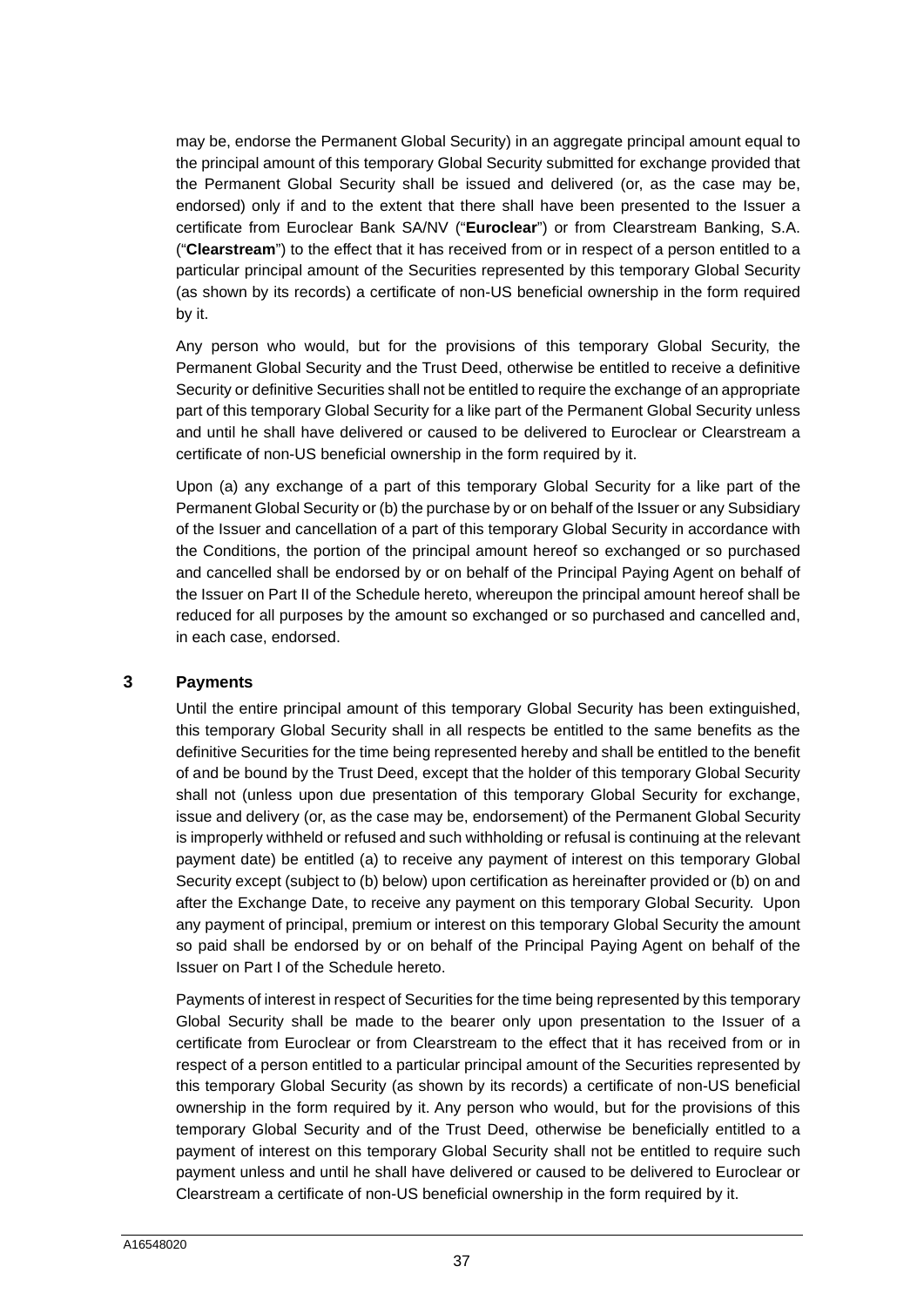Upon any payment of principal and endorsement of such payment on [Part I](#page-42-0) of the Schedule hereto, the principal amount of this temporary Global Security shall be reduced for all purposes by the principal amount so paid and endorsed.

All payments of any amounts payable and paid to the bearer of this temporary Global Security shall be valid and, to the extent of the sums so paid, effectual to satisfy and discharge the liability for the moneys payable hereon, on the Permanent Global Security and on the relevant definitive Securities and Coupons.

### **4 Accountholders**

For so long as all of the Securities are represented by one or both of the Permanent Global Security and this temporary Global Security and such Global Security(s) is/are held on behalf of Euroclear and/or Clearstream, each person who is for the time being shown in the records of Euroclear or Clearstream as the holder of a particular principal amount of such Securities (each an "**Accountholder**") (in which regard any certificate or other document issued by Euroclear or Clearstream as to the principal amount of such Securities standing to the account of any person shall be conclusive and binding for all purposes) shall be treated as the holder of such principal amount of such Securities for all purposes (including for the purposes of any quorum requirements of, or the right to demand a poll at, meetings of the Securityholders) other than with respect to the payment of principal, premium and interest on such Securities, the right to which shall be vested, as against the Issuer and the Trustee, solely in the bearer of the relevant Global Security in accordance with and subject to its terms and the terms of the Trust Deed. Each Accountholder must look solely to Euroclear or Clearstream, as the case may be, for its share of each payment made to the bearer of the relevant Global Security.

#### **5 Notices**

For so long as all of the Securities are represented by one or both of the Permanent Global Security and this temporary Global Security and such Global Security(s) is/are held on behalf of Euroclear and/or Clearstream, notices to Securityholders may be given by delivery of the relevant notice to Euroclear and/or Clearstream (as the case may be) for communication to the relative Accountholders rather than by publication as required by Condition 12 (*Notices*) provided that, so long as the Securities are listed on Euronext Ireland, all requirements of Euronext Dublin have been complied with. Any such notice shall be deemed to have been given to the Securityholders on the day after the day on which such notice is delivered to Euroclear and/or Clearstream (as the case may be) as aforesaid.

Whilst any Securities held by a Securityholder are represented by a Global Security, notices to be given by such Securityholder may be given by such Securityholder to the Principal Paying Agent through Euroclear and/or Clearstream, as the case may be, in such a manner as the Principal Paying Agent and Euroclear and/or Clearstream, as the case may be, may approve for this purpose.

### **6 Prescription**

Claims against the Issuer in respect of principal or premium and interest on the Securities represented by the Permanent Global Security or this temporary Global Security will be prescribed after 10 years (in the case of principal and premium) and five years (in the case of interest) from the Relevant Date (as defined in Condition 2 (*Definitions and Interpretation*)).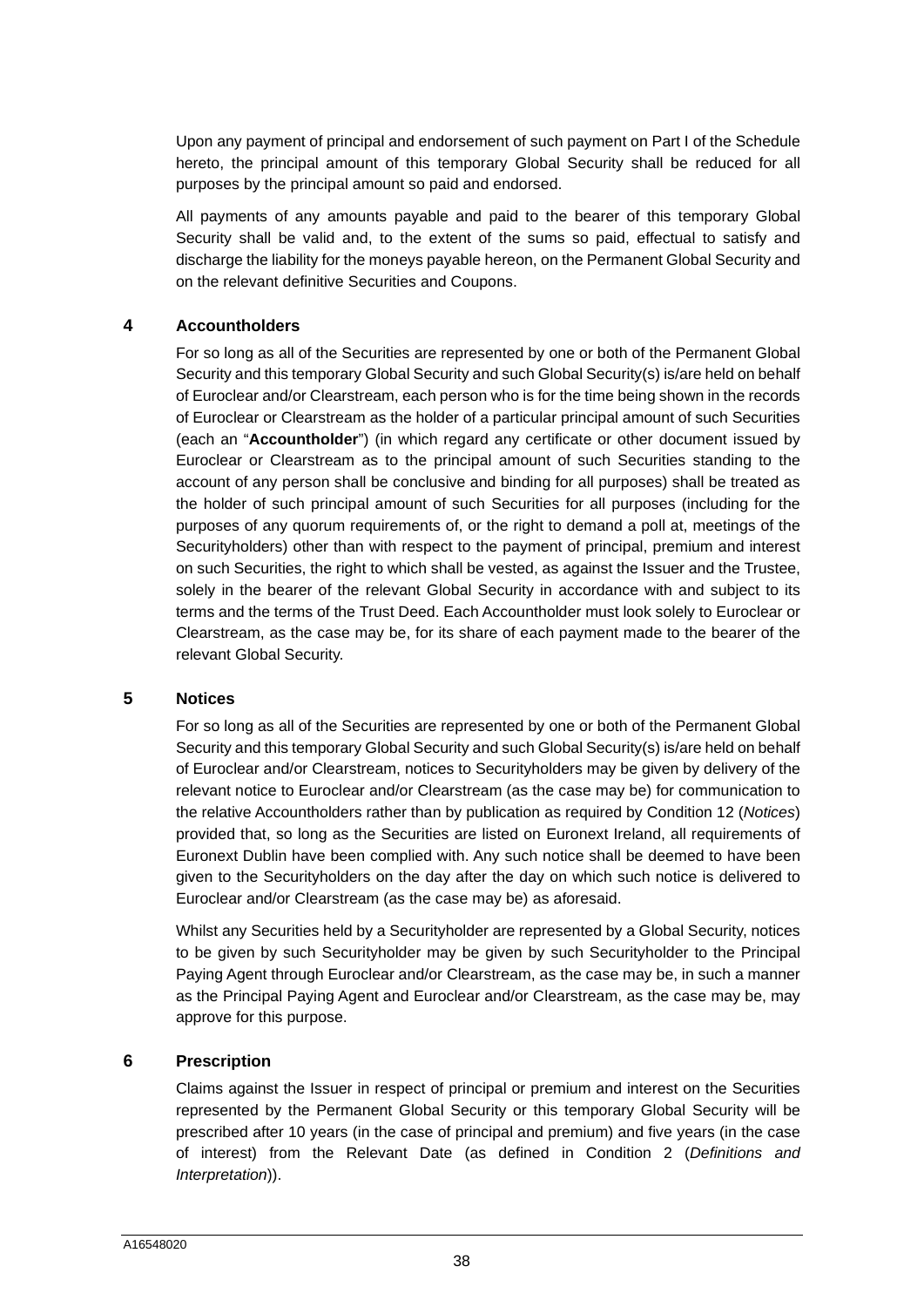### **7 Euroclear and Clearstream**

References herein to Euroclear and/or Clearstream shall be deemed to include references to any other clearing system approved by the Trustee.

### **8 Authentication**

This temporary Global Security shall not be or become valid or obligatory for any purpose unless and until authenticated by or on behalf of the Principal Paying Agent.

### **9 Governing law and Jurisdiction**

This temporary Global Security and any non-contractual obligations arising out of or in connection with it are governed by, and shall be construed in accordance with, the laws of England and the Issuer has in the Trust Deed submitted to the jurisdiction of the courts of England for all purposes in connection with this temporary Global Security.

### **10 Contracts (Rights of Third Parties) Act 1999**

No rights are conferred on any person under the Contracts (Rights of Third Parties) Act 1999 to enforce any term of this temporary Global Security, but this does not affect any right or remedy of any person which exists or is available apart from that Act.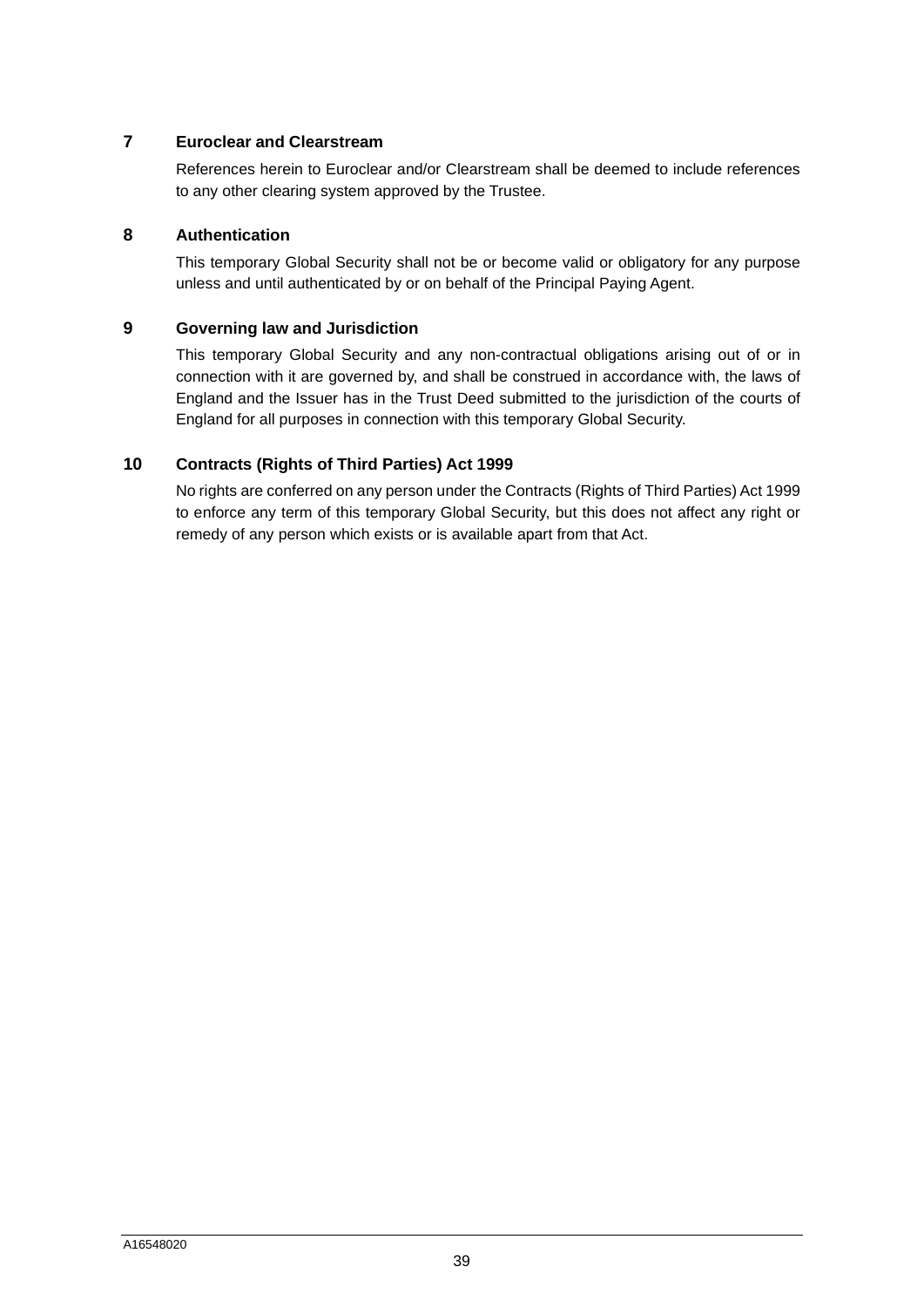**In witness** whereof the Issuer has caused this temporary Global Security to be signed manually or in facsimile by a person duly authorised on its behalf.

ENEL – Società per Azioni

By: (Duly authorised)

Issued in London on 10 September 2020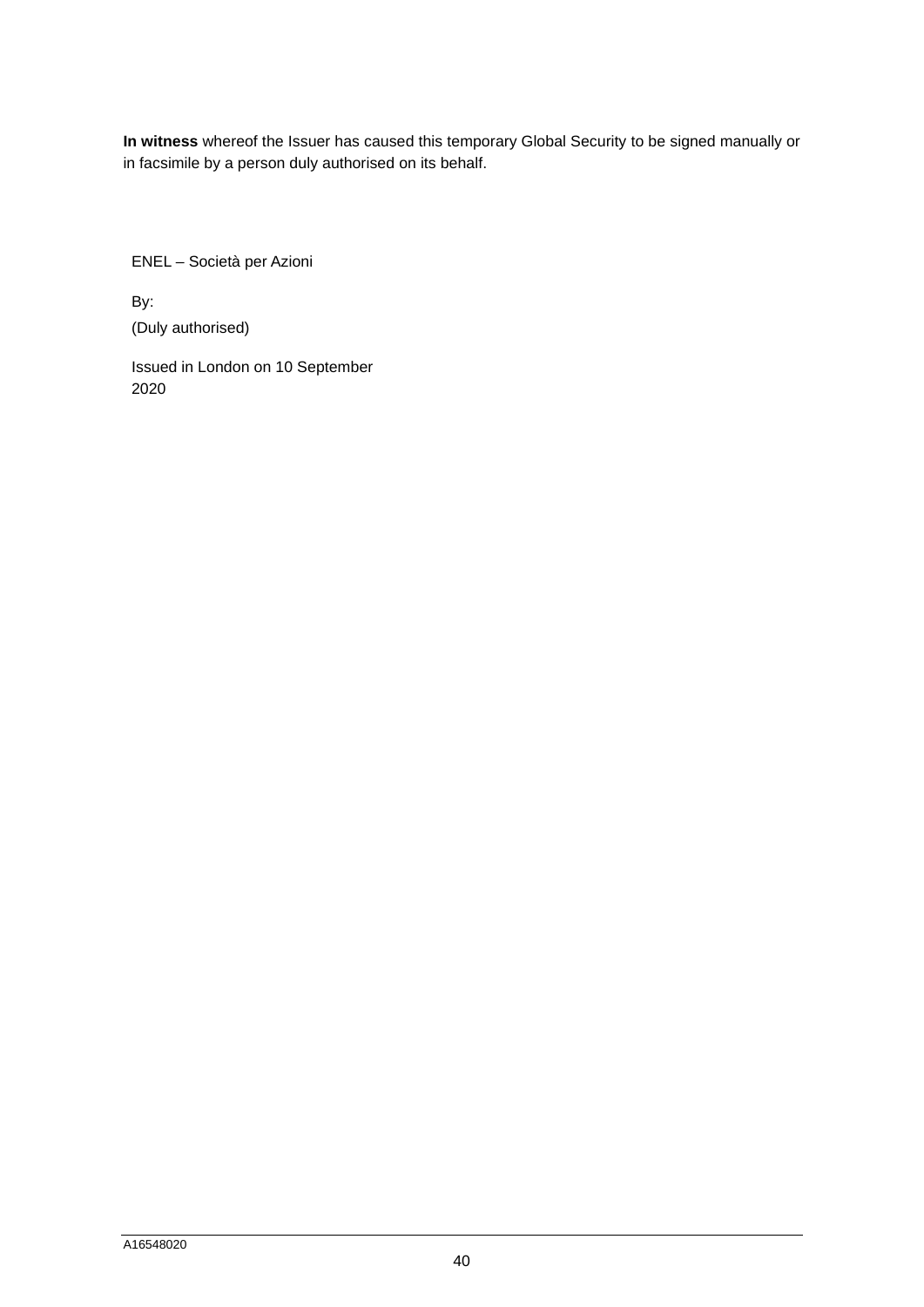### **Certificate of authentication**

This temporary Global Security is duly authenticated without recourse, warranty or liability.

Duly authorised for and on behalf of

The Bank of New York Mellon, London Branch

as Principal Paying Agent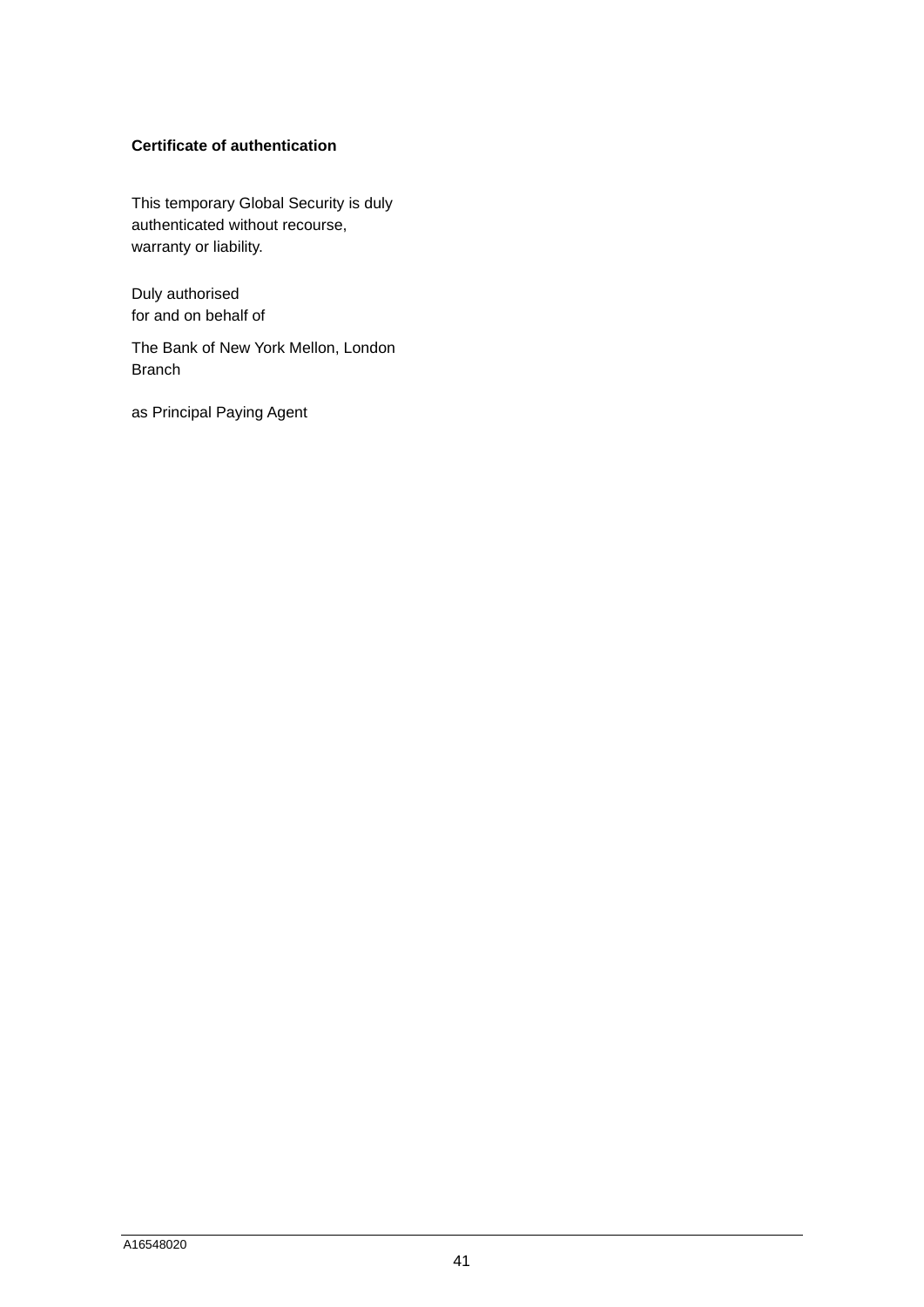## <span id="page-42-0"></span>**The Schedule**

# **Part I Payments of Principal, Premium and Interest**

The following payments on this temporary Global Security have been made:

| Date made | Interest paid | Premium<br>paid | <b>Principal</b><br>paid | Remaining<br>principal<br>amount of<br>this<br>temporary<br>Global<br><b>Security</b><br>following<br>such payment | <b>Notation made</b><br>on behalf of the<br><b>Issuer</b> |
|-----------|---------------|-----------------|--------------------------|--------------------------------------------------------------------------------------------------------------------|-----------------------------------------------------------|
|           | €             | €               | €                        | €                                                                                                                  |                                                           |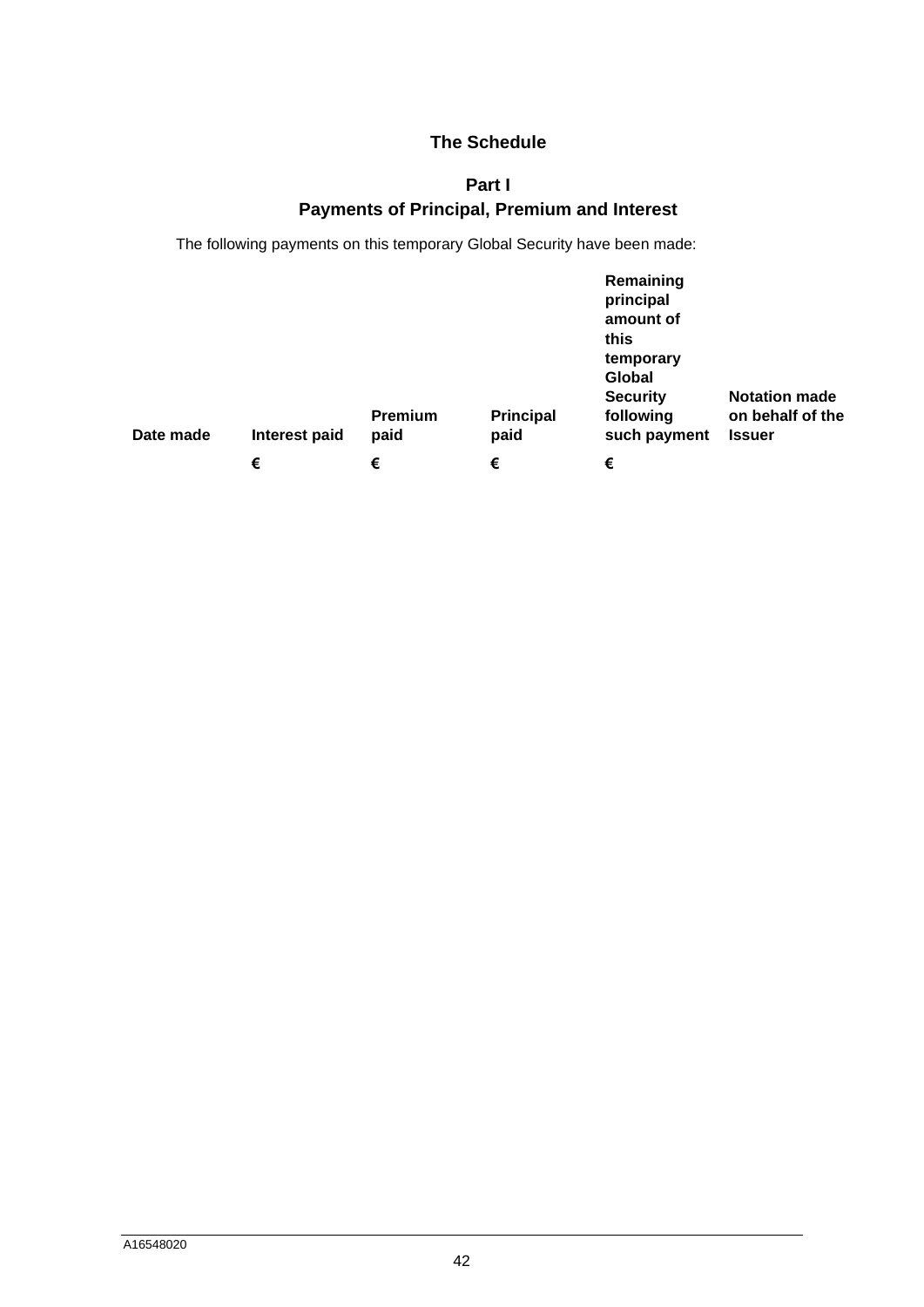## **Part II**

# <span id="page-43-0"></span>**Exchanges for Permanent Global Security and Purchases and Cancellations**

The following exchanges of a part of this temporary Global Security for a like part of the Permanent Global Security and/or purchases and cancellations of a part of this temporary Global Security have been made:

| Date made | Part of principal<br>amount of this<br>temporary Global<br><b>Security</b><br>exchanged for a<br>like part of the<br><b>Permanent Global</b><br><b>Security</b> | Part of principal<br>amount of this<br>temporary<br><b>Global Security</b><br>purchased and<br>cancelled | Aggregate<br>principal amount<br>of this temporary<br><b>Global Security</b><br>following such<br>exchange or<br>purchase and<br>cancellation | <b>Notation made on</b><br>behalf of the<br><b>Issuer</b> |
|-----------|-----------------------------------------------------------------------------------------------------------------------------------------------------------------|----------------------------------------------------------------------------------------------------------|-----------------------------------------------------------------------------------------------------------------------------------------------|-----------------------------------------------------------|
|           | €                                                                                                                                                               | €                                                                                                        | €                                                                                                                                             |                                                           |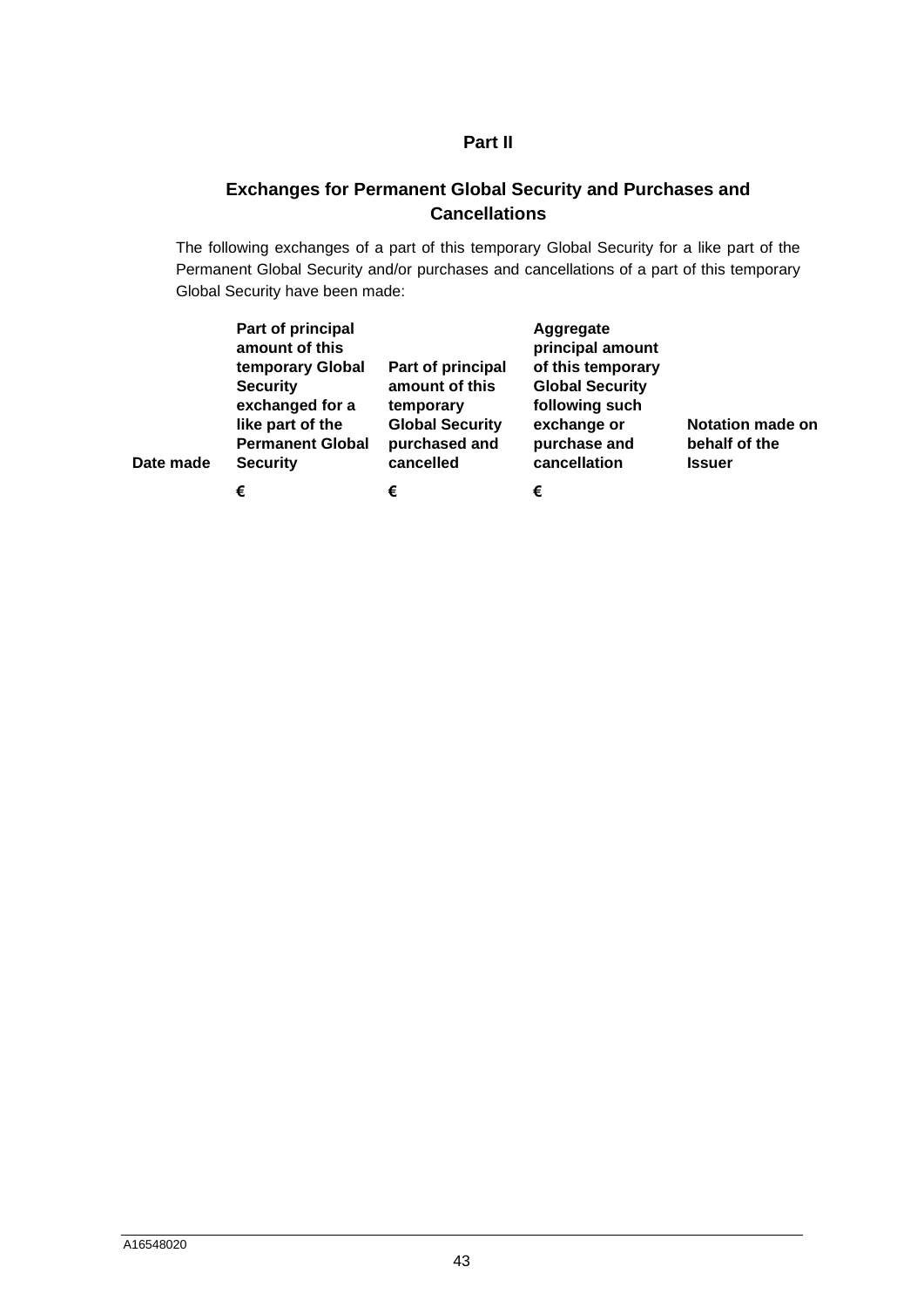| Date made | Part of principal<br>amount of this<br>temporary Global<br><b>Security</b><br>exchanged for a<br>like part of the<br><b>Permanent Global</b><br><b>Security</b> | Part of principal<br>amount of this<br>temporary<br><b>Global Security</b><br>purchased and<br>cancelled | Aggregate<br>principal amount<br>of this temporary<br><b>Global Security</b><br>following such<br>exchange or<br>purchase and<br>cancellation | <b>Notation made on</b><br>behalf of the<br><b>Issuer</b> |
|-----------|-----------------------------------------------------------------------------------------------------------------------------------------------------------------|----------------------------------------------------------------------------------------------------------|-----------------------------------------------------------------------------------------------------------------------------------------------|-----------------------------------------------------------|
|           | €                                                                                                                                                               | €                                                                                                        | €                                                                                                                                             |                                                           |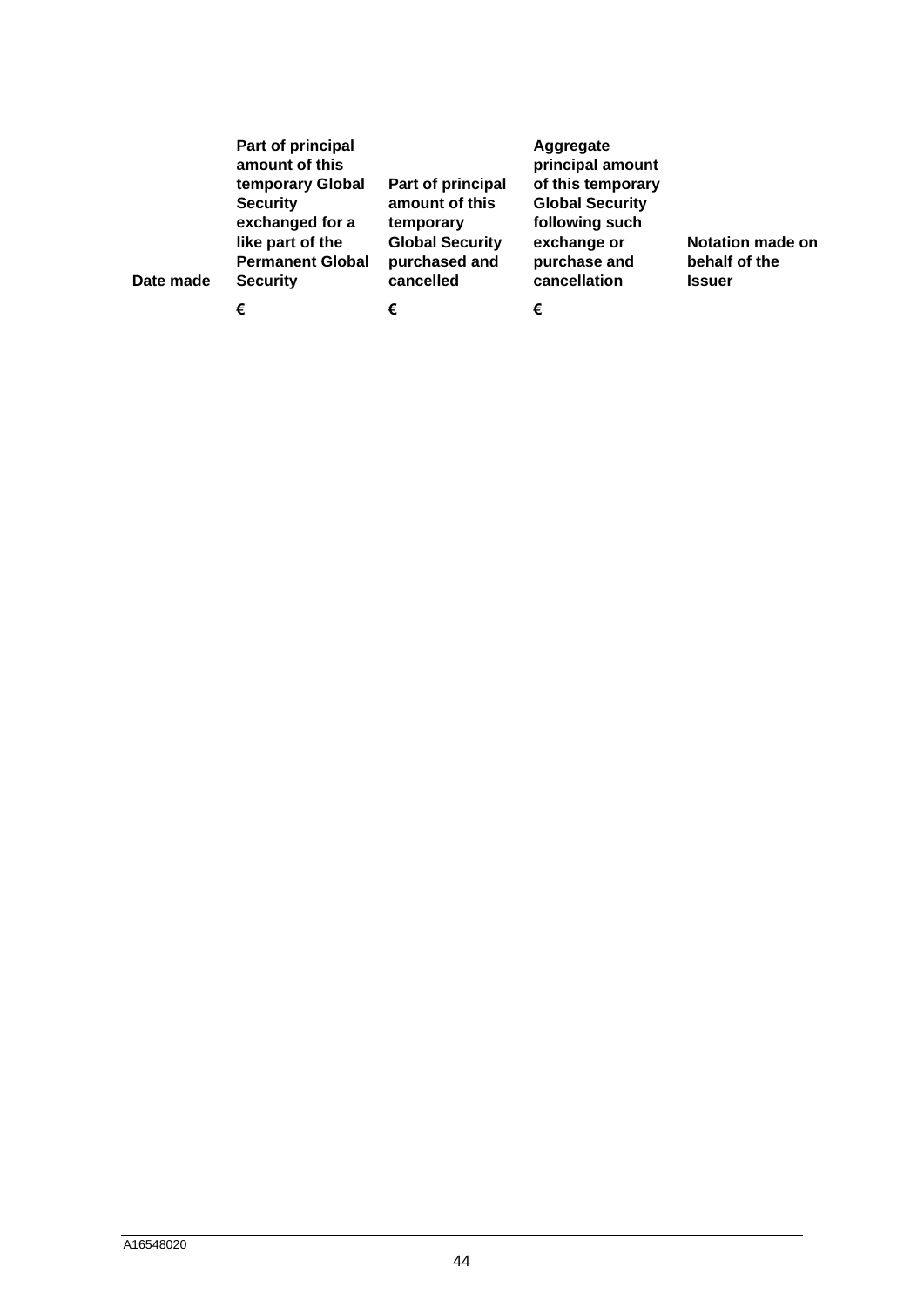### **PART III**

### **FURTHER INFORMATION RELATING TO THE ISSUER**

*The information set out in this Schedule 1 Part III is mandatory pursuant to Article 2414 of the Italian Civil Code.* 

The purpose of the Issuer shall be to acquire and manage equity holdings in Italian or foreign companies and firms, as well as to provide such subsidiary companies and firms with strategic guidelines and coordination with regard to both their industrial organisation and the business activities in which they engage.

Through affiliates or subsidiaries the Issuer shall operate especially:

- (a) in the electricity industry, including the activities of production, importation and exportation, distribution and sale, as well as transmission within the limits of existing legislation;
- (b) in the energy industry in general, including fuels, and in the field of environmental protection, as well as in the water sector;
- (c) in the communications, telematics and information-technology industries and those of multimedia and interactive services;
- (d) in network-based sectors (electricity, water, gas, district heating, telecommunications) or those which, in any case, provide urban services locally;
- (e) in other sectors:
	- in any way related to or connected with the activities carried out in the sectors mentioned above;
	- allowing the facilities, resources and expertise employed in the sectors mentioned above (such as, by way of example and without limitation: publishing, real estate and services to firms) to be enhanced and better utilised;
	- allowing the profitable use of the goods produced and the services provided in the sectors mentioned above;
- (f) in the carrying out of activities involving systems and installations design, construction, maintenance and management; the production and sale of equipment; research, consulting and assistance; as well as the acquisition, sale, marketing and trading of goods and services, all activities connected with the sectors mentioned above under  $(a)$ ,  $(b)$ ,  $(c)$  and  $(d)$ .

In the interest of its affiliates or subsidiaries, the Issuer may also carry out directly any activity connected with or instrumental to its own business or that of its affiliates or subsidiaries themselves.

To this end, the Issuer shall in particular see to:

- the coordination of the managerial resources of its affiliates or subsidiaries, including the carrying out of appropriate training initiatives;
- the administrative and financial coordination of its affiliates or subsidiaries, effecting in their favour all appropriate transactions, including granting loans and, more in general, the framework and management of their financial activities;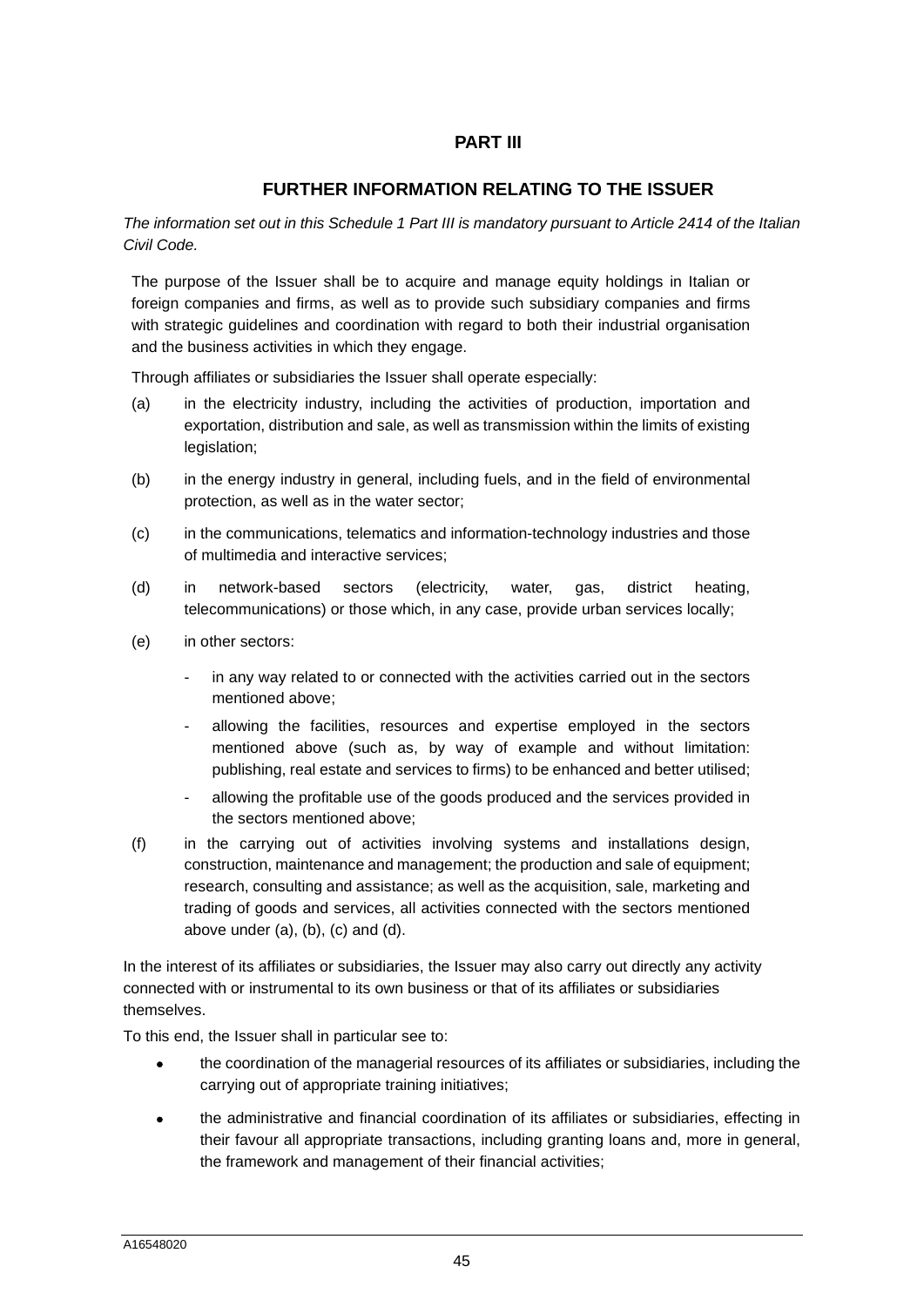the supply of other services in favour of its affiliates or subsidiaries in areas of specific business interest.

In order to attain its corporate purpose, the Issuer may also carry out all transactions that are instrumentally necessary or useful or at any rate related, such as, by way of example: the provision of collateral and/or personal guarantees for both its own and third-party commitments; transactions involving movables and real-estate and commercial operations; and anything else that is connected with its corporate purpose or that allows better use of its own facilities and/or resources or those of its affiliates or subsidiaries, with the exception of accepting monetary deposits from the public and providing investment services as defined by legislative decree No. 58 of 24 February 1998, as well as the activities referred to in section 106 of legislative decree No. 385 of 1 September 1993 insofar as they are also exercised vis-à-vis the public.

| <b>Registered Office:</b>                                       | Viale Regina Margherita 137, Rome, Italy.                                                                                                                                                                                |
|-----------------------------------------------------------------|--------------------------------------------------------------------------------------------------------------------------------------------------------------------------------------------------------------------------|
| <b>Issuer's Registered Number:</b>                              | Companies' Registry of Rome No.<br>00811720580, Chamber of Commerce of Rome,<br>Italy.                                                                                                                                   |
| Amount of share capital and reserves:                           | Share capital: euro 10,166,679,946, consisting<br>of 10,166,679,946 ordinary shares with a<br>nominal value of euro 1 each (of which<br>10,165,130,794 ordinary shares in circulation<br>and 1,549,152 treasury shares). |
|                                                                 | Reserves: euro 16,255,462,174 (divided<br>between legal reserves of euro 2,033,335,989<br>and other reserves of euro 14,222,126,185).                                                                                    |
| Date of resolutions authorising the issue of the<br>Securities: | Resolution passed on 10 June 2020 and<br>registered at the Companies' Registry of Rome<br>on 11 June 2020.                                                                                                               |
|                                                                 | Decision (determina) passed on 2 July 2020 and<br>registered at the Companies' Registry of Rome<br>on 2 July 2020.                                                                                                       |
| Prospectus:                                                     | The Offering Circular of ENEL — Società per<br>Azioni dated 9 September 2020.                                                                                                                                            |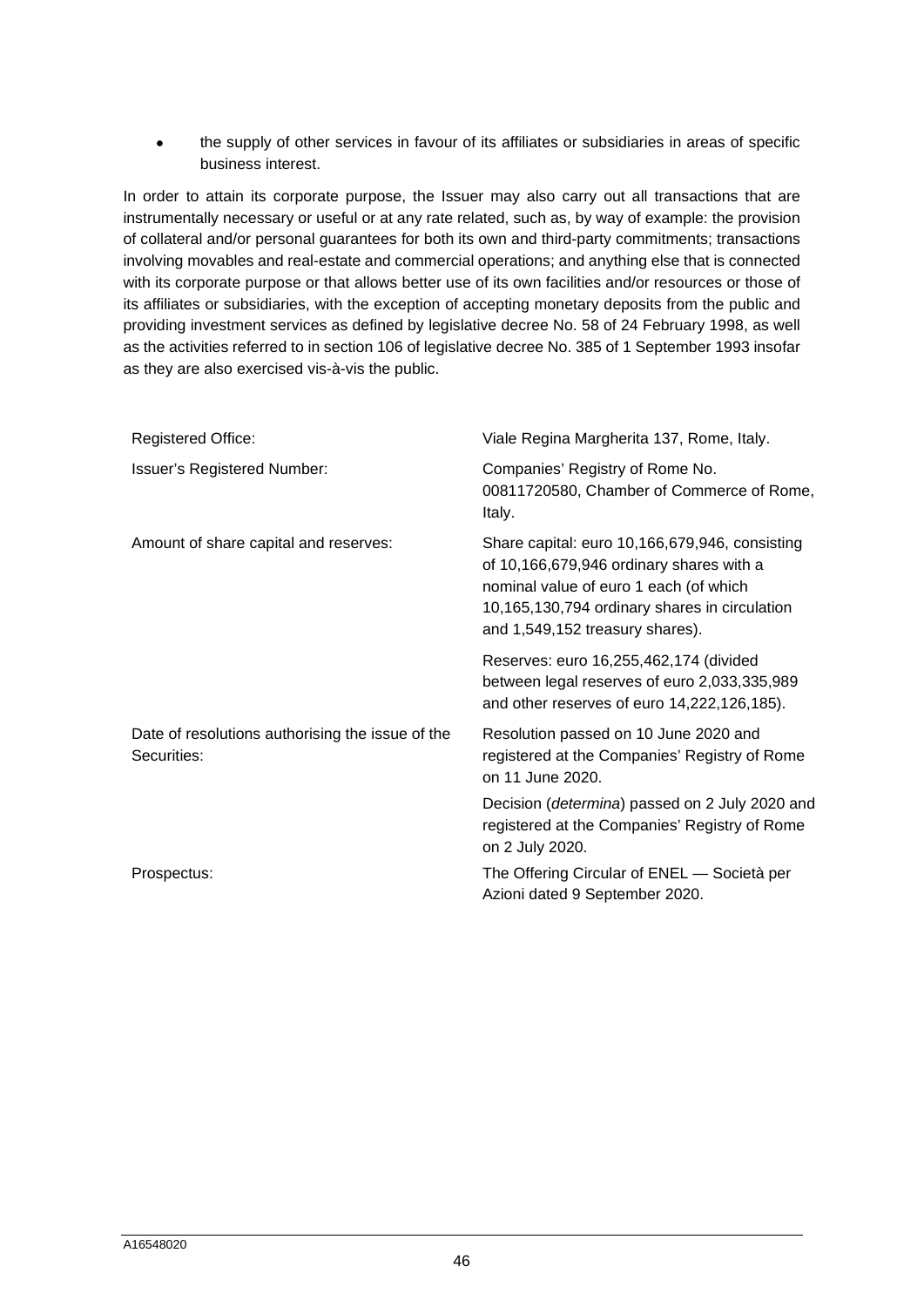## **PART IV**

# **TERMS AND CONDITIONS OF THE €600,000,000 PERPETUAL NON-CALL 6.5 YEARS CAPITAL SECURITIES**

*As set out in the Temporary Global Security*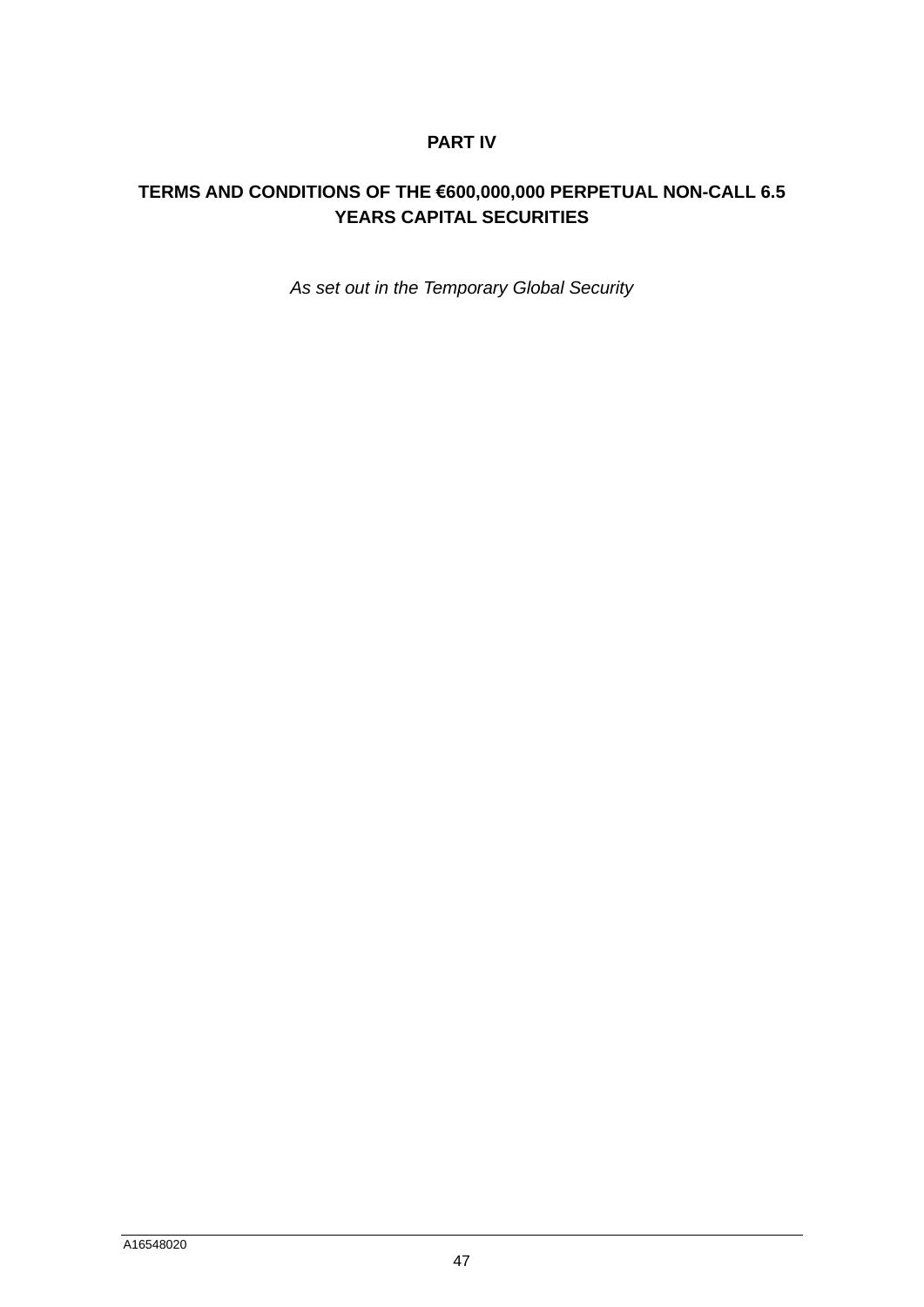### **Part 2**

### **Form of Permanent Global Security**

**ANY UNITED STATES PERSON WHO HOLDS THIS OBLIGATION WILL BE SUBJECT TO LIMITATIONS UNDER THE UNITED STATES INCOME TAX LAWS, INCLUDING THE LIMITATIONS PROVIDED IN SECTIONS 165(j) AND 1287(a) OF THE INTERNAL REVENUE CODE.** 

#### **ENEL – Società per Azioni**

(incorporated with limited liability under the laws of the Republic of Italy)

#### **PERMANENT GLOBAL SECURITY**

#### **representing up to**

#### **€600,000,000 Perpetual Non-Call 6.5 Years Capital Securities**

#### **(ISIN: XS2228373671)**

This Security is a permanent Global Security without interest coupons in respect of a duly authorised issue of Securities of ENEL – Società per Azioni (the "**Issuer**"), designated as specified in the title hereof (the "**Securities**"), limited to the aggregate principal amount of up to six hundred million euros (€600,000,000) and constituted by a Trust Deed dated 10 September 2020 (the "**Trust Deed**") between the Issuer and BNY Mellon Corporate Trustee Services Limited as trustee (the trustee for the time being thereof being herein called the "**Trustee**"). References herein to the Conditions (or to any particular numbered Condition) [shall be to the Conditions \(or that particular one of them\) set out in Part 2 of Schedule 2 to](#page-67-0)  the Trust Deed, and endorsed hereon. The aggregate principal amount from time to time of this permanent Global Security shall be that amount not exceeding six hundred million euros (€600,000,000) as shall be shown by the latest entry duly made in the Schedule hereto.

### **1 Promise to pay**

Subject as provided in this permanent Global Security the Issuer promises to pay to the bearer the principal amount of this permanent Global Security on the date fixed for redemption of the Securities provided for in the Conditions (or on such earlier date as the said principal amount may become repayable in accordance with the Conditions or the Trust Deed) and to pay interest annually in arrear on each Interest Payment Date on the principal amount from time to time of this permanent Global Security at rates determined in accordance with the Conditions together with such premium and other amounts (if any) as may be payable, all subject to and in accordance with the Conditions and the provisions of the Trust Deed.

### **2 Exchange for definitive Securities and purchases**

This permanent Global Security is exchangeable in whole but not in part upon the request of the bearer for definitive Securities only on and subject to the terms and conditions set out below. The definitive Securities to be issued on such exchange will be in bearer form in the denomination of €100,000 each with interest coupons and one talon ("**Coupons**") attached in respect of interest which has not already been paid on this permanent Global Security.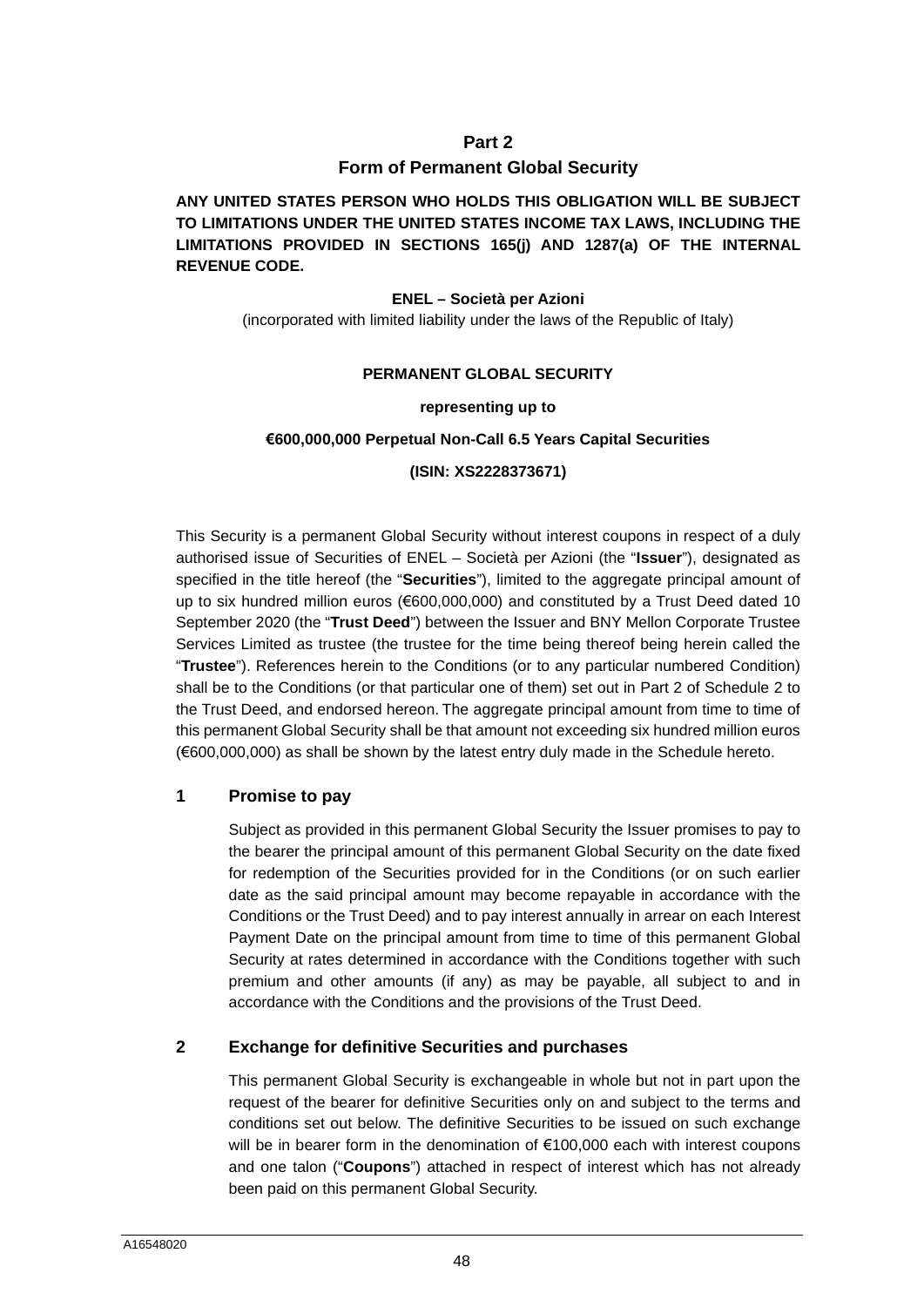This permanent Global Security will be exchangeable in whole but not in part (free of charge to the holder) for definitive Securities only (a) upon the happening of any of the events defined in the Trust Deed as "**Events of Default**", or (b) if either Euroclear Bank SA/NV ("**Euroclear**") or Clearstream Banking, S.A. ("**Clearstream**") is closed for business for a continuous period of 14 days (other than by reason of holiday, statutory or otherwise) or announces an intention permanently to cease business or does in fact do so and no alternative clearing system satisfactory to the Trustee is available. Thereupon the holder of this permanent Global Security (acting on the instructions of (an) Accountholder(s) (as defined below)) may give notice to the Issuer of its intention to exchange this permanent Global Security for definitive Securities on or after the Exchange Date (as defined below).

On or after the Exchange Date the holder of this permanent Global Security may surrender this permanent Global Security to or to the order of the Principal Paying Agent. In exchange for this permanent Global Security the Issuer will deliver, or procure the delivery of, definitive Securities in bearer form, serially numbered, in the denomination of €100,000 each with interest coupons and one talon ("**Coupons**") attached on issue in respect of interest which has not already been paid on this permanent Global Security (in exchange for the whole of this permanent Global Security).

"**Exchange Date**" means a day specified in the notice requiring exchange falling not less than 60 days after that on which such notice is given and on which banks are open for business in the city in which the specified office of the Principal Paying Agent is located and (except in the case of (b) above) in the city in which the relevant clearing system is located.

Upon (a) any exchange of a part of the Temporary Global Security for a part of this permanent Global Security or (b) the purchase by or on behalf of the Issuer or any Subsidiary of the Issuer and cancellation of a part of this permanent Global Security in accordance with the Conditions, the portion of the principal amount hereof so exchanged or so purchased and cancelled shall be endorsed by or on behalf of the Principal Paying Agent on behalf of the Issuer on [Part II](#page-54-0) of the Schedule hereto, whereupon the principal amount hereof shall be increased or, as the case may be, reduced for all purposes by the amount so exchanged or so purchased and cancelled and endorsed. Upon the exchange of the whole of this permanent Global Security for definitive Securities this permanent Global Security shall be surrendered to or to the order of the Principal Paying Agent and cancelled and, if the holder of this permanent Global Security requests, returned to it together with any relevant definitive Securities.

### **3 Payments**

Until the entire principal amount of this permanent Global Security has been extinguished, this permanent Global Security shall (subject as hereinafter and in the Trust Deed provided) in all respects be entitled to the same benefits as the definitive Securities and shall be entitled to the benefit of and be bound by the Trust Deed. Payments of principal, premium (if any) and interest in respect of Securities represented by this permanent Global Security will be made against presentation for endorsement and, if no further payment falls to be made in respect of the Securities, surrender of this permanent Global Security to the order of the Principal Paying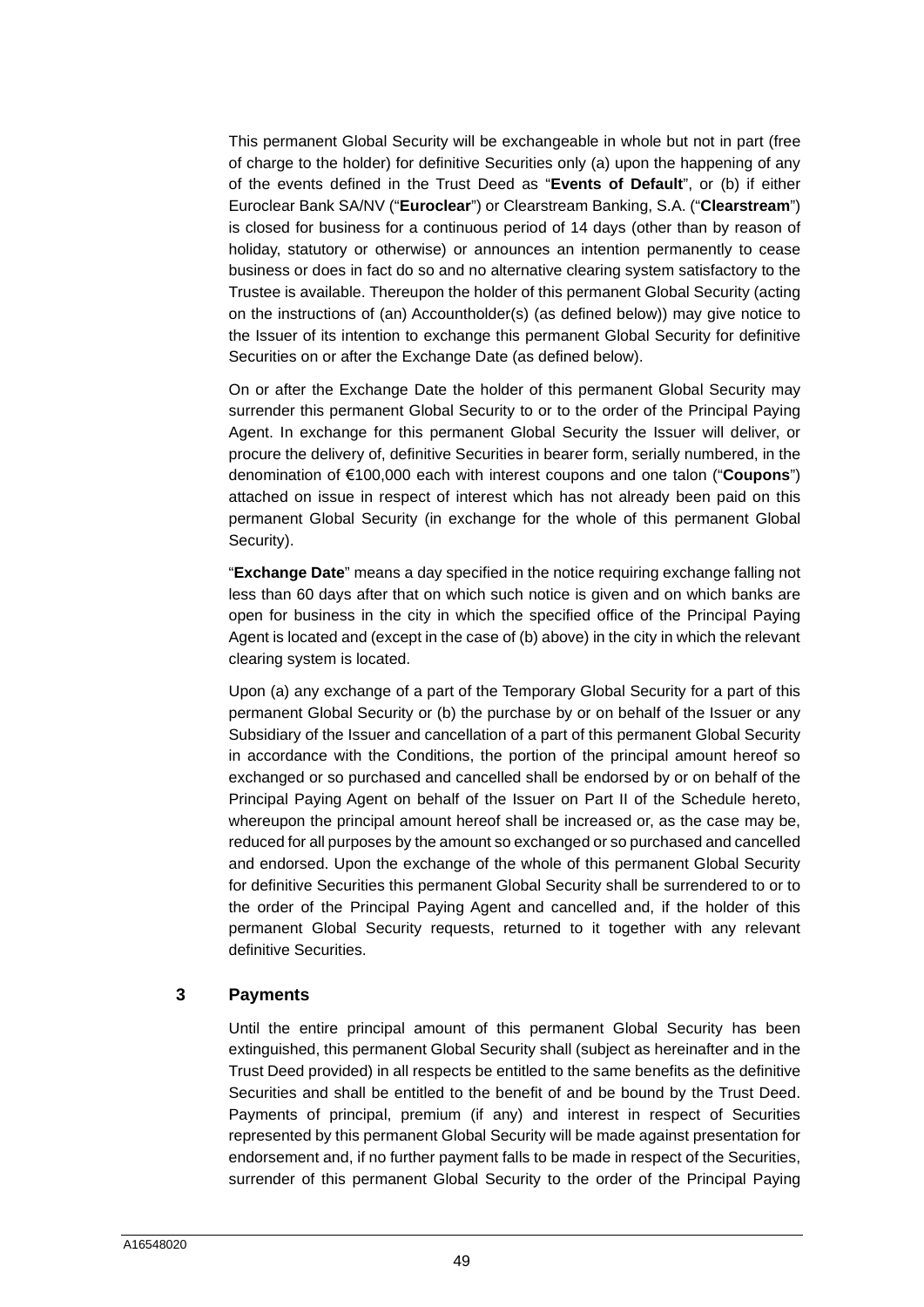Agent or such other Paying Agent as shall have been notified to the Securityholders for such purposes. Upon any payment of principal, premium or interest on this permanent Global Security the amount so paid shall be endorsed by or on behalf of the Principal Paying Agent on behalf of the Issuer on [Part I](#page-53-0) of the Schedule hereto.

Upon any payment of principal and endorsement of such payment on [Part I](#page-53-0) of the Schedule hereto, the principal amount of this permanent Global Security shall be reduced for all purposes by the principal amount so paid and endorsed.

All payments of any amounts payable and paid to the bearer of this permanent Global Security shall be valid and, to the extent of the sums so paid, effectual to satisfy and discharge the liability for the moneys payable hereon and on the relevant definitive Securities and Coupons.

### **4 Accountholders**

For so long as all of the Securities are represented by one or both of the Temporary Global Security and this permanent Global Security and such Global Security(s) is/are held on behalf of Euroclear and/or Clearstream, each person who is for the time being shown in the records of Euroclear or Clearstream as the holder of a particular principal amount of such Securities (each an "**Accountholder**") (in which regard any certificate or other document issued by Euroclear or Clearstream as to the principal amount of such Securities standing to the account of any person shall be conclusive and binding for all purposes) shall be treated as the holder of such principal amount of such Securities for all purposes (including for the purposes of any quorum requirements of, or the right to demand a poll at, meetings of the Securityholders) other than with respect to the payment of principal, premium and interest on such Securities, the right to which shall be vested, as against the Issuer and the Trustee, solely in the bearer of the relevant Global Security in accordance with and subject to its terms and the terms of the Trust Deed. Each Accountholder must look solely to Euroclear or Clearstream, as the case may be, for its share of each payment made to the bearer of the relevant Global Security.

### **5 Notices**

For so long as all of the Securities are represented by one or both of the Temporary Global Security and this permanent Global Security and such Global Security(s) is/are held on behalf of Euroclear and/or Clearstream, notices to Securityholders may be given by delivery of the relevant notice to Euroclear and/or Clearstream (as the case may be) for communication to the relative Accountholders rather than by publication as required by Condition 12 (*Notices*) provided that, so long as the Securities are listed on Euronext Dublin, all requirements of Euronext Dublin have been complied with. Any such notice shall be deemed to have been given to the Securityholders on the day after the day on which such notice is delivered to Euroclear and/or Clearstream (as the case may be) as aforesaid.

Whilst any Securities held by a Securityholder are represented by a Global Security, notices to be given by such Securityholder may be given by such Securityholder to the Principal Paying Agent through Euroclear and/or Clearstream, as the case may be, in such a manner as the Principal Paying Agent and Euroclear and/or Clearstream, as the case may be, may approve for this purpose.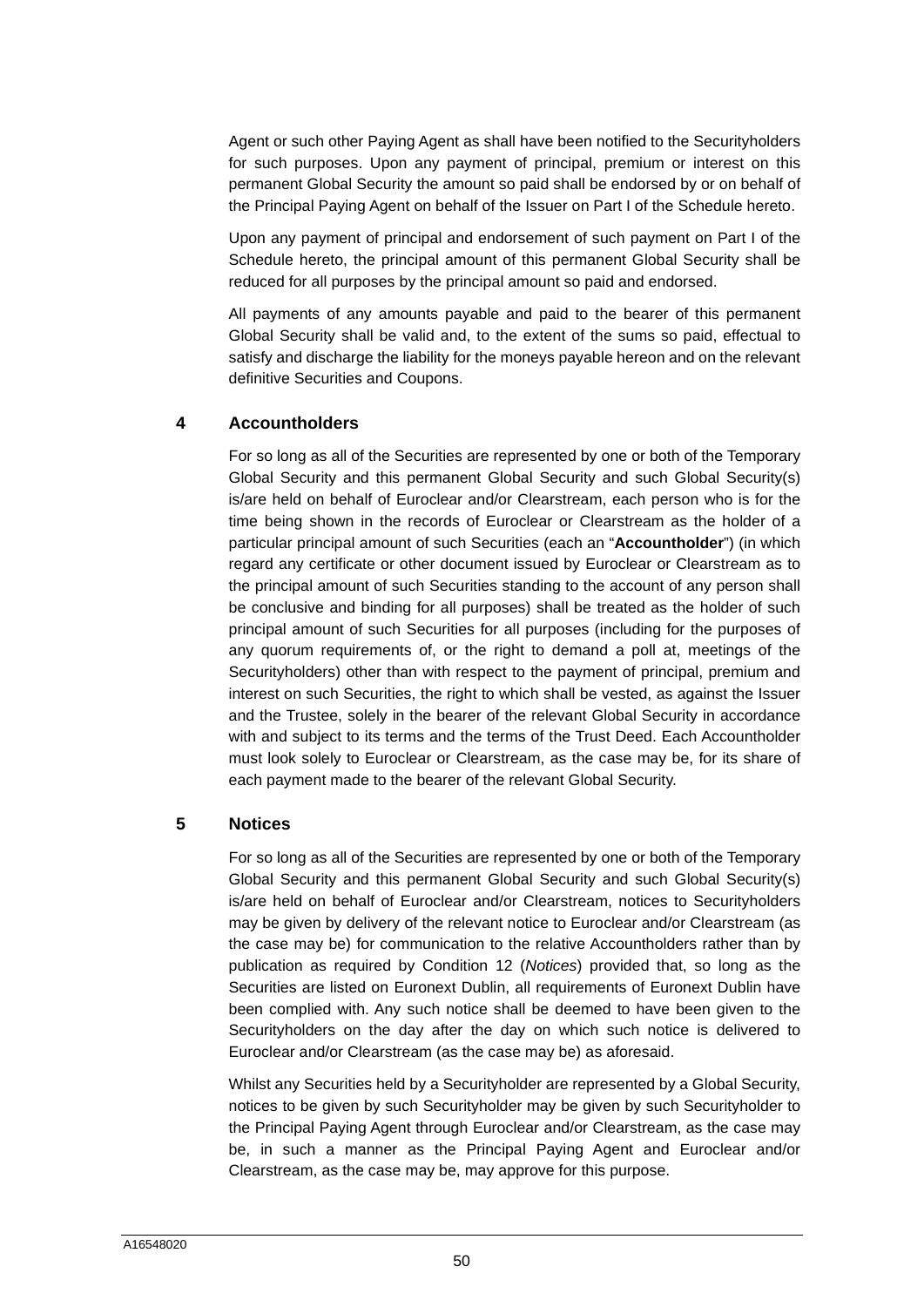## **6 Prescription**

Claims against the Issuer in respect of principal or premium and interest on the Securities represented by the Temporary Global Security or this permanent Global Security will be prescribed after 10 years (in the case of principal and premium) and five years (in the case of interest) from the Relevant Date (as defined in Condition 2 (*Definitions and Interpretation*)).

### **7 Euroclear and Clearstream**

References herein to Euroclear and/or Clearstream shall be deemed to include references to any other clearing system approved by the Trustee.

### **8 Authentication**

This permanent Global Security shall not be or become valid or obligatory for any purpose unless and until authenticated by or on behalf of the Principal Paying Agent.

### **9 Governing law and Jurisdiction**

This permanent Global Security and any non-contractual obligations arising out of or in connection with it are governed by, and shall be construed in accordance with, the laws of England and the Issuer has in the Trust Deed submitted to the jurisdiction of the courts of England for all purposes in connection with this permanent Global Security.

### **10 Contracts (Rights of Third Parties) Act 1999**

No rights are conferred on any person under the Contracts (Rights of Third Parties) Act 1999 to enforce any term of this permanent Global Security, but this does not affect any right or remedy of any person which exists or is available apart from that Act.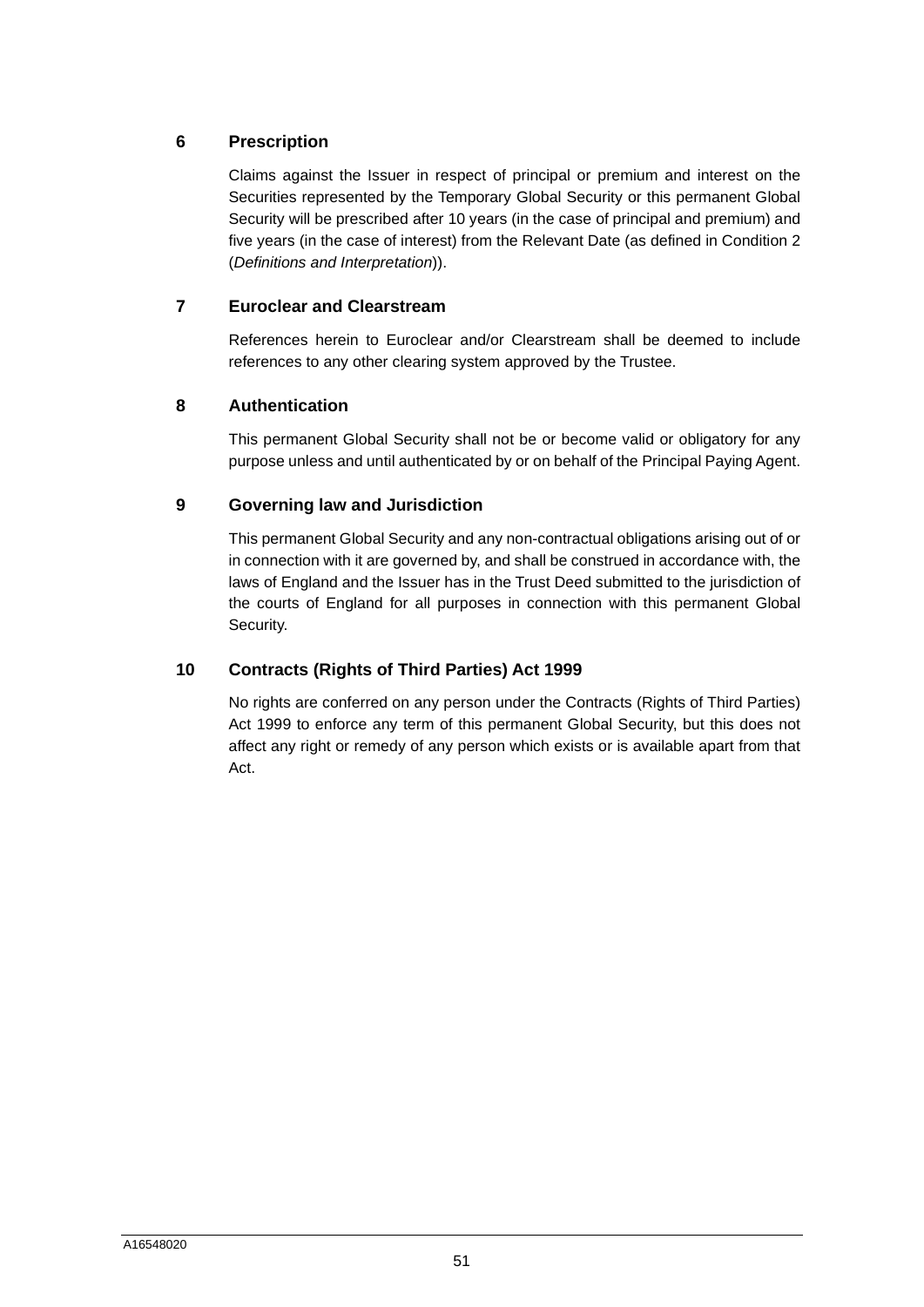**In witness** whereof the Issuer has caused this permanent Global Security to be signed manually or in facsimile by a person duly authorised on its behalf.

### **ENEL – Società per Azioni**

By: (Duly authorised)

Issued in London on 10 September 2020

### **Certificate of authentication**

This permanent Global Security is duly authenticated without recourse, warranty or liability.

Duly authorised for and on behalf of

The Bank of New York Mellon, London Branch

as Principal Paying Agent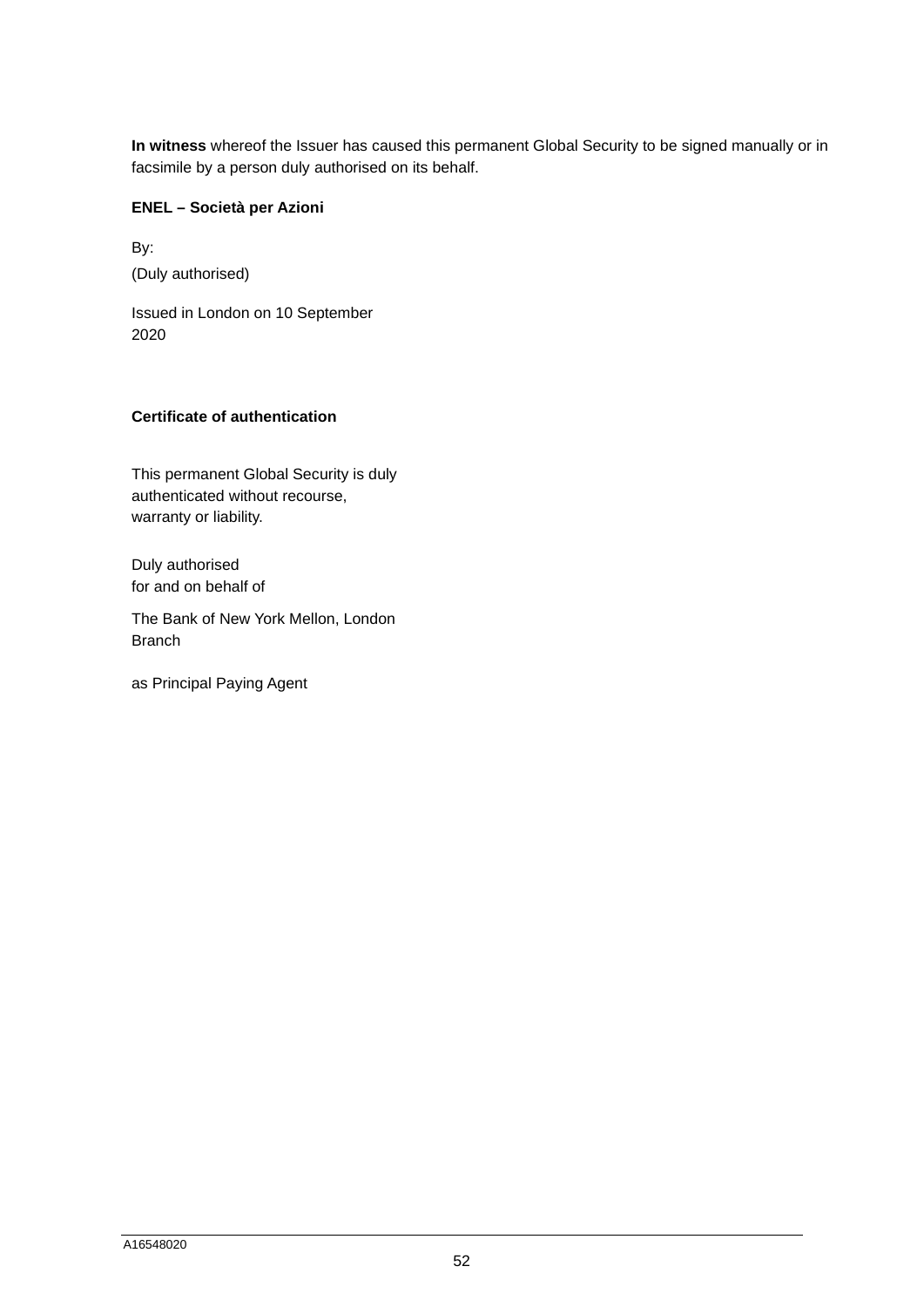## <span id="page-53-0"></span>**THE SCHEDULE**

# **Part I Payments of Principal, Premium and Interest**

The following payments on this permanent Global Security have been made:

| Date Made | Interest paid | Premium paid | <b>Principal</b><br>paid | Remaining<br>principal<br>amount of this<br>permanent<br>Global<br><b>Security</b><br>following such<br>payment | <b>Notation</b><br>made on<br>behalf of the<br><b>Issuer</b> |
|-----------|---------------|--------------|--------------------------|-----------------------------------------------------------------------------------------------------------------|--------------------------------------------------------------|
|           | €             | €            | €                        | €                                                                                                               |                                                              |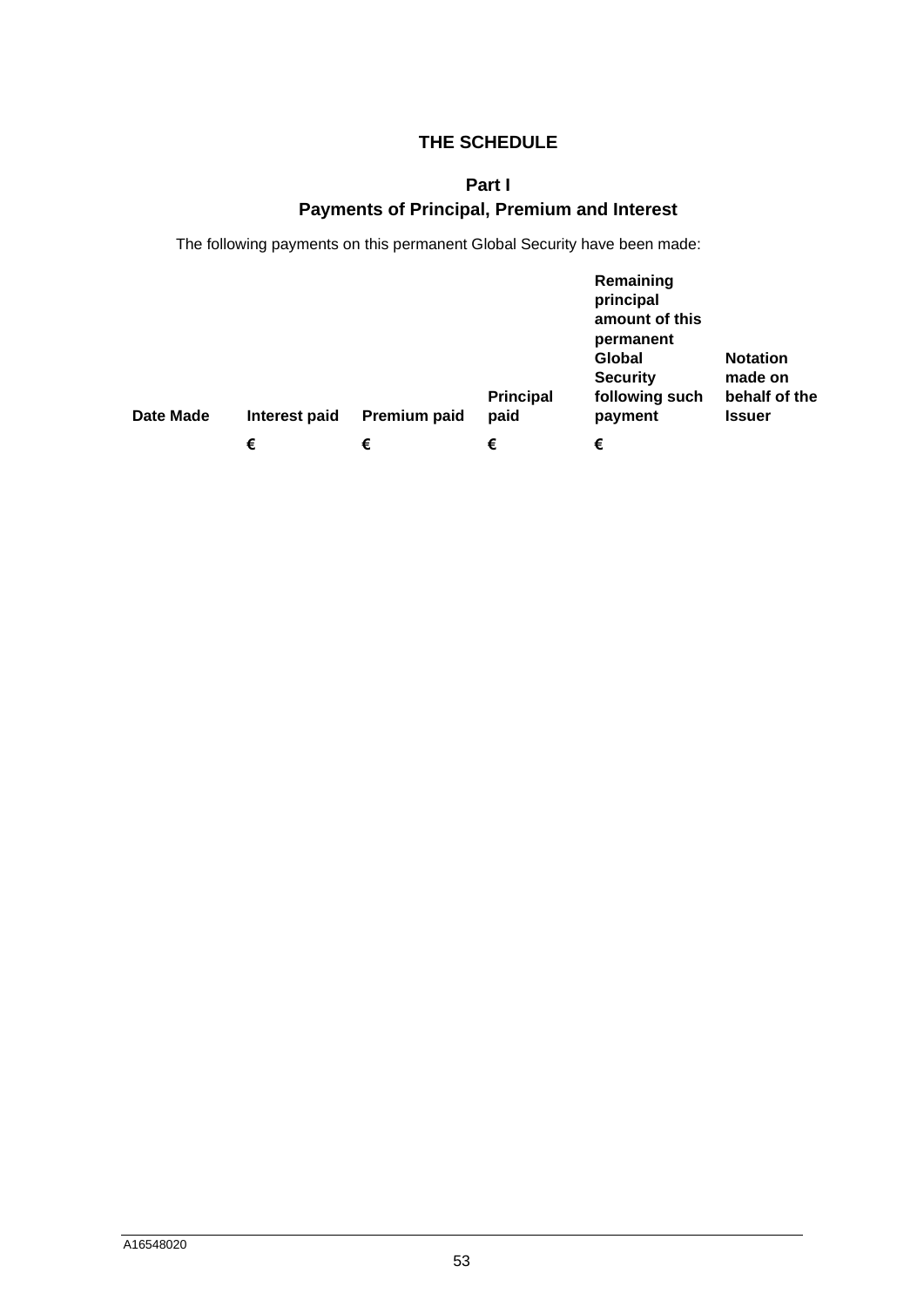# **Part II Exchanges of the Temporary Global Security for this Permanent Global Security and Purchases and Cancellations**

<span id="page-54-0"></span>The following exchanges of a part of the Temporary Global Security for a like part of this permanent Global Security and purchases and cancellations of a part of this permanent Global Security have been made:

| Date made | Part of principal<br>amount of the<br><b>Temporary Global</b><br><b>Security</b><br>exchanged for a<br>like part of this<br>permanent Global<br><b>Security</b> | Part of principal<br>amount of this<br>permanent Global<br><b>Security</b><br>purchased and<br>cancelled | Aggregate<br>principal amount<br>of this permanent<br><b>Global Security</b><br>following such<br>exchange or<br>purchase and<br>cancellation | <b>Notation made</b><br>on behalf of the<br><b>Issuer</b> |
|-----------|-----------------------------------------------------------------------------------------------------------------------------------------------------------------|----------------------------------------------------------------------------------------------------------|-----------------------------------------------------------------------------------------------------------------------------------------------|-----------------------------------------------------------|
|           | €                                                                                                                                                               | €                                                                                                        | €                                                                                                                                             |                                                           |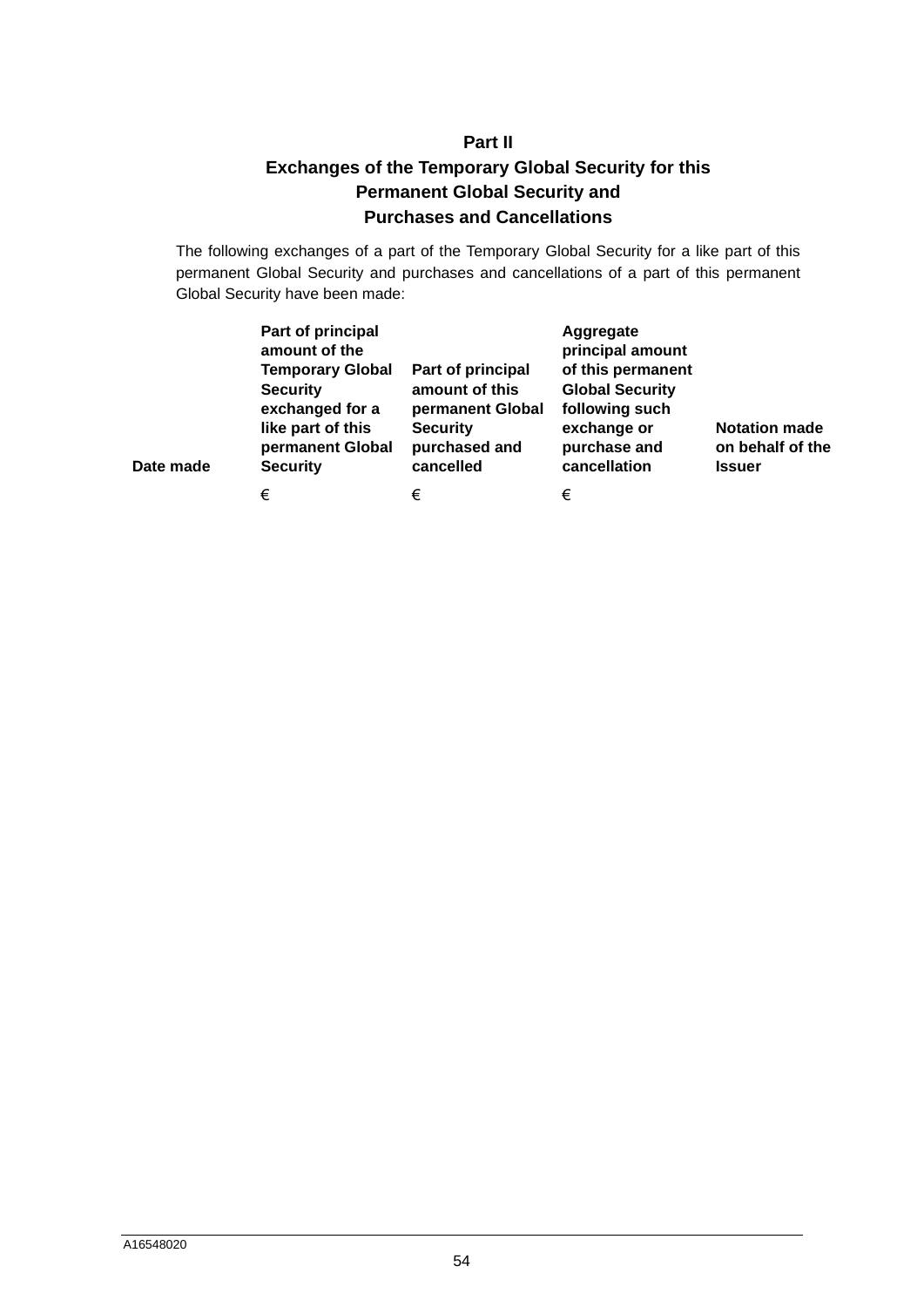### **Part III**

## **FURTHER INFORMATION RELATING TO THE ISSUER**

*The information set out in this Schedule 1 Part III is mandatory pursuant to Article 2414 of the Italian Civil Code.* 

The purpose of the Issuer shall be to acquire and manage equity holdings in Italian or foreign companies and firms, as well as to provide such subsidiary companies and firms with strategic guidelines and coordination with regard to both their industrial organisation and the business activities in which they engage.

Through affiliates or subsidiaries the Issuer shall operate especially:

- (a) in the electricity industry, including the activities of production, importation and exportation, distribution and sale, as well as transmission within the limits of existing legislation;
- (b) in the energy industry in general, including fuels, and in the field of environmental protection, as well as in the water sector;
- (c) in the communications, telematics and information-technology industries and those of multimedia and interactive services;
- (d) in network-based sectors (electricity, water, gas, district heating, telecommunications) or those which, in any case, provide urban services locally;
- (e) in other sectors:
	- in any way related to or connected with the activities carried out in the sectors mentioned above;
	- allowing the facilities, resources and expertise employed in the sectors mentioned above (such as, by way of example and without limitation: publishing, real estate and services to firms) to be enhanced and better utilised;
	- allowing the profitable use of the goods produced and the services provided in the sectors mentioned above;
- (f) in the carrying out of activities involving systems and installations design, construction, maintenance and management; the production and sale of equipment; research, consulting and assistance; as well as the acquisition, sale, marketing and trading of goods and services, all activities connected with the sectors mentioned above under (a), (b), (c) and (d).

In the interest of its affiliates or subsidiaries, the Issuer may also carry out directly any activity connected with or instrumental to its own business or that of its affiliates or subsidiaries themselves.

To this end, the Issuer shall in particular see to:

 the coordination of the managerial resources of its affiliates or subsidiaries, including the carrying out of appropriate training initiatives;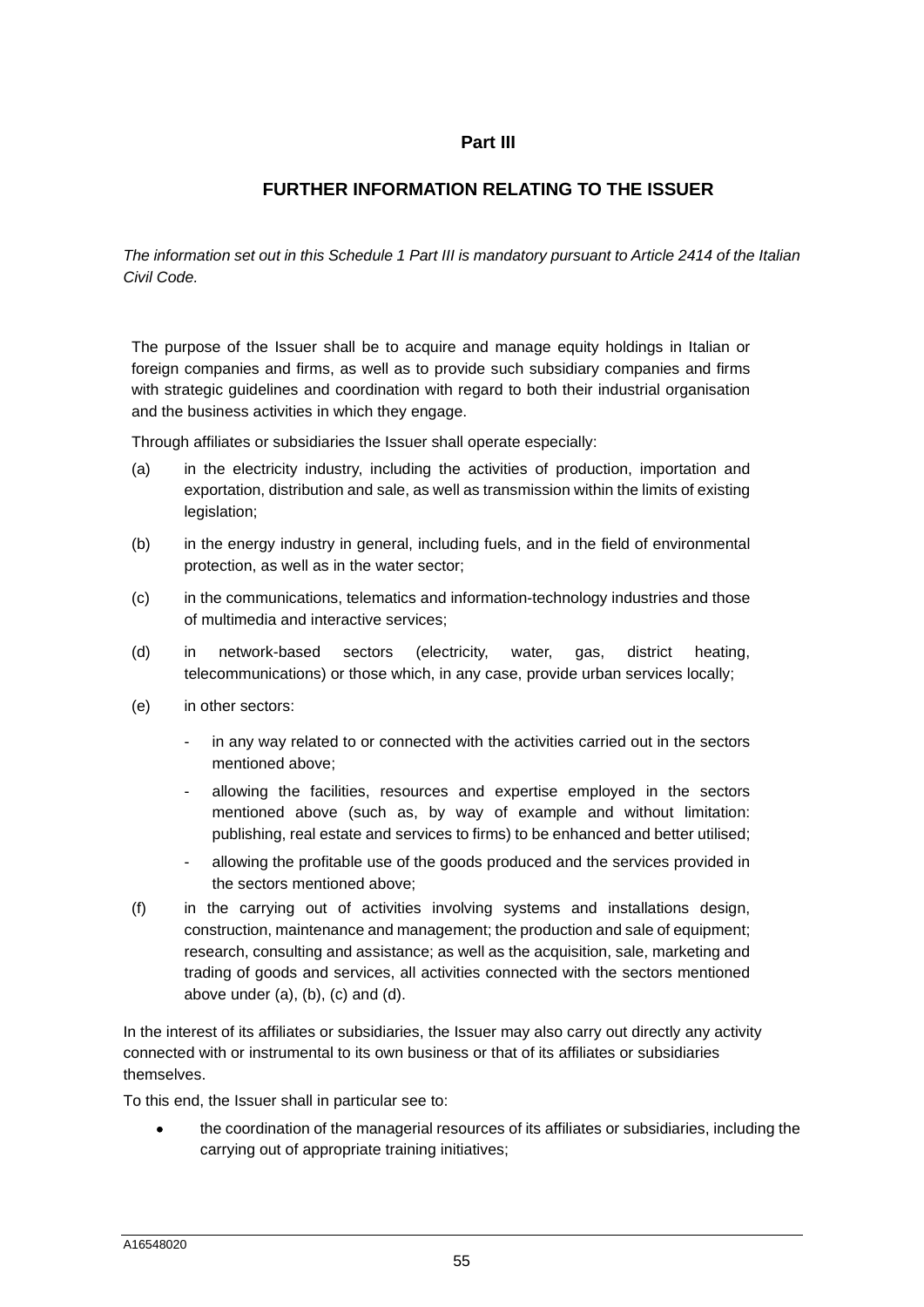- the administrative and financial coordination of its affiliates or subsidiaries, effecting in their favour all appropriate transactions, including granting loans and, more in general, the framework and management of their financial activities;
- the supply of other services in favour of its affiliates or subsidiaries in areas of specific business interest.

In order to attain its corporate purpose, the Issuer may also carry out all transactions that are instrumentally necessary or useful or at any rate related, such as, by way of example: the provision of collateral and/or personal guarantees for both its own and third-party commitments; transactions involving movables and real-estate and commercial operations; and anything else that is connected with its corporate purpose or that allows better use of its own facilities and/or resources or those of its affiliates or subsidiaries, with the exception of accepting monetary deposits from the public and providing investment services as defined by legislative decree No. 58 of 24 February 1998, as well as the activities referred to in section 106 of legislative decree No. 385 of 1 September 1993 insofar as they are also exercised vis-à-vis the public.

| <b>Registered Office:</b>                                       | Viale Regina Margherita 137, Rome, Italy.                                                                                                                                                                                 |
|-----------------------------------------------------------------|---------------------------------------------------------------------------------------------------------------------------------------------------------------------------------------------------------------------------|
| <b>Issuer's Registered Number:</b>                              | Companies' Registry of Rome No.<br>00811720580, Chamber of Commerce of Rome,<br>Italy.                                                                                                                                    |
| Amount of share capital and reserves:                           | Share capital: euro 10,166,679,946, consisting<br>of 10,166,679,946 ordinary shares with a<br>nominal value of euro 1 each, (of which<br>10,165,130,794 ordinary shares in circulation<br>and 1,549,152 treasury shares). |
|                                                                 | Reserves: euro 16,255,462,174 (divided<br>between legal reserves of euro 2,033,335,989<br>and other reserves of euro 14,222,126,185)                                                                                      |
| Date of resolutions authorising the issue of the<br>Securities: | Resolution passed on 10 June 2020 and<br>registered at the Companies' Registry of Rome<br>on 11 June 2020.                                                                                                                |
|                                                                 | Decision (determina) passed on 2 July 2020 and<br>registered at the Companies' Registry of Rome<br>on 2 July 2020.                                                                                                        |
| Prospectus:                                                     | The Offering Circular of ENEL - Società per<br>Azioni dated 9 September 2020.                                                                                                                                             |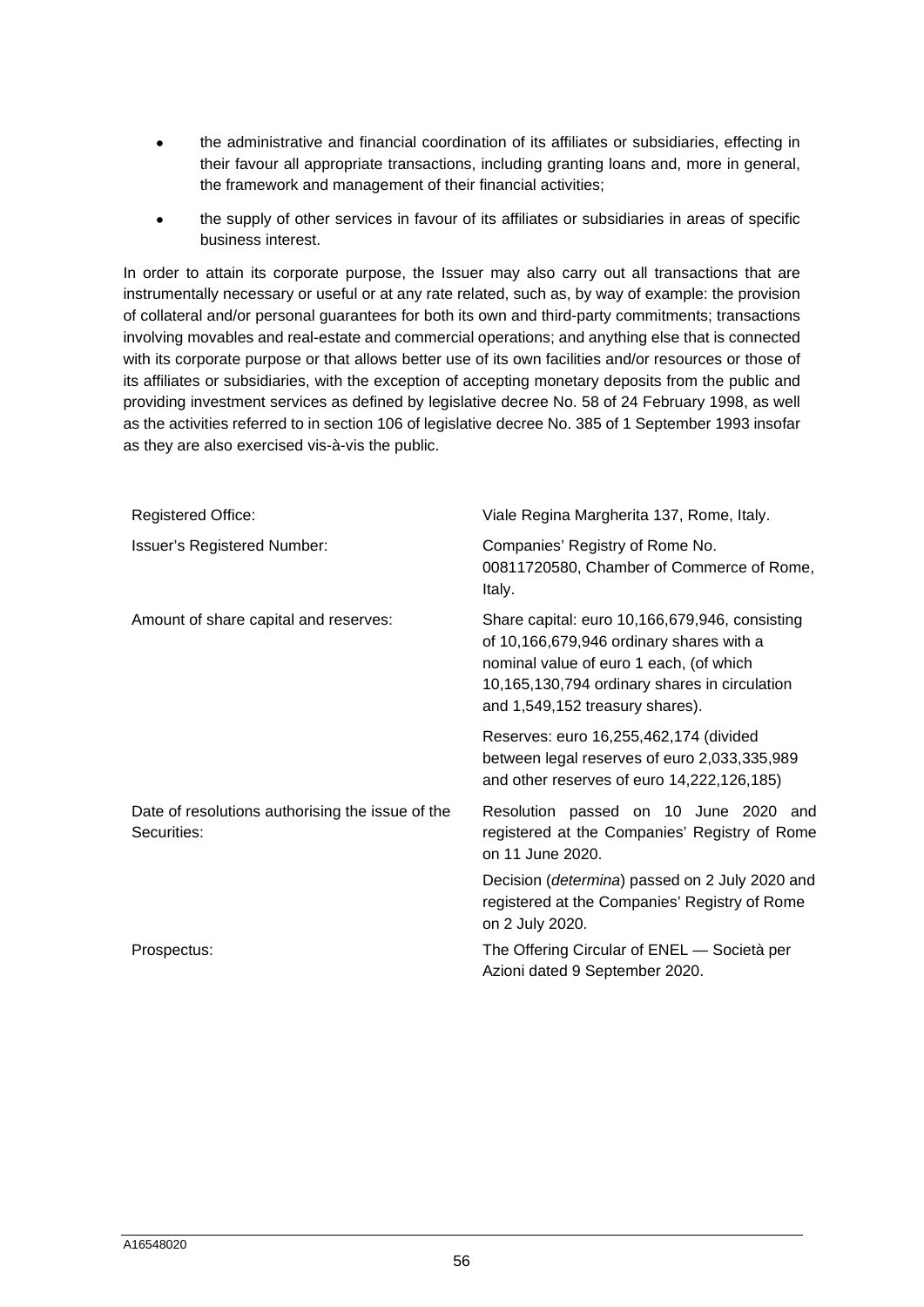## **PART IV**

# **TERMS AND CONDITIONS OF THE €600,000,000 PERPETUAL NON-CALL 6.5 YEARS CAPITAL SECURITIES**

*As set out in the Permanent Global Security*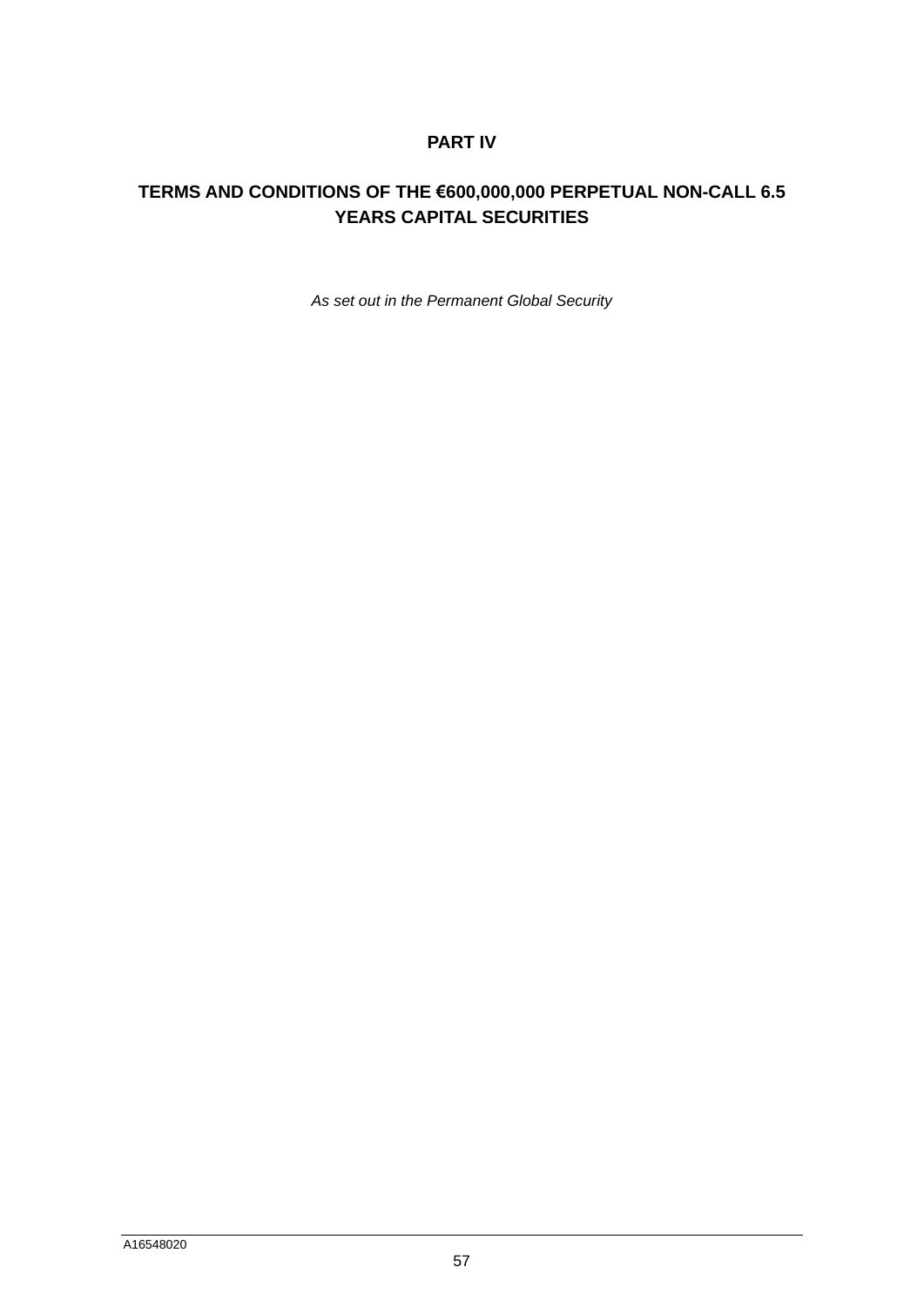## <span id="page-58-0"></span>**Schedule 2 Forms of Definitive Security, Coupon and Talon and Conditions of the Securities**

### **Part 1**

### **Form of Definitive Security, Coupon and Talon**

### **FORM OF DEFINITIVE SECURITY**

On the front:

**ANY UNITED STATES PERSON WHO HOLDS THIS OBLIGATION WILL BE SUBJECT TO LIMITATIONS UNDER THE UNITED STATES INCOME TAX LAWS, INCLUDING THE LIMITATIONS PROVIDED IN SECTIONS 165(j) AND 1287(a) OF THE INTERNAL REVENUE CODE.** 

| [100,000] | ISIN: XS2228373671 | [Serial No., |
|-----------|--------------------|--------------|
|           |                    |              |

#### **ENEL – Società per Azioni**

(incorporated with limited liability under the laws of the Republic of Italy)

### **€600,000,000 PERPETUAL NON-CALL 6.5 YEARS CAPITAL SECURITIES (the "Securities")**

### **(ISIN: XS2228373671)**

The issue of the Securities was authorised by a resolution of the Board of Directors of ENEL – Società per Azioni (the "**Issuer**") passed on 10 June 2020 and registered at the Companies' Registry of Rome on 11 June 2020 and a "*determina*" of the Issuer passed on 2 July 2020 and registered at the Companies' Registry of Rome on 2 July 2020. Further information relating to the Issuer is set out in Schedule 1 below.

This Security forms one of a series of Securities constituted by a Trust Deed (the "**Trust Deed**") dated 10 September 2020 made between the Issuer and BNY Mellon Corporate Trustee Services Limited as trustee for the holders of the Securities and issued as Securities in bearer form in the denomination of €100,000 each with Coupons and one talon attached in an aggregate principal amount of €600,000,000.

The Issuer for value received and subject to and in accordance with the Conditions (the "**Conditions**") endorsed hereon hereby promises to pay to the bearer on the date fixed for redemption of the Securities provided for in the Conditions (or on such earlier date as the said principal amount may become repayable in accordance with the Conditions or the Trust Deed) the principal sum of:

#### €[•] ( $\bullet$  thousand euros)

together with interest on the said principal sum at rates determined in accordance with the said Conditions payable annually in arrear on each Interest Payment Date and together with such premium and other amounts (if any) as may be payable, all subject to and in accordance with the Conditions and the provisions of the Trust Deed.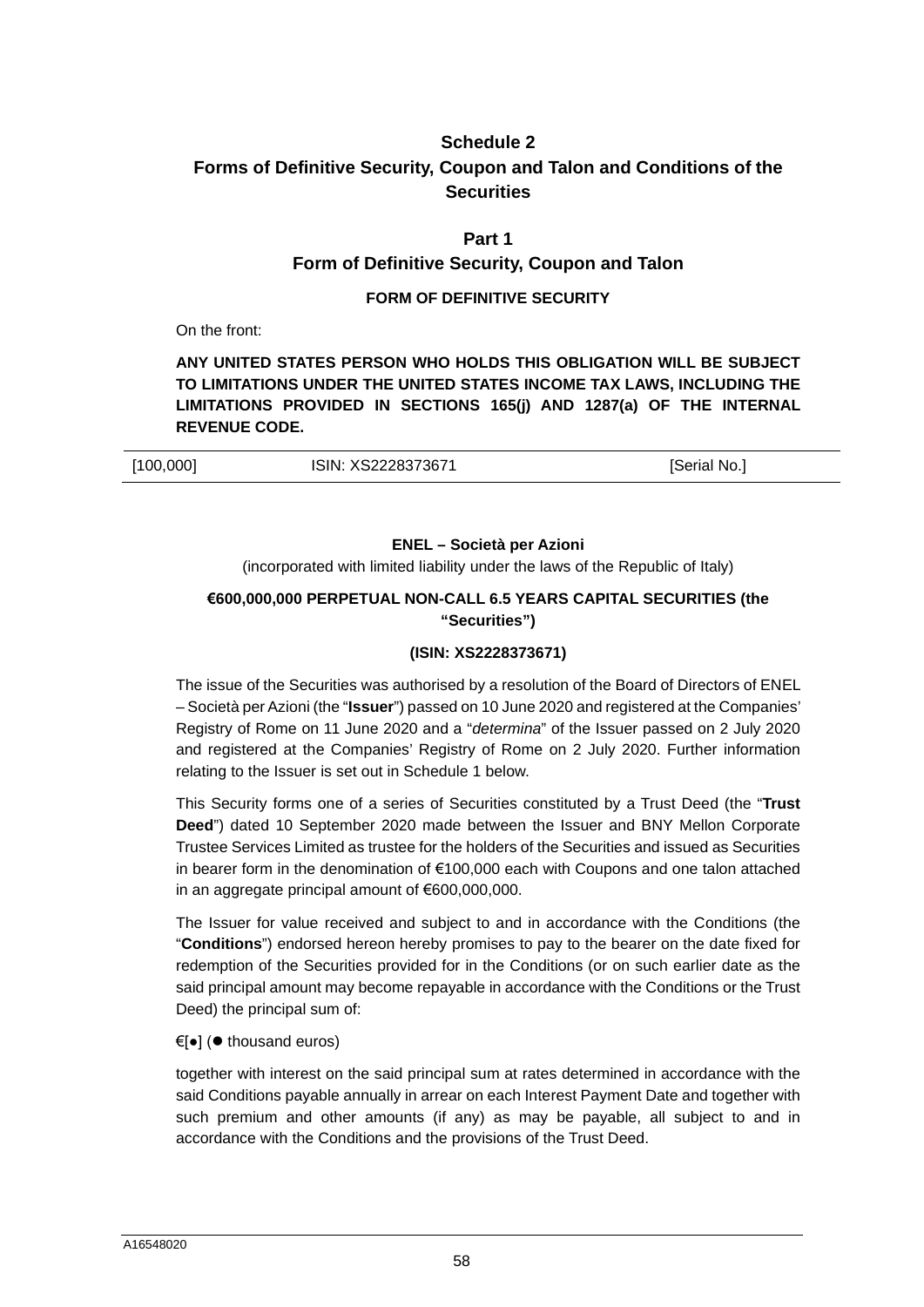Neither this Security nor the Coupons appertaining hereto shall be or become valid or obligatory for any purpose unless and until this Security has been authenticated by or on behalf of the Principal Paying Agent.

**In witness** whereof this Security has been executed on behalf of the Issuer.

### **ENEL – Società per Azioni**

By: (Duly authorised) Dated as of [●], 20[●]. Issued in [●]

### **Certificate of authentication**

This Security is duly authenticated without recourse, warranty or liability.

Duly authorised for and on behalf of

The Bank of New York Mellon, London Branch

as Principal Paying Agent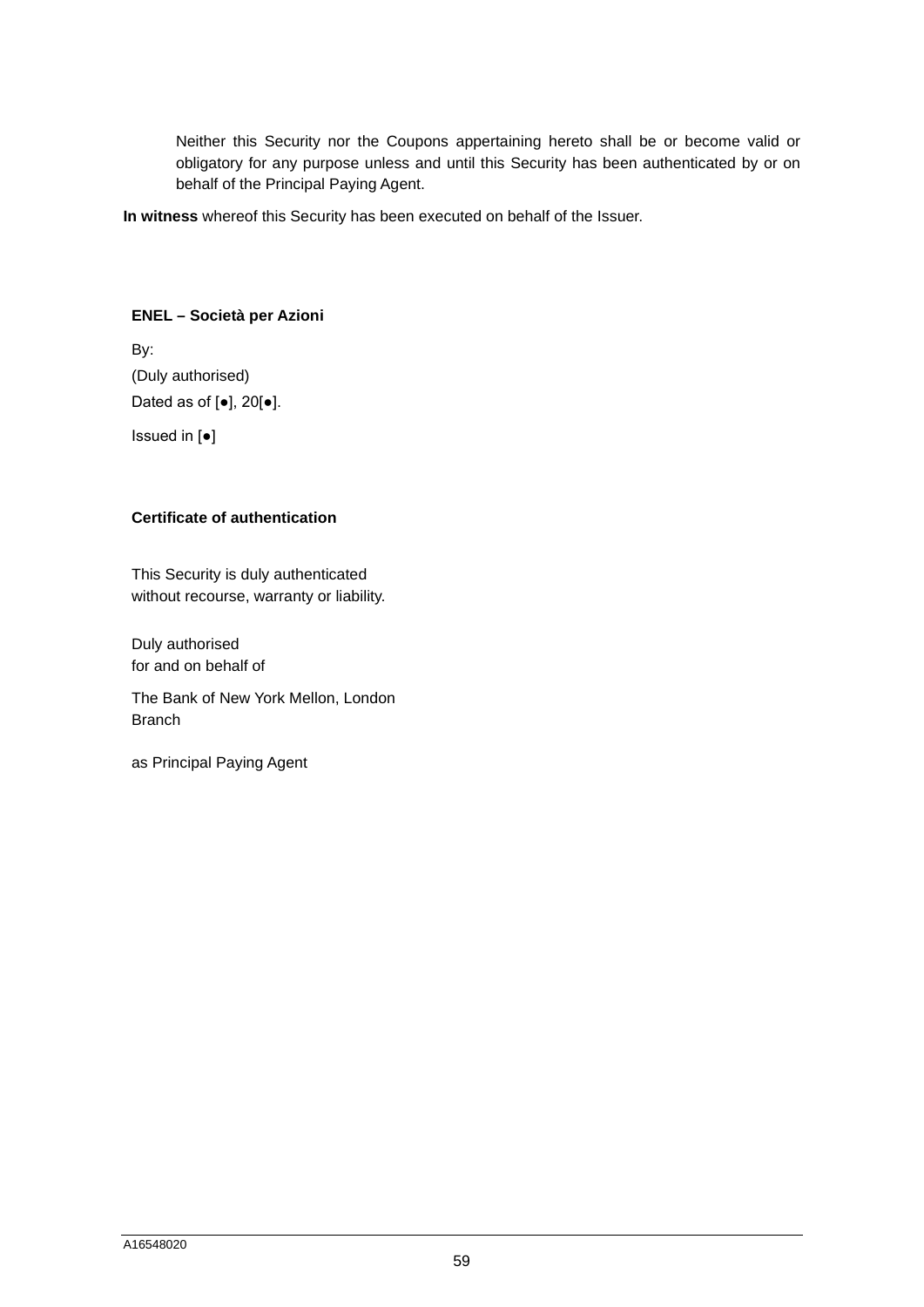## **Schedule 1 to the Definitive Security FURTHER INFORMATION RELATING TO THE ISSUER**

*The information set out in this Schedule 1 is mandatory pursuant to Article 2414 of the Italian Civil Code.* 

The purpose of the Issuer shall be to acquire and manage equity holdings in Italian or foreign companies and firms, as well as to provide such subsidiary companies and firms with strategic guidelines and coordination with regard to both their industrial organisation and the business activities in which they engage.

Through affiliates or subsidiaries the Issuer shall operate especially:

- (a) in the electricity industry, including the activities of production, importation and exportation, distribution and sale, as well as transmission within the limits of existing legislation;
- (b) in the energy industry in general, including fuels, and in the field of environmental protection, as well as in the water sector;
- (c) in the communications, telematics and information-technology industries and those of multimedia and interactive services;
- (d) in network-based sectors (electricity, water, gas, district heating, telecommunications) or those which, in any case, provide urban services locally;
- (e) in other sectors:
	- in any way related to or connected with the activities carried out in the sectors mentioned above;
	- allowing the facilities, resources and expertise employed in the sectors mentioned above (such as, by way of example and without limitation: publishing, real estate and services to firms) to be enhanced and better utilised;
	- allowing the profitable use of the goods produced and the services provided in the sectors mentioned above;
- (f) in the carrying out of activities involving systems and installations design, construction, maintenance and management; the production and sale of equipment; research, consulting and assistance; as well as the acquisition, sale, marketing and trading of goods and services, all activities connected with the sectors mentioned above under (a), (b), (c) and (d).

In the interest of its affiliates or subsidiaries, the Issuer may also carry out directly any activity connected with or instrumental to its own business or that of its affiliates or subsidiaries themselves.

To this end, the Issuer shall in particular see to:

- the coordination of the managerial resources of its affiliates or subsidiaries, including the carrying out of appropriate training initiatives;
- the administrative and financial coordination of its affiliates or subsidiaries, effecting in their favour all appropriate transactions, including granting loans and, more in general, the framework and management of their financial activities;
- the supply of other services in favour of its affiliates or subsidiaries in areas of specific business interest.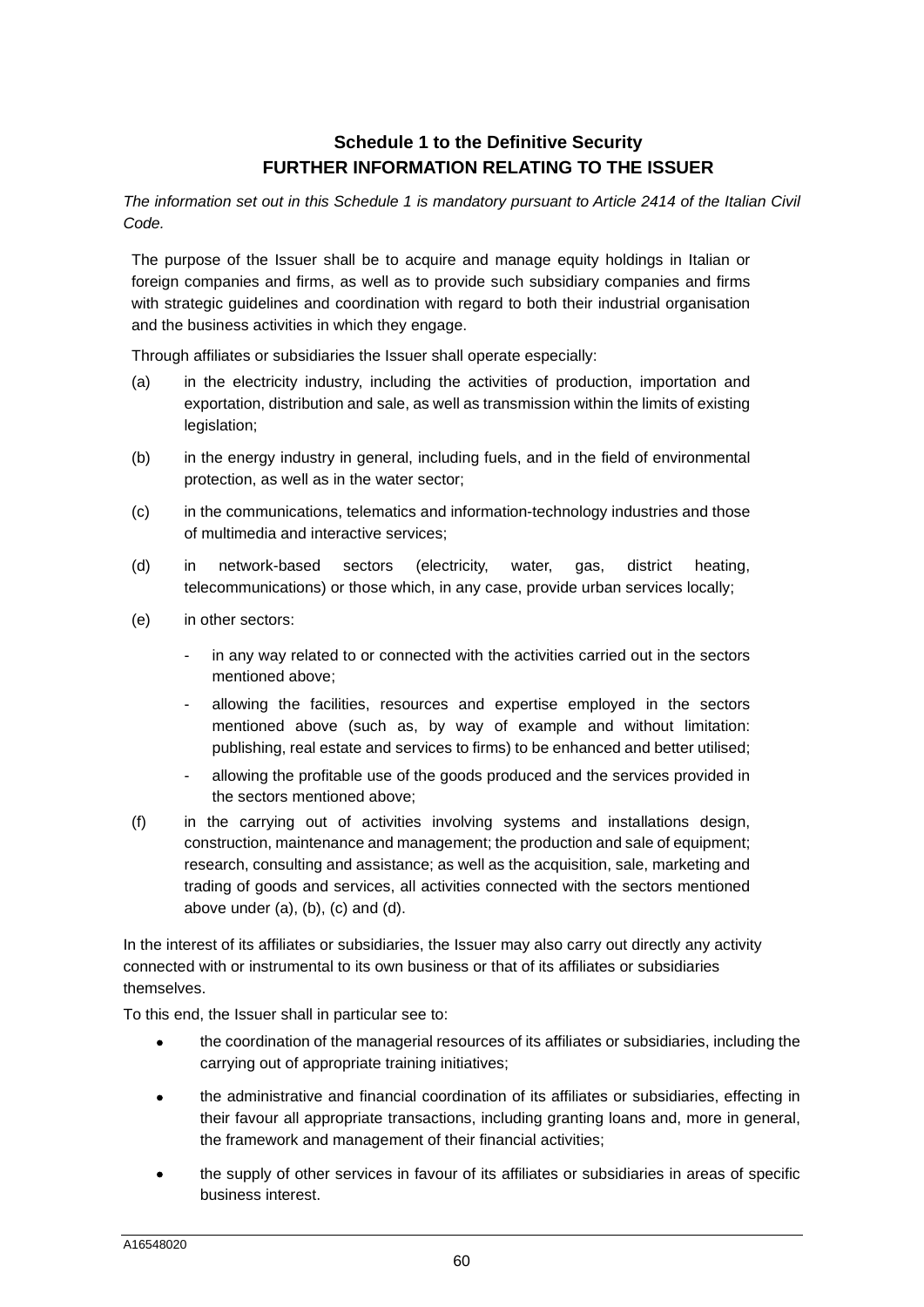In order to attain its corporate purpose, the Issuer may also carry out all transactions that are instrumentally necessary or useful or at any rate related, such as, by way of example: the provision of collateral and/or personal guarantees for both its own and third-party commitments; transactions involving movables and real-estate and commercial operations; and anything else that is connected with its corporate purpose or that allows better use of its own facilities and/or resources or those of its affiliates or subsidiaries, with the exception of accepting monetary deposits from the public and providing investment services as defined by legislative decree No. 58 of 24 February 1998, as well as the activities referred to in section 106 of legislative decree No. 385 of 1 September 1993 insofar as they are also exercised vis-à-vis the public.

| <b>Registered Office:</b>                                       | Viale Regina Margherita 137, Rome, Italy.                                                                                                                                                                                 |
|-----------------------------------------------------------------|---------------------------------------------------------------------------------------------------------------------------------------------------------------------------------------------------------------------------|
| <b>Issuer's Registered Number:</b>                              | Companies' Registry of Rome No.<br>00811720580, Chamber of Commerce of Rome,<br>Italy.                                                                                                                                    |
| Amount of share capital and reserves:                           | Share capital: euro 10,166,679,946, consisting<br>of 10,166,679,946 ordinary shares with a<br>nominal value of euro 1 each, (of which<br>10,165,130,794 ordinary shares in circulation<br>and 1,549,152 treasury shares). |
|                                                                 | Reserves: euro 16,255,462,174 (divided<br>between legal reserves of euro 2,033,335,989<br>and other reserves of euro 14,222,126,185)                                                                                      |
| Date of resolutions authorising the issue of the<br>Securities: | Resolution passed on 10 June 2020 and<br>registered at the Companies' Registry of Rome<br>on 11 June 2020.                                                                                                                |
|                                                                 | Decision ( <i>determina</i> ) passed on 2 July 2020 and<br>registered at the Companies' Registry of Rome<br>on 2 July 2020.                                                                                               |
| Prospectus:                                                     | The Offering Circular of ENEL - Società per<br>Azioni dated 9 September 2020.                                                                                                                                             |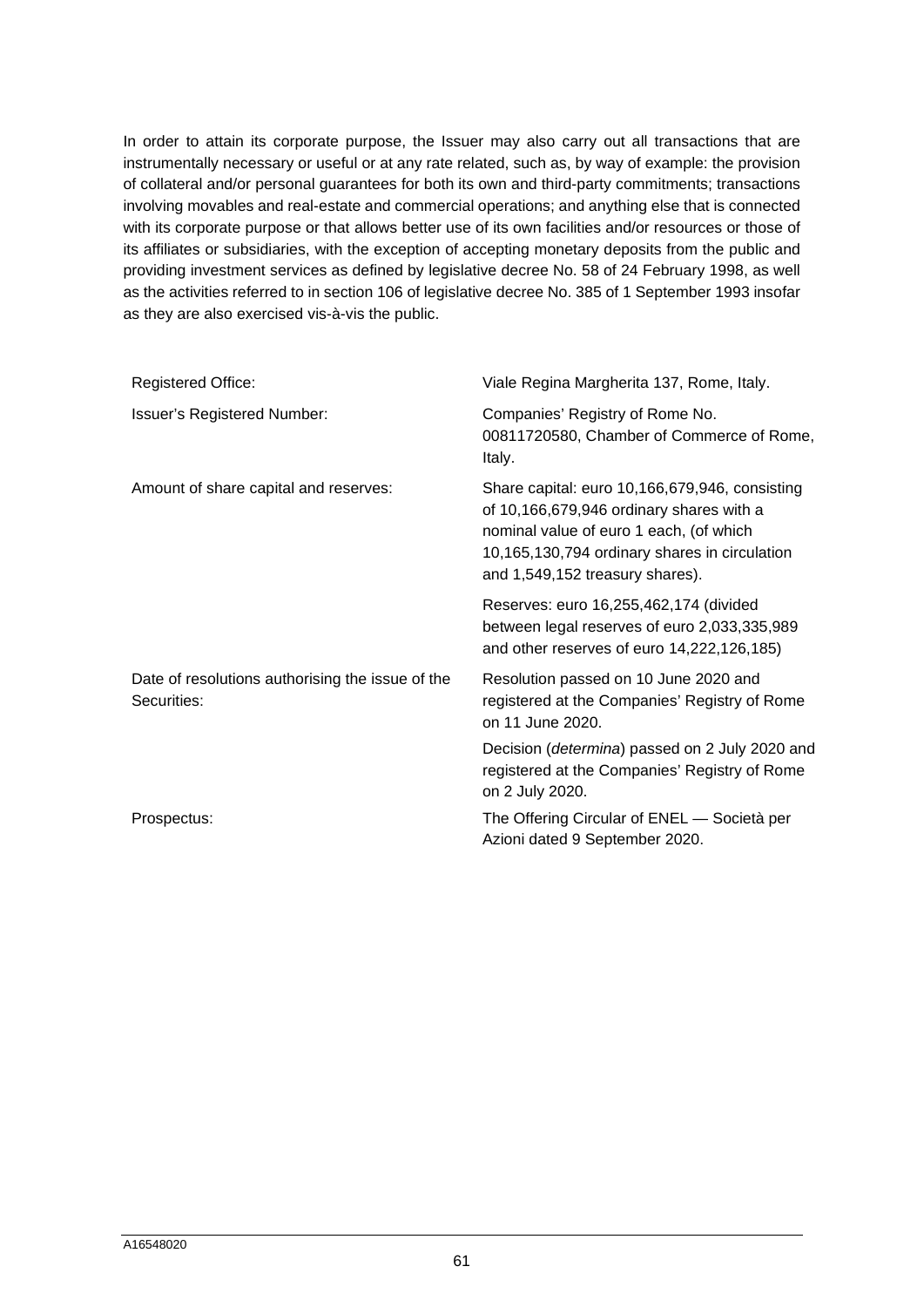On the back:

[Terms and Conditions]

### **PRINCIPAL PAYING AGENT**

### **The Bank of New York Mellon, London Branch**

### **One Canada Square**

### **London E14 5AL**

and/or such other or further Principal Paying Agent and other Paying Agents and/or specified offices as may from time to time be appointed by the Issuer with the approval of the Trustee and notice of which has been given to the Securityholders.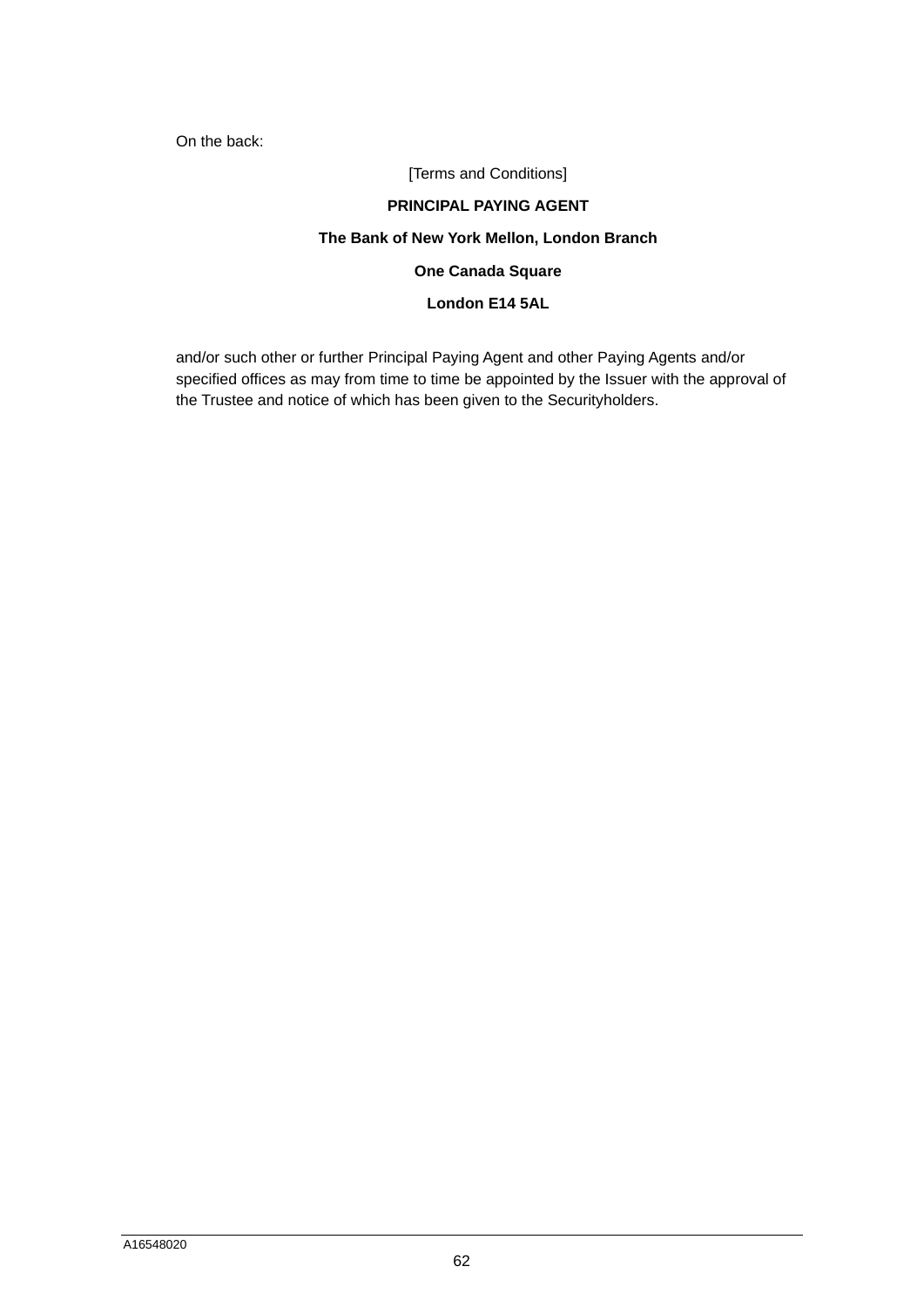### **Form of Coupon**

On the front:

### **ANY UNITED STATES PERSON WHO HOLDS THIS OBLIGATION WILL BE SUBJECT TO LIMITATIONS UNDER THE UNITED STATES INCOME TAX LAWS, INCLUDING THE LIMITATIONS PROVIDED IN SECTIONS 165(j) AND 1287(a) OF THE INTERNAL REVENUE CODE.**

### **ENEL – SOCIETÀ PER AZIONI**

#### **€600,000,000 PERPETUAL NON-CALL 6.5 YEARS CAPITAL SECURITIES**

### **(ISIN: XS2228373671)**

Coupon appertaining to a Security in the denomination of €[●],000.

| This Coupon is separately          | Coupon for              |
|------------------------------------|-------------------------|
| negotiable, payable to bearer,     | €[●]                    |
| and subject to the                 | due in                  |
| Conditions of the said Securities. | $\lceil \bullet \rceil$ |
|                                    |                         |

[No.] [ $\bullet$ ],000 ISIN: XS2228373671 [Serial No.]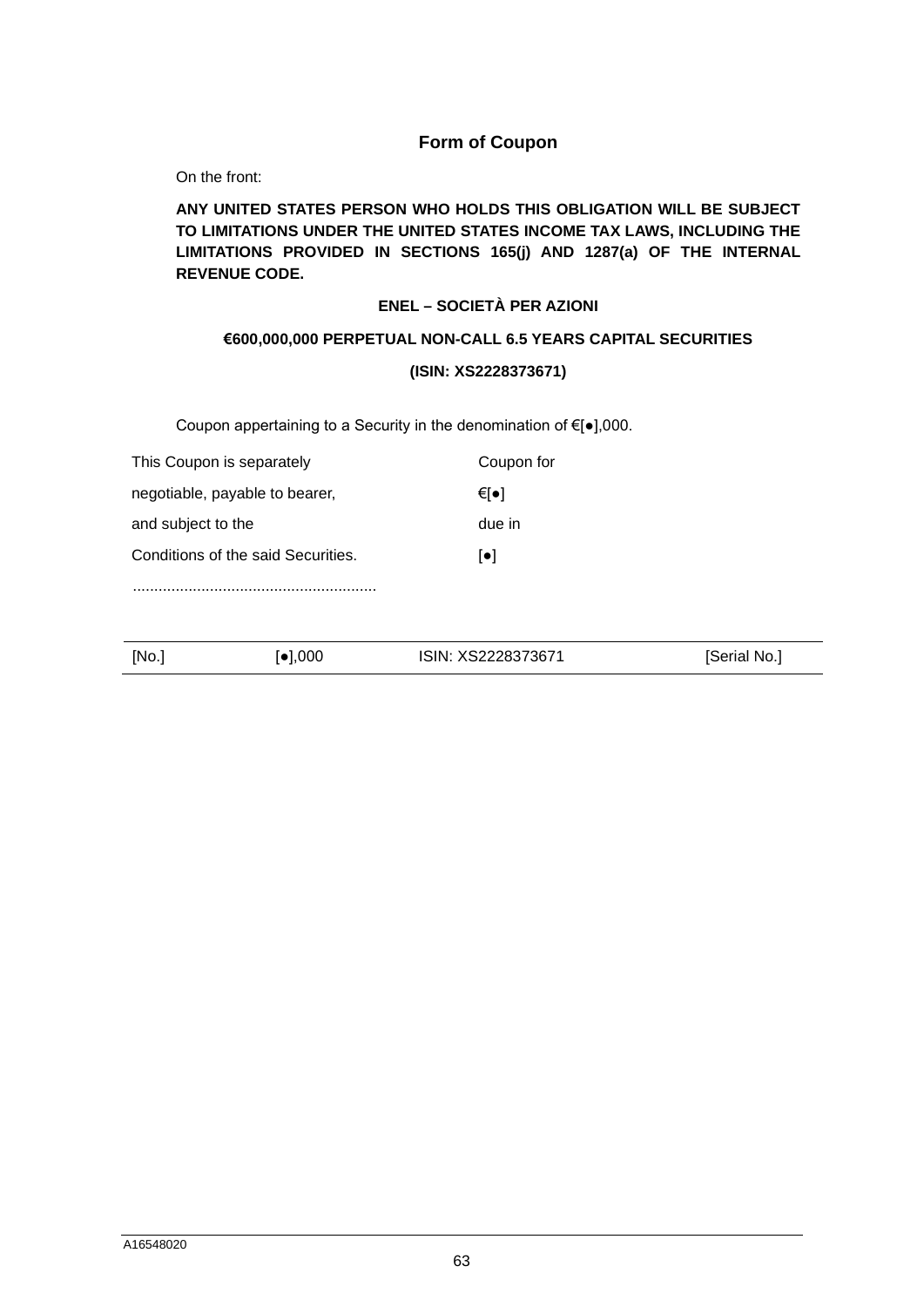On the back:

### **PRINCIPAL PAYING AGENT**

**The Bank of New York Mellon, London Branch** 

## **One Canada Square**

**London E14 5AL** 

# **OTHER PAYING AGENT**

**[●]**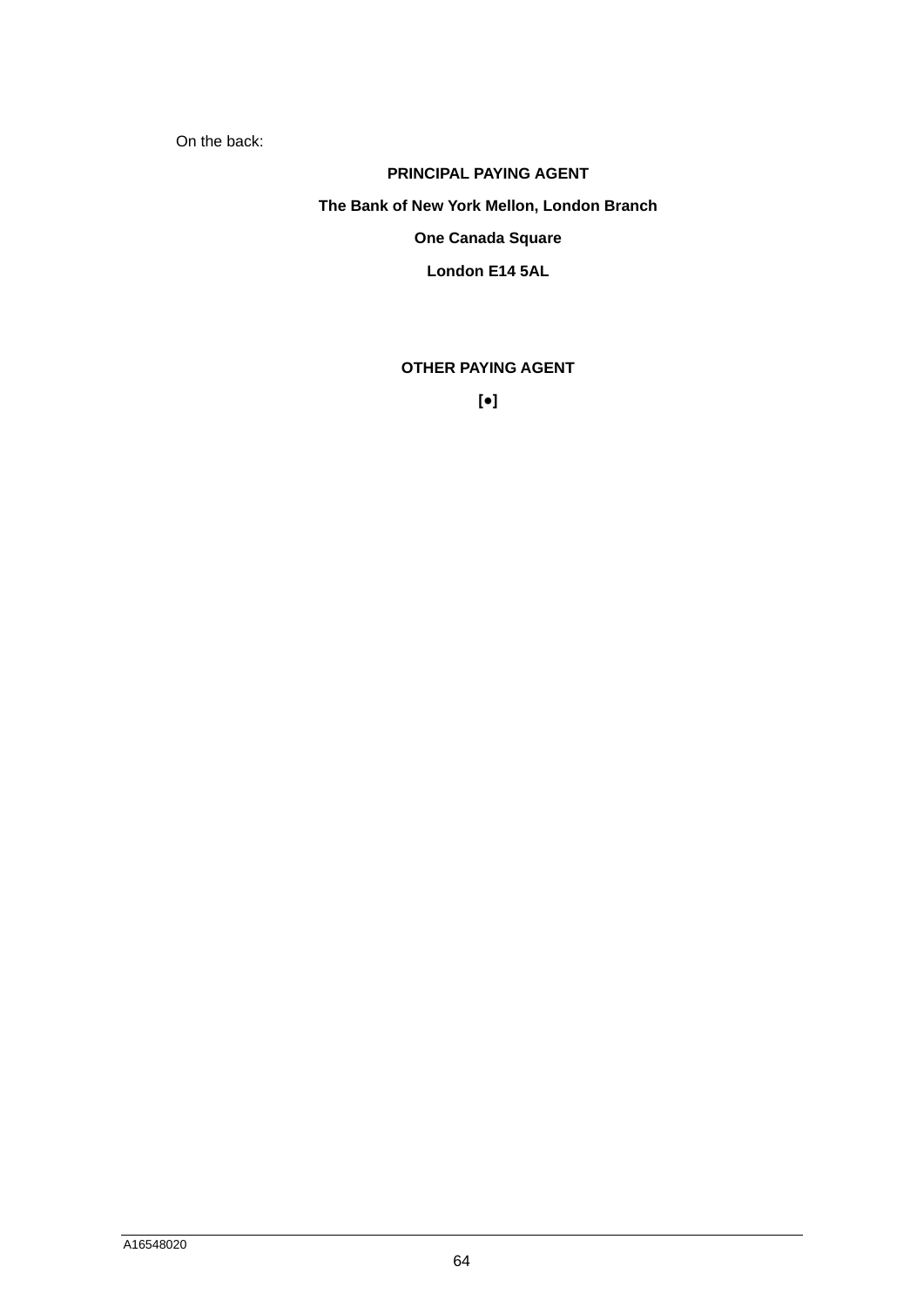### **Form of Talon**

On the front:

### **ANY UNITED STATES PERSON WHO HOLDS THIS OBLIGATION WILL BE SUBJECT TO LIMITATIONS UNDER THE UNITED STATES INCOME TAX LAWS, INCLUDING THE LIMITATIONS PROVIDED IN SECTIONS 165(j) AND 1287(a) OF THE INTERNAL REVENUE CODE.**

### **ENEL – Società per Azioni**

### **€600,000,000 PERPETUAL NON-CALL 6.5 YEARS CAPITAL SECURITIES**

#### **(ISIN: XS2228373671)**

Talon appertaining to a Security in the denomination of €[●],000.

On and after the Interest Payment Date falling in [MONTH], [20<sup>0</sup>]  $\bullet$  further Coupons [and a further Talon] will be issued at the specified office of any of the Paying Agents set out on the reverse hereof (and/or any other or further Paying Agents and/or specified offices as may from time to time be duly appointed and notified to the Securityholders) upon production and surrender of this Talon.

This Talon may, in certain circumstances, become void under the Conditions of the said Securities.

| [No.] | $\lceil \bullet \rceil,000$ | ISIN: XS2228373671 | [Serial No.] |
|-------|-----------------------------|--------------------|--------------|
|       |                             |                    |              |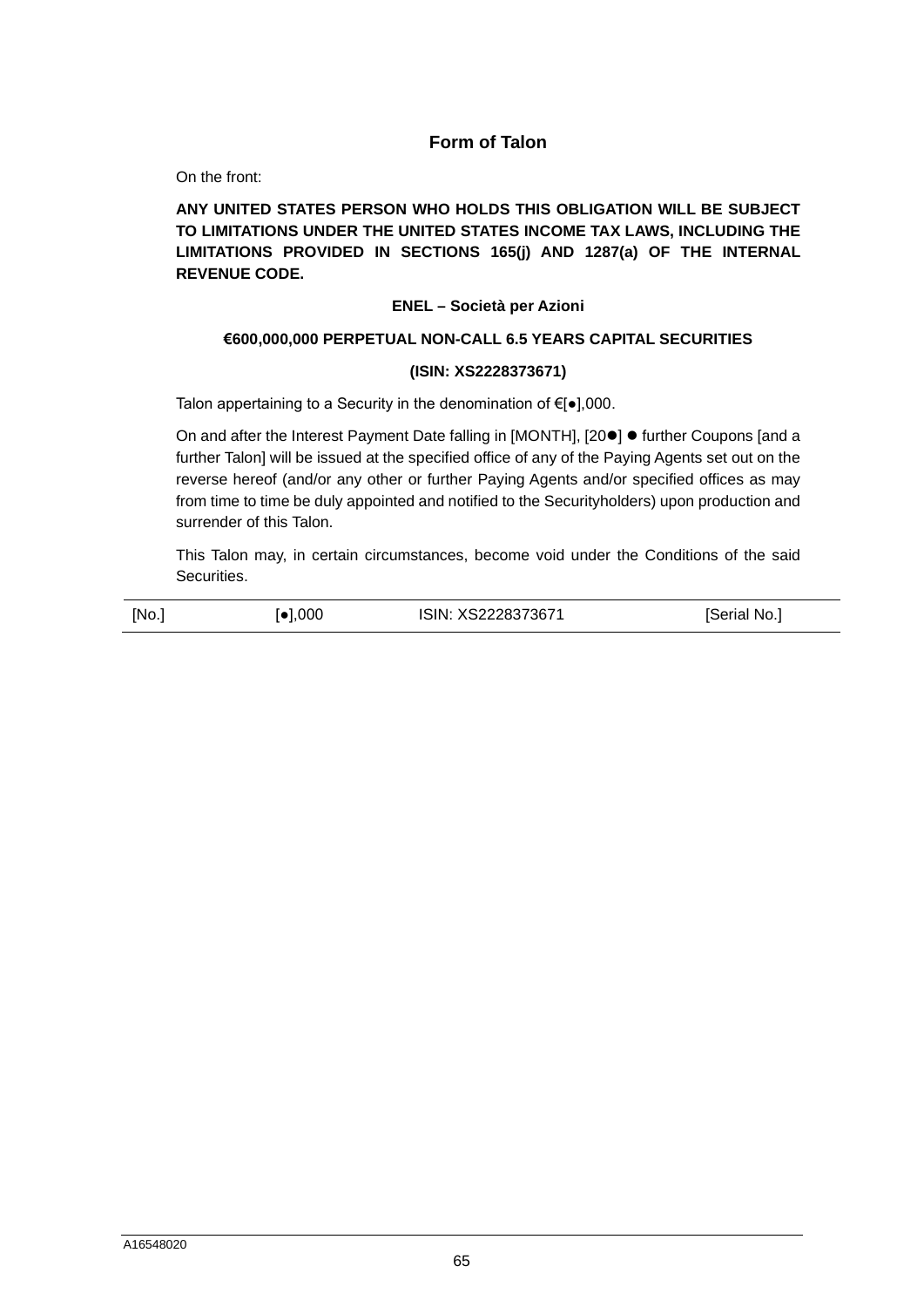On the back:

### **PRINCIPAL PAYING AGENT**

**The Bank of New York Mellon, London Branch** 

## **One Canada Square**

**London E14 5AL** 

### **OTHER PAYING AGENT**

**[●]**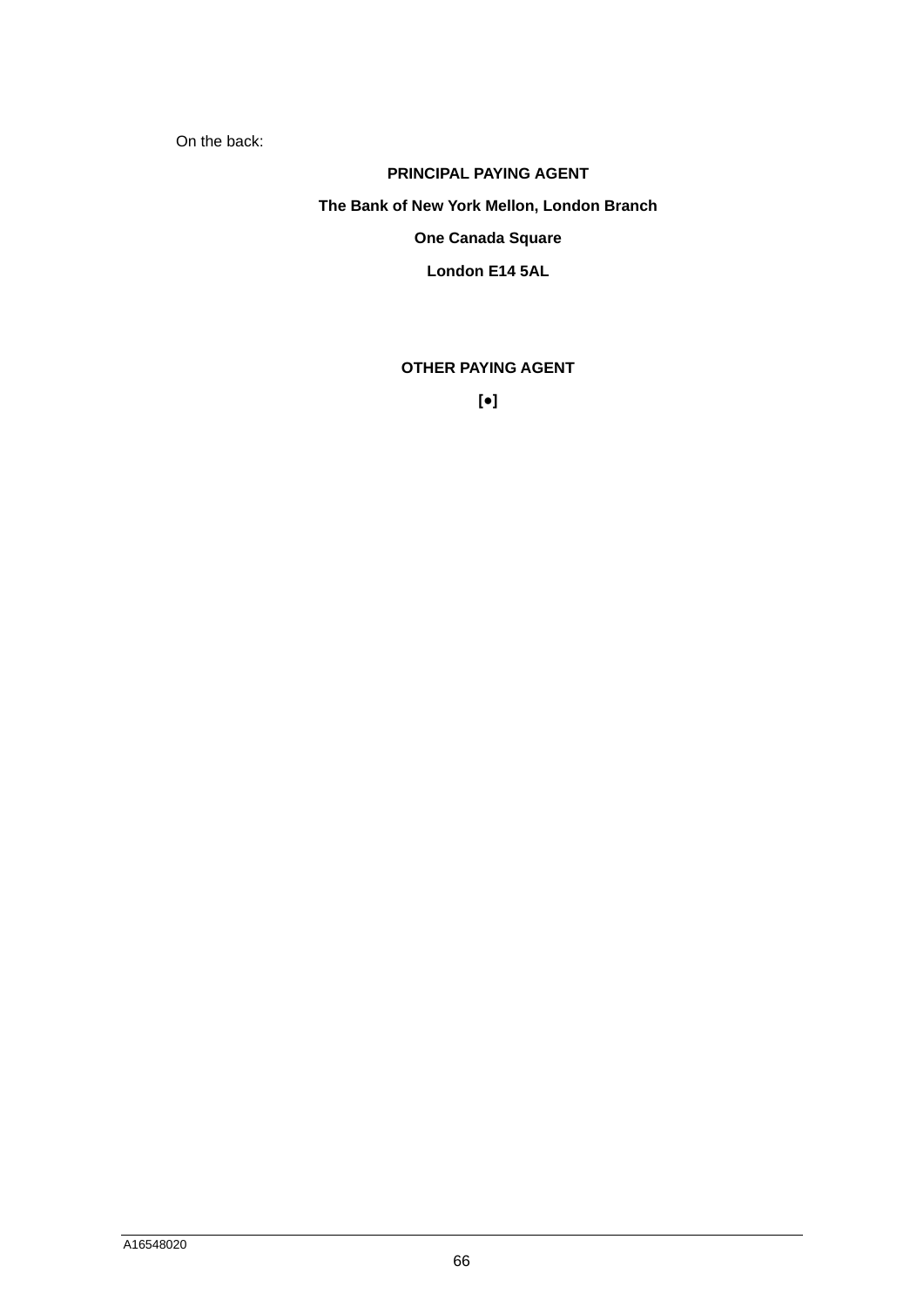# <span id="page-67-0"></span>**Part 2 Conditions of the Securities**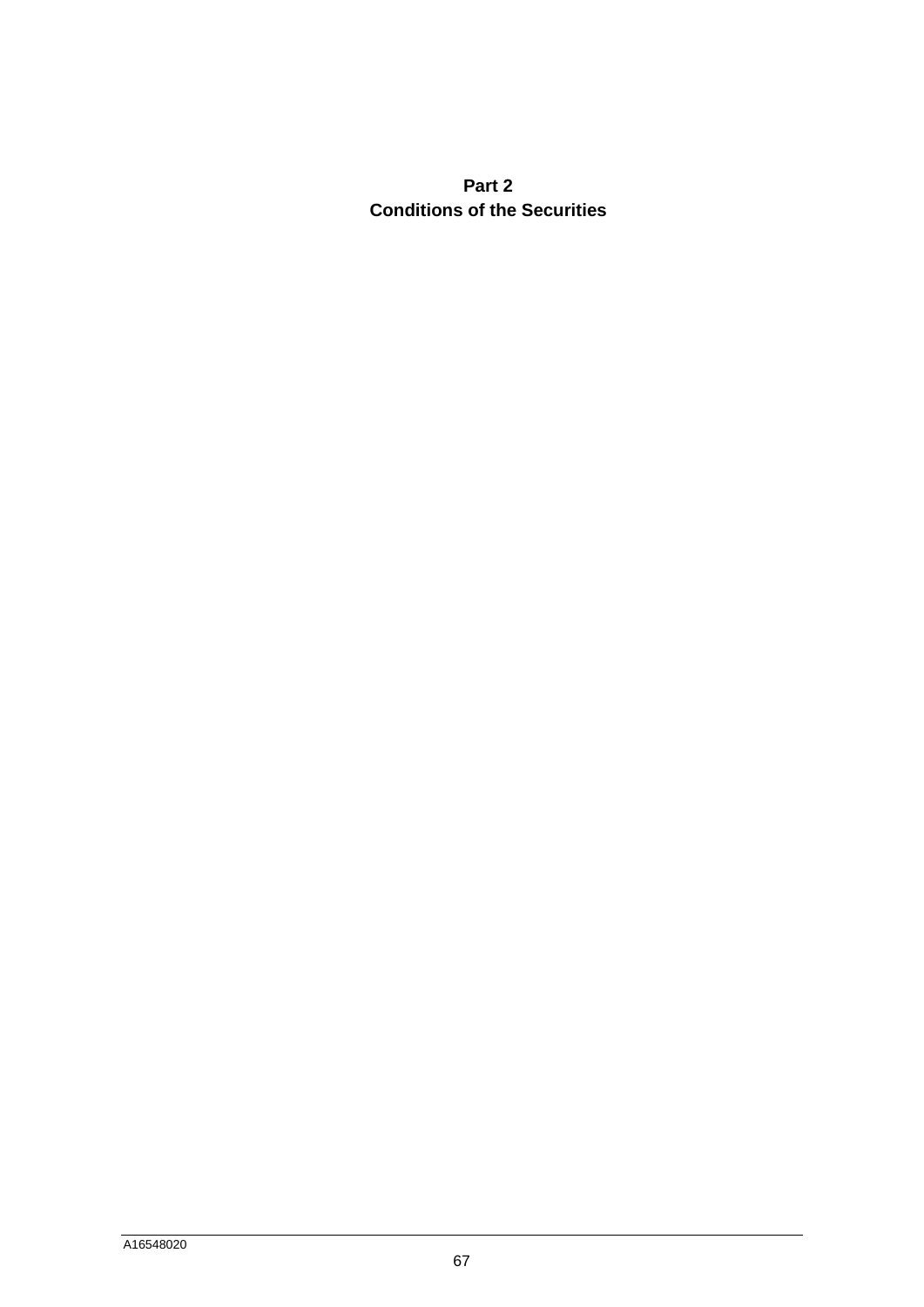### **TERMS AND CONDITIONS OF THE SECURITIES**

*The following is the text of the Terms and Conditions of the Securities which (subject to modification) will be endorsed on each Security in definitive form (if issued).* 

*Text set out within the Terms and Conditions of the Securities in italics is provided for information only and does not form part of the Terms and Conditions of the Securities.* 

The €600,000,000 Perpetual 6.5 Years Non-Call Capital Securities (the "**Securities**", which expression shall in these Conditions, unless the context otherwise requires, include any further securities issued pursuant to Condition 15 and forming a single series with the Securities) of Enel S.p.A. (the "**Issuer**") are constituted by a Trust Deed dated 10 September 2020 (the "**Trust Deed**") made between the Issuer and BNY Mellon Corporate Trustee Services Limited (the "**Trustee**", which expression shall include its successor(s)) as trustee for the holders of the Securities (the "**Securityholders**") and the holders of the interest coupons appertaining to the Securities (the "**Couponholders**" and the "**Coupons**" respectively, which expressions shall, unless the context otherwise requires, include the talons for further interest coupons (the "**Talons**") and the holders of the Talons).

The statements in these Conditions include summaries of, and are subject to, the detailed provisions of and definitions in the Trust Deed. Copies of the Trust Deed and the Agency Agreement dated 10 September 2020 (the "**Agency Agreement**") made between the Issuer, The Bank of New York Mellon, London Branch, as principal paying agent (the "**Principal Paying Agent**") and agent bank (the "**Agent Bank**") (which shall be responsible for making certain determinations, as described in these Terms and Conditions) and the Trustee are available for inspection by appointment during normal business hours by the Securityholders and the Couponholders at the registered office for the time being of the Trustee, being at the date of issue of the Securities at One Canada Square, London E14 5AL, and at the specified office of each of the Paying Agents or at the Trustee's or Paying Agent's (as the case may be) option may be provided by email to such holder requesting copies of such documents, subject to the Paying Agent or the Trustee (as applicable) being supplied by the Issuer with copies of such documents. The Securityholders and the Couponholders are entitled to the benefit of, are bound by, and are deemed to have notice of, all the provisions of the Trust Deed and the provisions of the Agency Agreement applicable to them.

#### **1 Form, Denomination and Title**

#### **1.1 Form and Denomination**

The Securities are in bearer form, serially numbered, in the denominations of  $\epsilon$ 100,000 and integral multiples of  $\epsilon$ 1,000 in excess thereof, up to and including  $\epsilon$ 199,000, with Coupons and one Talon attached on issue.

#### **1.2 Title**

Title to the Securities and to the Coupons will pass by delivery.

#### **1.3 Holder Absolute Owner**

The Issuer, any Paying Agent and the Trustee may (to the fullest extent permitted by applicable laws) deem and treat the bearer of any Security or Coupon as the absolute owner for all purposes (whether or not the Security or Coupon shall be overdue and notwithstanding any notice of ownership or writing on the Security or Coupon or any notice of previous loss or theft of the Security or Coupon or of any trust or interest therein) and shall not be required to obtain any proof thereof or as to the identity of such bearer.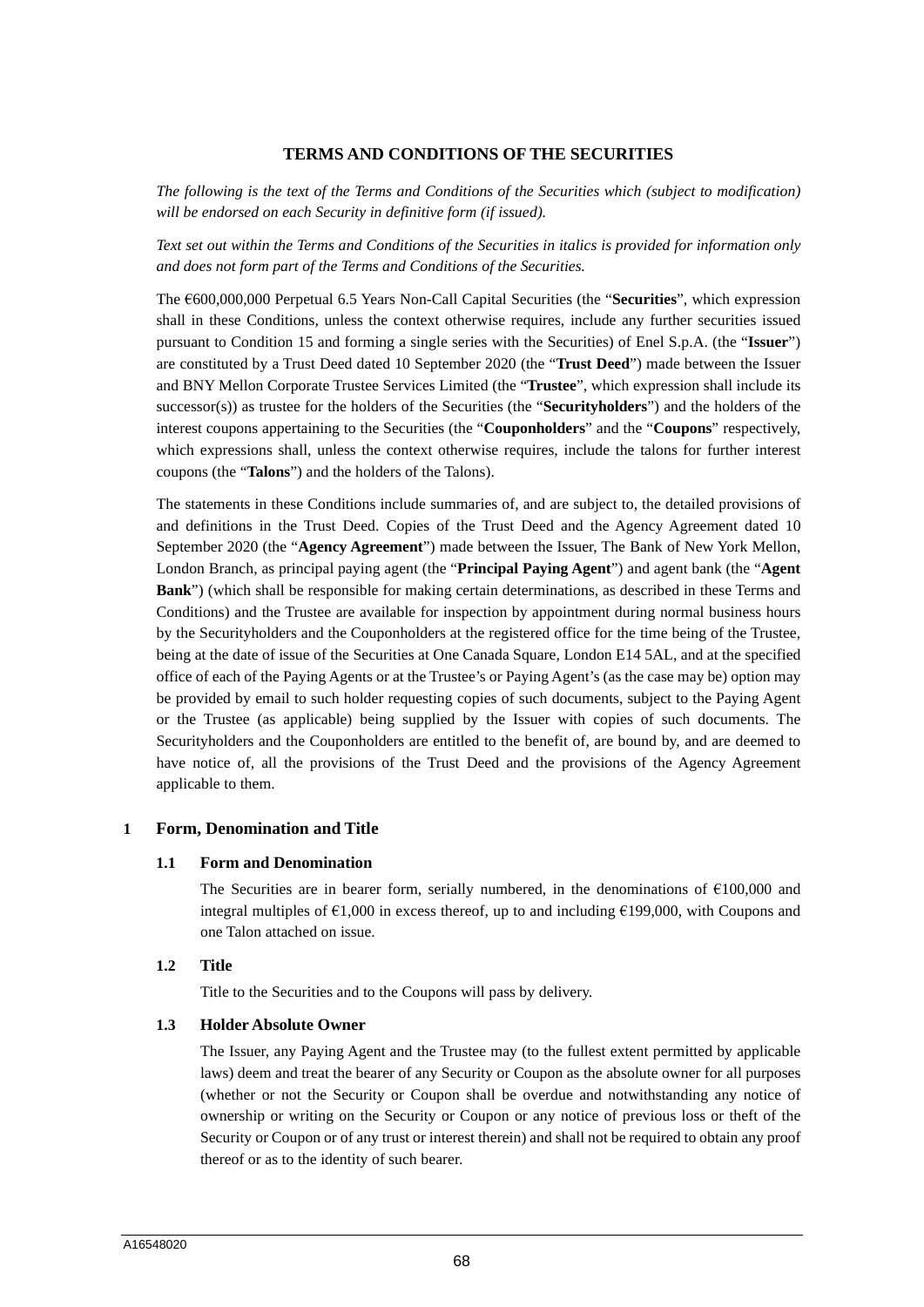#### **2 Definitions and Interpretation**

As used in these Conditions:

An ''**Accounting Event**" shall occur if as a result of a change in the accounting practices or principles applicable to the Issuer, which currently are the international accounting standards (International Accounting Standards — IAS and International Financial Reporting Standards — IFRS) issued by the International Accounting Standards Board (IASB), the interpretations of the International Financial Reporting Interpretations Committee (IFRIC) and the Standing Interpretations Committee (SIC), adopted by the European Union pursuant to Regulation (EC) 1606/2002 ("IFRS"), or any other accounting standards that may replace IFRS which becomes effective after the Issue Date (the "**Change**"), the obligations of the Issuer in respect of the Securities, following the official adoption of such Change, which may fall before the date on which the Change will come into effect, can no longer be recorded as "equity" (*strumento di capitale*), in accordance with accounting practices or principles applicable to the Issuer at the time of the next Financial Statements, and a recognised accountancy firm of international standing, acting upon instructions of the Issuer, has delivered an opinion, letter or report addressed to the Issuer to that effect, and the Issuer cannot avoid the foregoing by taking reasonable measures available to it.

"**Accrual Period**" has the meaning given to it in Condition 4.1(c).

"**Additional Amounts**" has the meaning given to it in Condition 8.1.

"**Adjustment Spread**" means either (a) a spread (which may be positive, negative or zero) or (b) a formula or methodology for calculating a spread, in each case to be applied to the Successor Rate or the Alternative Rate (as the case may be) and is the spread, formula or methodology which:

- (A) in the case of a Successor Rate, is formally recommended in relation to the replacement of the EUR 5-year Swap Rate with the Successor Rate by any Relevant Nominating Body; or (if no such recommendation has been made, or in the case of an Alternative Rate);
- (B) the Independent Adviser determines, is customarily applied to the relevant Successor Rate or the Alternative Rate (as the case may be) in international debt capital markets transactions to produce an industry-accepted replacement rate for the EUR 5-year Swap Rate; or (if the Independent Adviser determines that no such spread is customarily applied);
- (C) the Independent Adviser determines, is recognised or acknowledged as being the industry standard for over-the-counter derivative transactions which reference the EUR 5-year Swap Rate, where such rate has been replaced by the Successor Rate or the Alternative Rate (as the case may be).

"**Alternative Rate**" means an alternative benchmark or screen rate which the Independent Adviser determines in accordance with Condition 4.4(b) is customary in market usage in the international debt capital markets for the purposes of determining rates of interest (or the relevant component part thereof) in Euro and with an interest period of a comparable duration to the relevant Reset Period.

"**Arrears of Interest**" has the meaning given to it in Condition 4.2(a).

"**Benchmark Amendments**" has the meaning given to it in Condition 4.4(d).

#### "**Benchmark Event**" means:

(A) the EUR 5-year Swap Rate ceasing to be published for a period of at least 5 Business Days or ceasing to exist or to be administered; or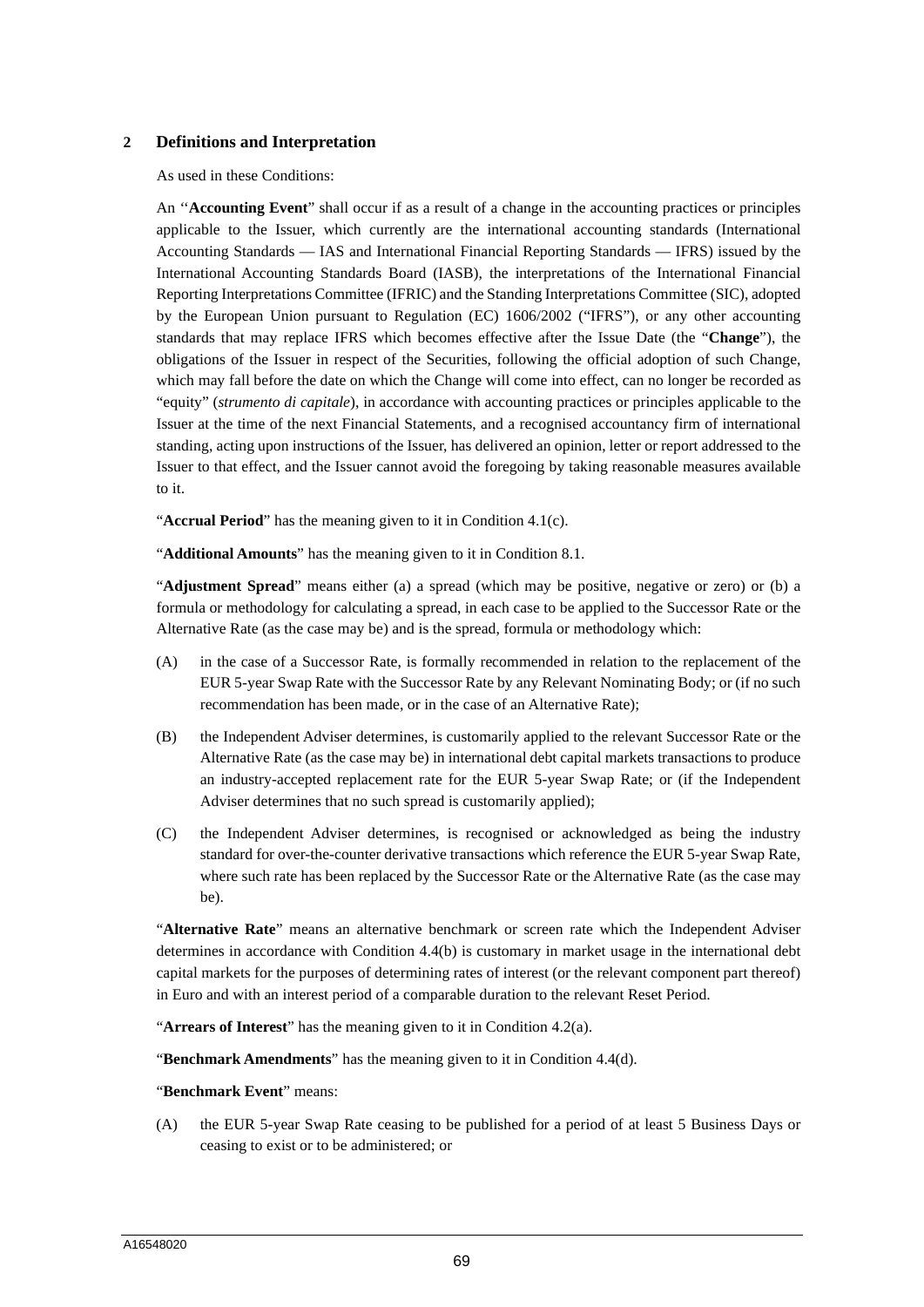- (B) a public statement by the administrator of the EUR 5-year Swap Rate that it will, by a specified date on or prior to the next Reset Interest Determination Date, cease publishing the EUR 5-year Swap Rate permanently or indefinitely (in circumstances where no successor administrator has been appointed that will continue publication of the EUR 5-year Swap Rate); or
- (C) a public statement by the supervisor of the administrator of the EUR 5-year Swap Rate, that the EUR 5-year Swap Rate has been or will, by a specified date on or prior to the next Reset Interest Determination Date, be permanently or indefinitely discontinued; or
- (D) a public statement by the supervisor of the administrator of the EUR 5-year Swap Rate as a consequence of which the EUR 5-year Swap Rate will be prohibited from being used or that its use will be subject to restrictions or adverse consequences either generally, or in respect of the Securities, in each case on or prior to the next Reset Interest Determination Date; or
- (E) it has become unlawful for the Principal Paying Agent, the Agent Bank, the Issuer or other party to calculate any payments due to be made to any Securityholder using the EUR 5-year Swap Rate; or
- (F) the making of a public statement by the supervisor of the administrator of the EUR 5-year Swap Rate announcing that such EUR 5-year Swap Rate is no longer representative or may no longer be used, in each case in circumstances where the same shall be applicable to the Securities,

provided that in the case of sub-paragraphs (B), (C) and (D), the Benchmark Event shall occur on the later of (i) the date which is six months prior to the date of the cessation of publication of the EUR 5year Swap Rate, the discontinuation of the EUR 5-year Swap Rate, or the prohibition of use of the EUR 5-year Swap Rate, as the case may be and (ii) the date of the relevant public statement.

"**Business Day**" means a day which is both a day on which commercial banks and foreign exchange markets settle payments and are open for general business (including dealing in foreign exchange and foreign currency deposits) in London and Milan and a TARGET2 Settlement Day.

"**Calculation Amount**" has the meaning given to it in Condition 4.1(c).

"**Call Date**" has the meaning given to it in Condition 6.2.

"**Code**" has the meaning given to it in Condition 8.1.

"**Decree No. 239**" means Italian Legislative Decree No. 239 of 1 April 1996, as amended.

"**Decree No. 917**" means Italian Presidential Decree No. 917 of 22 December 1986, as amended.

"**Deferral Notice**" has the meaning given to it in Condition 4.2(a).

"**Deferred Interest Payment**" has the meaning given to it in Condition 4.2(a).

"**Determination Period**" has the meaning given to it in Condition 4.1(c).

"**Early Redemption Date**" means the date of redemption of the Securities pursuant to Conditions 6.3 to 6.7.

"**Early Redemption Price**" will be the amount determined by the Agent Bank on the Redemption Calculation Date as follows:

- (A) in the case of a Withholding Tax Event or a Substantial Repurchase Event at any time, 100 per cent. of the principal amount of the Securities then outstanding; or
- (B) in the case of an Accounting Event, a Rating Methodology Event or a Tax Deductibility Event, either: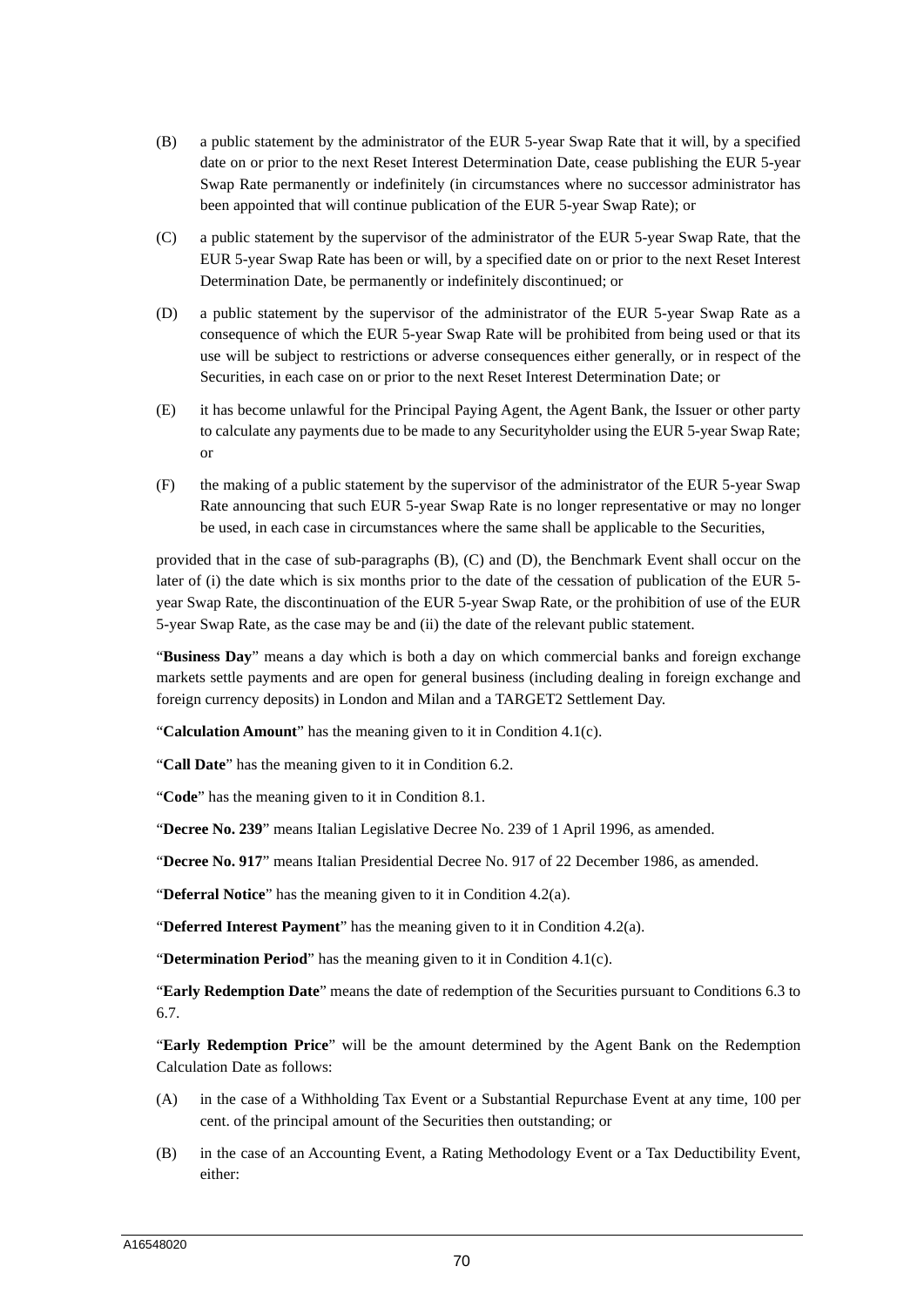- (i) 101 per cent. of the principal amount of the Securities then outstanding if the Early Redemption Date falls prior to 10 December 2026 (being the date falling three months prior to the First Reset Date); or
- (ii) 100 per cent. of the principal amount of the Securities then outstanding if the Early Redemption Date falls on or after 10 December 2026 (being the date falling three months prior to the First Reset Date),

and in each case together with any accrued interest to, but excluding, the relevant Early Redemption Date and any outstanding Arrears of Interest.

"**equity credit**" shall include such other nomenclature as any Rating Agency may use from time to time to describe the degree to which an instrument exhibits the characteristics of an ordinary share.

"**EUR 5 year Swap Rate**" has the meaning given to it in Condition 4.1(b).

"**EUR 5 year Swap Rate Quotation**" means, in relation to any Reset Period, the arithmetic mean of the bid and offered rates for the annual fixed leg (calculated on a 30/360 day count basis) of a fixed-forfloating euro interest rate swap which (i) has a term of 5 years commencing on the relevant Reset Interest Determination Date, (ii) is in an amount that is representative of a single transaction in the relevant market at the relevant time with an acknowledged dealer of good credit in the swap market, and (iii) has a floating leg based on the 6-month EURIBOR rate (calculated on an Actual/360 day count basis);

"**EUR Reset Reference Bank Rate**" means the percentage rate determined by the Agent Bank on the basis of the EUR 5 year Swap Rate Quotations provided by the EUR Reset Reference Banks to the Issuer and notified to the Agent Bank at approximately 11:00 a.m. (CET) on the relevant Reset Interest Determination Date.

"**EUR Reset Reference Banks**" means five major banks in the Euro-zone interbank market selected by the Issuer.

"**EUR Reset Screen Page**" means the Thomson Reuters screen "ICESWAP2" (or such other page as may replace it on Thomson Reuters or, as the case may be, on such other information service that may replace Reuters providing or sponsoring the information appearing there for the purpose of displaying rates comparable to the EUR 5 Year Swap Rate).

"**EURIBOR**" means the Euro-zone interbank offered rate.

"**Euronext Dublin**" means the Irish Stock Exchange plc trading as Euronext Dublin.

"**Exchanged Securities**" has the meaning given to it in Condition 7.1.

"**FATCA Withholding**" has the meaning given to it in Condition 8.1.

"**Financial Statements**" means either of:

- (A) audited annual consolidated financial statements of the Issuer; or
- (B) unaudited condensed consolidated half-year financial statements of the Issuer which are subject to a formal ''review'' from an independent auditor,

in each case prepared in accordance with IFRS or any successor accounting standards applicable to the Issuer.

"**First Reset Date**" means 10 March 2027.

"**Fitch**" means Fitch Italia S.p.A.

"**Group**" means the Issuer and its Subsidiaries from time to time.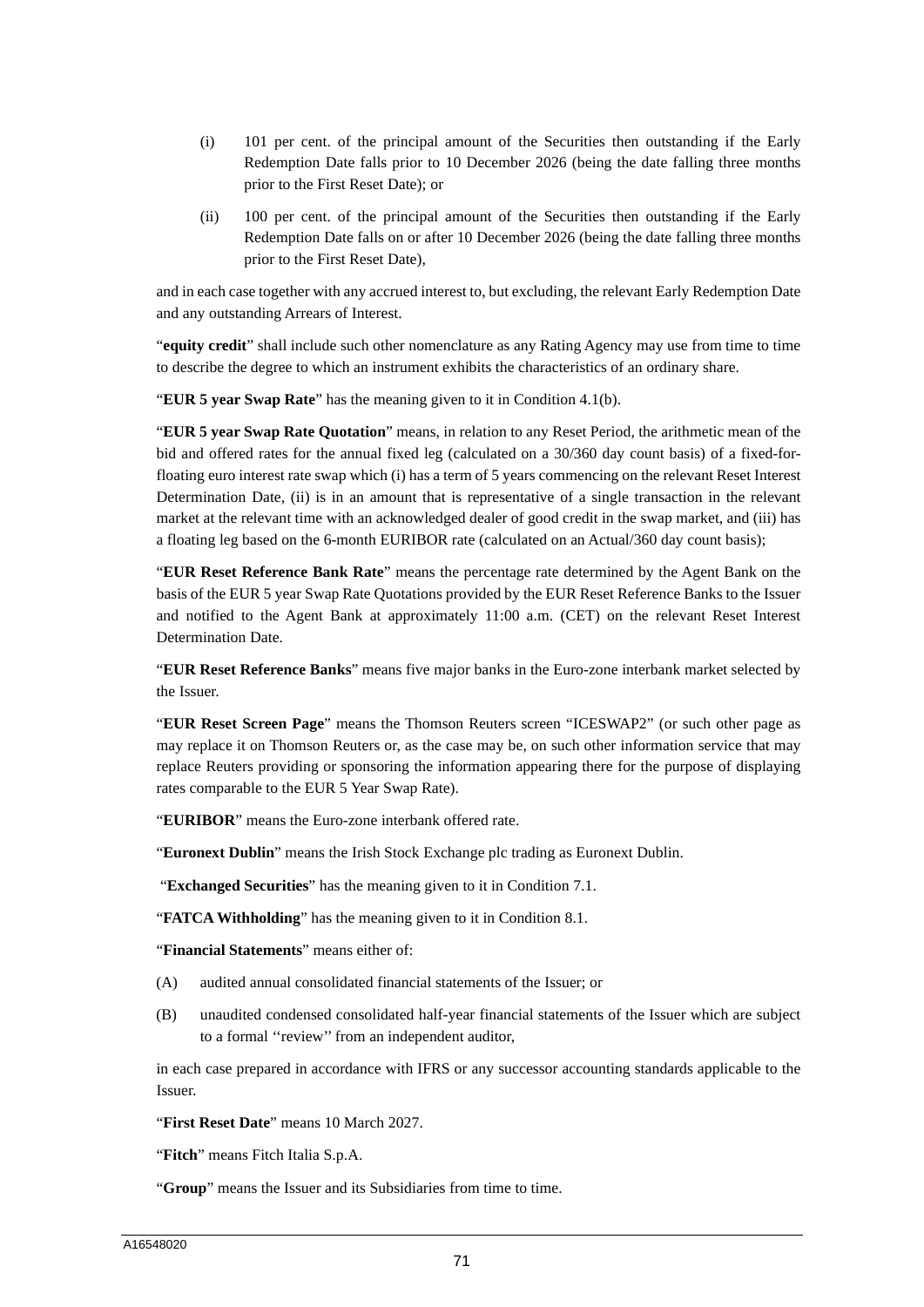"**Interest Payment Date**" means 10 March in each year.

"**Interest Period**" means the period from (and including) the Issue Date to (but excluding) the first Interest Payment Date and each successive period from (and including) an Interest Payment Date to (but excluding) the next succeeding Interest Payment Date ending on the date fixed for redemption.

"**Insolvency Proceedings**" means any insolvency proceedings (*procedura concorsuale*) or proceedings equivalent or analogous thereto under the laws of any applicable jurisdiction, including, but not limited to, bankruptcy (*fallimento*), composition with creditors (*concordato preventivo*) (including pre concordato pursuant to Article 161(6) of the Italian Bankruptcy Law), forced administrative liquidation (*liquidazione coatta amministrativa*), extraordinary administration (*amministrazione straordinaria*) and extraordinary administration of large companies in insolvency (*amministrazione straordinaria delle grandi imprese in stato di insolvenza*), debt restructuring agreements (*accordo di ristrutturazione*) pursuant to Article 182-bis of the Italian Bankruptcy Law (including the procedure described under Article 182-bis(6) of the Italian Bankruptcy Law) and Articles 57 ff. of the Italian Bankruptcy Law Reform, reorganisation plans pursuant to Article 67(3)(d) of the Italian Bankruptcy Law and Article 56 of the Italian Bankruptcy Law Reform, judicial liquidation pursuant to articles 121 ff. of the Italian Bankruptcy Law Reform, the undertaking of any court approved restructuring with creditors or the making of any application (or filing of documents with a court) for the appointment of an administrator or other receiver (*curatore*), manager administrator (*commissario straordinario o liquidatore*) or other similar official under any applicable law.

"**Issue Date**" means 10 September 2020.

"**Italian Bankruptcy Law**" means Royal Decree No. 267 of 1942, as amended from time to time, including pursuant to the Italian Bankruptcy Law Reform.

"**Italian Bankruptcy Law Reform**" means the crisis and insolvency code set out under the Legislative Decree No. 14 of 2019, as amended from time to time.

#### "**Junior Securities**" means:

- (A) the ordinary shares (*azioni ordinarie*) of the Issuer;
- (B) any other class of the Issuer's share capital (including savings shares (*azioni di risparmio*) and preferred shares (*azioni privilegiate*)); and

 $(C)$ 

- (i) any securities of the Issuer (including *strumenti finanziari* issued under Article 2346 of the Italian Civil Code); and
- (ii) any securities issued by a company other than the Issuer which have the benefit of a guarantee or similar instrument from the Issuer,

which securities (in the case of  $(C)(i)$ ) or guarantee or similar instrument (in the case of  $(C)(ii)$ ) rank or are expressed to rank *pari passu* with the claims described under (A) and (B) above and/or junior to the Securities.

"**Liquidation Event Date**" has the meaning given to it in Condition 6.1.

#### A "**Mandatory Arrears of Interest Settlement Event**" shall have occurred if:

(A) a dividend (either interim or final) or any other distribution or payment was validly resolved on, declared, paid or made in respect of any Junior Securities, except where such dividend, distribution or payment was contractually required to be declared, paid or made under the terms of such Junior Securities; or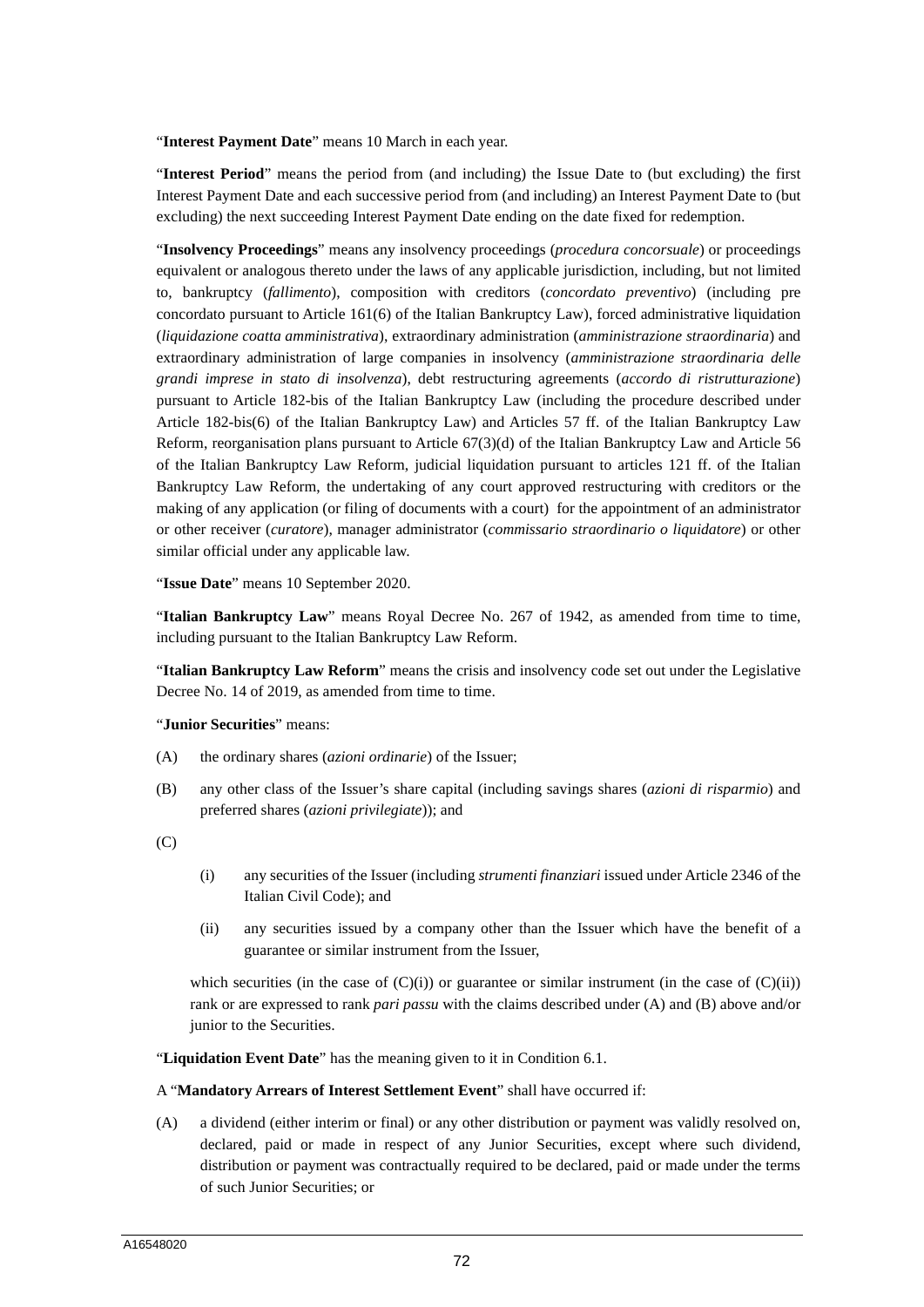- (B) a dividend (either interim or final) or any other distribution or payment was validly resolved on, declared, paid or made in respect of any Parity Securities, except where such dividend, distribution or payment was contractually required to be declared, paid or made under the terms of such Parity Securities (including, without limitation, where any such payment occurs mandatorily at the maturity of such Parity Securities); or
- (C) the Issuer or any Subsidiary has repurchased, purchased, redeemed or otherwise acquired any Junior Securities, except where (x) such repurchase, purchase, redemption or acquisition was undertaken in connection with the satisfaction by the Issuer or any Subsidiary of its respective obligations under (i) any share buy-back programme existing at the Issue Date or (ii) any stock option plan or free share allocation plan reserved for directors, officers and/or employees of the Issuer or any associated hedging transaction or (y) such repurchase, purchase, redemption or acquisition is contractually required to be made under the terms of such Junior Securities; or
- (D) the Issuer or any Subsidiary has repurchased, purchased, redeemed or otherwise acquired any Parity Securities, except where (x) such repurchase, purchase, redemption or acquisition is contractually required to be made under the terms of such Parity Securities (including, without limitation, where any such payment occurs mandatorily at the maturity of such Parity Securities) or (y) such repurchase, purchase, redemption or acquisition is effected as a public tender offer or public exchange offer at a purchase price per security which is below its par value.

"**Mandatory Settlement Date**" means the earliest of:

- (A) the fifth Business Day following the date on which a Mandatory Arrears of Interest Settlement Event occurs;
- (B) following any Deferred Interest Payment, on the next scheduled Interest Payment Date on which the Issuer does not elect to defer all of the interest accrued in respect of the relevant Interest Period; and
- (C) the date on which the Securities are redeemed or repaid in accordance with Condition 6, including at the Liquidation Event Date (unless otherwise required by mandatory provisions of applicable law).

"**Moody's**" means Moody's France S.A.S.

"**Parity Securities**" means:

- (A) any securities or other instruments issued by the Issuer which rank, or are expressed to rank, *pari passu* with the Issuer's obligations under the Securities and includes the Issuer's £500,000,000 Capital Securities due 2076 (ISIN: XS1014987355); the Issuer's  $61,250,000,000$  Capital Securities due 2074 (ISIN: XS0954675129); the Issuer's £400,000,000 Capital Securities due 2075 (ISIN: XS0954674825); the Issuer's U.S.\$1,250,000,000 Capital Securities due 2073 (ISIN: X Securities IT0004961808 N Securities IT0004961816 — X Receipt US29265WAA62 N Receipt US29265WAB46); the Issuer's €750,000,000 8.5 Year Non-Call Capital Securities due 24 November 2081 (ISIN: XS1713463559); the Issuer's €750,019,000 5.5 Year Non-Call Capital Securities due 2078 (ISIN: XS1713463716) and the Issuer's €900,000,100 Capital Securities due 2080 (ISIN: XS2000719992); and
- (B) any securities or other instruments issued by a company other than the Issuer which have the benefit of a guarantee or similar instrument from the Issuer, which guarantee or similar instrument ranks or is expressed to rank *pari passu* with the Issuer's obligations under the Securities.

"**Prevailing Interest Rate**" means the rate of interest payable on the Securities applicable from time to time pursuant to Condition 4.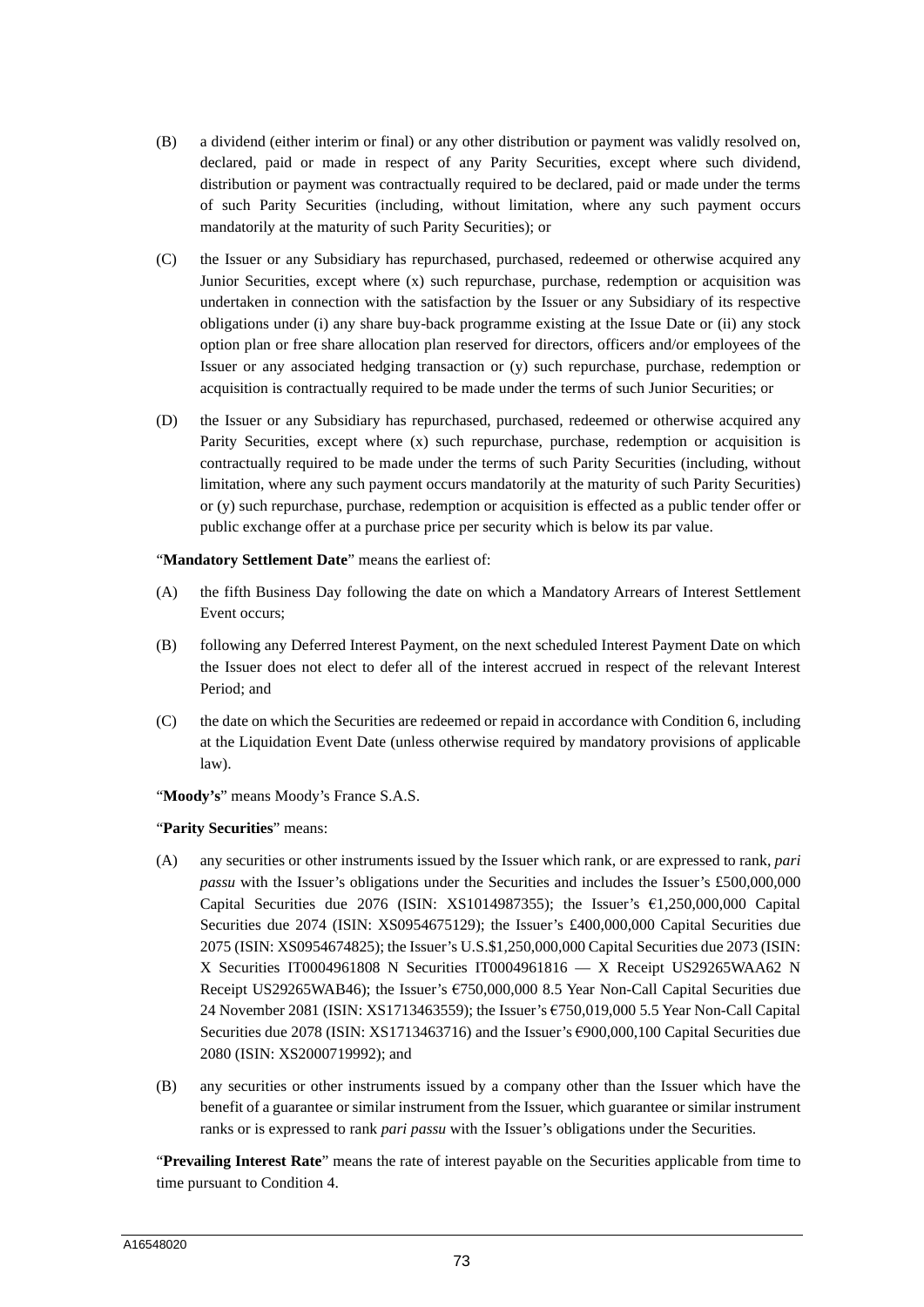"**Rating Agency**" means any of Moody's, S&P, Fitch and any other rating agency substituted for any of them by the Issuer with the prior written approval of the Trustee and, in each case, any of their respective successors to the rating business thereof.

"**Rating Agency Confirmation**" means a written confirmation from a Rating Agency which has assigned ratings to the Issuer on a basis sponsored by the Issuer which is either received by the Issuer directly from the relevant Rating Agency or indirectly via publication by such Rating Agency.

A "**Rating Methodology Event**" shall be deemed to have occurred if the Issuer has received a Rating Agency Confirmation stating that:

- (A) due to an amendment, clarification or change in the "equity credit" (or such similar nomenclature then used by such Rating Agency) criteria of such Rating Agency, which amendment, clarification or change has occurred after the Relevant Rating Date, the Securities are eligible for a level of equity credit that is lower than the level or equivalent level of equity credit assigned to the Securities by such Rating Agency on the Relevant Rating Date; or
- (B) following a Refinancing Event, the Securities would have become eligible (had such Refinancing Event not occurred), due to an amendment, clarification or change in the "equity credit" (or such similar nomenclature then used by such Rating Agency) criteria, for a level of equity credit that is lower than the level or equivalent level of equity credit assigned to the Securities by such Rating Agency on the Relevant Rating Date;).

"**Redemption Calculation Date**" means the fourth Business Day prior to the relevant Early Redemption Date.

"**Refinancing Event**" means the refinancing, in whole or in part, of the Securities following the Relevant Rating Date and, as a result of such refinancing, the Securities having become eligible for a level of equity credit that is lower than the level or equivalent level of equity credit assigned to the Securities by such Rating Agency on the Relevant Rating Date.

"**Relevant Date**" means the date on which any payment first becomes due but, if the full amount payable has not been received by the Principal Paying Agent or the Trustee on or before the due date, it means the date on which, the full amount of the money having been so received, notice to that effect has been duly given to the Securityholders by the Issuer in accordance with Condition 12.

"**Relevant Nominating Body**" means, in respect of a benchmark or screen rate (as applicable):

- (A) the European Central Bank, or any central bank or other supervisory authority which is responsible for supervising the administrator of the benchmark or screen rate (as applicable); or
- (B) any working group or committee sponsored by, chaired or co-chaired by or constituted at the request of (a) the European Central Bank, (b) any central bank or other supervisory authority which is responsible for supervising the administrator of the benchmark or screen rate (as applicable), (c) a group of the aforementioned central banks or other supervisory authorities or (d) the Financial Stability Board or any part thereof.

"**Relevant Rating Date**" means the Issue Date or, if later, the date on which the Securities are assigned equity credit by the relevant Rating Agency for the first time;

"**Reset Date**" means the First Reset Date and each date falling on the fifth anniversary thereafter.

"**Reset Interest Determination Date**" means, in respect of any Reset Period, the day falling two Business Days prior to the beginning of the relevant Reset Period.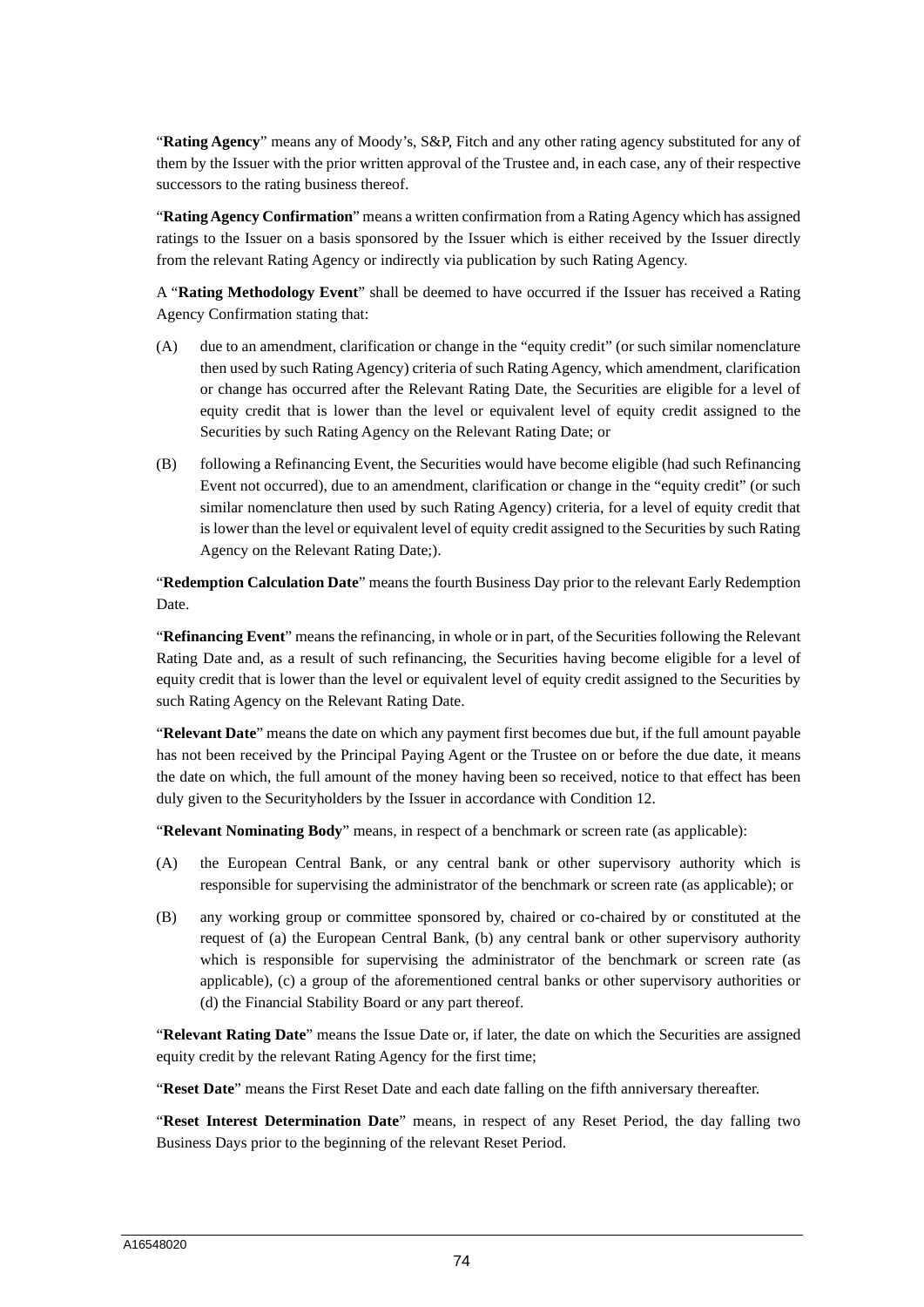"**Reset Period**" means each period from and including the First Reset Date to but excluding the next following Reset Date and thereafter from and including each Reset Date to but excluding the next following Reset Date.

"**S&P**" means S&P Global Ratings Europe Limited (France Branch).

"**Subsidiary**" means any entity which is a subsidiary (*società controllata*) of the Issuer within the meaning of Article 2359 of the Italian Civil Code and Article 93 of Legislative Decree No. 58 of 24 February 1998, as amended.

A "**Substantial Repurchase Event**" shall be deemed to have occurred if, prior to the giving of the relevant notice of redemption, at least 75 per cent. of the aggregate principal amount of the Securities issued on the Issue Date has been purchased by or on behalf of the Issuer or a Subsidiary and has been cancelled.

"**Successor Rate**" means the rate that the Independent Adviser determines is a successor to or replacement of the EUR 5 year Swap Rate and which is formally recommended by any Relevant Nominating Body.

"**TARGET2 Settlement Day**" means any day on which the Trans-European Automated Real-Time Gross Settlement Express Transfer (TARGET2) System is open.

A "**Tax Deductibility Event**" shall be deemed to have occurred if, as a result of a Tax Law Change, payments of interest by the Issuer in respect of the Securities are no longer, or within 90 calendar days of the date of any opinion provided pursuant to Condition 6.4(b)(ii) will no longer be, deductible in whole or in part for Italian corporate income tax purposes, and the Issuer cannot avoid the foregoing by taking reasonable measures available to it. For the avoidance of doubt, a Tax Deductibility Event shall not occur if payments of interest by the Issuer in respect of the Securities are not deductible in whole or in part for Italian corporate income tax purposes solely as a result of general tax deductibility limits set forth by Article 96 of Decree No. 917 as at (and on the basis of the general tax deductibility limits calculated in the manner applicable as at) the Issue Date.

"**Tax Jurisdiction**" means the Republic of Italy and/or such other taxing jurisdiction to which the Issuer becomes subject or any political subdivision or any authority thereof or therein having power to tax.

"**Tax Law Change**" means: (i) any amendment to, clarification of, or change in, the laws or treaties (or any regulations thereunder) of a Tax Jurisdiction affecting taxation; (ii) any governmental action or (iii) any amendment to, clarification of, or change in the official position or the interpretation of such governmental action that differs from the previously generally accepted position, in each case, by any legislative body, court, governmental authority or regulatory body, or which differs from any specific written statements made by any governmental authority or regulatory body regarding the anticipated tax treatment of the Securities, which amendment, clarification, change or governmental action is effective, on or after the Issue Date.

"**Taxes**" means any present or future taxes or duties, assessments or governmental charges of whatever nature.

"**Varied Securities**" has the meaning given to it in Condition 7.1.

A "**Withholding Tax Event**" shall be deemed to have occurred if, following the Issue Date:

(A) as a result of a Tax Law Change, the Issuer has or will become obliged to pay Additional Amounts in respect of the Securities and such obligation cannot be avoided by the Issuer taking reasonable measures available to it; or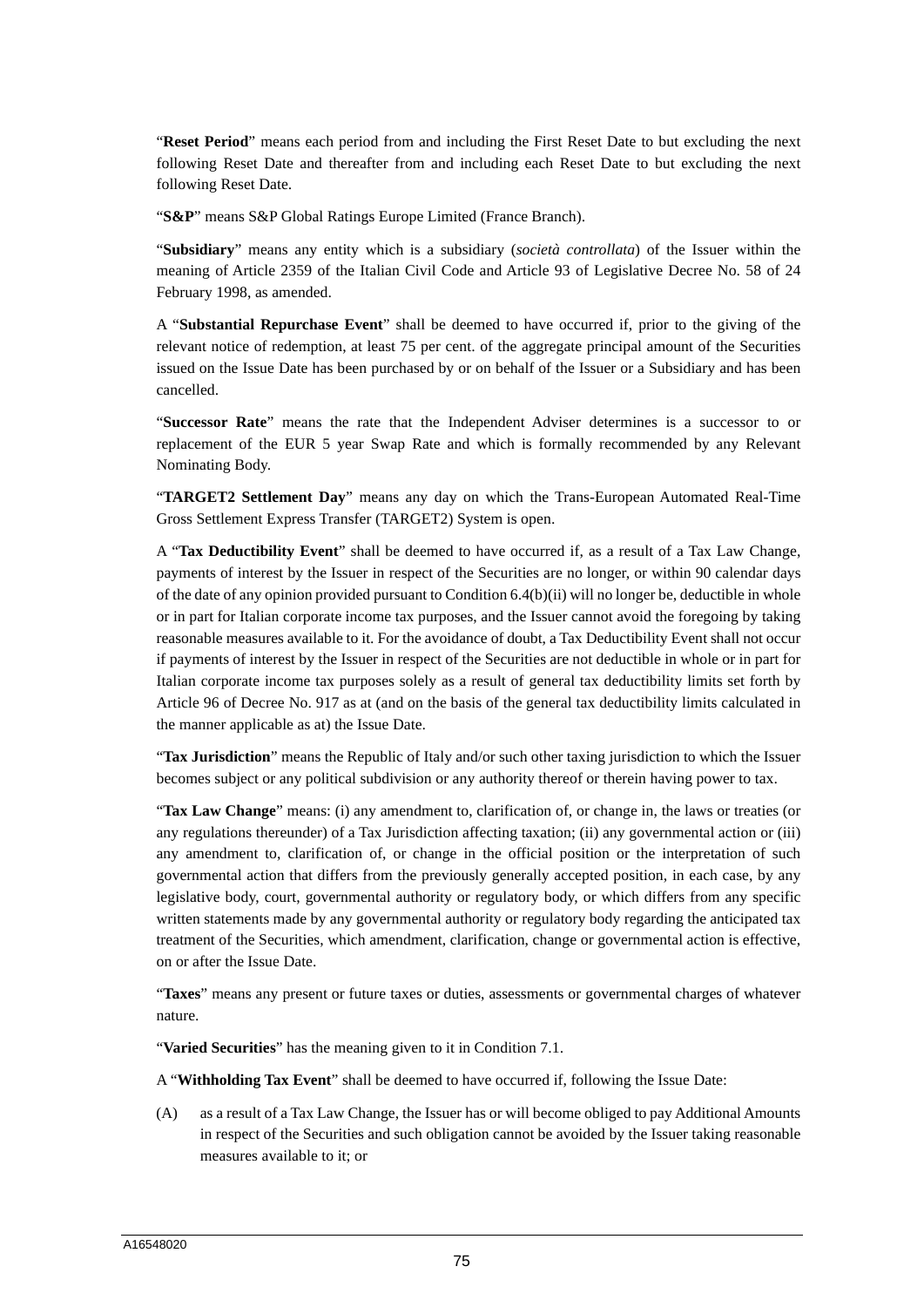(B) a person into which the Issuer is merged or to whom it has conveyed, transferred or leased all or substantially all of its assets and who has been substituted in place of the Issuer as principal debtor under the Securities is required to pay Additional Amounts in respect of the Securities and such obligation cannot be avoided by such person taking reasonable measures available to it, unless the sole purpose of such a merger, conveyance, transfer or lease would be to permit the Issuer to redeem the Securities.

## **3 Status and Subordination**

## **3.1 Status**

The Securities and the Coupons constitute direct, unsecured and subordinated obligations of the Issuer and rank and will at all times rank *pari passu* without any preference among themselves and with Parity Securities. The Securities constitute *obbligazioni* pursuant to Articles 2410 *et seq*. of the Italian Civil Code. The obligations of the Issuer in respect of the Securities and the Coupons are subordinated as described in Condition 3.2.

## **3.2 Subordination**

The obligations of the Issuer to make payment in respect of principal and interest on the Securities and the Coupons, including its obligations in respect of any Arrears of Interest, will, in the event of the winding-up, insolvency, dissolution or liquidation of the Issuer, rank:

- (a) senior only to the Issuer's payment obligations in respect of any Junior Securities;
- (b) *pari passu* among themselves and with the Issuer's payment obligations in respect of any Parity Securities; and
- (c) junior to all other payment obligations of the Issuer, present and future, whether subordinated (including any claims pursuant to Article 2411, first paragraph, of the Italian Civil Code) or unsubordinated,

in each case except as otherwise required by mandatory provisions of applicable law.

Nothing in this Condition 3.2 shall affect or prejudice the payment of costs, charges, expenses, liabilities or remuneration of the Trustee or Agents or the rights and remedies of the Trustee or the Agents in respect thereof.

## **3.3 No Set-off**

To the extent and in the manner permitted by applicable law, no Securityholder or Couponholder may exercise, claim or plead any right of set-off, counterclaim, compensation or retention in respect of any amount owed to it by the Issuer in respect of, or arising from, the Securities or the Coupons and each Securityholder and Couponholder will, by virtue of his holding of any Security or Coupon, be deemed to have waived all such rights of set-off, counterclaim, compensation or retention. The Issuer may not set off any claims it may have against the Securityholders against any of its obligations under the Securities or the Coupons.

## **4 Interest and Interest Deferral**

## **4.1 Interest**

## *(a) Interest Rates and Interest Payment Dates*

Unless previously redeemed or repurchased and cancelled in accordance with these Conditions and subject to the further provisions of this Condition 4, the Securities will bear interest on their principal amount as follows: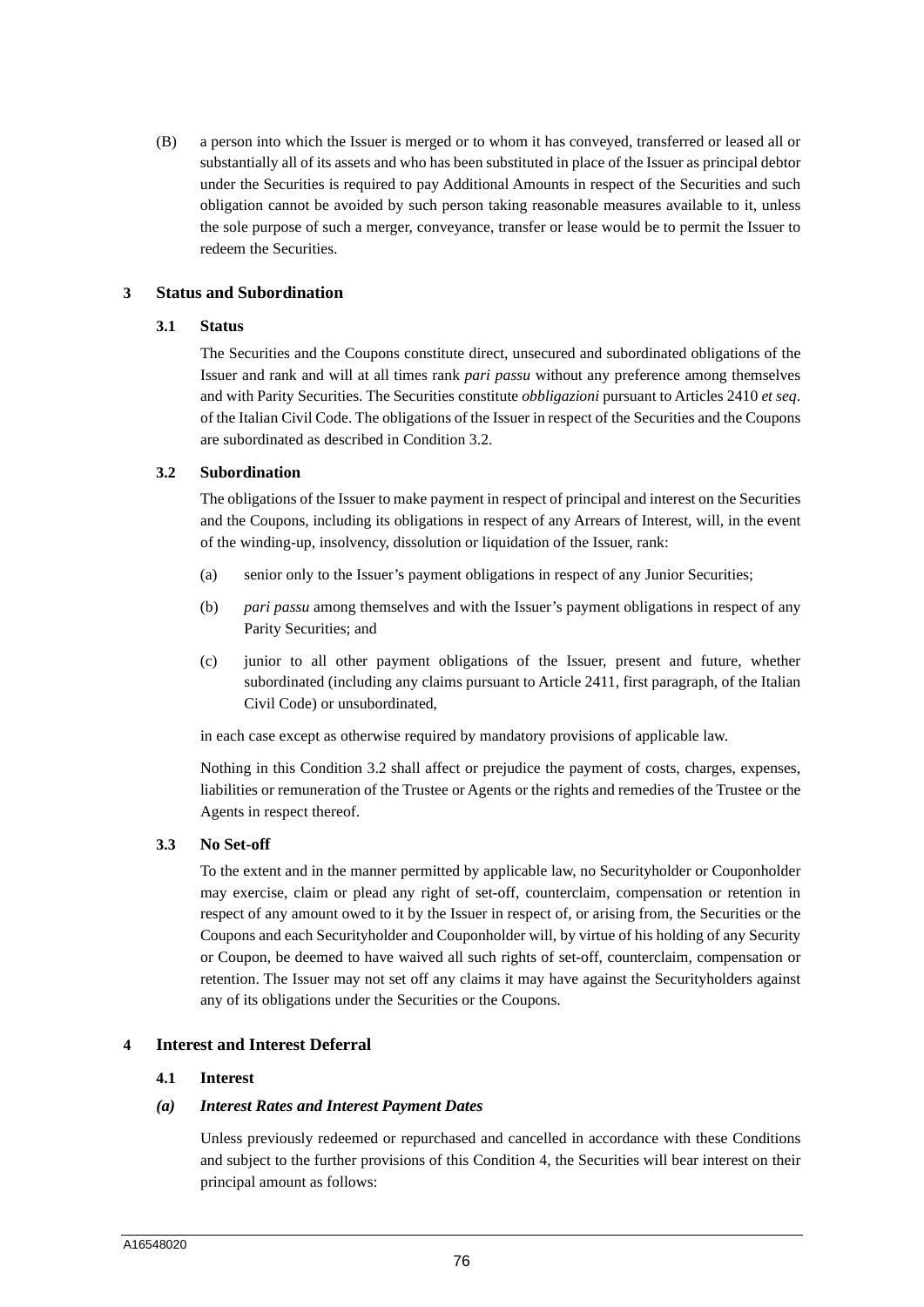- (i) from (and including) the Issue Date to (but excluding) the First Reset Date, at the rate of 2.250 per cent. per annum, payable annually in arrear on each Interest Payment Date; and
- (ii) from (and including) the First Reset Date to (but excluding) the date fixed for redemption, at, in respect of each Reset Period, the relevant EUR 5 year Swap Rate plus:
	- (A) in respect of the Reset Period commencing on the First Reset Date to but excluding 10 March 2032, 2.679 per cent. per annum;
	- (B) in respect of the Reset Periods commencing on 10 March 2032, 10 March 2037 and 10 March 2042, 2.929 per cent. per annum; and
	- (C) in respect of any other Reset Period after 10 March 2047, 3.679 per cent. per annum;

all as determined by the Agent Bank for annual payment in arrear on each Interest Payment Date, commencing on the First Interest Payment Date.

#### *(b) Determination of EUR 5 year Swap Rate*

- (i) For the purposes of these Conditions, the relevant "**EUR 5 year Swap Rate**", in respect of a Reset Period, shall be the annual mid-swap rate as displayed on the EUR Reset Screen Page as at 11:00 a.m. (CET) on the relevant Reset Interest Determination Date.
- (ii) If the relevant EUR 5 year Swap Rate does not appear on the EUR Reset Screen Page on the relevant Reset Interest Determination Date, the Issuer shall request each of the EUR Reset Reference Banks to provide it with its EUR 5 year Swap Rate Quotation (such EUR 5 year Swap Rate Quotation to be notified by the Issuer to the Agent Bank) and the Agent Bank will determine the EUR 5 year Swap Rate as the EUR Reset Reference Bank Rate on the relevant Reset Interest Determination Date.
- (iii) If at least three quotations are provided by the EUR Reset Reference Banks, the EUR 5 year Swap Rate will be determined by the Agent Bank on the basis of the arithmetic mean of the quotations provided, eliminating the highest quotation (or, in the event of equality, one of the highest) and the lowest quotation (or, in the event of equality, one of the lowest).
- (iv) If only two quotations are provided, the EUR 5 year Swap Rate will be the arithmetic mean of the quotations provided.
- (v) If only one quotation is provided, the EUR Reset Reference Banks Rate will be the quotation provided.
- (vi) If no quotations are provided, the EUR Reset Reference Bank Rate for the relevant period will be equal to the last available EUR 5 year mid swap rate for euro swap transactions, expressed as an annual rate, on the EUR Reset Screen Page.

## *(c) Calculation of Interest*

The interest payable on each Security on any Interest Payment Date shall be calculated per  $\epsilon$ 1,000 in principal amount of the Securities (the "**Calculation Amount**"). The amount of interest payable per Calculation Amount for any period shall be equal to the product of the Prevailing Interest Rate for the Interest Period ending immediately prior to such Interest Payment Date, the Calculation Amount and the day-count fraction for the relevant period, rounding the resulting figure to the nearest cent (half a cent being rounded upwards).

The day-count fraction will be calculated on the following basis:

(a) if the Accrual Period is equal to or shorter than the Determination Period during which it falls, the day-count fraction will be the number of days in the Accrual Period divided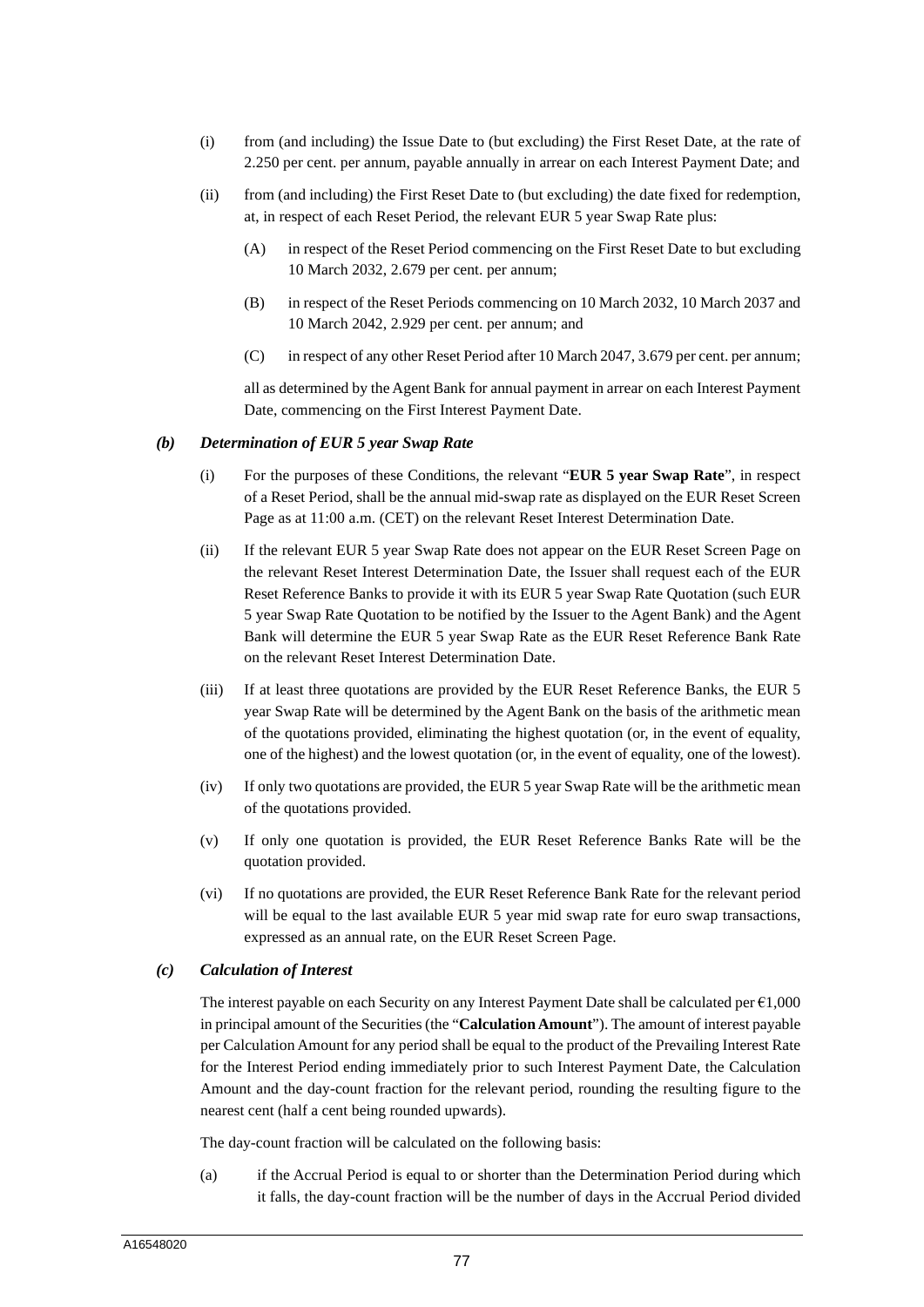by the product of (1) the number of days in such Determination Period and (2) the number of Determination Periods normally ending in any year; and

- (b) if the Accrual Period is longer than one Determination Period, the day-count fraction will be the sum of:
	- (i) the number of days in such Accrual Period falling in the Determination Period in which it begins divided by the product of (1) the number of days in such Determination Period and (2) the number of Determination Periods normally ending in any year; and
	- (ii) the number of days in such Accrual Period falling in the next Determination Period divided by the product of (a) the number of days in such Determination Period and (2) the number of Determination Periods normally ending in any year

where:

"**Accrual Period**" means the relevant period for which interest is to be calculated (from and including the first such day to but excluding the last); and

"**Determination Period**" means the period from and including 10 September in any year to but excluding the next 10 September.

#### **4.2 Interest Deferral**

Subject to the provisions of the following paragraphs, on each Interest Payment Date, the Issuer shall pay interest on the Securities accrued to (but excluding) that date in respect of the Interest Period ending immediately prior to such Interest Payment Date.

#### *(a) Optional Interest Deferral*

The Issuer may, at its sole discretion, elect to defer in whole, but not in part, any payment of interest accrued on the Securities in respect of any Interest Period (a "**Deferred Interest Payment**") by giving notice (a "**Deferral Notice**") of such election to the Securityholders in accordance with Condition 12 and to the Trustee and the Principal Paying Agent at least five, but not more than 30, Business Days prior to the relevant Interest Payment Date. If the Issuer makes such an election, the Issuer shall have no obligation to make such payment and any such nonpayment of interest shall not constitute a default of the Issuer or any other breach of obligations under the Securities or for any other purpose.

Any Deferred Interest Payment will be deferred and shall constitute "**Arrears of Interest**". Any Arrears of Interest will remain outstanding until paid in full by the Issuer, but Arrears of Interest shall not itself bear interest.

#### *(b) Optional Settlement of Arrears of Interest*

The Issuer may pay outstanding Arrears of Interest (in whole but not in part) at any time upon giving not less than 10 and not more than 15 Business Days' notice to the Securityholders in accordance with Condition 12 (which notice shall be irrevocable and will oblige the Issuer to pay the relevant Arrears of Interest on the payment date specified in such notice) and to the Trustee and the Principal Paying Agent at least five, but not more than 30, Business Days prior to the relevant due date for payment.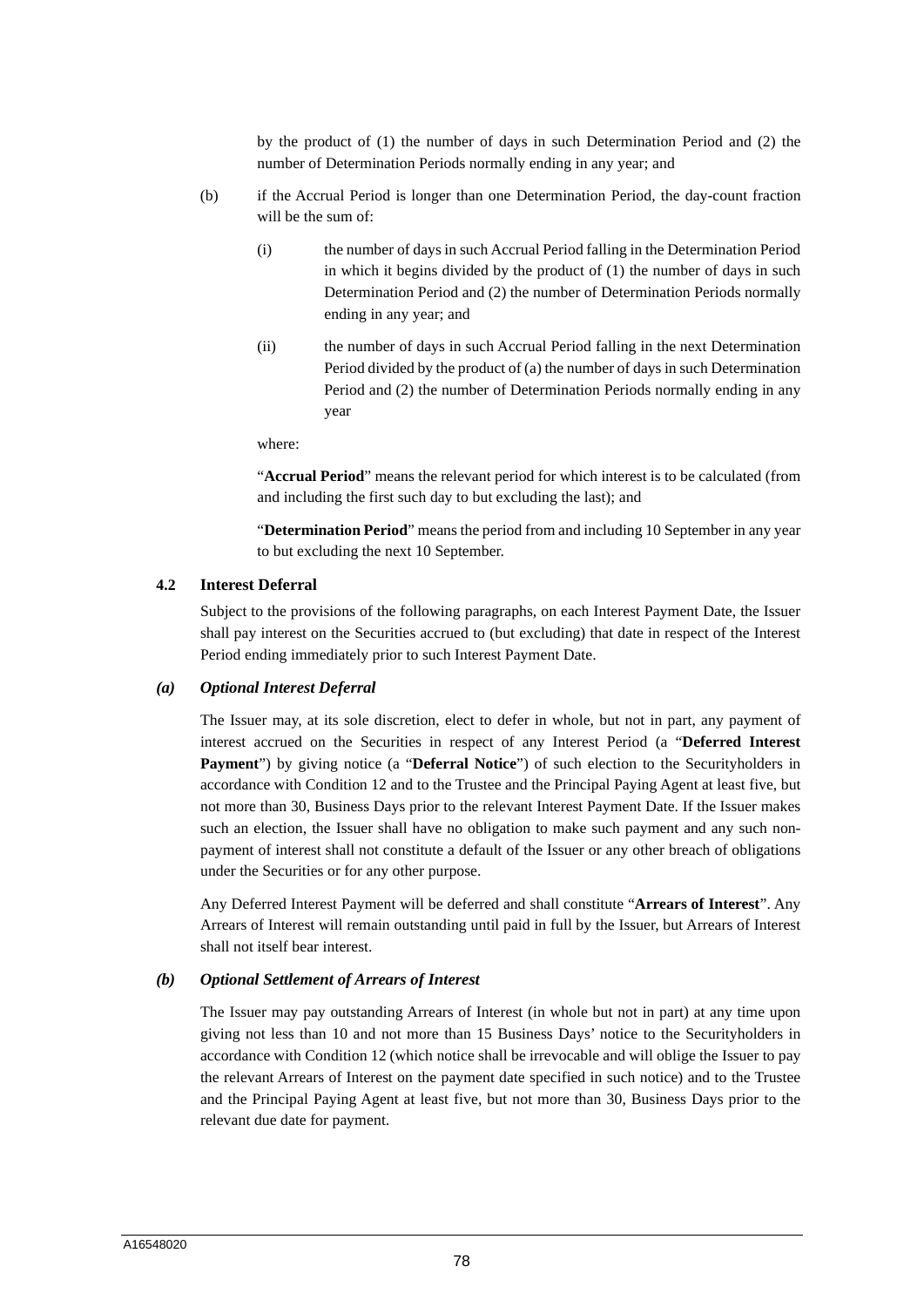## *(c) Mandatory Settlement of Arrears of Interest*

All (but not some only) of any outstanding Arrears of Interest from time to time in respect of all Securities for the time being outstanding shall become due and payable in full and shall be paid by the Issuer on the first occurring Mandatory Settlement Date.

Notice of the occurrence of any Mandatory Settlement Date shall be given to the Securityholders in accordance with Condition 12 and to the Trustee and the Principal Paying Agent at least five, but not more than 30, Business Days prior to the relevant due date for payment.

#### *(d) Notification of Mandatory Settlement Date*

Upon the occurrence of a Mandatory Settlement Date, the Issuer shall promptly deliver to the Trustee a certificate signed by two duly authorised representatives of the Issuer confirming the occurrence thereof upon which the Trustee may rely absolutely without liability to any person for so doing.

#### **4.3 Accrual of Interest**

The Securities will cease to bear interest from (and including) the calendar day on which they are due for redemption. If the Issuer fails to redeem the Securities upon due presentation and surrender thereof when due, interest will continue to accrue as provided in the Trust Deed.

#### **4.4 Benchmark discontinuation**

#### *(a) Independent Adviser*

If a Benchmark Event occurs in relation to the EUR 5 year Swap Rate on any Reset Interest Determination Date, then the Issuer shall use its reasonable endeavours to appoint and consult with an Independent Adviser, as soon as reasonably practicable, to determine a Successor Rate, failing which an Alternative Rate (in accordance with Condition 4.4(b)) and, in either case, an Adjustment Spread and any Benchmark Amendments (in accordance with Condition 4.4(d)).

An Independent Adviser appointed pursuant to this Condition 4.4 shall act in good faith and in a commercially reasonable manner as an expert and in consultation with the Issuer. In the absence of fraud and gross negligence, the Independent Adviser shall have no liability whatsoever to the Issuer, the Paying Agents or the Securityholders for any determination made by it pursuant to this Condition 4.4.

If: (i) the Issuer is unable to appoint an Independent Adviser; or (ii) the Independent Adviser appointed by it fails to determine a Successor Rate or, failing which, an Alternative Rate in accordance with this Condition 4.4(a) prior to the relevant Reset Interest Determination Date, the EUR 5 year Swap Rate applicable to the next succeeding Reset Period shall be the last available EUR 5 year mid swap rate for euro swap transactions, expressed as an annual rate, on the EUR Reset Screen Page. For the avoidance of doubt, this Condition 4.4(a) shall apply to the relevant next succeeding Reset Period only and any subsequent Reset Periods are subject to the subsequent operation of, and to adjustment as provided in, this Condition 4.4(a).

#### *(b) Successor Rate or Alternative Rate*

If the Independent Adviser determines that:

(i) there is a Successor Rate, then such Successor Rate and the applicable Adjustment Spread shall subsequently be used in place of the EUR 5 year Swap Rate to determine the Prevailing Interest Rate (or the relevant component part thereof) for all future payments of interest on the Securities (subject to the operation of this Condition 4.4); or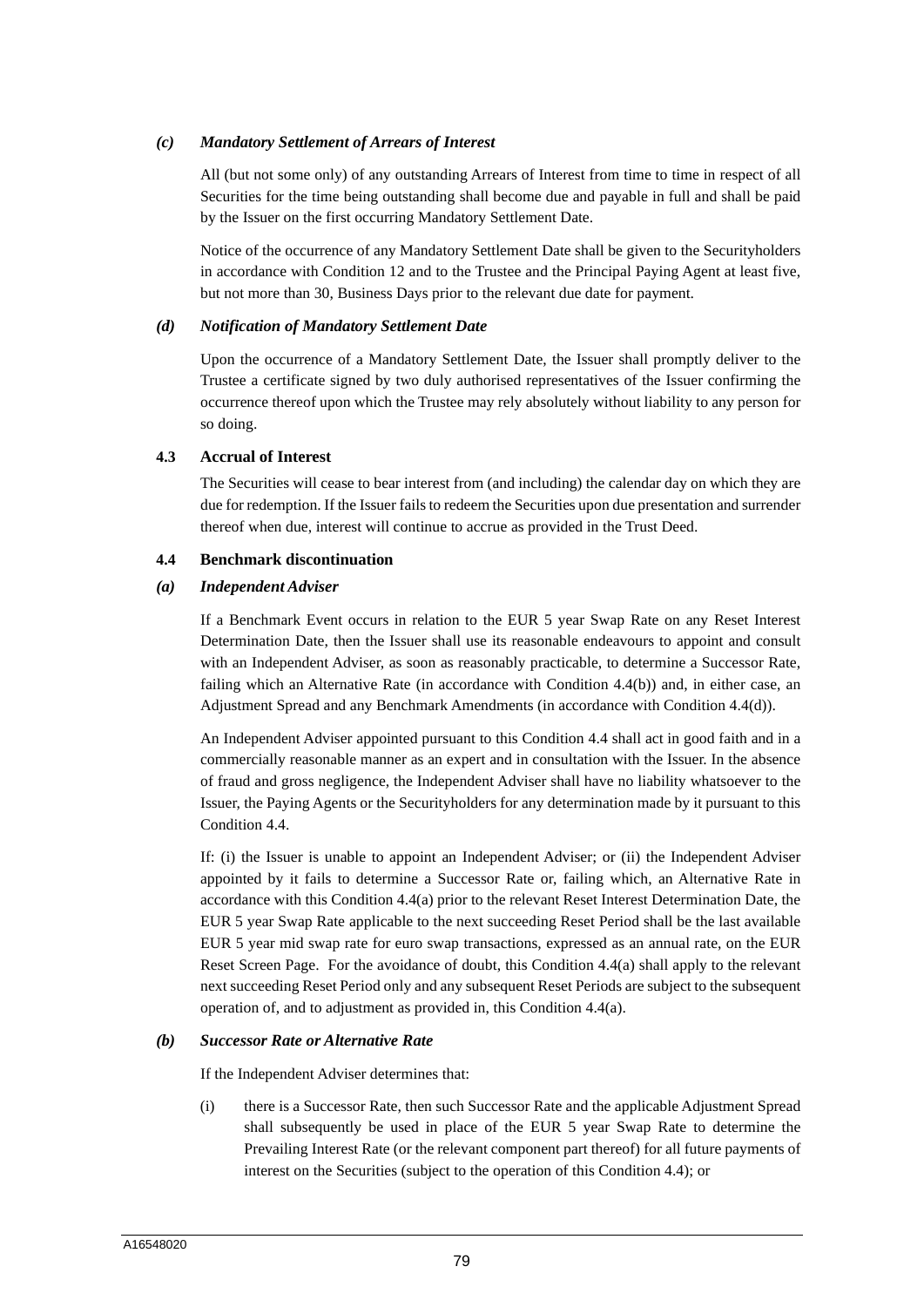(ii) there is no Successor Rate but that there is an Alternative Rate, then such Alternative Rate and the applicable Adjustment Spread shall subsequently be used in place of the EUR 5 year Swap Rate to determine the Prevailing Interest Rate (or the relevant component part thereof) for all future payments of interest on the Securities (subject to the operation of this Condition 4.4).

#### *(c) Adjustment Spread*

The Adjustment Spread (or the formula or methodology for determining the Adjustment Spread) shall be applied to the Successor Rate or the Alternative Rate (as the case may be).

#### *(d) Benchmark Amendments*

If any Successor Rate or Alternative Rate and, in either case, the applicable Adjustment Spread is determined in accordance with this Condition 4.4 and the Independent Adviser determines (i) that amendments to these Conditions are necessary to ensure the proper operation of such Successor Rate or Alternative Rate and, in either case, the applicable Adjustment Spread (such amendments, the "**Benchmark Amendments**") and (ii) the terms of the Benchmark Amendments, then the Issuer shall, subject to giving notice thereof in accordance with Condition 4.4(e), without any requirement for the consent or approval of Securityholders, vary these Conditions to give effect to such Benchmark Amendments with effect from the date specified in such notice.

In connection with any such variation in accordance with this Condition 4.4(d), the Issuer shall comply with the rules of any stock exchange on which the Securities are for the time being listed or admitted to trading.

Notwithstanding any other provision of this Condition 4.4, no Successor Rate or Alternative Rate will be adopted, nor will the applicable Adjustment Spread be applied, nor will any Benchmark Amendments be made, if and to the extent that, in the determination of the Issuer, the same could reasonably be expected to cause a Rating Methodology Event to occur.

At the request of the Issuer, but subject to receipt by the Trustee of a certificate signed by two duly authorised representatives of the Issuer pursuant to Condition 4.4(e), the Trustee shall (at the expense of the Issuer), without any requirement for the consent or approval of the Securityholders, be obliged to concur with the Issuer in effecting any Benchmark Amendments (including, inter alia, by the execution of a deed supplemental to or amending the Trust Deed), provided that the Trustee shall not be obliged to agree to any Benchmark Amendments which, in the sole opinion of the Trustee, would have the effect of (i) exposing the Trustee to any liability against which it has not been indemnified and/or secured and/or prefunded to its satisfaction; or (ii) increasing the obligations, responsibilities or duties, or decreasing the protections, of the Trustee under the Trust Deed and/or the Conditions in any way.

#### *(e) Notices etc*

Any Successor Rate or Alternative Rate and, in either case, the applicable Adjustment Spread and the specific terms of any Benchmark Amendments, determined under this Condition 4.4 will be notified promptly by the Issuer to the Trustee, the Principal Paying Agent and the Agent Bank and, in accordance with Condition 12 (*Notices*), the Securityholders. Such notice shall be irrevocable and shall specify the effective date of the Benchmark Amendments, if any.

No later than notifying the Trustee of the same, the Issuer shall deliver to the Trustee a certificate signed by two duly authorised representatives of the Issuer:

(a) confirming (i) that a Benchmark Event has occurred, (ii) the Successor Rate or, as the case may be, the Alternative Rate, (iii) the applicable Adjustment Spread and (iv) the specific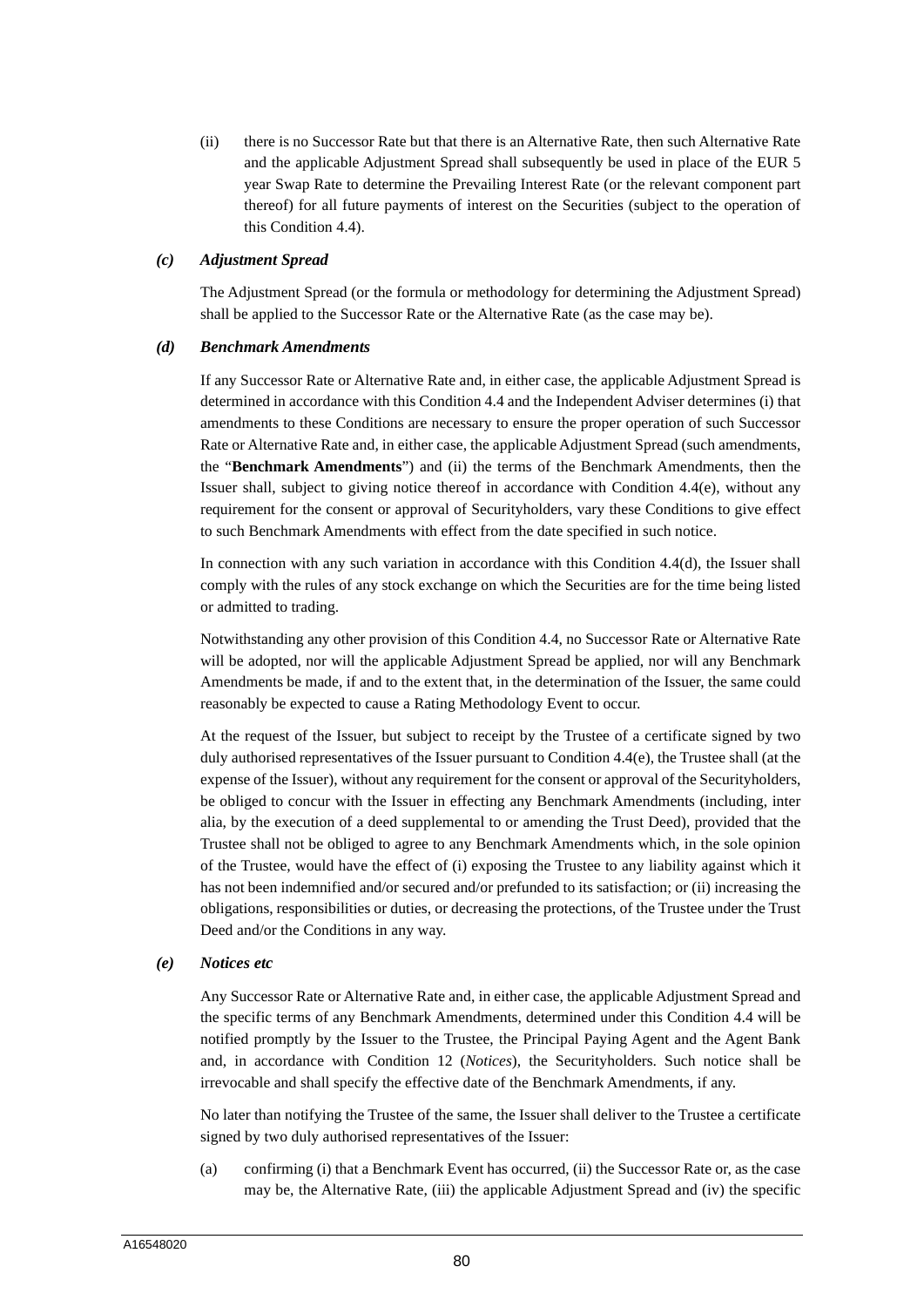terms of the Benchmark Amendments (if any), in each case as determined in accordance with the provisions of this Condition 4.4; and

(b) certifying that the Benchmark Amendments (if any) are necessary to ensure the proper operation of such Successor Rate or Alternative Rate and (in either case) the applicable Adjustment Spread.

The Trustee shall be entitled to rely on such certificate (without liability to any person) as sufficient evidence thereof. The Successor Rate or Alternative Rate and the Adjustment Spread and the Benchmark Amendments (if any) specified in such certificate will (in the absence of manifest error or bad faith in the determination of the Successor Rate or Alternative Rate and the Adjustment Spread and the Benchmark Amendments (if any) and without prejudice to the Trustee's, the Agent Bank's or the Principal Paying Agent's ability to rely on such certificate as aforesaid) be binding on the Issuer, the Trustee, the Calculation Agent, the Paying Agents and the Securityholders.

#### *(f) Survival of EUR 5 year Swap Rate*

Without prejudice to the obligations of the Issuer under Condition 4.4(a), (b), (c) and (d), the EUR 5 year Swap Rate and the fallback provisions provided for in Condition 4.1(b) will continue to apply unless and until a Benchmark Event has occurred.

#### **5 Payment and Exchanges of Talons**

*Provisions for payments in respect of Global Securities are set out under "Summary of Provisions Relating to the Securities while represented by the Global Securities" below.* 

## **5.1 Payments in respect of Securities**

Payments of principal and interest in respect of each Security will be made against presentation and surrender (or, in the case of part payment only, endorsement) of the Security, except that payments of interest due on an Interest Payment Date will be made against presentation and surrender (or, in the case of part payment only, endorsement) of the relevant Coupon, in each case at the specified office outside the United States of any of the Paying Agents.

#### **5.2 Method of Payment**

Payments will be made by credit or transfer to a euro account (or any other account to which euro may be credited or transferred) specified by the payee.

#### **5.3 Missing Unmatured Coupons**

Upon the date on which any Security becomes due and repayable, all unmatured Coupons appertaining to the Security (whether or not attached) shall become void and no payment shall be made in respect of such Coupons.

#### **5.4 Payments subject to Applicable Laws**

Payments will be subject in all cases to any other applicable fiscal or other laws and regulations in the place of payment or other laws and regulations to which the Issuer or its agents agree to be subject and, save as provided in Condition 8 below, the Issuer will not be liable for any Taxes imposed or levied by such laws, regulations or agreements.

#### **5.5 Payment only on a Presentation Date**

A holder shall be entitled to present a Security or Coupon for payment only on a Presentation Date and shall not be entitled to any further interest or other payment if a Presentation Date is after the due date for payment of any amount in respect of any Security or Coupon.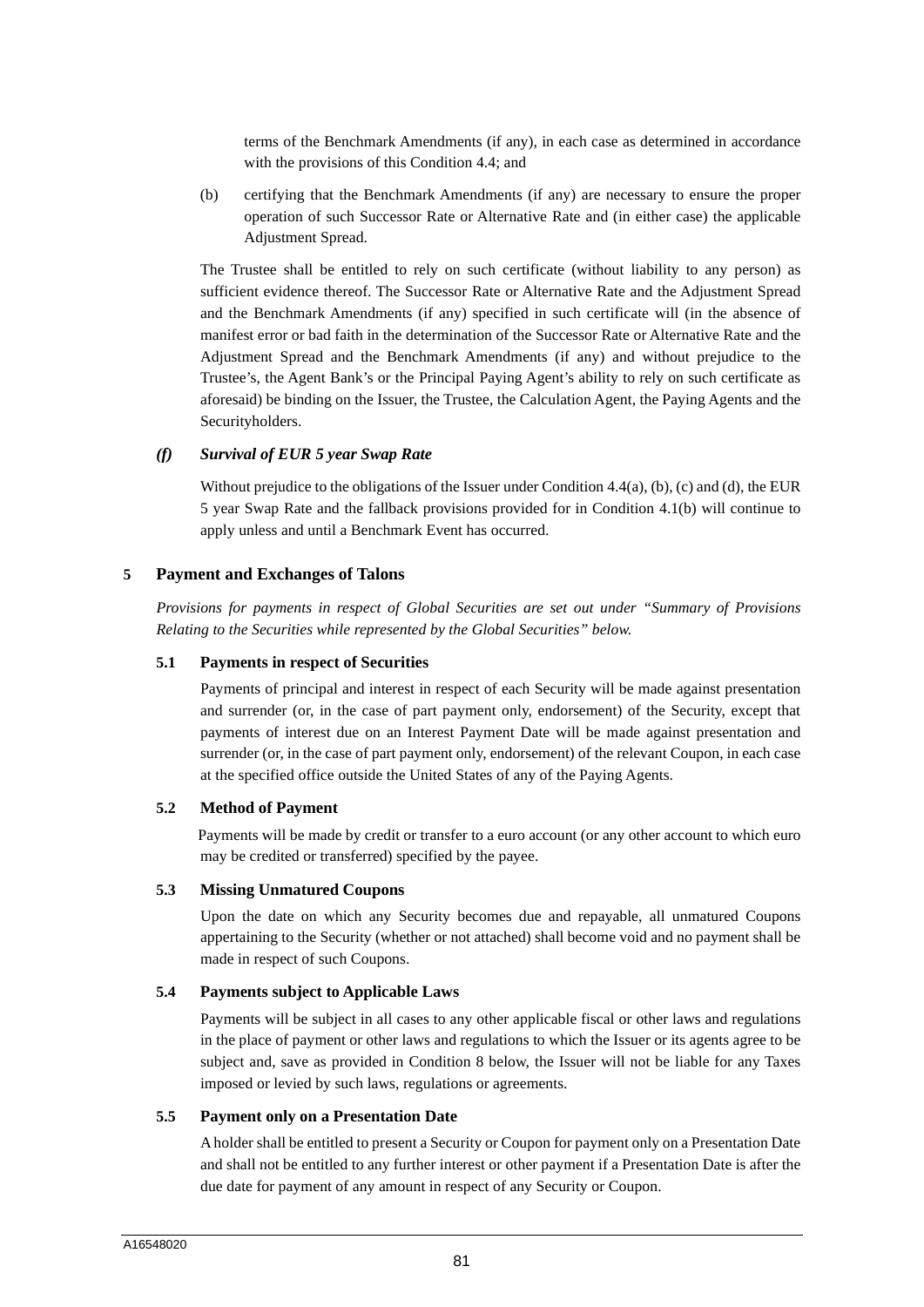"**Presentation Date**" means a day which (subject to Condition 9):

- (a) is or falls after the relevant due date for payment of any amount in respect of any Security or Coupon;
- (b) is a day on which commercial banks and foreign exchange markets settle payments and are open for general business (including dealing in foreign exchange and foreign currency deposits) in the place of the specified office of the Paying Agent at which the Security or Coupon is presented for payment; and
- (c) in the case of payment by credit or transfer to a euro account as referred to above, is a TARGET2 Settlement Day.

#### **5.6 Exchange of Talons**

On and after the Interest Payment Date on which the final Coupon comprised in any Coupon sheet matures, the Talon comprised in the Coupon sheet may be surrendered at the specified office of any Paying Agent in exchange for a further Coupon sheet (including any appropriate further Talon), subject to the provisions of Condition 9. Each Talon shall, for the purposes of these Conditions, be deemed to mature on the Interest Payment Date on which the final Coupon comprised in the relative Coupon sheet matures.

#### **5.7 Initial Paying Agents**

The names of the initial Paying Agents and their initial specified offices are set out at the end of these Conditions. The Issuer reserves the right, subject to the prior written approval of the Trustee, at any time to vary or terminate the appointment of any Paying Agent and to appoint additional or other Paying Agents provided that:

- (a) there will at all times be a Principal Paying Agent;
- (b) there will at all times be a Paying Agent in a jurisdiction within Europe, other than the jurisdiction in which the Issuer is incorporated; and
- (c) there will at all times be an Agent Bank.

Notice of any termination or appointment and of any changes in specified offices will be given to the Securityholders promptly by the Issuer in accordance with Condition 12.

## **6 Redemption and Purchase**

#### **6.1 No fixed redemption**

Unless previously redeemed or purchased and cancelled as provided below, the Securities will become due and payable and will be redeemed on the date on which a winding up, dissolution or liquidation of the Issuer (otherwise than for the purpose of a solvent amalgamation, merger or reconstruction under which the assets and liabilities of the Issuer are assumed by the entity resulting from such amalgamation, merger or reconstruction and such entity assumes the obligations of the Issuer in respect of the Securities in accordance with Condition 13.2) is instituted (the "**Liquidation Event Date**"), including in connection with any Insolvency Proceedings, in accordance with (i) any applicable legal provision, or any decision of any judicial or administrative authority, or (ii) any resolution passed at a shareholders' meeting of the Issuer or (iii) any provision which is set out in the by-laws of the Issuer from time to time (including the maturity of the Issuer which, as of the Issue Date, is set in its by-laws at 31 December 2100). Upon having become due and payable according to the provisions above, the Securities will be redeemed at an amount equal to their principal amount, together with any outstanding interest accrued up to (but excluding) the Liquidation Event Date and any outstanding Arrears of Interest.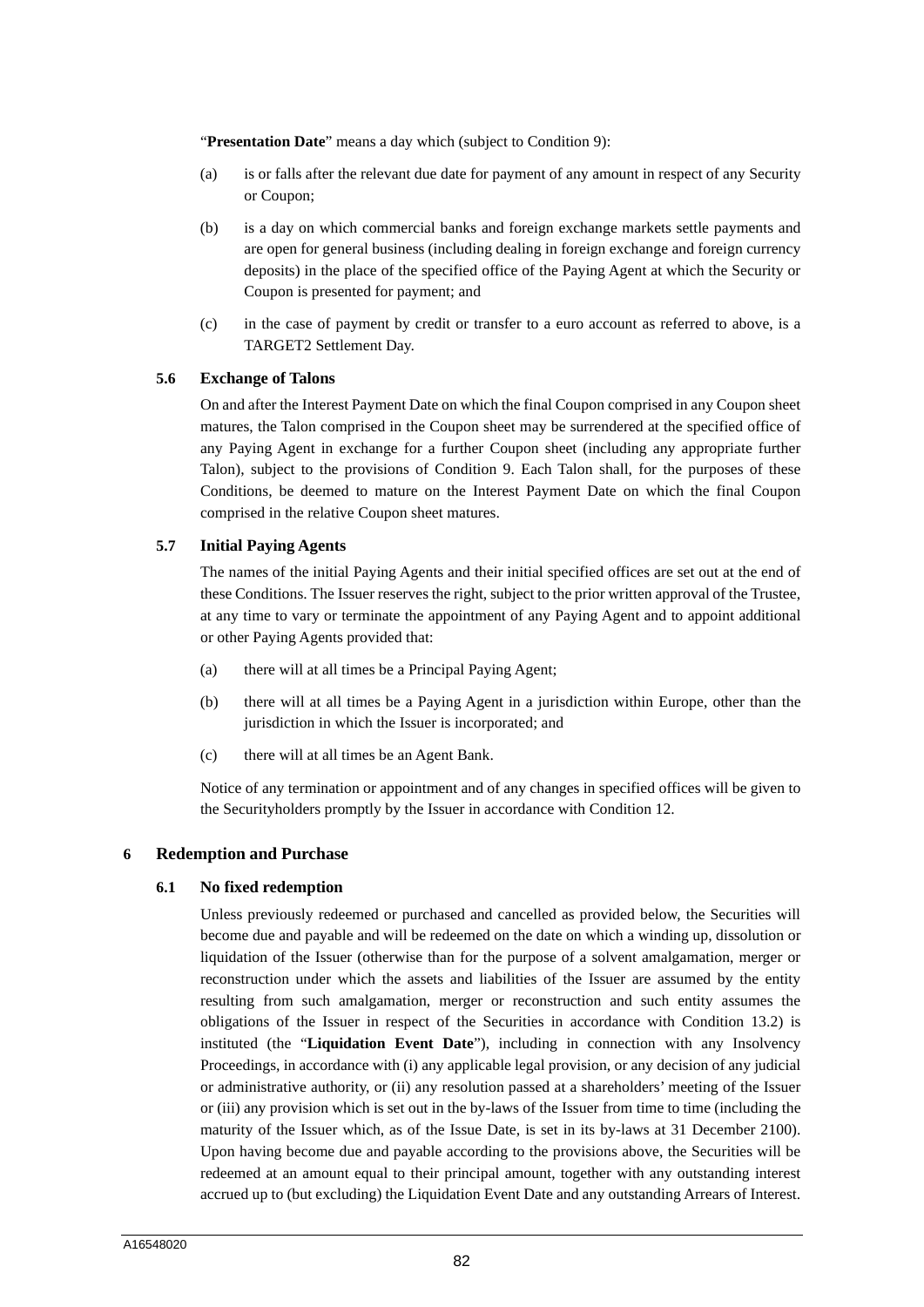## **6.2 Optional Redemption**

The Issuer may redeem all of the Securities (but not some only) on any date during the period commencing on (and including) 10 December 2026 and ending on (and including) the First Reset Date or upon any Interest Payment Date thereafter (each such date, a "**Call Date**"), in each case at their principal amount together with any accrued interest up to (but excluding) the relevant Call Date and any outstanding Arrears of Interest, on giving not less than 30 and not more than 60 calendar days' notice to the Securityholders in accordance with Condition 12.

## **6.3 Early Redemption following a Withholding Tax Event**

- (a) If a Withholding Tax Event occurs, the Issuer may redeem all (but not some only) of the Securities at any time at the applicable Early Redemption Price upon giving not less than 30 and not more than 60 calendar days' notice to the Trustee and the Securityholders in accordance with Condition 12, provided that no such notice shall be given earlier than 90 days prior to the earliest date on which the Issuer would be obliged to pay such Additional Amounts were a payment in respect of the Securities then due.
- (b) Prior to giving a notice to the Securityholders pursuant to this Condition 6.3, the Issuer will deliver to the Trustee in a form and with content reasonably satisfactory to the Trustee:
	- (i) a certificate signed by two duly authorised representatives of the Issuer stating that the Issuer is entitled to effect such redemption and setting forth a statement of facts showing that the conditions precedent to the right of the Issuer to redeem the Securities in accordance with this Condition 6.3 have been satisfied; and
	- (ii) an opinion of independent legal or tax advisers, appointed by the Issuer at its own expense, of recognised standing in the jurisdiction of incorporation of the Issuer to the effect that the Issuer has or will become obliged to pay Additional Amounts as a result of (in the case of paragraph (A) of the definition of Withholding Tax Event) a Tax Law Change or (in the case of paragraph (B) of the definition of Withholding Tax Event) the relevant merger, conveyance, transfer or lease,

and the Trustee shall be entitled to accept and rely on the above certificate and opinion as sufficient evidence of the satisfaction of the conditions precedent set out above and the facts set out therein in which event the same shall be conclusive and binding on the Securityholders and the Couponholders.

## **6.4 Early Redemption following a Tax Deductibility Event**

- (a) If a Tax Deductibility Event occurs, the Issuer may redeem all (but not some only) of the Securities at any time at the applicable Early Redemption Price upon giving not less than 30 and not more than 60 calendar days' notice of redemption to the Trustee and the Securityholders in accordance with Condition 12.
- (b) Prior to giving a notice to the Securityholders pursuant to this Condition 6.4, the Issuer will deliver to the Trustee in a form and with content reasonably satisfactory to the Trustee:
	- (i) a certificate signed by two duly authorised representatives of the Issuer stating that the Issuer is entitled to effect such redemption and setting forth a statement of facts showing that the conditions precedent to the right of the Issuer to redeem the Securities in accordance with this Condition 6.4 have been satisfied; and
	- (ii) an opinion of an independent legal or tax adviser, appointed by the Issuer at its own expense, of recognised standing in the jurisdiction of incorporation of the Issuer to the effect that payments of interest by the Issuer in respect of the Securities are no longer, or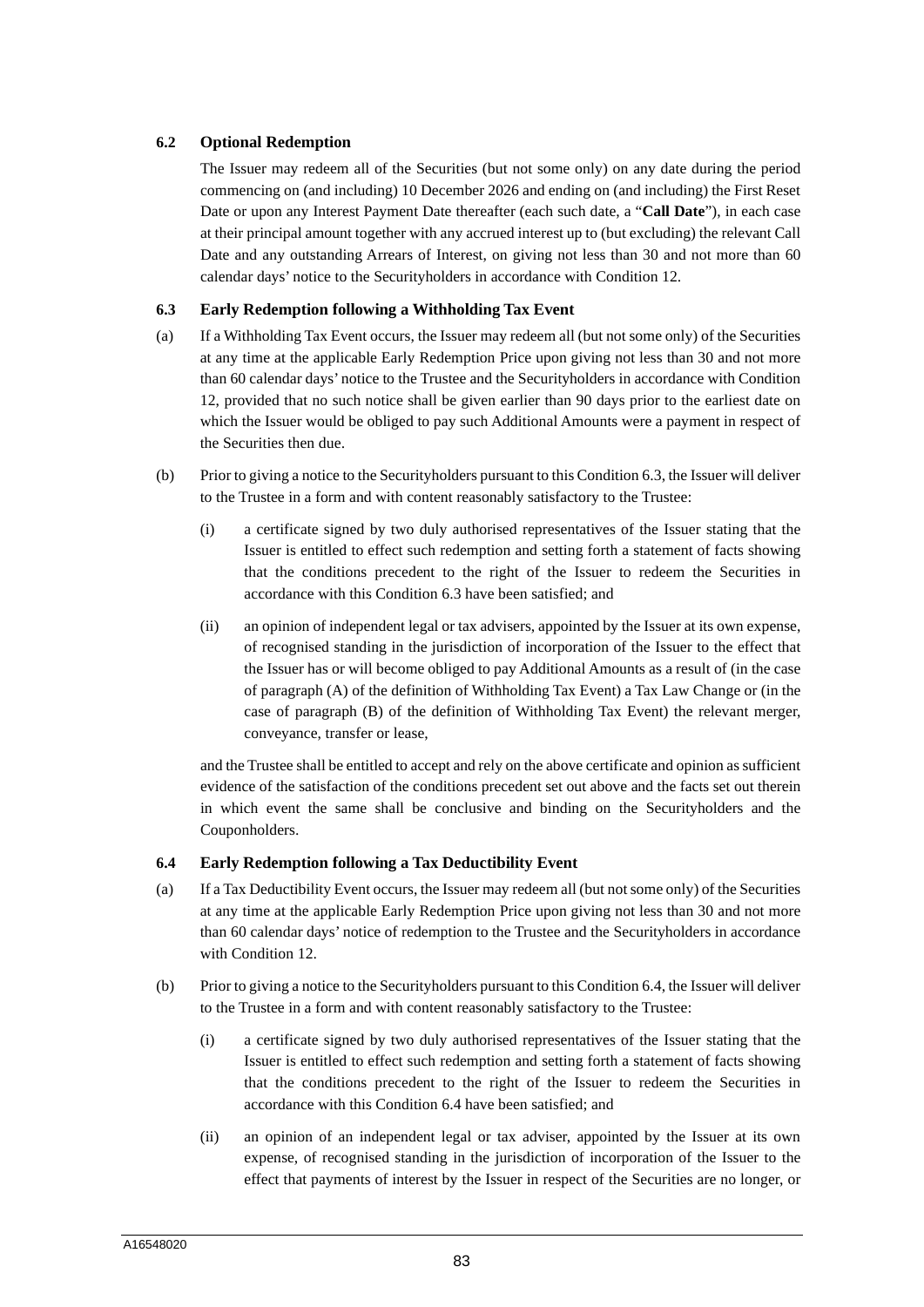within 90 calendar days of the date of that opinion will no longer be, deductible in whole or in part for Italian corporate income tax purposes as a result of a Tax Law Change,

and the Trustee shall be entitled to accept and rely on the above certificate and opinion as sufficient evidence of the satisfaction of the conditions precedent set out above and the facts set out therein in which event the same shall be conclusive and binding on the Securityholders and the Couponholders.

## **6.5 Early Redemption following a Rating Methodology Event**

- (a) If a Rating Methodology Event occurs, the Issuer may redeem all (but not some only) of the Securities at any time at the applicable Early Redemption Price upon giving not less than 30 and not more than 60 calendar days' notice of redemption to the Trustee and the Securityholders in accordance with Condition 12.
- (b) Prior to giving a notice to the Securityholders pursuant to this Condition 6.5, the Issuer will deliver to the Trustee in a form and with content reasonably satisfactory to the Trustee:
	- (i) a certificate signed by two duly authorised representatives of the Issuer stating that the Issuer is entitled to effect such redemption and setting forth a statement of facts showing that the conditions precedent to the right of the Issuer to redeem the Securities in accordance with this Condition 6.5 have been satisfied; and
	- (ii) a copy of the Rating Agency Confirmation relating to the applicable Rating Methodology Event unless the delivery of such Rating Agency Confirmation would constitute a breach of the terms on which such confirmation is delivered to the Issuer,

and the Trustee shall be entitled to accept and rely on the above certificate and, if applicable, copy of the Rating Agency Confirmation as sufficient evidence of the satisfaction of the conditions precedent set out above and the facts set out therein, in which event the same shall be conclusive and binding on the Securityholders and the Couponholders.

## **6.6 Early Redemption upon the occurrence of an Accounting Event**

(a) If an Accounting Event occurs, the Issuer may redeem all (but not some only) of the Securities at any time at the applicable Early Redemption Price upon giving not less than 30 and not more than 60 calendar days' notice of redemption to the Trustee and the Securityholders in accordance with Condition 12.

The Issuer may notify the redemption of the Securities as a result of the occurrence of an Accounting Event from (and including) the date on which the Change is officially adopted, which may fall before the date on which the Change will come into effect.

- (b) Prior to giving a notice to the Securityholders pursuant to this Condition 6.6, the Issuer will deliver to the Trustee in a form and with content reasonably satisfactory to the Trustee:
	- (i) a certificate signed by two duly authorised representatives of the Issuer stating that the Issuer is entitled to effect such redemption and setting forth a statement of facts showing that the conditions precedent to the right of the Issuer to redeem the Securities in accordance with this Condition 6.6 have been satisfied; and
	- (ii) a copy of the opinion, letter or report of a recognised accountancy firm of international standing, appointed by the Issuer at its own expense, as set forth in the definition of "Accounting Event",

and the Trustee shall be entitled to accept and rely on the above certificate and opinion, letter or report as sufficient evidence of the satisfaction of the conditions precedent set out above and the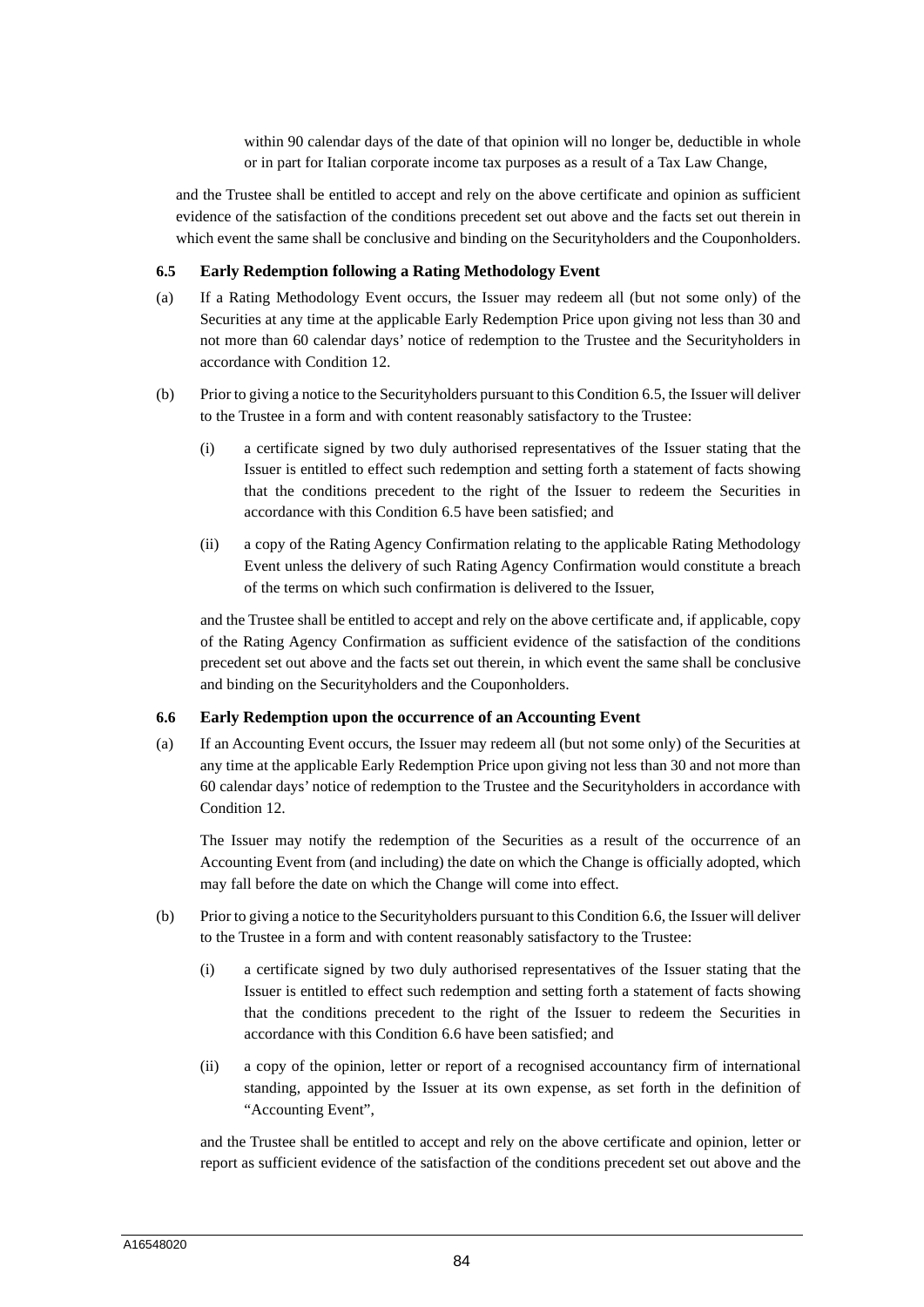facts set out therein, in which event the same shall be conclusive and binding on the Securityholders and the Couponholders.

#### **6.7 Purchases and Substantial Repurchase Event**

The Issuer or any Subsidiary may at any time purchase Securities (provided that all unmatured Coupons appertaining to the Securities are purchased with the Securities) in any manner and at any price. Such Securities may be held, reissued, resold or, at the option of the Issuer, surrendered to any Paying Agent for cancellation.

If a Substantial Repurchase Event occurs, the Issuer may redeem all (but not some only) of the outstanding Securities at any time at the applicable Early Redemption Price, subject to the Issuer having given the Trustee and the Securityholders not less than 30 and not more than 60 calendar days' notice in accordance with Condition 12.

#### **6.8 Cancellations**

All Securities which are redeemed or exchanged pursuant to Condition 7 (*Exchange or Variation upon a Withholding Tax Event, Tax Deductibility Event, Rating Methodology Event or Accounting Event and Preconditions to such Exchange or Variation*) will forthwith be cancelled, together with all unmatured Coupons attached to the Securities or surrendered with the Securities at the time of redemption. All Securities so cancelled and any Securities purchased and cancelled pursuant to Condition 6.7 above shall be forwarded to the Principal Paying Agent and accordingly may not be held, reissued or resold.

## **6.9 Notices Final**

A notice of redemption given pursuant to any of Conditions 6.2, 6.3, 6.4, 6.5, 6.6 or 6.7 shall be irrevocable and upon the expiry of any such notice, the Issuer shall be bound to redeem the Securities in accordance with the terms of the relevant Condition.

#### *The following does not form a part of the terms of the Securities:*

*The Issuer intends (without thereby assuming a legal obligation) that it will redeem or repurchase the Securities only to the extent that the part of the aggregate principal amount of the Securities to be redeemed or repurchased which was assigned "equity credit" (or such similar nomenclature used by S&P from time to time) at the time of the issuance of the Securities does not exceed such part of the net proceeds received by the Issuer or any Subsidiary of the Issuer prior to the date of such redemption or repurchase from the sale or issuance of securities by the Issuer or such Subsidiary to third party purchasers (other than group entities of the Issuer) which is assigned by S&P "equity credit" (or such similar nomenclature used by S&P from time to time) at the time of sale or issuance of such securities (but taking into account any changes in hybrid capital methodology or another relevant methodology or the interpretation thereof since the issuance of the Securities), unless:* 

- *(i) the rating (or such similar nomenclature then used by S&P) assigned by S&P to the Issuer is at least equal to the rating assigned to the Issuer on the date of the most recent hybrid security issuance (excluding any refinancing) which was assigned by S&P a "equity credit" similar to the Securities and the Issuer is of the view that such rating would not fall below this level as a result of such redemption or repurchase, or*
- *(ii) in the case of a repurchase, such repurchase is of less than (a) 10 per cent. of the aggregate principal amount of the Securities originally issued in any period of 12 consecutive months or (b) 25 per cent. of the aggregate principal amount of the Securities originally issued in any period of 10 consecutive years, or*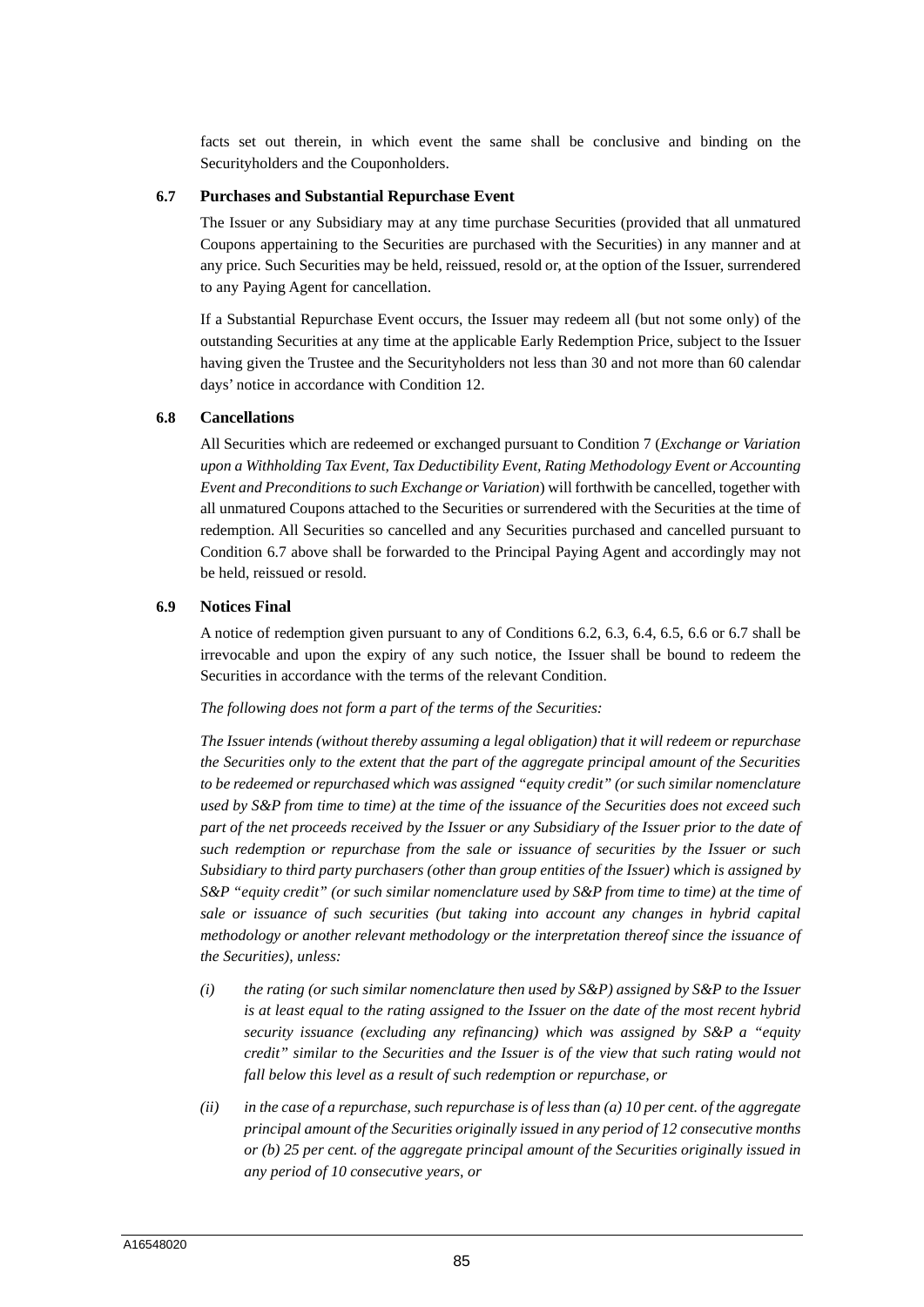- *(iii) the Securities are redeemed pursuant to a Tax Deductibility Event or a Withholding Tax Event, or an Accounting Event or a Substantial Repurchase Event or a Rating Methodology Event which results from an amendment, clarification or change in the "equity credit" criteria by S&P; or*
- *(iv) the Securities are not assigned an "equity credit" by S&P (or such similar nomenclature then used by S&P) at the time of such redemption or repurchase, or*
- *(v) in the case of a repurchase, such repurchase relates to an aggregate principal amount of Securities which is less than or equal to the excess (if any) above the maximum aggregate principal amount of the Issuer's hybrid capital to which S&P then assigns equity content under its prevailing methodology; or*
- *(vi) such redemption or repurchase occurs on or after the Reset Date falling on 10 March 2047.*

## **7 Exchange or Variation upon a Withholding Tax Event, Tax Deductibility Event, Rating Methodology Event or Accounting Event and Preconditions to such Exchange or Variation**

- **7.1** If the Issuer determines that a Withholding Tax Event, Tax Deductibility Event, Rating Methodology Event or an Accounting Event has occurred and is continuing, and has provided the Trustee with the relevant certificate and opinion, or in the case of Condition 6.5 only, the Rating Agency Confirmation, pursuant to Condition 6.3, 6.4, 6.5 or 6.6 (as applicable), then the Issuer may, subject to Condition 7.2 below (without any requirement for the consent or approval of the Securityholders or Couponholders), subject to its having satisfied the Trustee immediately prior to the giving of any notice referred to herein that the provisions of this Condition 7 have been complied with and having given not less than 30 nor more than 60 Business Days' notice to the Trustee, the Principal Paying Agent and, in accordance with Condition 12 (Notices), to the Securityholders (which notice shall be irrevocable), as an alternative to an early redemption of the Securities at any time:
	- (i) exchange the Securities (the "**Exchanged Securities**"), or
	- (ii) vary the terms of the Securities (the "**Varied Securities**"),

so that:

- (A) in the case of a Tax Deductibility Event, the Issuer is entitled to claim a deduction or a higher deduction (as the case may be) in respect of interest paid when computing its tax liabilities for Italian corporation income tax purposes as compared with the entitlement (in the case of the Issuer) after the occurrence of the relevant Tax Deductibility Event,
- (B) in the case of a Withholding Tax Event, in making any payments in respect of the Exchanged Securities or Varied Securities the Issuer is only required to pay lesser or no Additional Amounts in respect of the Exchanged Securities or Varied Securities,
- (C) in the case of an Accounting Event, the aggregate nominal amount of the Exchanged Securities or Varied Securities (as the case may be) will be recorded as a "financial liability" in accordance with accounting practices or principles applicable to the Issuer at the time of the next Financial Statements of the Issuer, or
- (D) in the case of a Rating Methodology Event, the aggregate nominal amount of the Exchanged Securities or Varied Securities (as the case may be) is assigned "equity credit" by the relevant Rating Agency that is equal to or greater than that which was assigned to the Securities on the Issue Date (or if "equity credit" is not assigned to the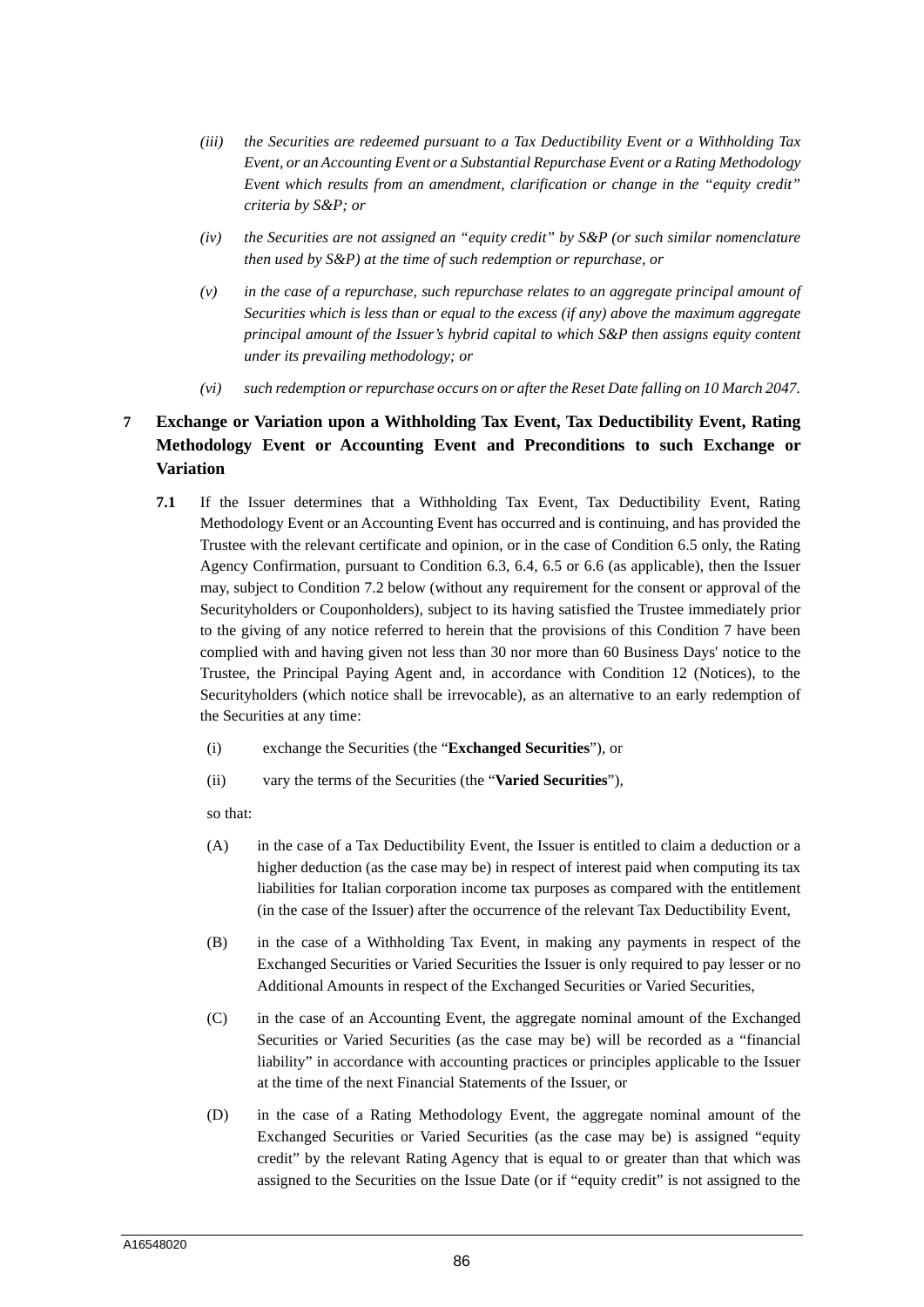Securities by the relevant Rating Agency on the Issue Date, at the date on which "equity credit" is assigned by such Rating Agency for the first time),

and the Trustee shall, subject to the following provisions of this Condition 7, and subject to the receipt by it of the certificate by two duly authorised representatives of the Issuer referred to in Condition 7.2 below, agree to such exchange or variation.

Upon expiry of such notice, the Issuer shall either vary the terms of or, as the case may be, exchange the Securities in accordance with this Condition 7 and cancel such Exchanged Securities.

The Trustee shall (at the expense of the Issuer) enter into a supplemental trust deed and/or supplemental agency agreement with the Issuer (including indemnities satisfactory to the Trustee) solely in order to effect the exchange of the Securities, or the variation of the terms of the Securities, provided that the Trustee shall not be obliged to enter into such supplemental trust deed and/or supplemental agency agreement if the terms of the Exchanged Securities or the Varied Securities would impose, in the Trustee's opinion, more onerous obligations upon it or expose it to liabilities or reduce its protections. If the Trustee does not enter into such supplemental trust deed and/or supplemental agency agreement (and the Trustee shall have no liability or responsibility to any person if it does not do so), the Issuer may redeem the Securities as provided in Condition 6 (Redemption and Purchase).

- **7.2** Any such exchange or variation shall be subject to the following conditions:
	- (i) for as long as the Securities are listed on any stock exchange, the Issuer complying with the rules of the relevant stock exchange (or any other relevant authority) on which the Securities are for the time being admitted to trading, and (for so long as the rules of such exchange require) the publication of any appropriate supplement, listing particulars or offering circular in connection therewith, and the Exchanged Securities or Varied Securities continue to be admitted to trading on the same stock exchange as the Securities were admitted to trading immediately prior to the relevant exchange or variation;
	- (ii) the Issuer paying any outstanding Arrears of Interest in full prior to such exchange or variation or providing for the accrual of an amount equal to the Arrears of Interest under the terms of the Exchanged Securities or the Varied Securities (as applicable);
	- (iii) the Exchanged Securities or Varied Securities shall: (A) rank at least *pari passu* with the ranking of the Securities prior to the exchange or variation, and (B) benefit from the same interest rates and the same Interest Payment Dates, the same First Reset Date and early redemption rights (provided that the relevant exchange or variation may not itself trigger any early redemption right), a maturity date which shall not be longer than the maturity date of the Issuer as provided from time to time under the relevant by-laws, the same rights to accrued interest or Arrears of Interest and any other amounts payable under the Securities which, in each case, has accrued to the Securityholders and has not been paid, the same rights to principal and interest, and, if publicly rated by a Rating Agency which has provided a solicited rating at the invitation or with the consent of the Issuer, immediately prior to such exchange or variation, at least the same credit rating immediately after such exchange or variation by each such Rating Agency, as compared with the relevant solicited rating(s) immediately prior to such exchange or variation (as determined by the Issuer using reasonable measures available to it including discussions with the Rating Agencies to the extent practicable) (C) not contain terms providing for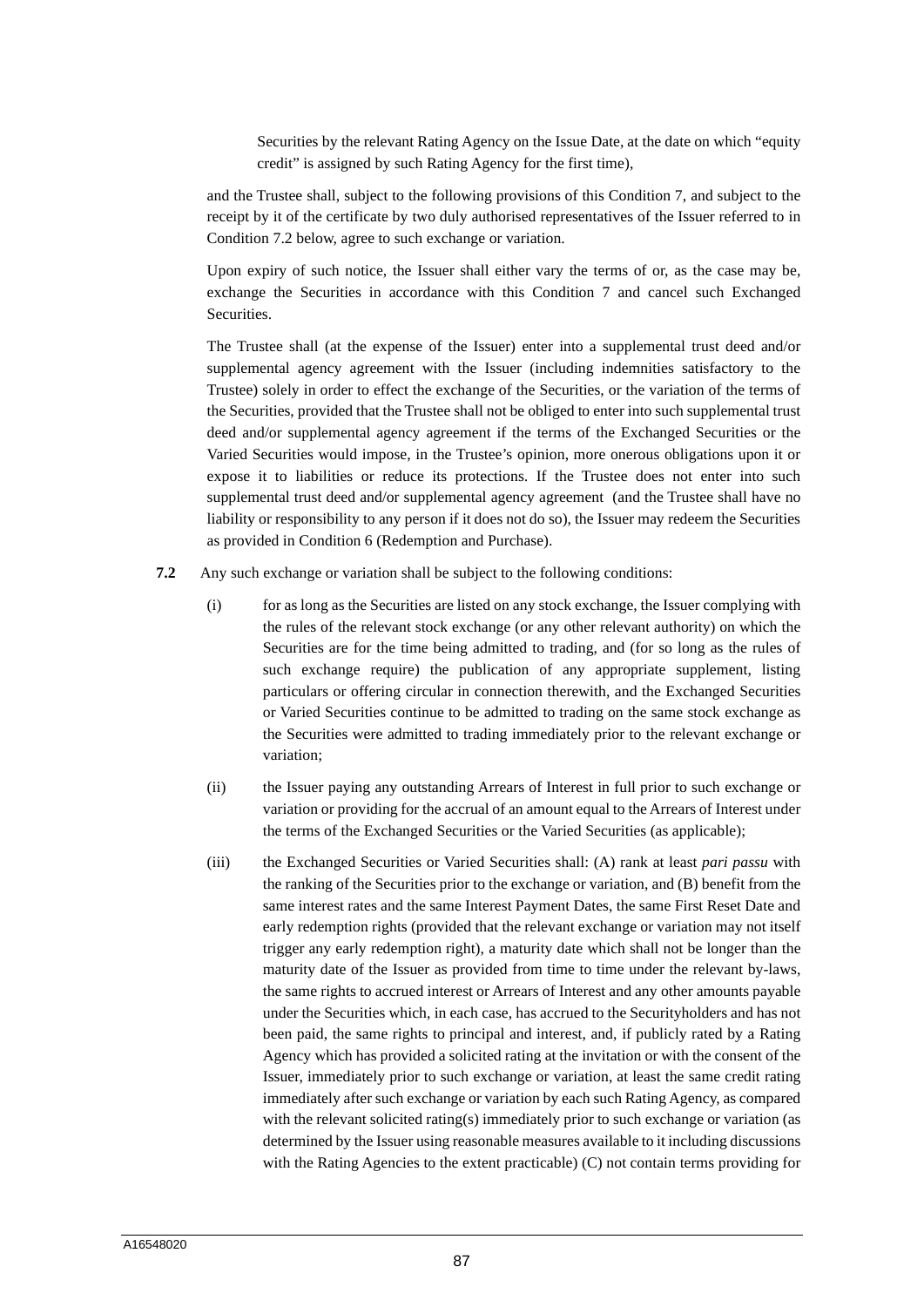the mandatory deferral or cancellation of interest and (D) not contain terms providing for loss absorption through principal write-down or conversion to shares;

- (iv) the terms of the exchange or variation, in the sole opinion of the Issuer (acting reasonably) not being prejudicial to the interests of the Securityholders, including compliance with (iii) above, as certified to the Trustee by two duly authorised representatives of the Issuer, having consulted in good faith with an independent financial institution of international repute or an independent financial adviser experienced in the international capital markets, and any such certificate shall be final and binding on all parties;
- (v) the preconditions to exchange or variation set out in the Trust Deed having been satisfied, including the issue of legal opinions addressed to the Trustee (in form and substance satisfactory to the Trustee) (copies of which shall be made available to the Securityholders by appointment at the specified offices of the Trustee during usual office hours or at the Trustee's option may be provided by email to such holder requesting copies of such documents, subject to the Trustee (as applicable) being supplied by the Issuer with copies of such documents) from one or more international law firms of good reputation selected by the Issuer and confirming (x) that the Issuer has capacity to assume all rights, duties and obligations under the Exchanged Securities or Varied Securities (as the case may be) and has obtained all necessary corporate or governmental authorisation to assume all such rights and obligations and (y) the legality, validity and enforceability of the Exchanged Securities or Varied Securities;
- (vi) the delivery to the Trustee of a certificate signed by two duly authorised representatives of the Issuer certifying each of the points set out in paragraphs (i) to (v) above.

The Trustee may rely absolutely upon and shall be entitled to accept such certificates and any such opinions, as are referred to in this Condition 7, without any liability to any person for so doing and without any further inquiry as sufficient evidence of the satisfaction of the criteria set out in such paragraphs, in which event it shall be conclusive and binding on the Securityholders and the Couponholders.

## **8 Taxation**

## **8.1 Payment without Withholding**

All payments of principal and interest in respect of the Securities and Coupons by the Issuer will be made without withholding or deduction for or on account of any Taxes imposed or levied by or on behalf of any Tax Jurisdiction, unless such withholding or deduction of the Taxes is required by law. In such event, the Issuer will pay such additional amounts (the "**Additional Amounts**") as may be necessary in order that the net amounts received by the Securityholders and Couponholders after such withholding or deduction shall equal the respective amounts of principal and interest which would otherwise have been receivable in respect of the Securities or, as the case may be, Coupons in the absence of such withholding or deduction; except that no Additional Amounts shall be payable:

- (a) in respect of any Security or Coupon presented for payment
	- (i) in any Tax Jurisdiction; or
	- (ii) by or on behalf of a holder who is liable for such Taxes in respect of such Security or Coupon by reason of his having some connection with a Tax Jurisdiction other than the mere holding of such Security or Coupon; or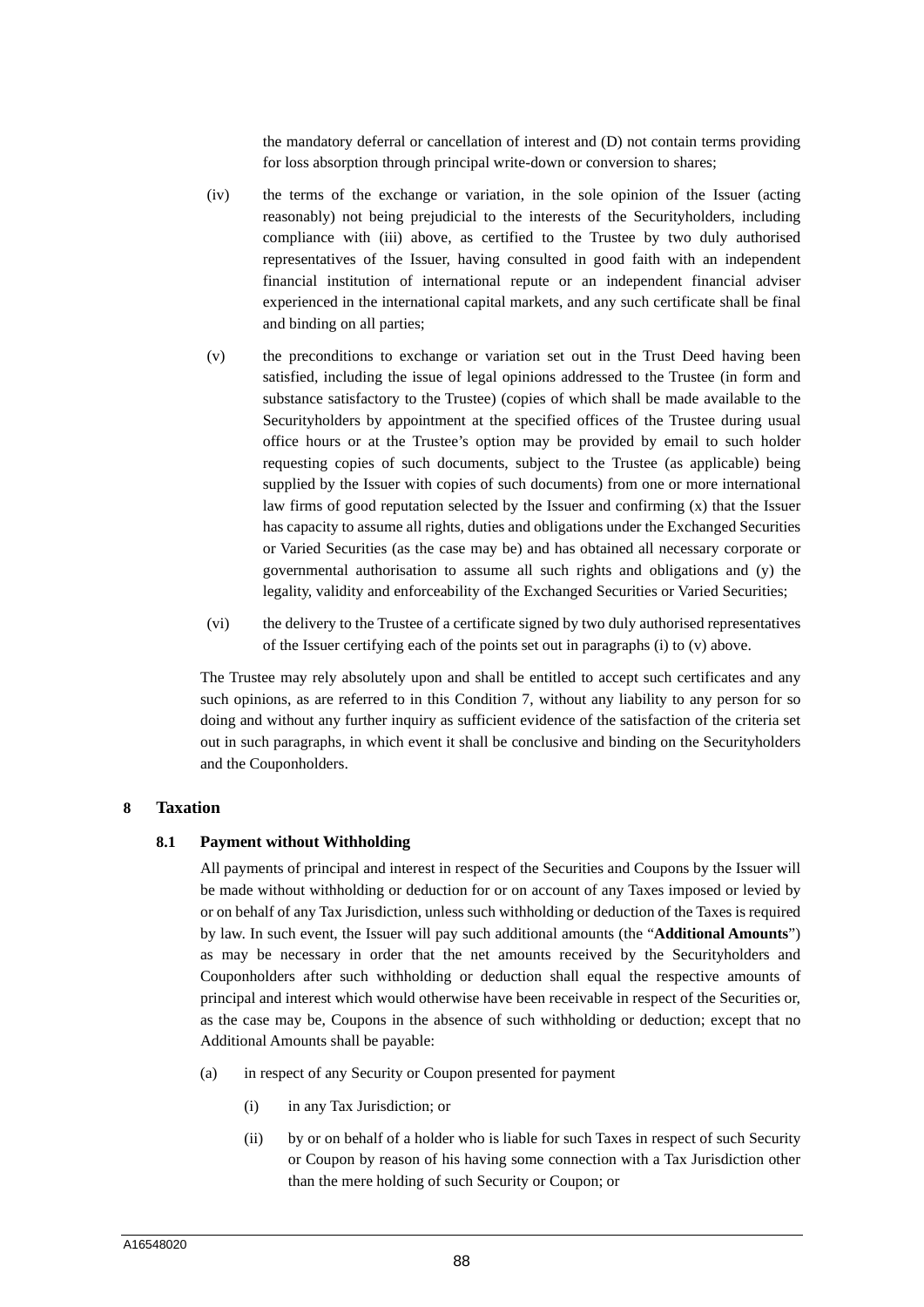- (iii) by or on behalf of a holder who would be able to avoid such withholding or deduction by making a declaration or any other statement including, but not limited to, a declaration of residence or non-residence, but fails to do so; or
- (iv) more than 30 days after the Relevant Date except to the extent that the holder thereof would have been entitled to an Additional Amount on presenting the same for payment on such thirtieth day assuming that day to have been a Presentation Date (as defined in Condition 5); or
- (b) in relation to any payment or deduction on account of *imposta sostitutiva* pursuant to Decree No. 239 as amended and/or supplemented or, for the avoidance of doubt, Italian Legislative Decree No. 461 of 21 November 1997 as amended and supplemented and in all circumstances in which the procedures set forth in Decree No. 239 in order to benefit from a tax exemption have not been met or complied with; or
- (c) in the event of payment by the Issuer to a non-Italian resident holder, to the extent that the holder is resident in a country which does not allow for a satisfactory exchange of information with the Italian authorities.

Notwithstanding anything to the contrary contained herein, the Issuer (and any other person making payments on behalf of the Issuer) shall be entitled to withhold and deduct any amounts required to be deducted or withheld pursuant to an agreement described in Section 1471(b) of the U.S. Internal Revenue Code of 1986, as amended (the "**Code**"), or otherwise imposed pursuant to (i) Sections 1471 through 1474 of the Code, or (ii) any regulations thereunder or official interpretations thereof, or (iii) an intergovernmental agreement between the United States and another jurisdiction facilitating the implementation thereof, or (iv) any law implementing such an intergovernmental agreement (any such withholding or deduction, a "**FATCA Withholding**"), and no person shall be required to pay any additional amounts in respect of FATCA Withholding.

#### **8.2 Additional Amounts**

Any reference in these Conditions to any amounts in respect of the Securities shall be deemed also to refer to any Additional Amounts which may be payable under this Condition or under any undertakings given in addition to, or in substitution for, this Condition pursuant to the Trust Deed.

## **9 Prescription**

The Securities and Coupons (which for this purpose shall not include Talons) will become void unless presented for payment within periods of 10 years (in the case of principal) and 5 years (in the case of interest) from the Relevant Date in respect of the Securities or, as the case may be, the Coupons, subject to the provisions of Condition 5. There shall not be included in any Coupon sheet issued upon exchange of a Talon any Coupon which would be void upon issue under this Condition or Condition 5.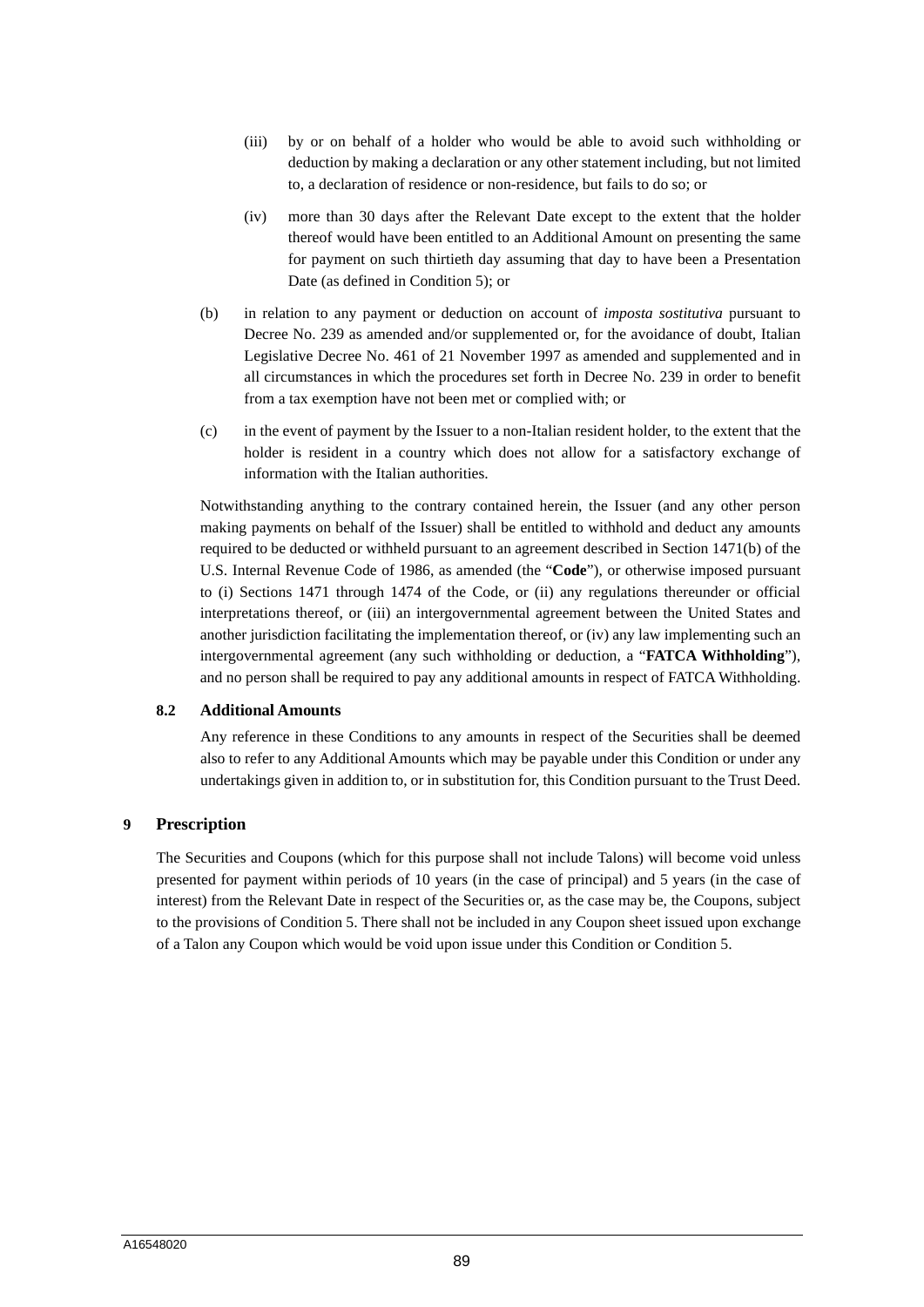## **10 Enforcement on the Liquidation Event Date and No Events of Default**

#### **10.1 No Events of Default**

There are no events of default in relation to the Securities.

On the Liquidation Event Date, the Securities will become due and payable at an amount equal to their principal amount, together with any outstanding interest accrued up to (but excluding) the Liquidation Event Date and any outstanding Arrears of Interest.

On or following the Liquidation Event Date, no payments will be made in relation to the Junior Securities of the Issuer before all amounts due, but unpaid, on the Securities have been paid by the Issuer.

#### **10.2 Enforcement on the Liquidation Event Date**

On or following the Liquidation Event Date, the Trustee at its sole discretion and subject to Condition 10.3 may (subject to its being indemnified and/or secured and/or prefunded to its satisfaction), institute steps in order to obtain a judgment against the Issuer for any amounts due in respect of the Securities, including the institution of Insolvency Proceedings against the Issuer or the filing of a proof of claim and participation in any Insolvency Proceedings or proceedings for the liquidation, dissolution or winding-up of the Issuer (in which Insolvency Proceedings, liquidation, dissolution or winding-up the Securities shall immediately be due and payable at their principal amount together with any accrued but unpaid interest up to (but excluding) the date on which the Securities become so due and payable and any outstanding Arrears of Interest).

#### **10.3 Enforcement by the Trustee**

- (a) Subject to sub-paragraph (b) below, the Trustee may at its discretion and without further notice, take such steps, actions or proceedings against the Issuer as it may think fit to enforce the provisions of the Trust Deed, the Securities and the Coupons, but in no event shall the Issuer, by virtue of the initiation of any such steps, actions or proceedings, be obliged to pay any sum or sums sooner than the same would otherwise have been payable by it.
- (b) The Trustee shall not be bound to take any action referred to in Conditions 10.2 or 10.3(a) above or any other action or steps under or pursuant to the Trust Deed, the Securities or the Coupons unless (a) it has been so directed by an extraordinary resolution of the Securityholders or so requested in writing by the holders of at least one-quarter in principal amount of the Securities then outstanding and (b) it has been indemnified and/or secured and/or prefunded to its satisfaction.

#### **10.4 Enforcement by the Securityholders**

No Securityholder or Couponholder shall be entitled to proceed directly against the Issuer or to institute any Insolvency Proceedings against the Issuer or to file a proof of claim and participate in any Insolvency Proceedings or institute proceedings for the liquidation, dissolution or windingup of the Issuer unless the Trustee, having become bound so to proceed, fails so to do within a reasonable period and the failure shall be continuing, in which case the Securityholder or Couponholder shall have only such rights against the Issuer as those which the Trustee would have been entitled to exercise pursuant to this Condition 10.

## **10.5 Limitation on remedies**

No remedy against the Issuer, other than as referred to in this Condition 10, shall be available to the Trustee, the Securityholders and the Couponholders, whether for the recovery of amounts due in respect of the Securities or under the Trust Deed or in respect of any breach by the Issuer of any of its other obligations under or in respect of the Securities, the Coupons and the Trust Deed.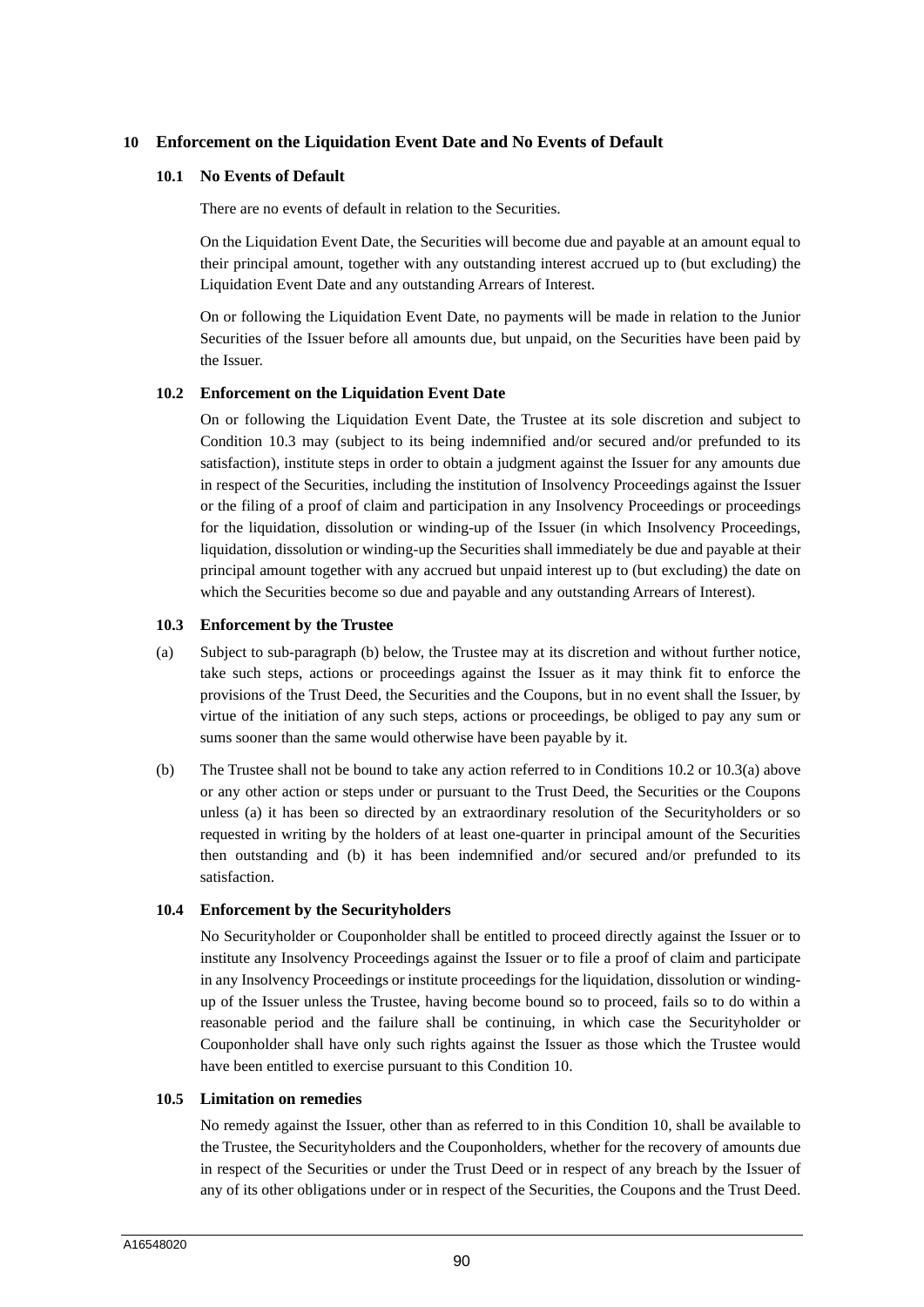## **11 Replacement of Securities and Coupons**

Should any Security or Coupon be lost, stolen, mutilated, defaced or destroyed it may be replaced at the specified office of the Principal Paying Agent upon payment by the claimant of such costs and expenses as may be incurred in connection with the replacement and on such terms as to evidence and indemnity as the Issuer may reasonably require. Mutilated or defaced Securities or Coupons must be surrendered before replacements will be issued.

## **12 Notices**

All notices regarding the Securities will be deemed to be validly given (a) if published in a leading English language daily newspaper of general circulation in London and Ireland (it is expected that such publication will be made in the *Financial Times* in London and the *Irish Times* in Ireland) and (b) if and for so long as the Securities are admitted to trading on, and listed on the Euronext Dublin, on the Euronext Dublin's website, www.ise.ie. The Issuer shall also ensure that notices are duly published in a manner which complies with the rules and regulations of any stock exchange (or any other relevant authority) on which the Securities are for the time being listed or by which they have been admitted to trading. Any such notice will be deemed to have been given on the date of the first publication. If publication as provided above is not practicable, notice will be given in such other manner, and shall be deemed to have been given on such date, as the Trustee may approve. Couponholders will be deemed for all purposes to have notice of the contents of any notices given to the Securityholders in accordance with this paragraph.

## **13 Meetings of Securityholders, Modification, Waiver, Authorisation, Determination and Substitution of the Issuer**

#### **13.1 Meetings of Securityholders**

The Trust Deed contains provisions consistent with the laws, legislation, rules and regulations of the Republic of Italy (including without limitation Legislative Decree No. 58 of 24 February 1998, as amended) for convening meetings of the Securityholders to consider any matter affecting their interests, including any modifications of the Conditions or of any provisions of the Trust Deed.

According to the laws, legislation, rules and regulations of the Republic of Italy, such meetings will be validly held as a single call meeting or, if the Issuer's by-laws provide for multiple calls, as a multiple call meeting, if (i) in the case of a single call meeting, there are one or more persons present, being or representing Securityholders holding at least one-fifth of the aggregate nominal amount of the Securities, for the time being outstanding, or such a higher quorum as may be provided for in the Issuer's by-laws, or (ii) in the case of a multiple call meeting, (a) there are one or more persons present being or representing Securityholders holding not less than one-half of the aggregate nominal amount of the Securities, for the time being outstanding; (b) in case of an adjourned meeting, there are one or more persons present being or representing Securityholders holding more than one-third of the aggregate nominal amount of the Securities for the time being outstanding; and (c) in the case of any further adjourned meeting, there are one or more persons present being or representing Securityholders holding at least one- fifth of the aggregate nominal amount of the Securities for the time being outstanding, provided that the Issuer's by-laws may in each case (to the extent permitted under the applicable laws and regulations of the Republic of Italy) provide for a higher quorum.

The majority to pass a resolution at any meeting (including, where applicable, an adjourned meeting) will be at least two-thirds of the aggregate nominal amount of the outstanding Securities represented at the meeting; provided however that (A) certain proposals, as set out in Article 2415 of the Italian Civil Code (including, for the avoidance of doubt, (a) any modification of the method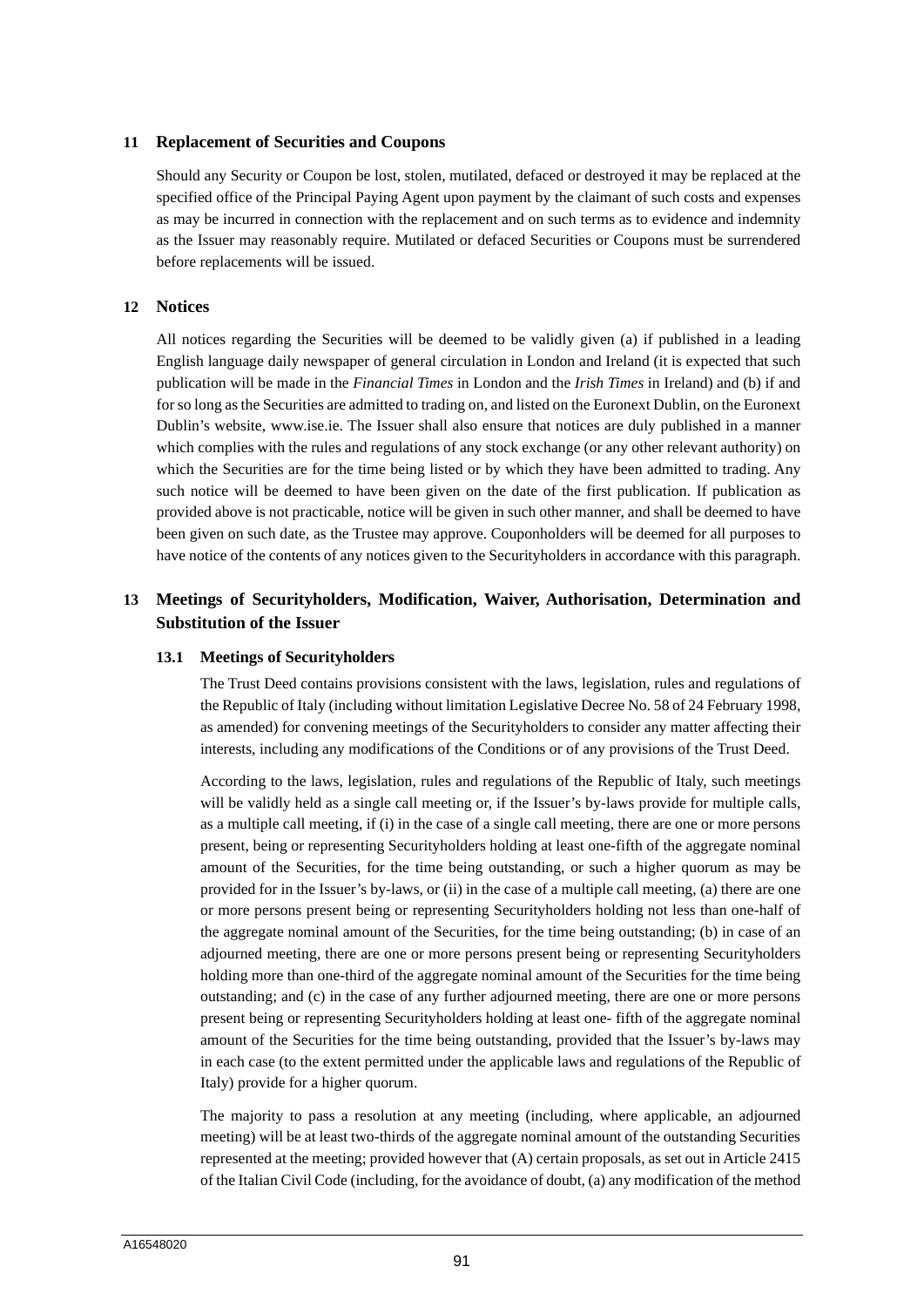of calculating the amount payable or modification of the date fixed for redemption or any date for payment of interest or, where applicable, of the method of calculating the date of payment in respect of any principal or interest in respect of the Securities or change of the subordination provisions of the Trust Deed and (b) any alteration of the currency in which payments under the Securities are to be made or the denomination of the Securities) may only be sanctioned by a resolution passed at a meeting of the Securityholders by the higher of (i) one or more persons holding or representing not less than one half of the aggregate nominal amount of the outstanding Securities, and (ii) one or more persons holding or representing not less than two thirds of the Securities represented at the meeting and (B) the Issuer's by-laws may in each case (to the extent permitted under applicable Italian law) provide for higher majorities.

Resolutions passed at any meeting of the Securityholders shall be binding on all Securityholders, whether or not they are present at the meeting, and on all Couponholders. In accordance with the Italian Civil Code, a *rappresentante comune*, being a joint representative of Securityholders, may be appointed in accordance with Article 2417 of the Italian Civil Code in order to represent the Securityholders' interest hereunder and to give execution to the resolutions of the meeting of the Securityholders.

#### **13.2 Substitution of the Issuer**

- (a) The Trustee may, without the consent of the Securityholders or the Couponholders, agree with the Issuer to the substitution in place of the Issuer (or of any previous substitute under this Condition 13.2) as the principal debtor under the Securities, Coupons and the Trust Deed of another company, being any entity that will succeed to, or to which the Issuer (or those of any previous substitute under this Condition 13.2) will transfer, all or substantially all of its assets and business (or any previous substitute under this Condition 13.2) by operation of law, contract or otherwise, subject to (i) the Trustee being satisfied that such substitution does not result in the substituted issuer having an entitlement, as at the date on which such substitution becomes effective, to redeem the Securities pursuant to Conditions 6.3, 6.4, 6.5 or 6.6, and (ii) certain other conditions set out in the Trust Deed being satisfied.
- (b) The Issuer has covenanted in the Trust Deed that, for so long as the Securities remain outstanding, it will not consolidate or merge with another company or firm or sell or lease all or substantially all of its assets to another company unless (i) if the Issuer merges out of existence or sells or leases all or substantially all of its assets, the other company assumes all the then-existing obligations of the Issuer (including, without limitation, all obligations under the Securities and the Trust Deed), either by law or contractual arrangements and (ii) certain other conditions set out in the Trust Deed are complied with.
- (c) As long as the Securities are admitted to trading on the regulated market of Euronext Dublin and/or listed on the official list of Euronext Dublin, in the case of such a substitution, the Issuer will give notice of any substitution pursuant to Condition 13.2(a) above to Euronext Dublin and, as soon as reasonably practicable but in any event not later than 30 calendar days after the execution of such documents required by, and the compliance with such other requirements of, the Trust Deed in connection with the substitution, notice of such substitution will be given to the Securityholders by the Issuer in a form previously approved by the Trustee in accordance with Condition 12, in which event the substitution shall be conclusive and binding on the Securityholders and the Couponholders.

#### **13.3 Waiver, authorisation, determination and exercise by the Trustee of discretions etc.**

The Trustee may agree, without the consent of the Securityholders or Couponholders, to any modification (except as mentioned in the Trust Deed) of, or to the waiver or authorisation of any breach or proposed breach of, any of the provisions of the Securities or the Trust Deed where, in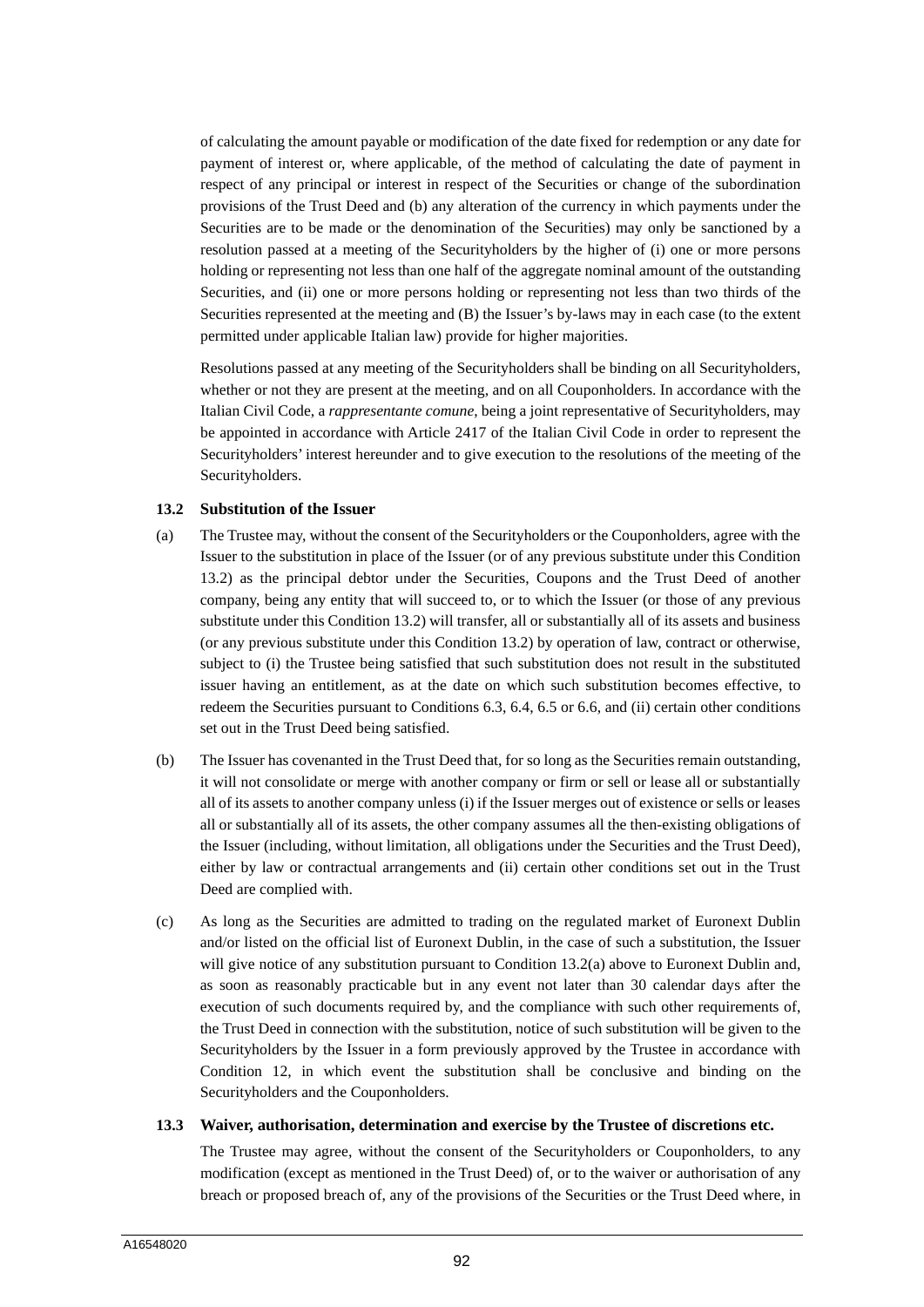any such case, it is not, in the opinion of the Trustee, materially prejudicial to the interests of the Securityholders so to do or may agree, without any such consent as aforesaid, to any modification which is, in the opinion of the Trustee, of a formal, minor or technical nature or to correct an error which is manifest). Any such modification, waiver, authorisation or determination shall be binding on the Securityholders and the Couponholders and, unless the Trustee otherwise agrees, any such modification shall be notified to the Securityholders in accordance with Condition 12 as soon as practicable thereafter.

#### **13.4 Trustee to have Regard to Interests of Securityholders as a Class**

In connection with the exercise by it of any of its trusts, powers, authorities and discretions (including, without limitation, any modification, waiver, authorisation, determination or substitution), the Trustee shall have regard to the general interests of the Securityholders as a class (but shall not have regard to any interests arising from circumstances particular to individual Securityholders or Couponholders whatever their number) and, in particular but without limitation, shall not have regard to the consequences of any such exercise for individual Securityholders or Couponholders (whatever their number) resulting from their being for any purpose domiciled or resident in, or otherwise connected with, or subject to the jurisdiction of, any particular territory or any political subdivision thereof and the Trustee shall not be entitled to require, nor shall any Securityholder or Couponholder be entitled to claim, from the Issuer, the Trustee or any other person any indemnification or payment in respect of any tax consequences of any such exercise upon individual Securityholders or Couponholders except to the extent already provided for in Condition 8 and/or any undertaking or covenant given in addition to, or in substitution for, Condition 8 pursuant to the Trust Deed.

## **14 Indemnification of the Trustee and its Contracting with the Issuer**

#### **14.1 Indemnification of the Trustee**

The Trust Deed contains provisions for the indemnification of the Trustee and for its relief from responsibility, including provisions relieving it from taking action unless indemnified and/or secured and/or prefunded to its satisfaction.

## **14.2 Trustee Contracting with the Issuer**

The Trust Deed also contains provisions pursuant to which the Trustee is entitled, *inter alia*, (a) to enter into business transactions with the Issuer and/or any Subsidiary and to act as trustee for the holders of any other securities issued or guaranteed by, or relating to, the Issuer and/or any Subsidiary, (b) to exercise and enforce its rights, comply with its obligations and perform its duties under or in relation to any such transactions or, as the case may be, any such trusteeship without regard to the interests of, or consequences for, the Securityholders or Couponholders, and (c) to retain and not be liable to account for any profit made or any other amount or benefit received thereby or in connection therewith.

## **15 Further Issues**

The Issuer is at liberty from time to time without the consent of the Securityholders or Couponholders to create and issue further securities or bonds (whether in bearer or registered form) either (a) ranking *pari passu* in all respects (or in all respects save for the first payment of interest thereon) and so that the same shall be consolidated and form a single series with the outstanding securities or bonds of any series (including the Securities) constituted by the Trust Deed or any supplemental deed or (b) upon such terms as to ranking, interest, conversion, redemption and otherwise as the Issuer may determine at the time of the issue. Any further securities or bonds which are to form a single series with the outstanding securities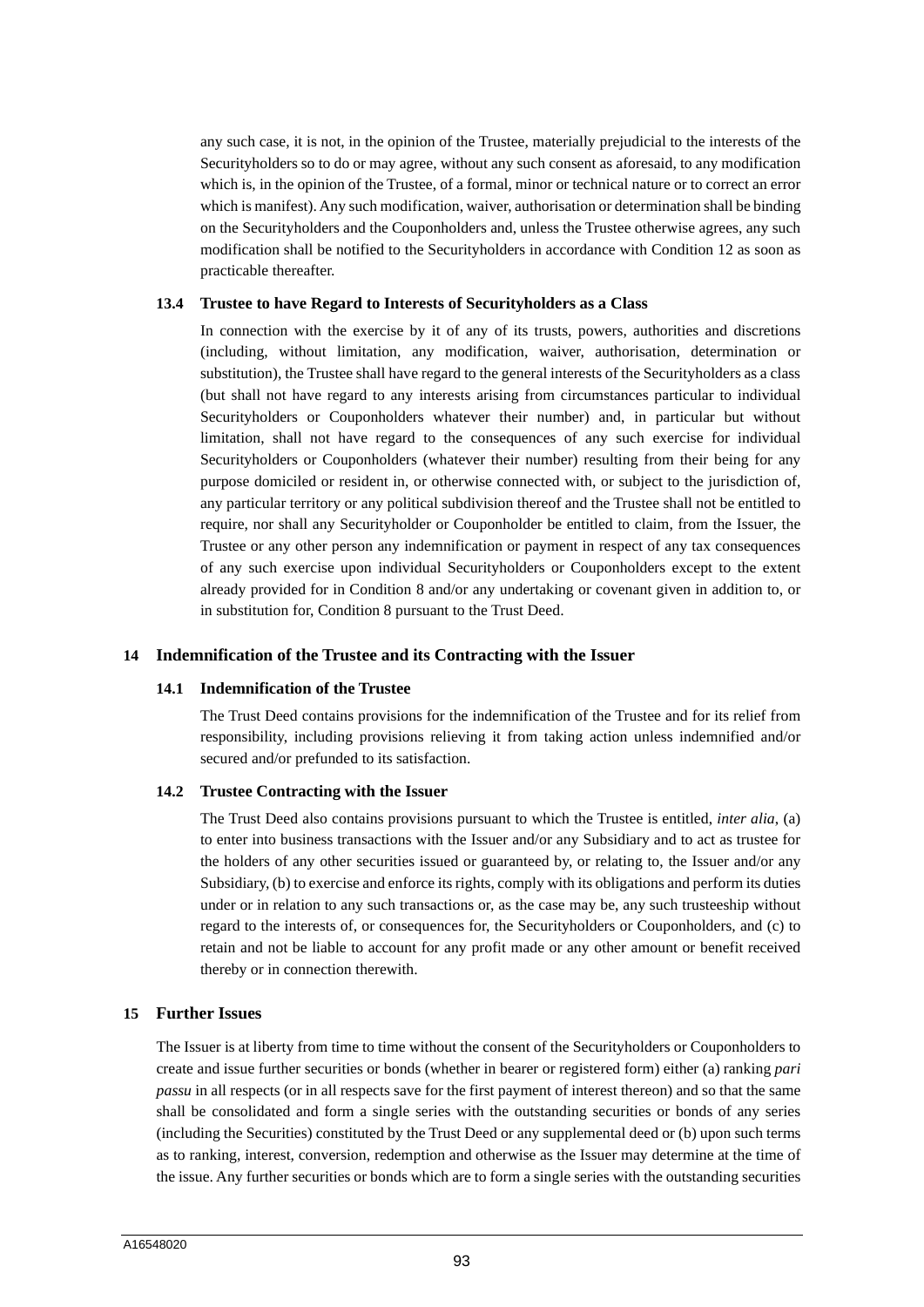or bonds of any series (including the Securities) constituted by the Trust Deed or any supplemental deed shall, and any other further securities or bonds may (with the consent of the Trustee), be constituted by a deed supplemental to the Trust Deed. The Trust Deed contains provisions for convening a single meeting of the Securityholders and the holders of securities or bonds of other series in certain circumstances where the Trustee so decides.

## **16 Governing Law and Submission to Jurisdiction**

#### **16.1 Governing Law**

The Trust Deed, the Securities and the Coupons and any non-contractual obligations arising out of or in connection with the Trust Deed, the Securities and the Coupons are governed by, and shall be construed in accordance with, English law, except for Conditions 3.1 and 3.2, which shall each be governed by Italian law. Condition 13.1 and the provisions of the Trust Deed concerning the meeting of Securityholders and the appointment of the *rappresentante comune* in respect of the Securities are subject to compliance with Italian law.

#### **16.2 Jurisdiction of English Courts**

The Issuer has, in the Trust Deed, irrevocably agreed for the benefit of the Trustee, the Securityholders and the Couponholders that the courts of England are to have exclusive jurisdiction to settle any disputes which may arise out of or in connection with the Trust Deed, the Securities or the Coupons (including any disputes relating to any non- contractual obligations which may arise out of or in connection with the Trust Deed, the Securities or the Coupons) and accordingly has submitted to the exclusive jurisdiction of the English courts.

The Issuer has, in the Trust Deed, waived any objection to the courts of England on the grounds that they are an inconvenient or inappropriate forum.

#### **16.3 Appointment of Process Agent**

The Issuer has, in the Trust Deed, irrevocably and unconditionally appointed Law Debenture Corporate Services Limited at its registered office at Fifth Floor, 100 Wood Street, London EC2V 7EX, United Kingdom as its agent for service of process and undertakes that, in the event of Law Debenture Corporate Services Limited ceasing so to act or ceasing to be registered in England, it will appoint another person approved by the Trustee as its agent for service of process in England in respect of any proceedings. Nothing herein shall affect the right to serve proceedings in any other manner permitted by law.

## **17 Rights of Third Parties**

No rights are conferred on any person under the Contracts (Rights of Third Parties) Act 1999 to enforce any of these Conditions or any other term of this Security, but this does not affect any right or remedy of any person which exists or is available apart from that Act.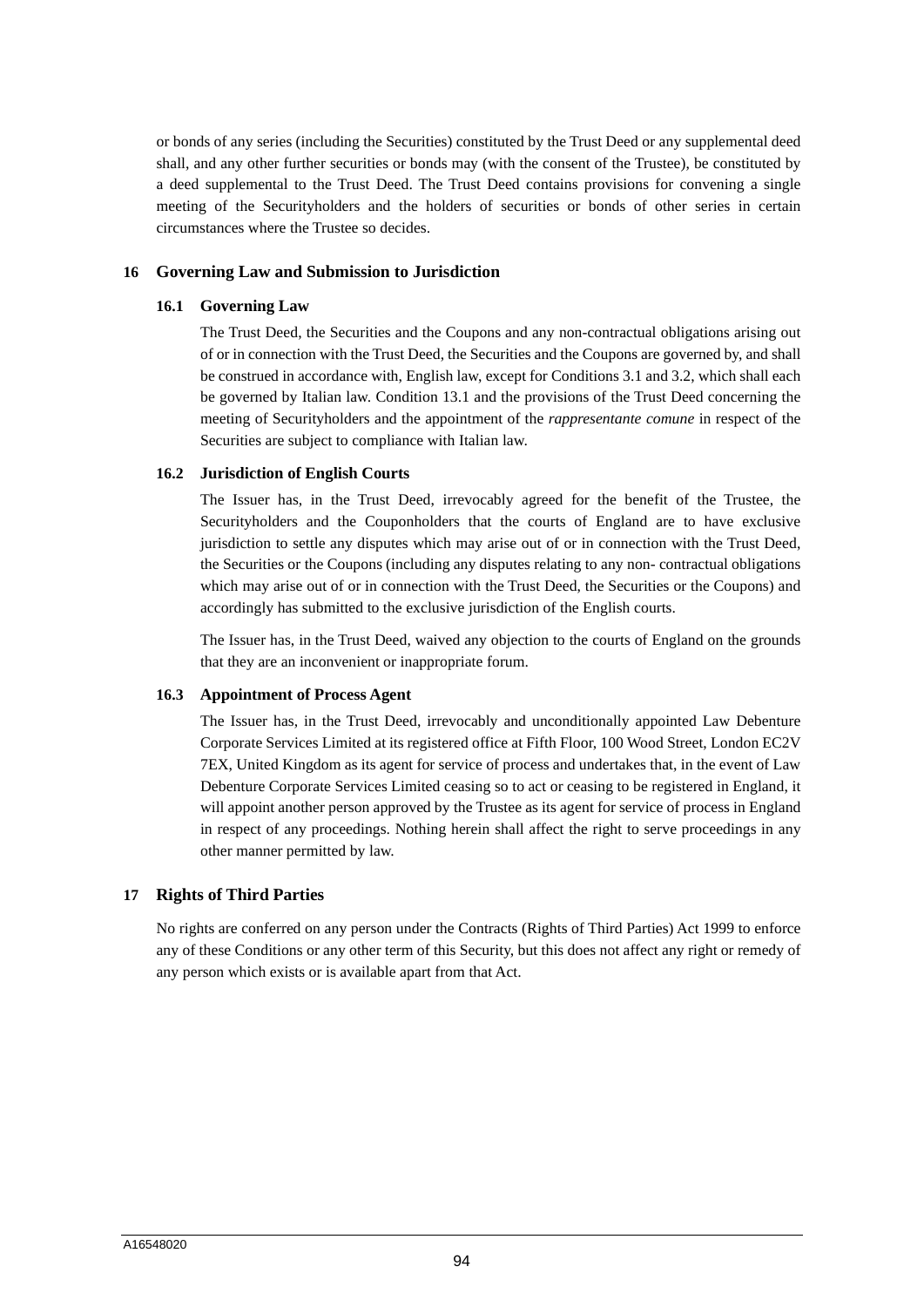## **Schedule 3 Provisions for Meetings of Securityholders**

- <span id="page-95-6"></span><span id="page-95-5"></span><span id="page-95-4"></span><span id="page-95-3"></span><span id="page-95-2"></span><span id="page-95-1"></span><span id="page-95-0"></span>(a) As used in this Schedule the following expressions shall have, subject to compliance with Italian law, the following meanings unless the context otherwise requires:
	- (i) "**voting certificate**" shall mean an English and Italian language certificate issued by a Paying Agent and dated in which it is stated:
		- **A.** That on the date thereof Securities (not being Securities in respect of which a voting instruction has been issued and is outstanding in respect of the meeting specified in such voting certificate or any adjourned such meeting) bearing specified serial numbers were deposited with such Paying Agent or (to the satisfaction of such Paying Agent) were held to its order or under its control; and
		- **B.** that the bearer thereof is entitled to attend and vote at such meeting and any adjourned such meeting in respect of the Securities represented by such certificate;
	- (ii) "**voting instruction**" shall mean an English and Italian language document issued by a Paying Agent and dated in which:
		- **A.** (not being Securities in respect of which a voting certificate has been issued and is outstanding in respect of the meeting specified in such voting instruction and any adjourned such meeting) it is certified that each holder of the Securities has instructed such Paying Agent that the vote(s) attributable to the Securities so held should be cast in a particular way in relation to the resolution or resolutions to be put to such meeting or any adjourned such meeting and that all such instructions are during the period commencing 48 hours prior to the time for which such meeting or any adjourned such meeting is convened and ending at the conclusion or adjournment thereof neither revocable nor capable of amendment;
		- **B.** the aggregate nominal amount of the Securities so held are listed distinguishing with regard to each such resolution between those in respect of which instructions have been given as aforesaid that the votes attributable thereto should be cast in favour of the resolution and those in respect of which instructions have been so given that the votes attributable thereto should be cast against the resolution; and
		- **C.** one or more persons named in such document (each hereinafter called a "**proxy**") is or are authorised and instructed by such Paying Agent to cast the votes attributable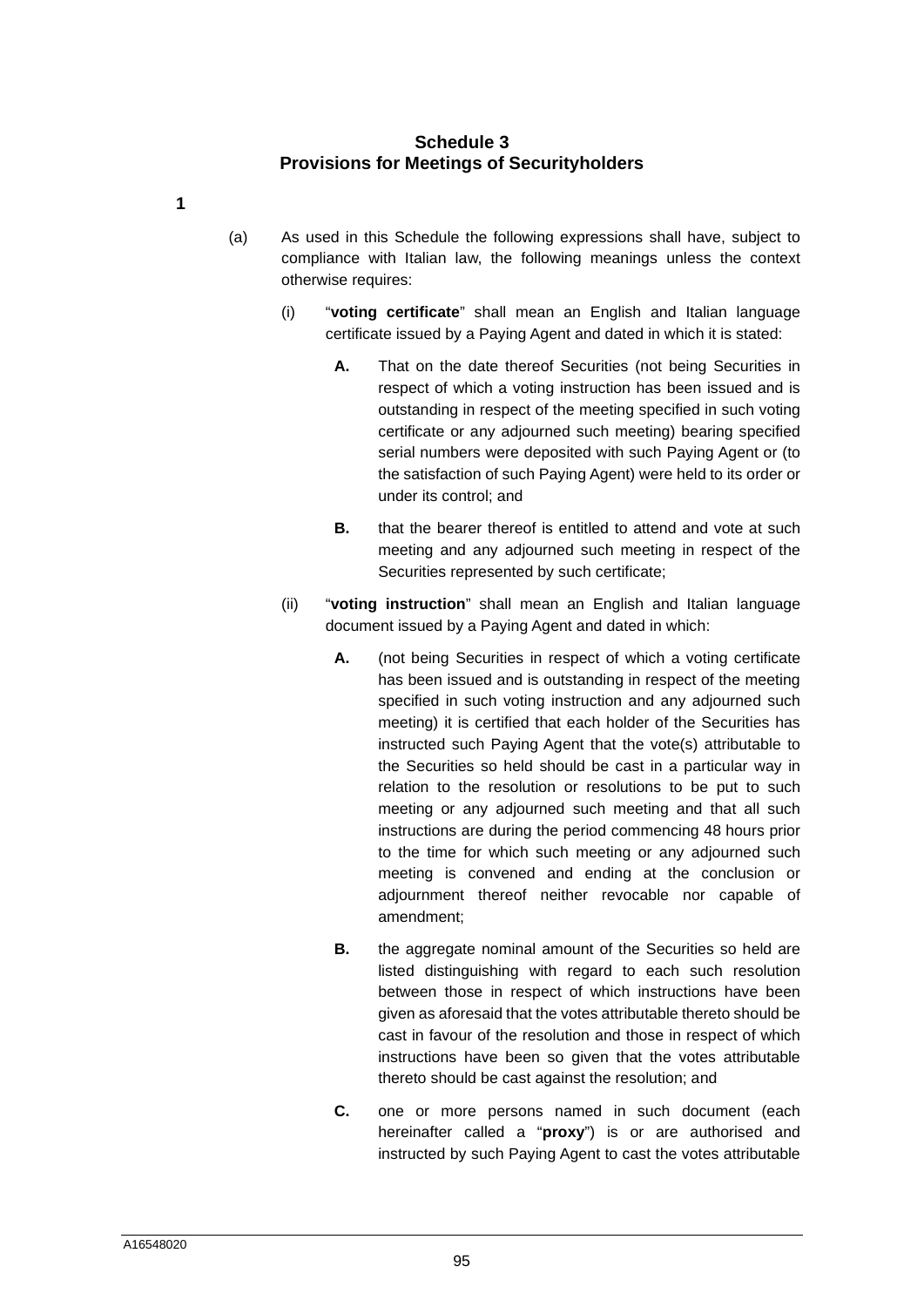to the Securities so listed in accordance with the instructions referred to in (B) above as set out in such document;

- (iii) "**24 hours**" shall mean a period of 24 hours including all or part of a day upon which banks are open for business in both the place where the relevant meeting is to be held and in each of the places where the Paying Agents have their specified offices (disregarding for this purpose the day upon which such meeting is to be held) and such period shall be extended by one period or, to the extent necessary, more periods of 24 hours until there is included as aforesaid all or part of a day upon which banks are open for business in all of the places as aforesaid; and
- (iv) "**48 hours**" shall mean a period of 48 hours including all or part of two days upon which banks are open for business both in the place where the relevant meeting is to be held and in each of the places where the Paying Agents have their specified offices (disregarding for this purpose the day upon which such meeting is to be held) and such period shall be extended by one period or, to the extent necessary, more periods of 24 hours until there is included as aforesaid all or part of two days upon which banks are open for business in all of the places as aforesaid.
- (b) Subject to compliance with the provisions of Italian law (including, without limitation, Legislative Decree No. 58 of 24 February 1998) and the Issuer's by-laws in force from time to time, a holder of a Security may obtain a voting certificate in respect of such Security from a Paying Agent or require a Paying Agent to issue a voting instruction in respect of such Security by depositing such Security with such Paying Agent or (to the satisfaction of such Paying Agent) by such Security being held to its order or under its control, in each case not less than 48 hours before the time fixed for the relevant meeting and on the terms set out in subparagraph [1](#page-95-0)[\(a\)](#page-95-1)[\(i\)](#page-95-2)[A](#page-95-3) or [1](#page-95-0)[\(a\)](#page-95-1)[\(ii\)](#page-95-4)[A](#page-95-5) above (as the case may be), and (in the case of a voting instruction) instructing such Paying Agent to the effect set out in subparagraph [1](#page-95-0)[\(a\)](#page-95-1)[\(ii\)](#page-95-4)[B](#page-95-6) above. The holder of any voting certificate or the proxies named in any block voting instruction shall, for all purposes in connection with the relevant meeting or adjourned meeting of Securityholders, be deemed to be the holder of the Securities to which such voting certificate or voting instruction.
- **2** All meetings of holders of Securities will be convened and held in accordance with the provisions of Italian law (including, without limitation, Legislative Decree No. 58 of 24 February 1998, as amended) and the Issuer's by-laws in force from time to time. In accordance with Article 2415 of the Italian Civil Code, the board of directors, the management board of the Issuer or the "*rappresentante comune*" ("**Securityholders' Representative**"), or, subject to any mandatory provisions of Italian law, the Trustee (subject in the case of the Trustee to its being indemnified and/or secured and/or prefunded to its satisfaction) may, at any time, and, upon request by Securityholders holding not less than 5 per cent. in nominal amount of the Securities for the time being outstanding, shall convene a meeting of the Securityholders, and if the Issuer fails for a period of 30 days to convene such a meeting the same may be convened by decision of the President of the competent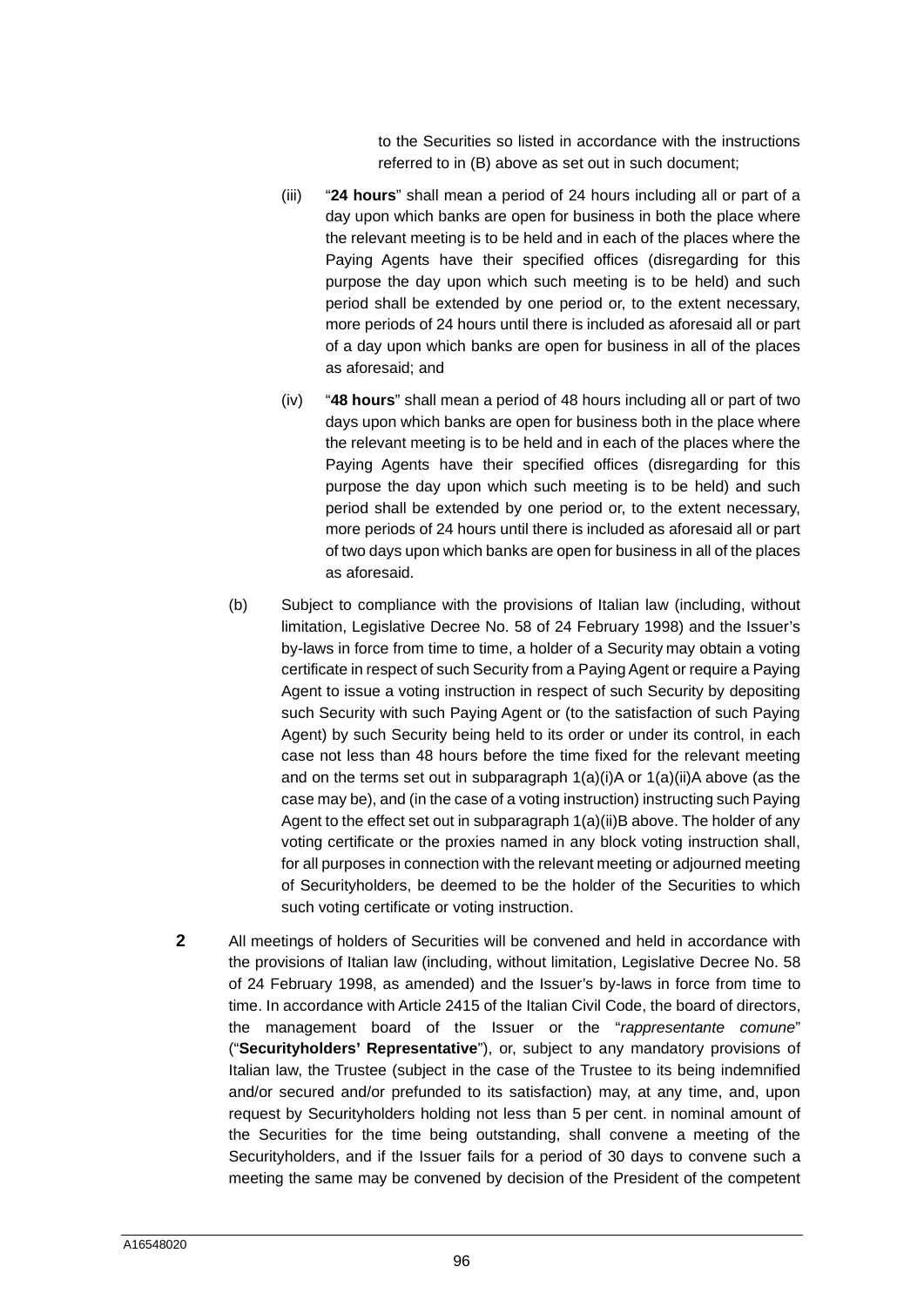court upon request by the requisitionists. The resolutions validly adopted in meetings are binding on all Securityholders, whether or not present and on all Couponholders, and shall be registered at the Companies' Registry by the notary public drafting the relevant minutes.

- **3** At least 30 days' written notice (exclusive of the day on which the notice is given and the day on which the meeting is to be held) or any different term provided for by applicable mandatory Italian laws or the Issuer's by-laws, specifying the place, day and hour of (i) the sole call of the meeting (a "**Single Call Meeting**"); or, depending on the applicable provisions of Italian law and the Issuer's by-laws, (ii) each of the first, second and third call of the meeting (the "**First Call**", the "**Second Call**" and the "**Third Call**", respectively and collectively, a "**Multiple Call Meeting**"), and the items included in the agenda shall be given to the Securityholders prior to any meeting of the Securityholders in the manner provided by Condition 12 (*Notices*). Such notice, which shall at a minimum, be in the English language as well as Italian, shall state generally the nature of the business to be transacted at the meeting thereby convened but (except for an Extraordinary Resolution) it shall not be necessary to specify in such notice the terms of any resolution to be proposed. A copy of the notice shall be sent by registered post to the Issuer (unless the meeting is convened by the Issuer) and to the Securityholders' Representative (unless the meeting is convened by the Securityholders' Representative). All notices to Securityholders under this Schedule shall be published in accordance with Condition 12 (*Notices*) and shall also comply with any applicable Italian law requirement and/or provision in the Issuer's By-laws. For the avoidance of doubt, each Meeting will be held as a Single Call Meeting or as a Multiple Call Meeting depending on the applicable provisions of Italian law and the Issuer's by-laws as applicable from time to time.
- **4** The Chairman (who may but need not be a Securityholder) shall be (i) the Chairman of the Board of Directors of ENEL or such other person as the by-laws of ENEL may specify from time to time or in default (ii) (subject to any mandatory provision of Italian law) a person nominated in writing by the Trustee or in default (iii) a person elected by one or more voters holding or representing more than one half of the aggregate nominal amount of the Securities represented at the meeting. If no such nomination is made or if at any meeting or adjourned meeting the person nominated shall not be present within 15 minutes after the time appointed for holding the meeting or adjourned meeting the Securityholders present shall choose by a majority vote one of their number to be Chairman. The Chairman of an adjourned meeting need not be the same person as was Chairman of the meeting from which the adjournment took place.
- <span id="page-97-0"></span>**5** In addition to the matters described in paragraph [19](#page-101-0) below, meetings of the Securityholders may resolve *inter alia*: (a) to appoint or revoke the appointment of the Securityholders' Representative (*rappresentante comune)*; (b) to modify the Conditions by Extraordinary Resolution (as provided below); (c) to approve motions for *Amministrazione Controllata* and *Concordato* or any analogous proceeding, as set forth in the bankruptcy laws of Italy as amended from time to time; (d) to establish a fund for the expenses necessary for the protection of common interests of the Securityholders and related statements of account; and (e) to pass a resolution concerning any other matter of common interest to the Securityholders.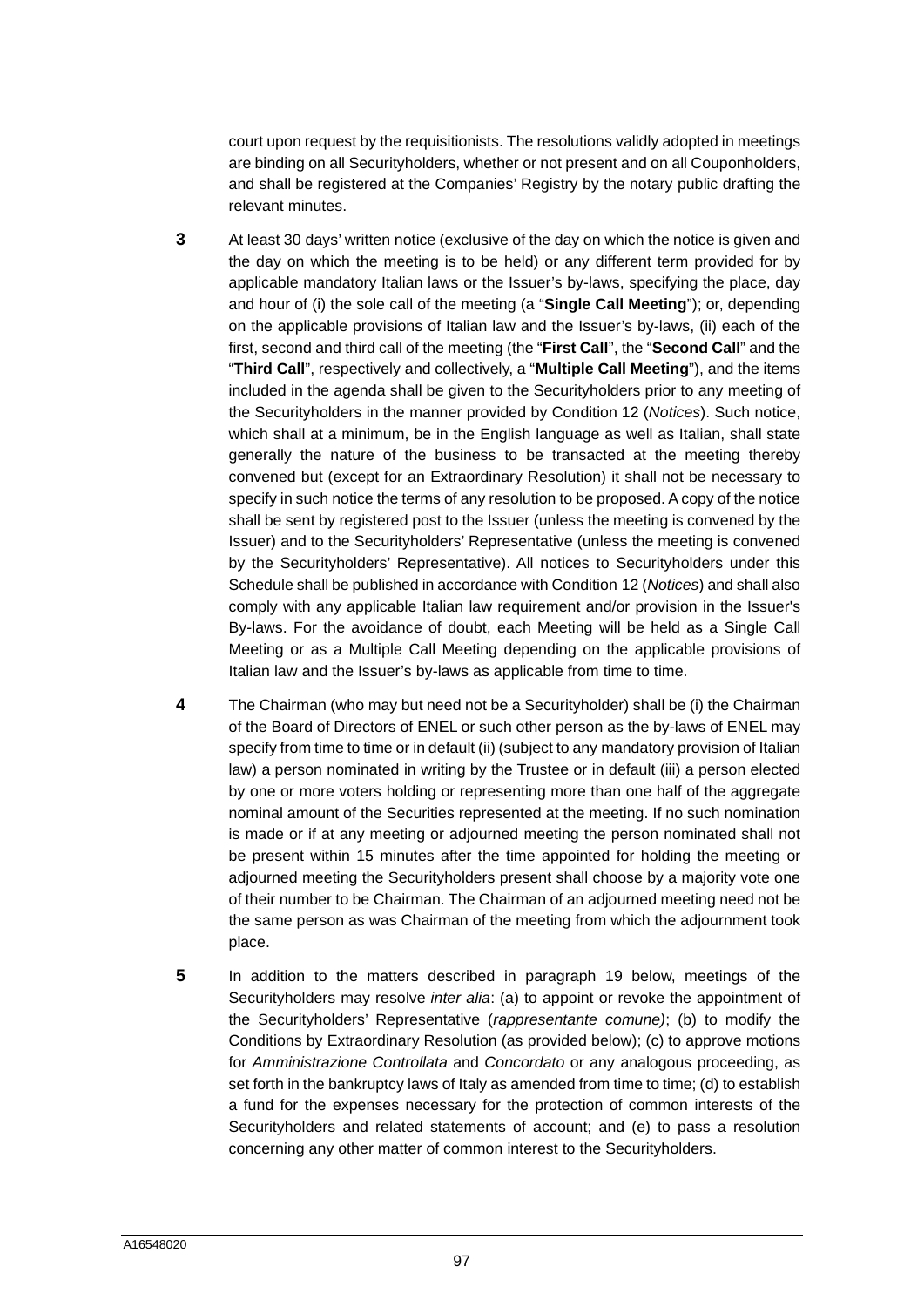- **6** In accordance with Article 2417 of the Italian Civil Code, a Securityholders' Representative (*rappresentante comune)* may be a person who is not a Securityholder and may also be (i) a company duly authorised to carry on investment services (*servizi di investimento*) or (ii) a trust company (*società fiduciaria*). The Securityholders' Representative (*rappresentante comune)* may not be a director, statutory auditor or employee of the Issuer or a person who falls within one of the categories specified by Article 2399 of the Italian Civil Code. If not appointed by the meeting, the Securityholders' Representative may be appointed by a competent court upon the request of one or more relevant Securityholders or the directors of the Issuer. The Securityholders' Representative (*rappresentante comune)* shall remain in office for a period not exceeding three financial years from appointment and may be re-appointed; remuneration shall be determined by the meeting of Securityholders which makes the appointment. The Securityholders' Representative (*rappresentante comune)* shall attend to the implementation of the resolutions of the Securityholders' meetings, protect their common interest in relation to the Issuer, be present at any drawing of lots for Securities and may attend any shareholders' meetings. The Securityholders' Representative (*rappresentante comune)* shall have the powers and duties set out in Article 2418 of the Italian Civil Code.
- **7** The constitution of meetings and the validity of resolutions thereof shall be governed pursuant to the provision of Italian laws (including, without limitation, Legislative Decree No. 58 of 24 February 1998, as amended) and the Issuer's by-laws in force from time to time. Italian law currently provides that (subject as provided below) at any such meeting, (i) in the case of a Single Call Meeting, one or more persons present holding Securities in definitive form or voting certificates or being proxies and holding or representing in the aggregate at least one-fifth of the nominal amount of the Securities for the time being outstanding or such other majority as may be provided for in the Issuer's by-laws, or (ii) in case of a Multiple Call Meeting (a) in the case of a First Call meeting, one or more persons present holding Securities in definitive form or voting certificates or being proxies and holding or representing in the aggregate not less than one-half of the aggregate nominal amount of the Securities for the time being outstanding or such other majority as may be provided for in the Issuer's by-laws, (b) in the case of a Second Call meeting, one or more persons present holding Securities in definitive form or voting certificates or being proxies and holding or representing in the aggregate more than one-third of the aggregate nominal amount of the Securities for the time being outstanding or such other majority as may be provided for in the Issuer's by-laws, (c) in the case of a Third Call meeting, or any subsequent meeting following a further adjournment, one or more persons present holding Securities in definitive form or voting certificates or being proxies and holding or representing in the aggregate at least one-fifth of the aggregate nominal amount of the Securities for the time being outstanding or such other majority as may be provided for in the Issuer's by-laws, shall form a quorum for the transaction of business and no business shall be transacted at any meeting unless the requisite quorum is present at the commencement of the relevant business. The majority required at any such meeting under (i) and (ii) above (including any adjourned meetings, if applicable) for passing an Extraordinary Resolution shall (subject as provided below) be (upon a show of hands) at least twothirds of the aggregate nominal amount of Securities represented at the Meeting and (on a poll) at least two-thirds of the votes entitled to be cast on that poll, **provided that** at any meeting the business of which includes a modification to the Conditions

98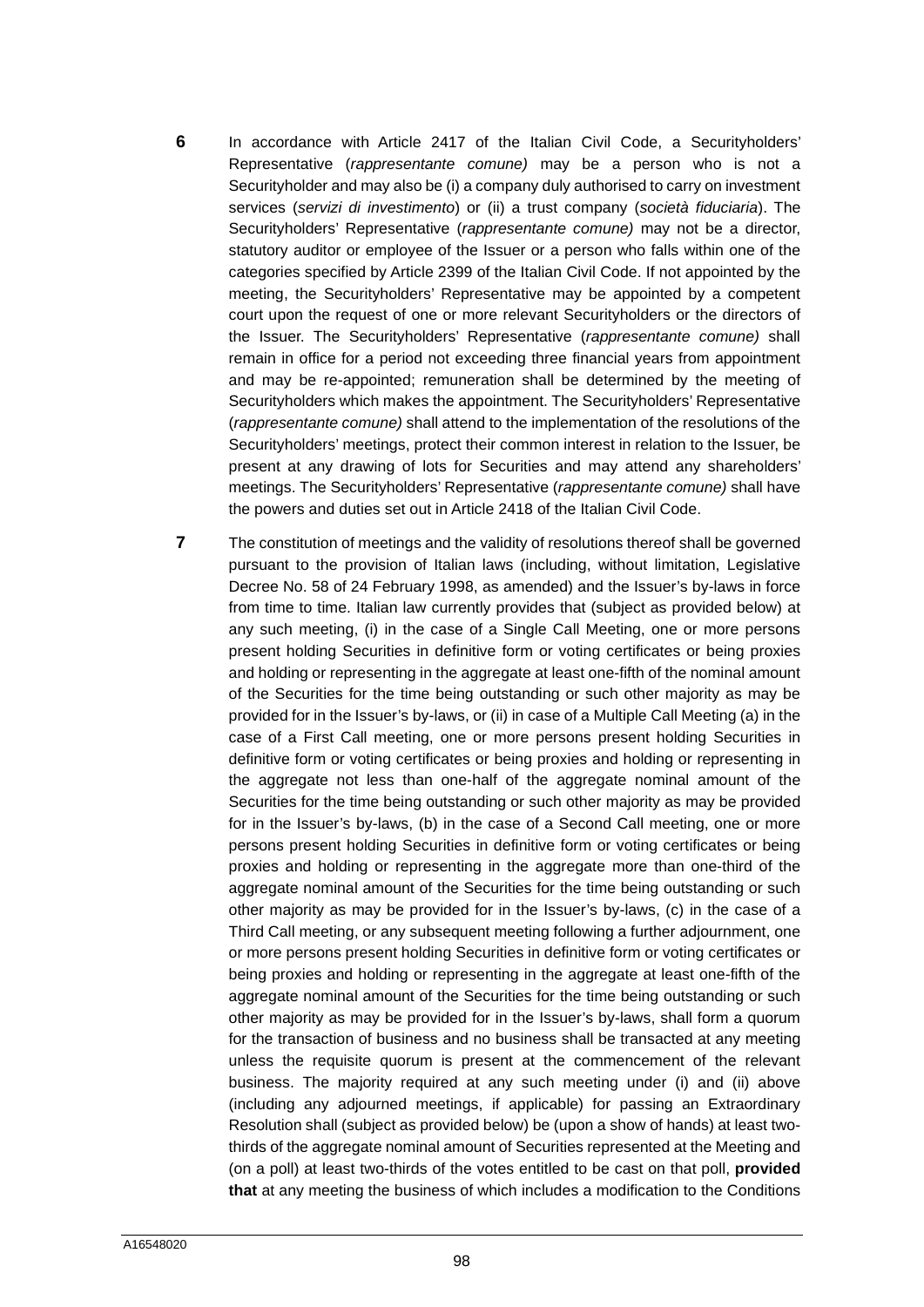of the Securities as provided under Article 2415, paragraph 1, item 2 of the Italian Civil Code (including, for the avoidance of doubt, (a) any reduction or cancellation of the amount payable or, where applicable, modification of the method of calculating the amount payable (except to any modification pursuant to Condition 4.4), or modification of the date fixed for redemption or any date for payment of interest or, where applicable, of the method of calculating the date of payment in respect of any principal or interest in respect of the Securities or change the subordination provisions of the Securities and (b) any alteration of the currency in which payments under the Securities and Coupons are to be made or the denomination of the Securities), the majority required to pass the requisite Extraordinary Resolution shall be the higher of (i) one or more persons present holding Securities in definitive form or voting certificates or being proxies and holding or representing in the aggregate not less than one-half of the aggregate nominal amount of the Securities for the time being outstanding and (ii) one or more persons present holding Securities in definitive form or voting certificates or being proxies and holding or representing in the aggregate not less than two thirds of the Securities represented at the meeting pursuant to paragraph 3 of Article 2415 of the Italian Civil Code, **provided further** that the Issuer's by-laws may in each case (to the extent permitted under applicable Italian law) provide for higher majorities.

The expression "**Extraordinary Resolution**" when used in these presents means a resolution passed at a meeting of the Securityholders duly convened in accordance with this Schedule and applicable provisions of Italian law.

- **8** If within 15 minutes (or such longer period not exceeding 30 minutes as the Chairman may decide) after the time appointed for any such meeting a quorum is not present for the transaction of any particular business, then, subject and without prejudice to the transaction of the business (if any) for which a quorum is present, the meeting shall, if convened upon the requisition of Securityholders, be dissolved and adjourned in accordance with provisions of Italian law and the Issuer's by-laws in effect from time to time.
- **9** Every question submitted to a meeting shall be decided in the first instance by a show of hands and in case of equality of votes the Chairman shall, both on a show of hands and on a poll, have a casting vote in addition to the vote or votes (if any) to which he may be entitled as a Securityholder or as a holder of a voting certificate or as a proxy.
- **10** At any meeting unless a poll is (before or on the declaration of the result of the show of hands) demanded by the Chairman, the Issuer, the Trustee (in this case subject to any mandatory provision of Italian law) the Securityholders' Representative or any person present holding a Security in definitive form or a voting certificate or being a proxy (whatever the nominal amount of the Securities so held or represented by him) a declaration by the Chairman that a resolution has been carried or carried by a particular majority or lost or not carried by a particular majority shall be conclusive evidence of the fact without proof of the number or proportion of the votes recorded in favour of or against such resolution.
- **11** Subject to paragraph [13](#page-100-0) below, if at any such meeting a poll is so demanded it shall be taken in such manner and subject as hereinafter provided either at once or after an adjournment as the Chairman directs and the result of such poll shall be deemed to be the resolution of the meeting at which the poll was demanded as at the date of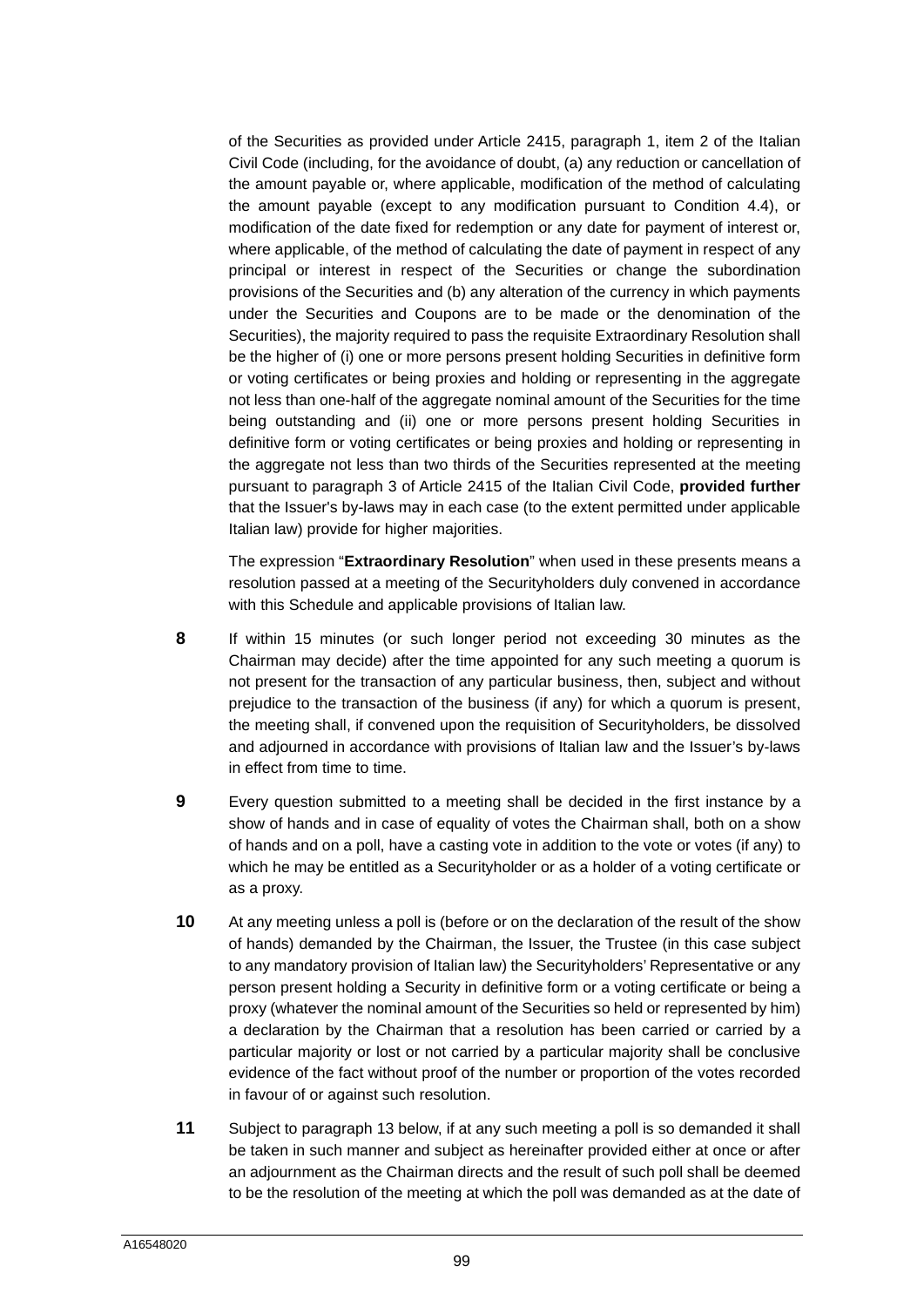the taking of the poll. The demand for a poll shall not prevent the continuance of the meeting for the transaction of any business other than the motion on which the poll has been demanded.

- **12** The Chairman may, with the consent of (and shall if directed by) any such meeting, adjourn the same from time to time and from place to place but no business shall be transacted at any adjourned meeting except business which might lawfully (but for lack of required quorum) have been transacted at the meeting from which the adjournment took place.
- <span id="page-100-0"></span>**13** Any poll demanded at any such meeting on the election of a Chairman or on any question of adjournment shall be taken at the meeting without adjournment.
- <span id="page-100-1"></span>**14** The following may attend and speak at a Meeting:
	- (a) Voters;
	- (b) the Securityholders' Representative;
	- (c) any director or statutory auditor (*sindaco*) of ENEL;
	- (d) the Trustee; and
	- (e) their respective financial and legal advisers.

The Meeting may approve the attendance of any other person, depending on the items on the agenda and subject to the applicable provisions of Italian law.

- **15** Subject as provided in paragraph [14](#page-100-1) hereof at any meeting:
	- (a) on a show of hands every person who is present in person and produces a Security in definitive form or voting certificate or is a proxy shall have one vote; and
	- (b) on a poll every person who is so present shall have one vote in respect of each €1 or such other amount as the Securityholders' Representative may, in its absolute discretion, stipulate in nominal amount of the Securities so produced in definitive form or represented by the voting certificate so produced or in respect of which he is a proxy.

Without prejudice to the obligations of the proxies named in any voting instruction, any person entitled to more than one vote need not use all his votes or cast all the votes to which he is entitled in the same way.

No single proxy may attend or vote on behalf of such number of Securityholders at any Meeting as would exceed the limits specified in Article 2372 of the Italian Civil Code and any other applicable Italian laws or regulations.

- **16** The proxies named in any voting instruction need not be Securityholders.
- **17** Subject to compliance with the provisions of Italian law and the Issuer's by-laws in effect from time to time, each voting instruction together (if so requested by the Securityholders' Representative) with proof satisfactory to the Securityholders' Representative of its due execution on behalf of the relevant Paying Agent and each form of proxy shall be deposited by the relevant Paying Agent at such place as the Trustee shall approve not less than 24 hours before the time appointed for holding the meeting or adjourned meeting at which the proxies named in the voting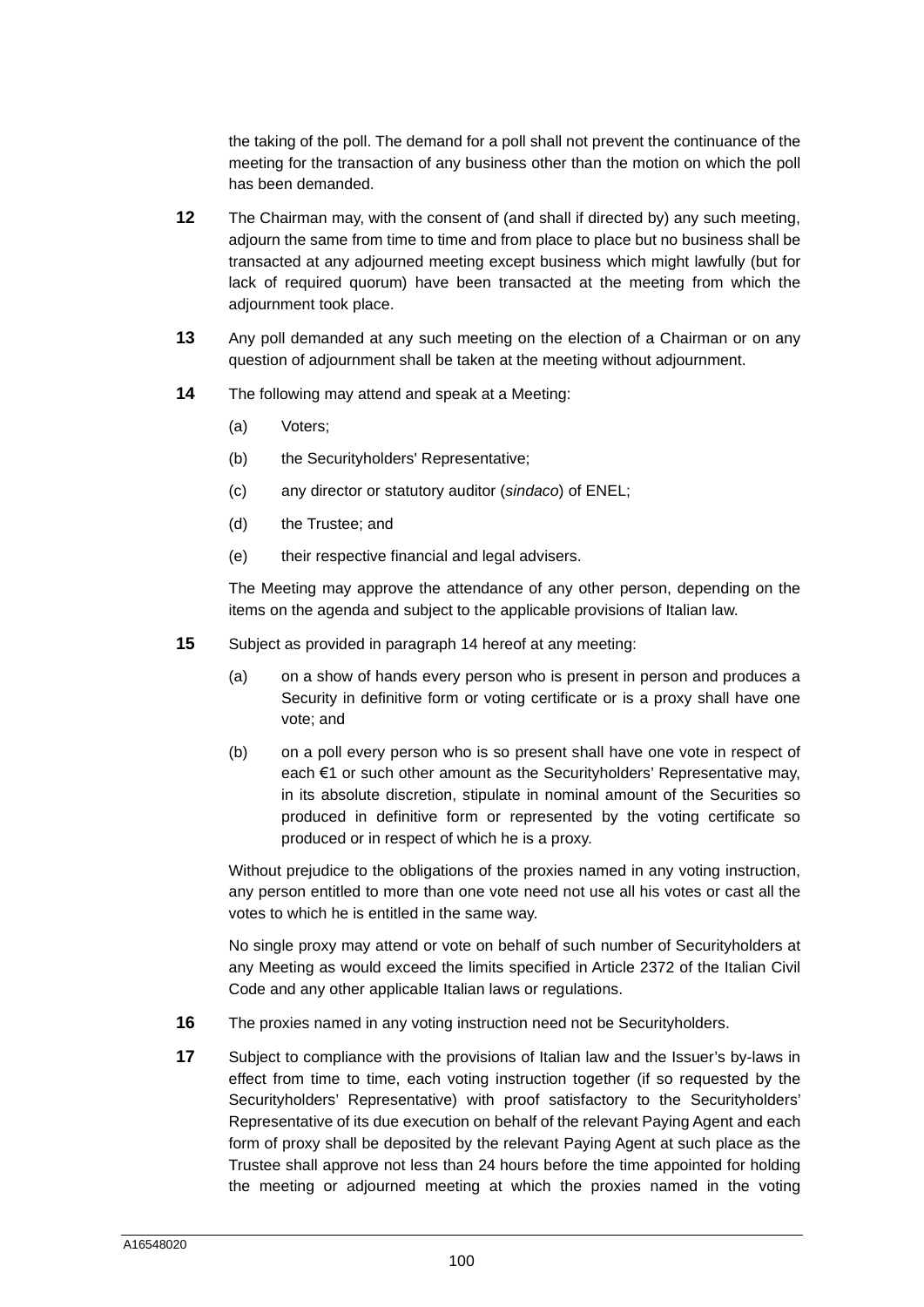instruction propose to vote and in default the voting instruction shall not be treated as valid unless the Chairman of the meeting decides otherwise before such meeting or adjourned meeting proceeds to business. A copy of each voting instruction shall be deposited with the Securityholders' Representative before the commencement of the meeting or adjourned meeting but neither the Securityholders' Representative nor the Trustee shall be obliged to investigate or be concerned with the validity of or the authority of the proxies named in any such voting instruction.

- **18** Any vote given in accordance with the terms of a block voting instruction shall be valid notwithstanding the previous revocation or amendment of the block voting instruction or of any of the Securityholders' instructions pursuant to which it was executed, provided that no intimation in writing of such revocation or amendment shall have been received from the relevant Paying Agent by the Issuer at its registered office (or such other place as may have been required or approved by the Trustee for the purpose) by the time being 24 hours before the time appointed for holding the meeting or adjourned meeting at which the block voting instruction is to be used.
- <span id="page-101-0"></span>**19** A meeting of the Securityholders shall, in addition to the powers herein given, have the following powers exercisable only by Extraordinary Resolution (subject to the provisions relating to quorums and majorities contained in paragraph [5](#page-97-0) above) namely:
	- **A.** Power to sanction any compromise or arrangement proposed to be made between the Issuer and the Securityholders and Couponholders or any of them.
	- **B.** Power to sanction any abrogation, modification, compromise or arrangement in respect of the rights of the Securityholders, the Couponholders or the Issuer against any other or others of them or against any of their property whether such rights shall arise under these presents or otherwise.
	- **C.** Power to assent to any modification of the provisions of these presents which shall be proposed by the Issuer or any Securityholder or the Trustee.
	- **D.** Power to give any authority or sanction which under the provisions of these presents is required to be given by Extraordinary Resolution.
	- **E.** Power to appoint any persons (whether Securityholders or not) as a committee or committees to represent the interests of the Securityholders and to confer upon such committee or committees any powers or discretions which the Securityholders could themselves exercise by Extraordinary Resolution.
	- **F.** Power to sanction any scheme or proposal for the exchange or sale of the Securities for or the conversion of the Securities into or the cancellation of the Securities in consideration of shares, stock, notes, bonds, debentures, debenture stock and/or other obligations and/or securities of the Issuer or any other company formed or to be formed, or for or into or in consideration of cash, or partly for or into or in consideration of such shares, stock, notes, bonds, debentures, debenture stock and/or other obligations and/or securities as aforesaid and partly for or into or in consideration of cash.
	- **G.** Power to approve a proposed new trustee and to remove a trustee.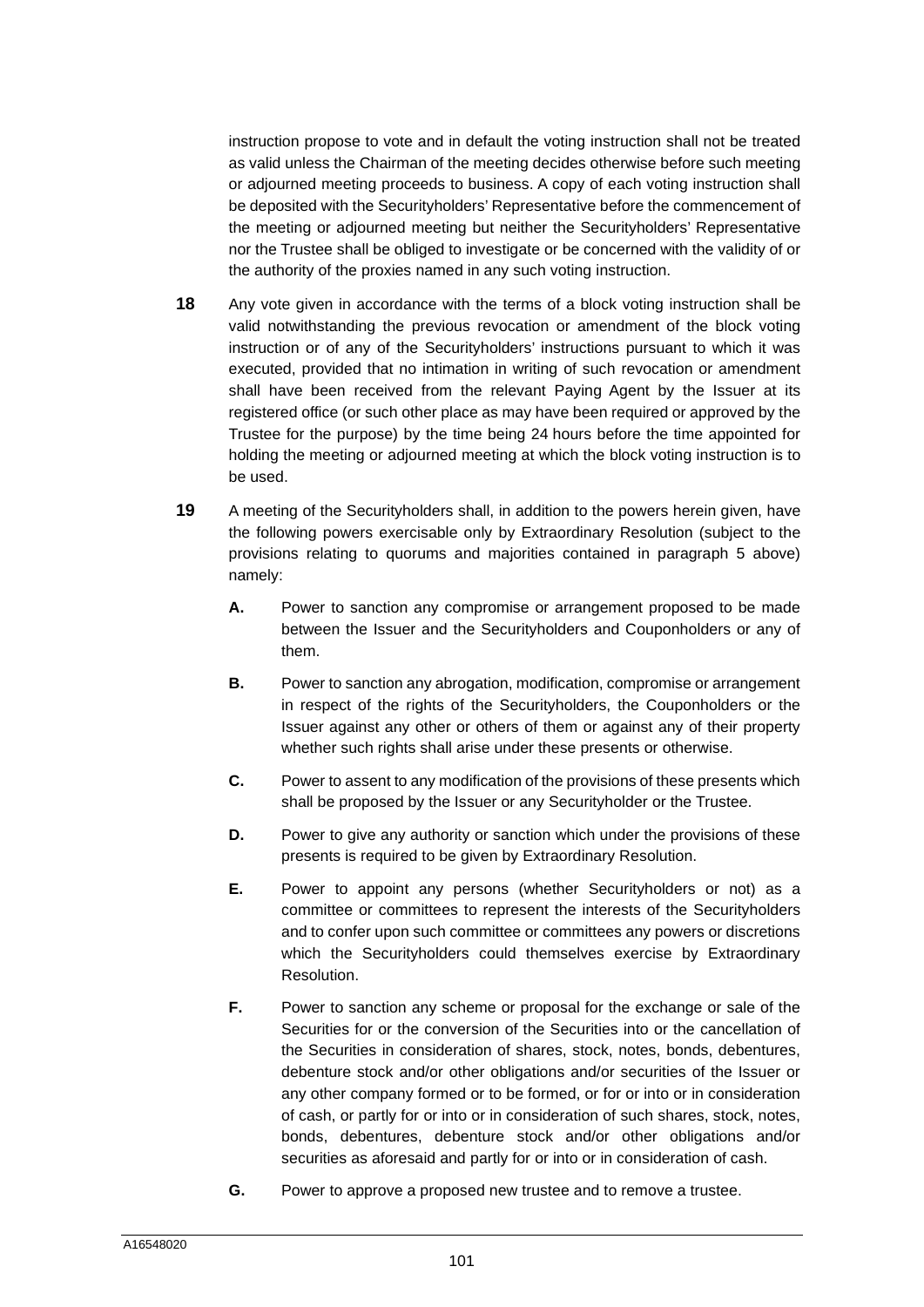- **H.** Power to discharge or exonerate the Trustee from any liability in respect of any act or omission for which it may become responsible under this Trust Deed or the Securities.
- **20** Any resolution passed at a meeting of the Securityholders duly convened and held in accordance with these presents shall be binding upon all the Securityholders whether present or not present at such meeting and whether or not voting and upon all Couponholders and each of them shall be bound to give effect thereto accordingly and the passing of any such resolution shall be conclusive evidence that the circumstances justify the passing thereof. A resolution in writing signed by or on behalf of all the Securityholders, which resolution in writing may be contained in one document or in several documents in like form each signed by or on behalf of one or more of the Securityholders, shall be as valid, effective and binding as an Extraordinary Resolution duly passed at such a meeting. Notice of the result of the voting on, or signing of, any resolution duly considered by the Securityholders shall be published in accordance with Condition 12 (*Notices*) by the Issuer within 14 days of such result being known, provided that the non-publication of such notice shall not invalidate such result.
- **21** Minutes of all resolutions and proceedings at every meeting of the Securityholders shall be drawn up by a notary public pursuant to paragraph 3 of Article 2415 of the Italian Civil Code. The Chairman of the meeting at which such resolutions were passed or proceedings transacted shall sign the minutes, which shall be conclusive evidence of the matters recorded therein and until the contrary is proved every such meeting in respect of the proceedings of which Minutes have been made shall be deemed to have been duly held and convened and all resolutions passed or proceedings transacted thereat to have been duly passed or transacted. The minutes of any resolution or Extraordinary Resolution shall be recorded in the minute book of Securityholders' meetings (*libro verbali assemblee degli obbligazionisti*) and registered at the competent Companies registry (*Registro delle imprese*) of ENEL.
- **22** All the provisions set out in this Schedule are subject to compliance with the laws, legislation, rules and regulations of the Republic of Italy and the Issuer's by-laws in force or effect from time to time and shall be deemed to be amended, replaced and/or supplemented to the extent that such laws, legislation, rules and regulations and/or the Issuer's by-laws are amended, replaced and/or supplemented at any time while the Securities remain outstanding.
- **23** Subject to all other provisions contained in these presents and the applicable laws and regulations the Trustee may without the consent of the Securityholders prescribe such further regulations regarding the holding of meetings of Securityholders and attendance and voting at them as the Trustee may in its sole discretion determine including particularly (but without prejudice to the generality of the foregoing) such regulations and requirements as the Trustee thinks reasonable:
- **23.1** so as to satisfy itself that persons who purport to requisition a meeting in accordance with paragraph 2 or who purport to make any requisition to the Trustee in accordance with these presents are entitled to do so; and
- **23.2** so as to satisfy itself that persons who purport to attend or vote at any meeting of Securityholders are entitled to do so in accordance with these presents.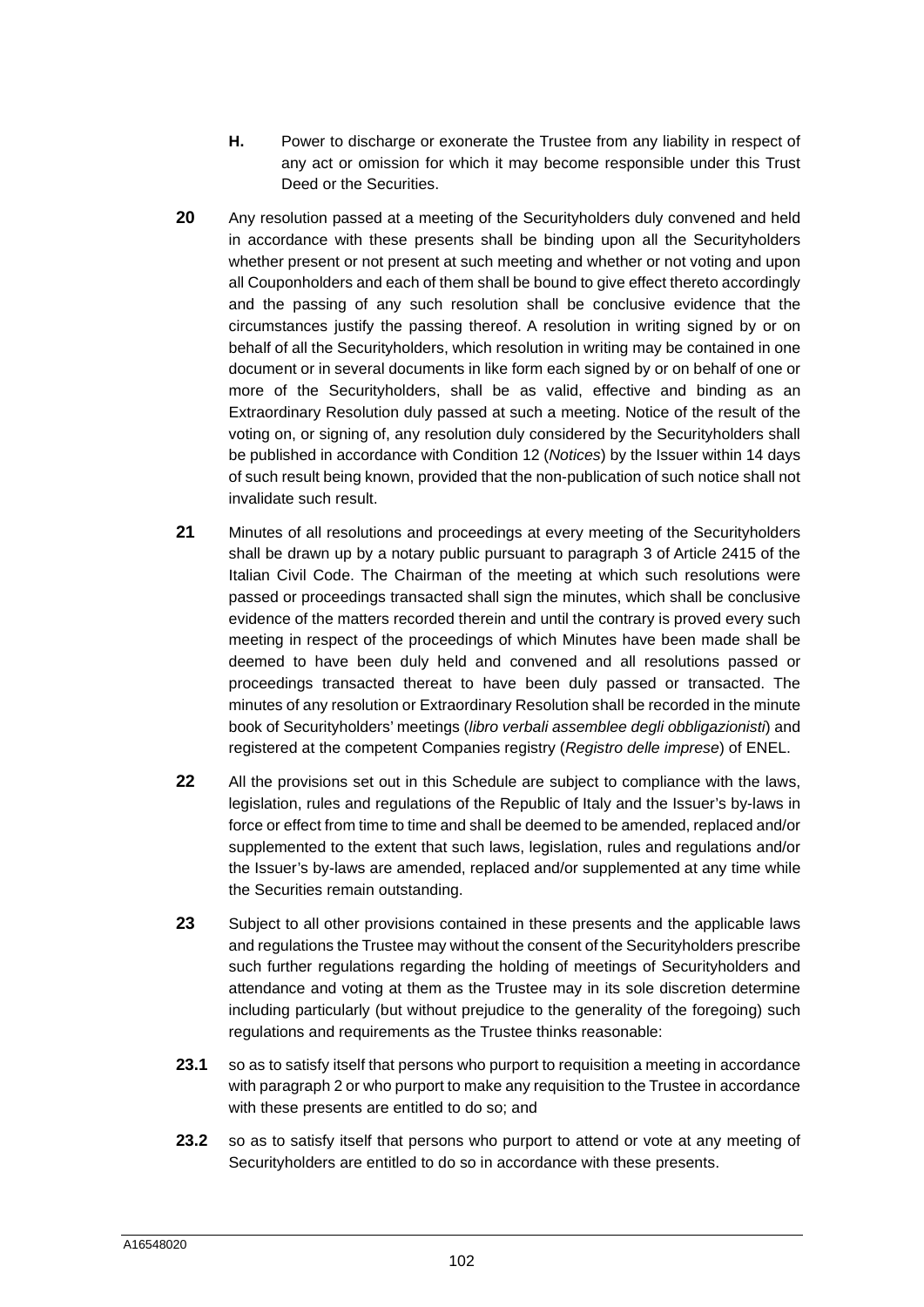## **Schedule 4 Form of Duly Authorised Representatives' Certificate**

[ON THE HEADED PAPER OF THE ISSUER]

To:  $[e]$ 

For the attention of: the [●]

[*Date*]

Dear Sirs

## **€600,000,000 PERPETUAL NON-CALL 6.5 YEARS CAPITAL SECURITIES**

This certificate is delivered to you in accordance with Clause [13](#page-16-0)[\(g\)](#page-17-0) of the Trust Deed dated 10 September 2020 (the "**Trust Deed**") and made between ENEL – Società per Azioni (the "**Issuer**") and BNY Mellon Corporate Trustee Services Limited (the **Trustee**). All words and expressions defined in the Trust Deed shall (save as otherwise provided herein or unless the context otherwise requires) have the same meanings herein.

We hereby certify that:

- (a) as at [●]<sup>[1](#page-103-0)</sup>, no Event of Default, breach of any other provision of the Trust Deed, Accounting Event, Mandatory Arrears of Interest Settlement Event, Rating Methodology Event, [Substantial Repurchase Event, Withholding Tax Event or Tax Deductibility Event existed](#page-103-1)  [other than  $\left[\right]$ ]<sup>2</sup> and no Event of Default had existed or happened at any time since  $\left[\right]$ <sup>3</sup> [the certific[ati](#page-103-3)on date (as def[in](#page-103-4)ed in the Trust Deed) of the last certificate delivered under Clause  $[13(g)]$  $[13(g)]$  $[13(g)]$ <sup>4</sup> [other than  $[$  ]<sup>5</sup>; and
- (b) from and including  $\left[\right]$  fie certification date of the last certificate delivered under Clause  $[13(g)]<sup>7</sup>$  to and including  $[ ]<sup>8</sup>$ , the Issuer has complied in all respects with its obligations under the Trust Deed) [other than  $[ ]$ ]<sup>9</sup>.

For and on behalf of

| Name:  | Name:  |
|--------|--------|
| Title: | Title: |

**ENEL – Società per Azioni** 

<span id="page-103-0"></span><sup>1</sup> Specify a date not more than 7 days before the date of delivery of the certificate.

<span id="page-103-1"></span><sup>&</sup>lt;sup>2</sup> If any Event of Default, breach of any other provision of the Trust Deed, Accounting Event, Mandatory Arrears of Interest Settlement Event, Rating Methodology Event, Substantial Repurchase Event, Withholding Tax Event or Tax Deductibility Event did exist or had happened, give details; otherwise delete

<span id="page-103-2"></span><sup>3</sup> Insert date of Trust Deed in respect of the first certificate delivered under **Clause 13(g),** otherwise delete.

<span id="page-103-3"></span><sup>4</sup> Include unless the certificate is the first certificate delivered under **Clause 13(g),** in which case delete

<span id="page-103-4"></span><sup>&</sup>lt;sup>5</sup> If any Event of Default did exist or had happened give details; otherwise delete.

<span id="page-103-5"></span><sup>6</sup> Insert date of Trust Deed in respect of the first certificate delivered under **Clause 13(g),** otherwise delete.

<span id="page-103-6"></span><sup>7</sup> Include unless the certificate is the first certificate delivered under **Clause 13(g),** in which case delete

<span id="page-103-7"></span><sup>8</sup> Specify a date not more than 7 days before the date of delivery of the certificate.

<span id="page-103-8"></span><sup>&</sup>lt;sup>9</sup> If the Issuer has failed to comply with any obligation(s), give details; otherwise delete.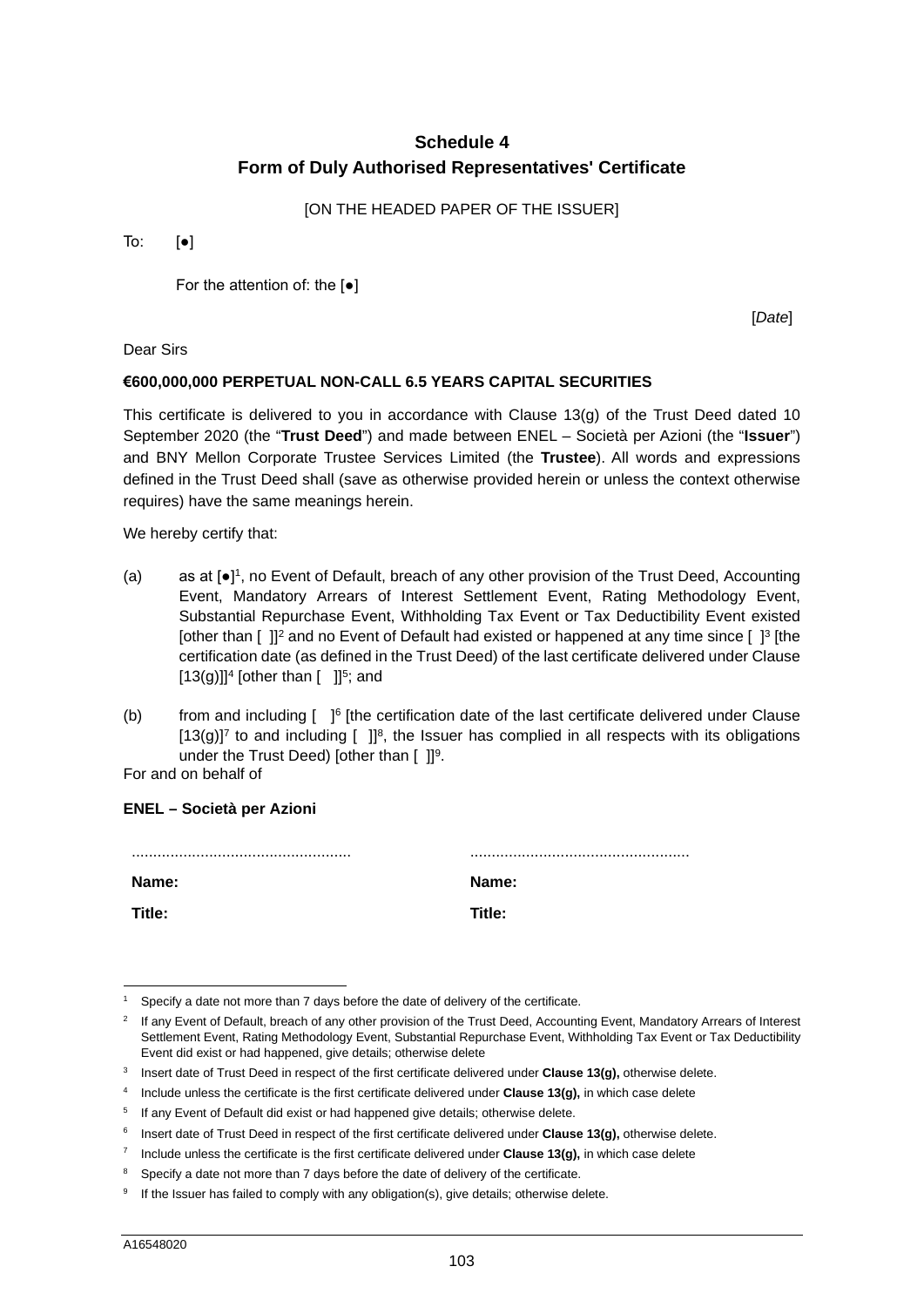# **Signatories**

**EXECUTED** as a **DEED** by **ENEL – Società per Azioni**

By:

Name:

Title: